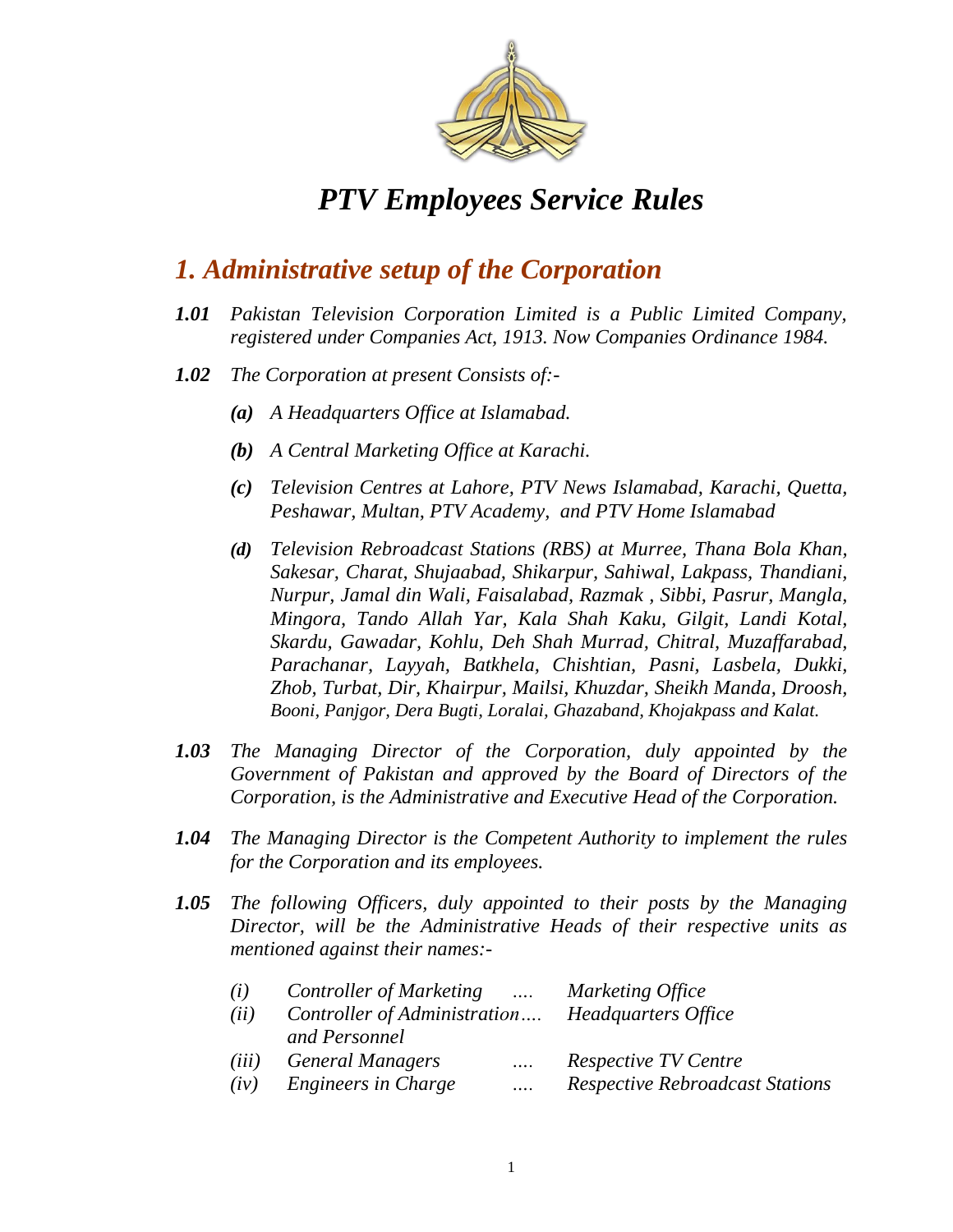

*1.06 The Administrative Heads, as listed in rule 1.05, will exercise all administrative powers over their respective units and their personnel in accordance with the provisions of the Service Rules of the Corporation, and in accordance with and subject to orders, instructions, directives etc. of the Managing Director, issued from time to time by the working Directors, in their respective fields.* 

### *2. Applicability and Interpretation*

- **2.01** *These rules, will be known as the "Pakistan Television Corporation Limited Employees Service Rules‖, and will come into force with effect from the date of gazette notification.*
- *2.02 These rules will apply to all employees of the Pakistan Television Corporation Limited, hereinafter referred to as the Corporation.*
- *2.03 Conditions of service of Deputationists, Contract Employees, Temporary Employees, Casual Employees, Trainees and Apprentices will be governed as follows:-*
	- *(a) Deputationists from Central or Provincial Governments. By the terms and conditions as approved by the Foreign Deputation Terms Committee of the Government of Pakistan, or by other relevant rules or orders of the Government of Pakistan , or by other relevant rules or orders of the Government of Pakistan/Provincial Governments.*
	- *(b) Contract Employees, Casual Employees, Trainees and Apprentices. By the terms and conditions contained in their respective contracts, or letters of appointment.*
- *2.04 All corresponding rules which have been in force till the date of enforcement of these rules are hereby rescinded. However, any order passed or appointment made or anything done or any action taken over any proceedings commenced under the provisions of the rules as rescinded under this rule will continue in force and be deemed to have been passed, made, done, taken or commenced, as the case may be, under the corresponding provisions of these rules as if these rules were in force when such order was passed, or such appointment was made, or such thing was done, or such action was taken, or such proceedings commenced, unless an*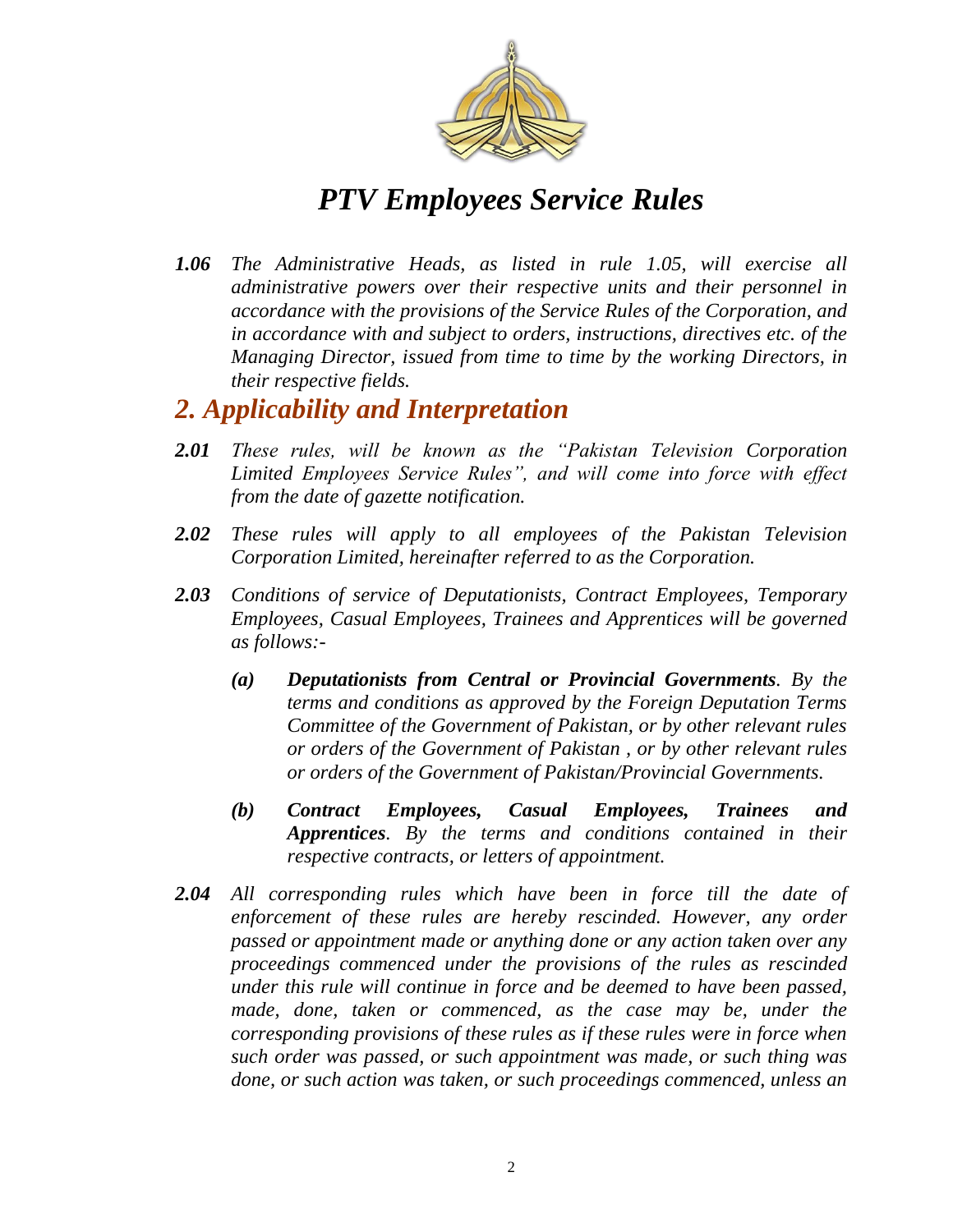

*order, in writing, to the contrary is passed by the Managing Director of the Corporation.* 

- *2.05 The Corporation reserves to itself the right to make new rules, add to these rules or to make supplementary rules in connection with these rules, as and when it is considered necessary or desirable to do so.*
- *2.06 Such new rules, additional rules or supplementary rules will be approved by the Board.*
- *2.07 The Corporation reserves to itself the right to modify or cancel or amend any or all of the rules or supplementary rules, issued in connection with these rules, with or without such notice to the employees as may be considered necessary and appropriate by the Corporation.*
- *2.08 The Corporation reserves to itself the right to interpret the meaning impart and applicability of these rules, or any supplementary Rules issued in connection with these rules.*
- *2.09 All orders, sanctions, approvals, interpretations, clarifications, etc., of the Managing Director in connection with these rules and/or supplementary rules, will be conveyed to all concerned under the signatures either of the Managing Director or the Director Administration and Personnel.*
- *2.10 These rules are basically intended to cover conditions of service and benefits allowed by the Corporation to its employees. To supplement these rules, Administrative Staff Instructions will be issued from Headquarters Office from time to time and as required. These Administrative Staff Instructions shall have the same authority as provisions of these Service Rules.*
- *2.11 Nothing in these rules shall deprive the employee/employees of any right or privilege guaranteed by or under any law, settlement, agreement or award.*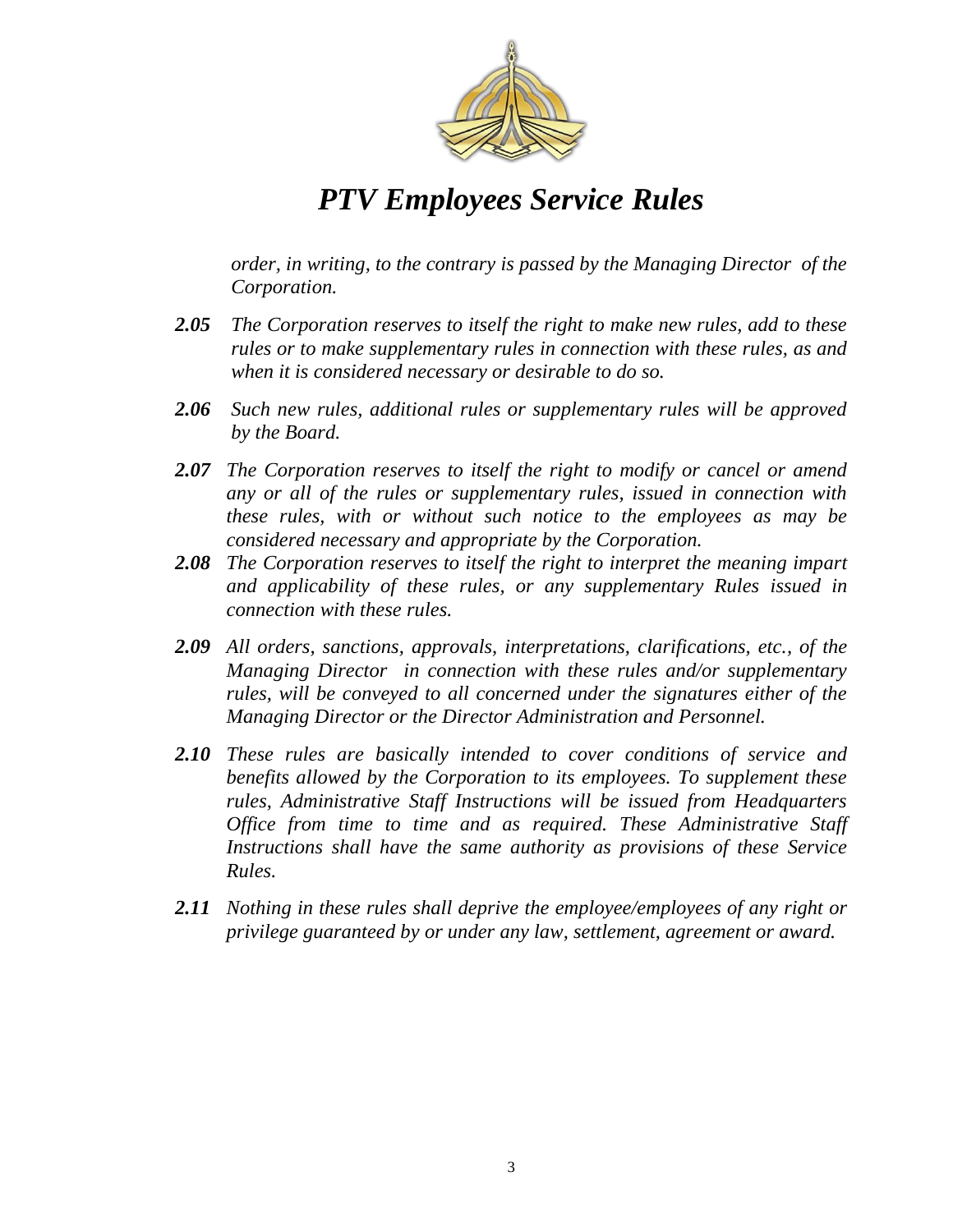

### *3. Definitions*

- *3.01 Unless there is anything repugnant in the subject or context, the terms defined in this chapter are used in these rules in the sense hereunder explained.*
- *3.02 'Board' means Board of Directors of the Corporation.*
- *3.03 'Chairman' means the Chairman of the Board of Directors of the Corporation.*
- *3.04 'Charge Pay' means an additional pay granted to an employee when he holds charge of a post equivalent to his own post in addition to his normal duties, or if he holds charge of a higher vacant post.*
- **3.05** *a*) *"Compensatory Allowance " means an allowance granted to meet personal expenditure necessitated by the special circumstances in which duty is performed.*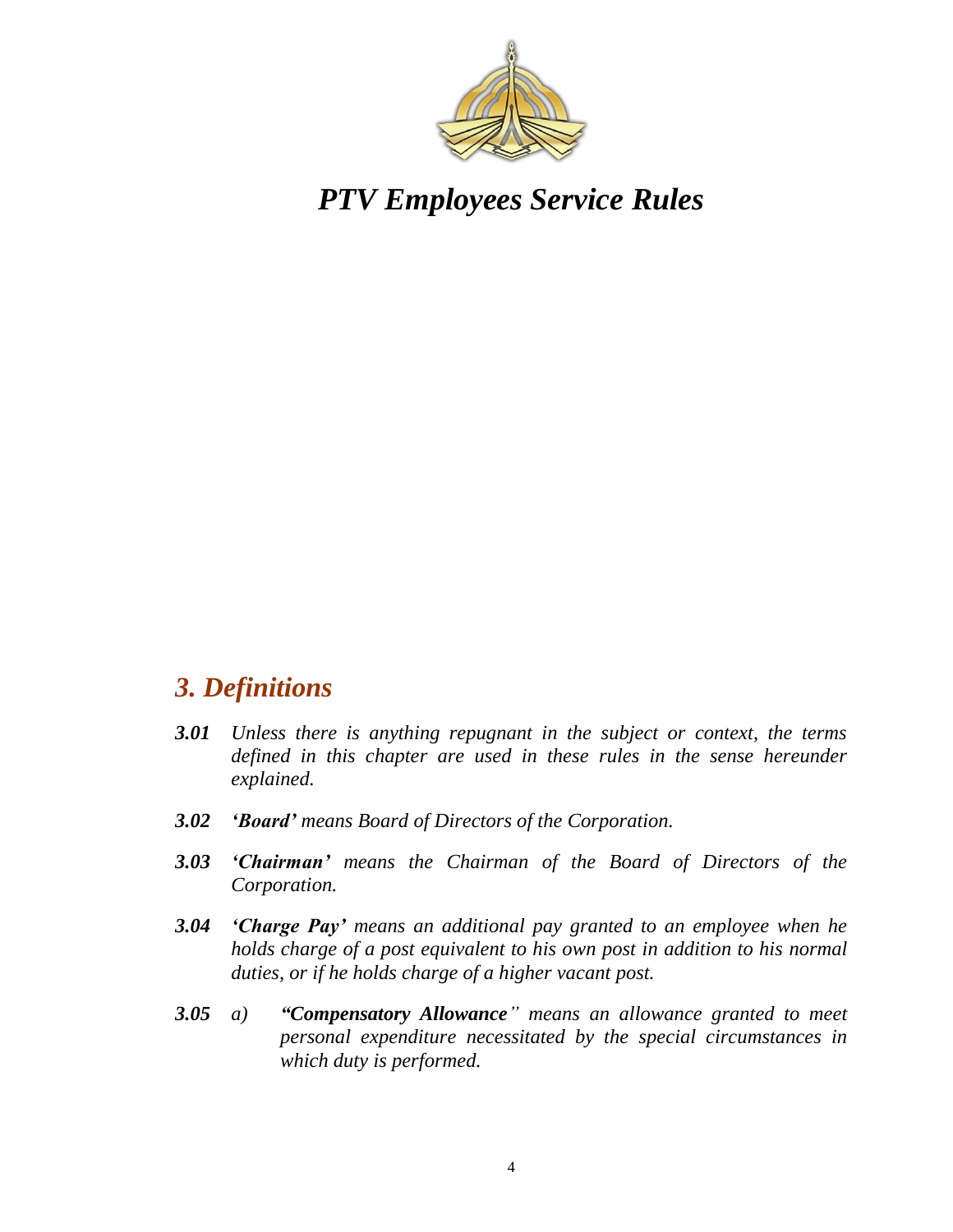

- *(b) "Compensatory Leave‖ means leave granted to employees in Group-5 and 6 in accordance with rule 10.25.*
- *3.06 Controlling Officer' means the Officer declared by the Corporation to be the Controlling Officer for the purposes of authorizing outstation tours of a particular employee or class of employees.*
- *3.07 'Conveyance Allowance' means an allowance granted for attending duty at the normal place of work, or for carrying out other duties necessitating maintenance of a transport, in lieu of free transportation by the Corporation in either case.*
- *3.08 ‗Corporation' means the Pakistan Television Corporation Limited, incorporated under the Companies Act 1913, (now Companies Ordinance 1984) with Headquarters Office at Islamabad, and includes all its units in Pakistan or abroad.*
- *3.09 'Daily Allowance' means an allowance to an employee to cover his daily expenses at an outstation while on duty and includes boarding, tips, laundry and all other personal expenses, but does not include expenses on entertainment to Corporation's guests, or on transport for official work.*
- *3.10 'Day' means a calendar day beginning and ending at midnight, but an absence from office on tour which does not exceed twenty four hours will also be reckoned for all purposes as one day, at whatever hour the absence begins or ends.*
- *3.11 'Duty' --- Besides normal work performed in any post, also includes:*
	- *a) Service as a probationer, apprentice or trainee provided that such service is followed by appointment to a permanent post.*
	- *b) Joining time specially authorized by the Corporation in writing.*
	- *c) The period spent on a duly authorized course of instruction or training including the time required for the journey to and from the place of such training;*
	- *d) Attendance at an obligatory departmental examination including a reasonable time, required for the journey to and*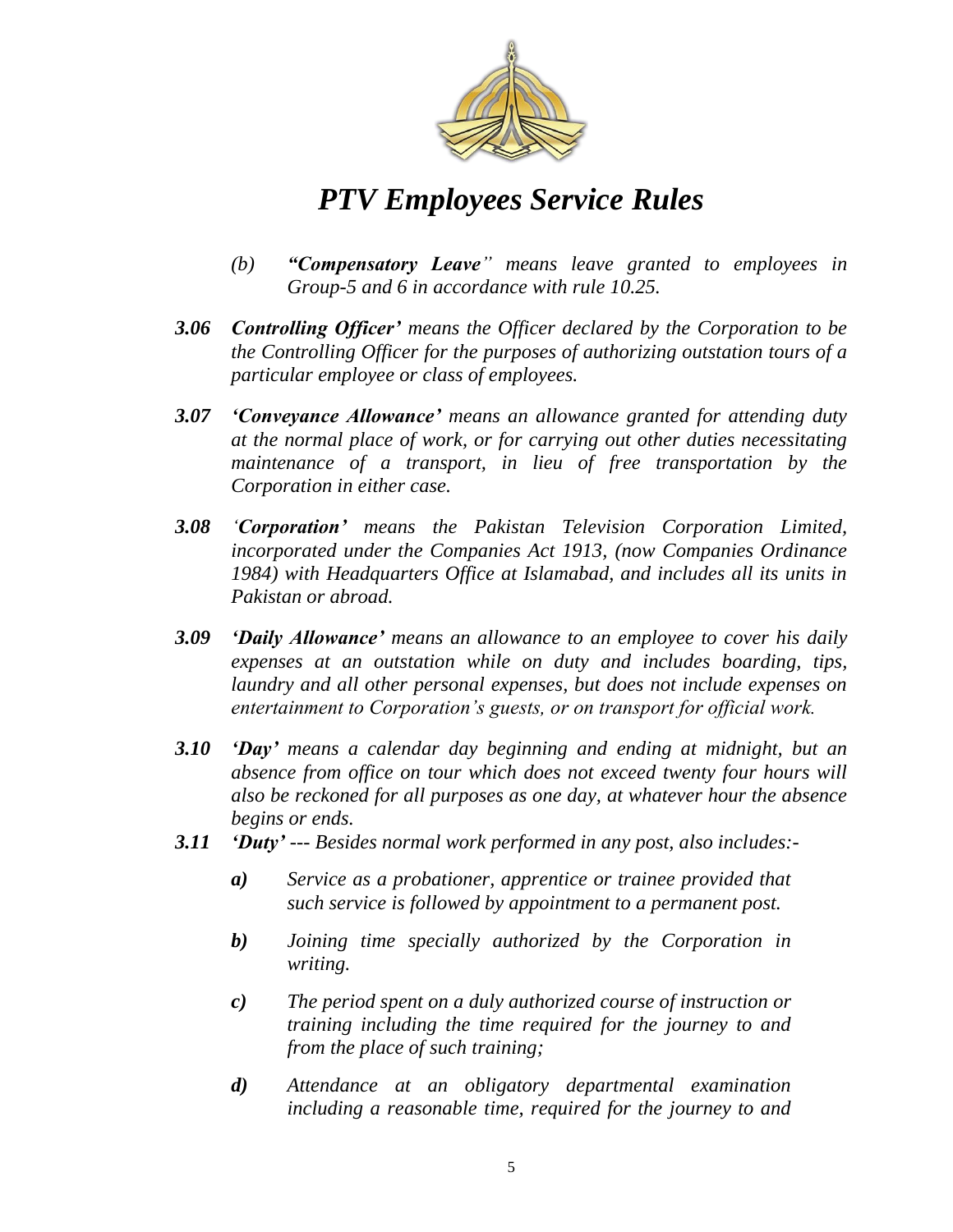

*from the place of examination and the day or days of the examination and* 

- *e) Any kind of work which the Corporation in its discretion may declare to be duty.*
- *3.12 Establishment' means the approved staff strength indicating the designation, group, pay scale, and number of posts sanctioned for each separate unit, from time to time, by the Managing Director.*
- *3.13 'Employee' means any person employed by the Corporation as workman or supervisor or officer and executive, and performing any duties whether manual, clerical, technical or non technical, supervisory, administrative or managerial, to whom these rules apply.*
- *3.14 'Family' means wife (only one); husband, legitimate unmarried children, and step children, residing with the wholly dependent on the employee. For the purposes of medical facilities ―Family‖ will also include aged dependent parents.*
- *3.15 'Head of the Department' means an officer declared as such by the Corporation.*
- *3.16 'Holiday' means a day declared as such by order of the Corporation and includes an optional or a sanctioned holiday.*
- *3.17 'Honorarium' means a recurring or non-recurring payment granted to an employee as remuneration for special work of an occasional or intermittent nature.*
- *3.18 ‗House Rent Allowance' means an allowance granted to the employees of the Corporation as a house rent support where the Corporation does not provide residential accommodation.*
- *3.19 'Joining Time' means the time allowed to a person under the conditions prescribed in these rules to enable him:*
	- *a) To join the post to which he has been appointed, or transferred; or*
	- *b) To proceed on leave from a remote place of duty which is not easy to access*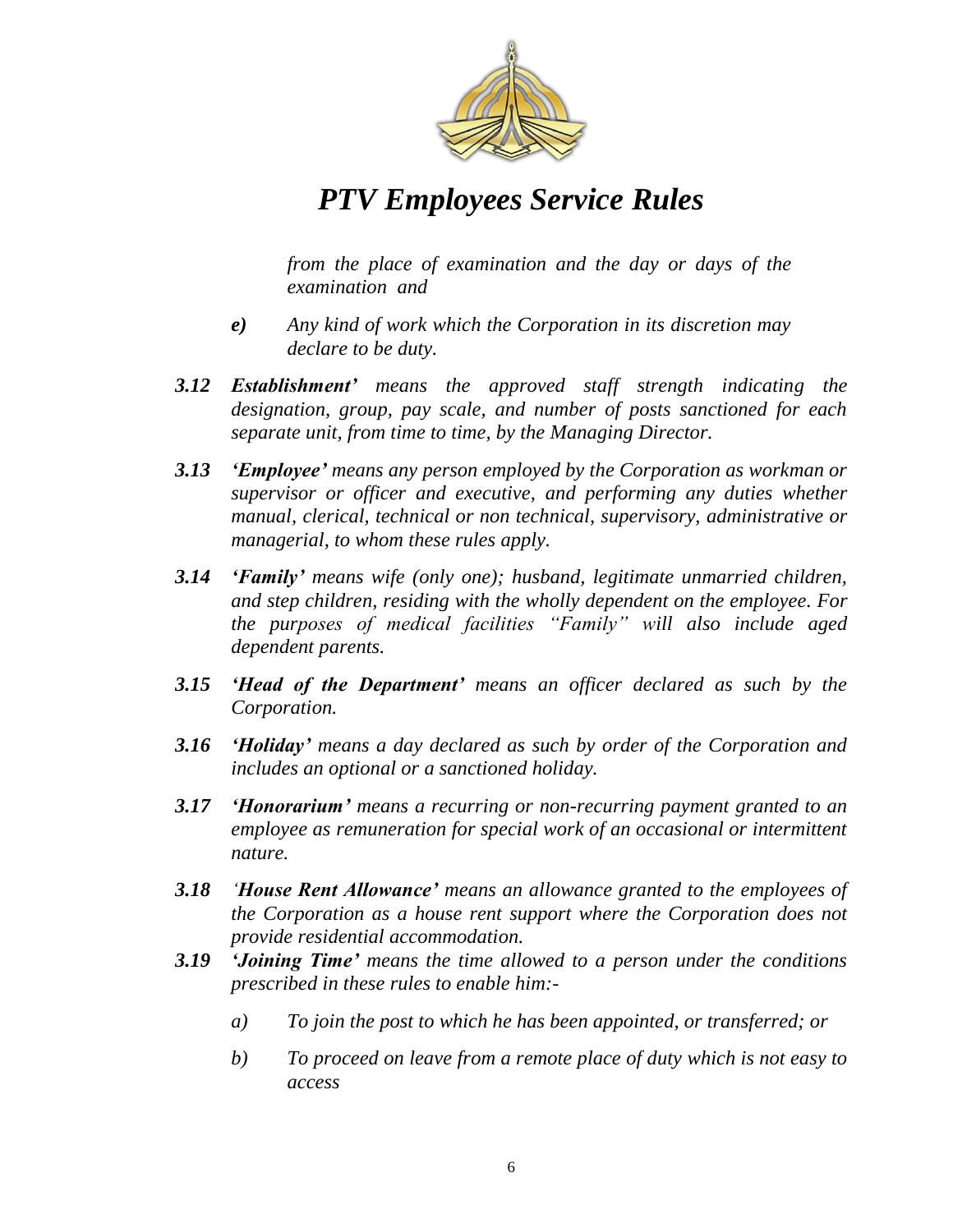

- *3.20 Leave' means leave taken with the prior approval of the Leave Sanctioning Authority who has been authorized by the Corporation to grant such leave.*
- *3.21 'Leave salary' means the amounts paid by the Corporation to an employee on leave or in lieu of privilege leave according to these rules.*
- *3.22 'Lien' means the title of an employee to hold either immediately or on the termination of period(s) of absence on secondment to another Organization, his post with the Corporation.*
- *3.23 'Managing Director' means the Managing Director of the Corporation*
- *3.24 'Month' means a calendar month. In calculating a period in terms of months and days, complete calendar months irrespective of the number of days in each, will first be calculated and the odd number of days calculated subsequently.*
- *3.25 National/Local Posts. For the purposes of appointments only, all posts in Group 4 and above are National posts, and all posts in Group 3 and below are Local Posts. Managing Director may, at his discretion and in the best interests of the Corporation, order transfers of all employees as and when deemed necessary, and in case of employees in Groups 1 to 3,, if the Managing Director considers it necessary for operational reasons.*
- *3.26 Officiate.—An employee officiates in a post when he performs the duties of a post on which another person holds a lien, or when the Corporation appoints him to officiate in a vacant post, on which no other employee holds a lien.*
- *3.27 'Over-time' ;means time at work beyond regular hours (as prescribed by the Corporation) for various units for which payment will be made at double the rate of basic pay applicable to the incumbents. Employees in Group 5 and above are not entitled to over-time.*
- *3.28 'Pay' means the basic pay sanctioned to an employee for a post held by him in a regular pay scale. It does not include any allowance or any other kind of pay.*
- *3.29 'Penalty' means a penalty which may be imposed under these rules.*
- *3.30 'Personal Pay' means an additional pay granted to an employee:-*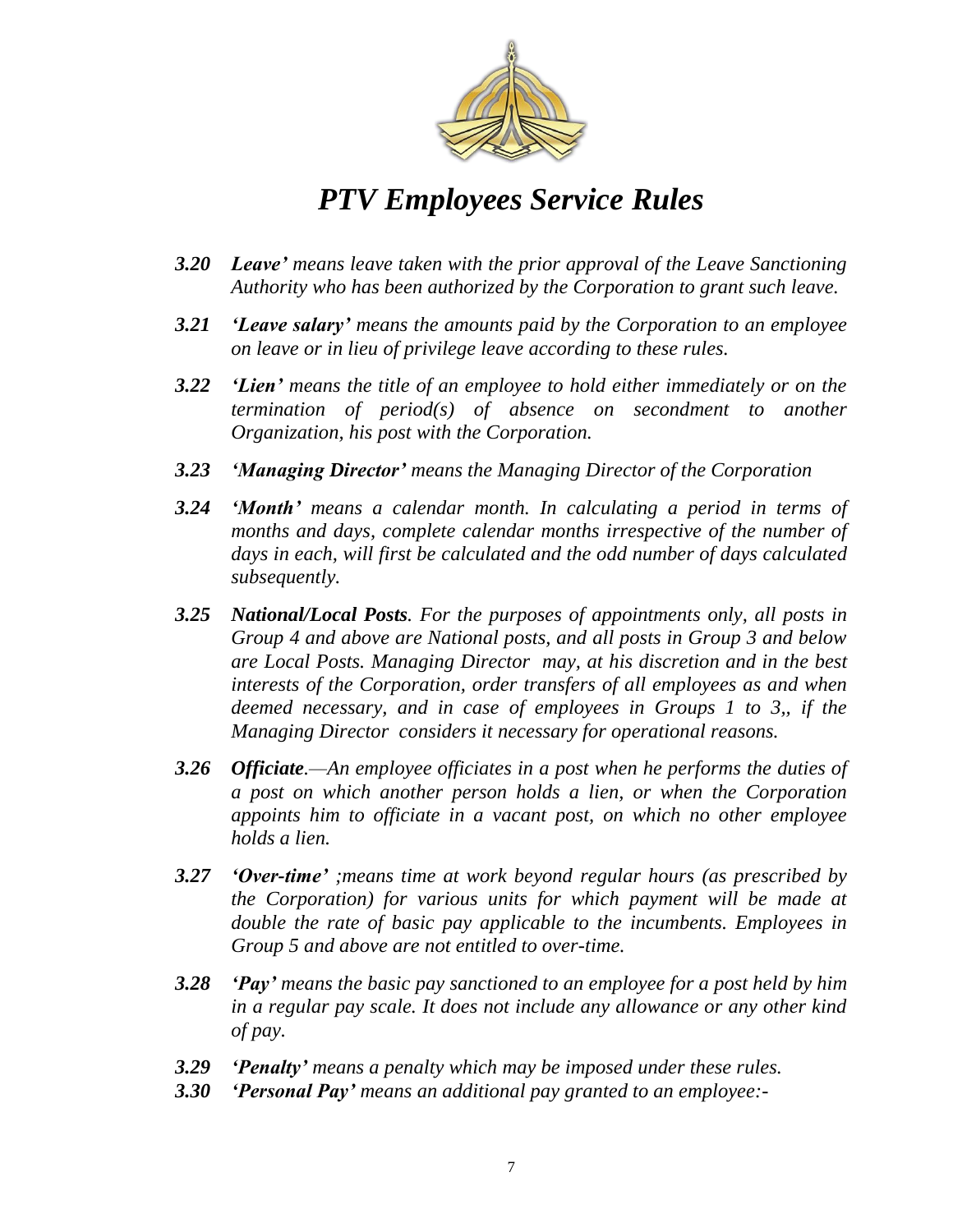

- *a) To save him from loss of pay in respect of a regular post held by him due to a revision of pay or to reduction of such pay otherwise than as disciplinary measures.*
- *b) In exceptional circumstances, on other personal considerations.*
- *3.31 Probationer' means an employee employed on probation against an establishment Vacancy.*
- *3.32 ‗Public Conveyance' means a train, steamer, aeroplane, road transport or other conveyance which plies for hire regularly for the carriage of passengers.*
- *3.33 'Selection Board' means Board or Boards as defined and constituted or formed form time to time by the Managing Director.*
- *3.34 'Service' means and includes the following:-*
	- *(i) Actual days of duty in a post.*
	- *(ii) Periods of leave with pay.*
	- *(iii) Compulsory "off" days.*
	- *(iv) Probationary period preceding confirmation in the same post.*
- *3.35 'Special Pay' means an addition in the nature of pay, to the emoluments of an employee, granted in consideration of :-*
	- *(a) the specially arduous nature of his duties; or*
	- *(b) a specific addition to the work or responsibility; or*
	- *(c) The unhealthiness, remoteness or other special characteristic of the locality in which the work is performed.*
- *3.36 'Time-Scale, means pay which rises by periodical increment from minimum to a maximum.*
- *3.37 'Transfer' means the movement of an employee from one unit to any other unit in pursuance of a transfer order issued by a competent authority.*
- *3.38 'Unit' means and includes any of the following:-*
	- *(i) Headquarters Office.*
	- *(ii) Central Marketing Office.*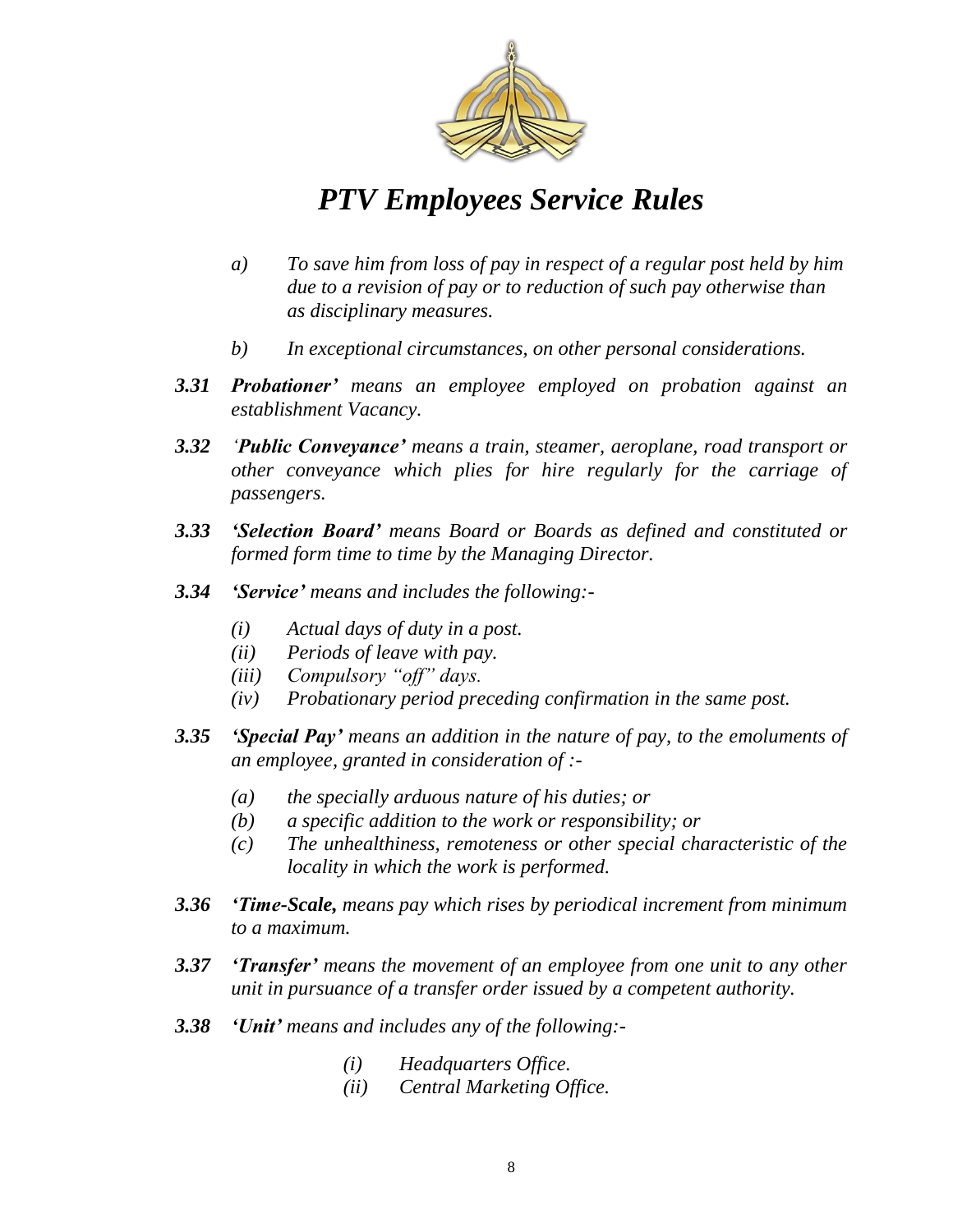

- *(iii) A Television Centre.*
- *(iv) A Transmitter Station.*
- *(v) A News Unit.*
- *(vi) A Marketing Office.*
- *(vii) A Revenue Office.*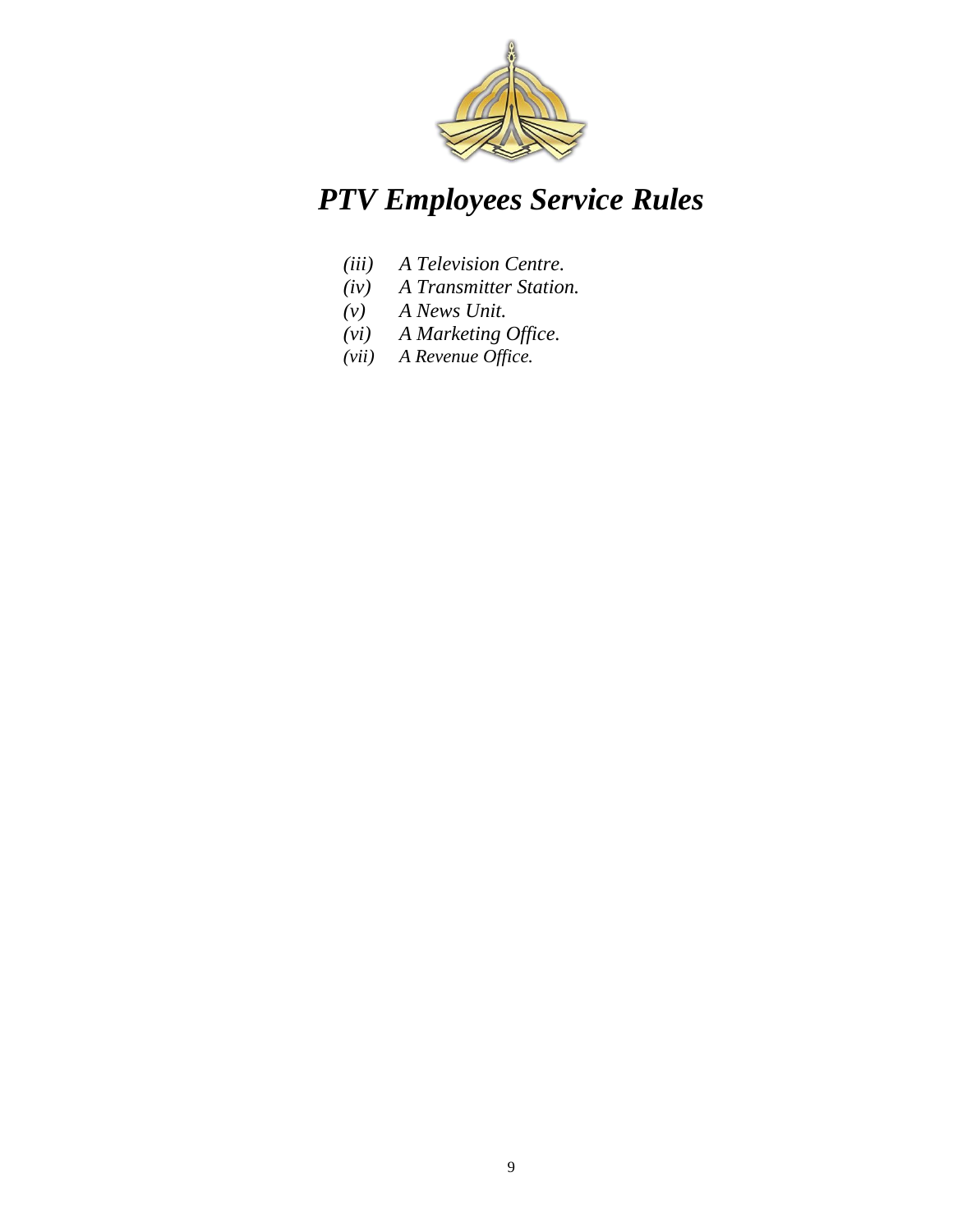

## *4. Classification of Employees, Groups and Pay Scales*

#### *Classification of Employees*

#### *4.01 Employees are classified as follows:-*

- *(a) Contract Employees.*
- *(b) Permanent Employees.*
- *(c) Probationers.*
- *(d) Temporary Employees.*
- *(e) Casual Employees.*
- *(f) Trainees.*
- *(g) Apprentices.*
- *(h) Deputationists.*

#### *Contract Employee*

*4.02 Contract Employee means an employee with whom a specific contract of employment has been executed. Contract employee will be bound by these rules subject to the terms stated in the contract.* 

#### *Permanent Employee*

*4.03 Permanent Employee means an employee means an employee who has been engaged on a permanent basis against a sanctioned post, and who has satisfactorily completed his probation period in the same post or in any other post in the Corporation including breaks due to illness, accident, leave, etc.* 

#### *Probationer*

*4.04 Probationer means an employee who is provisionally employed to fill an establishment vacant post, and has not yet satisfactorily completed his probation period, or the extended period of probation. If a permanent employee is employed as a probationer in a new post, he may, at any time during the probation period, be reverted to his old permanent post, if his work in his new post is found unsatisfactory.*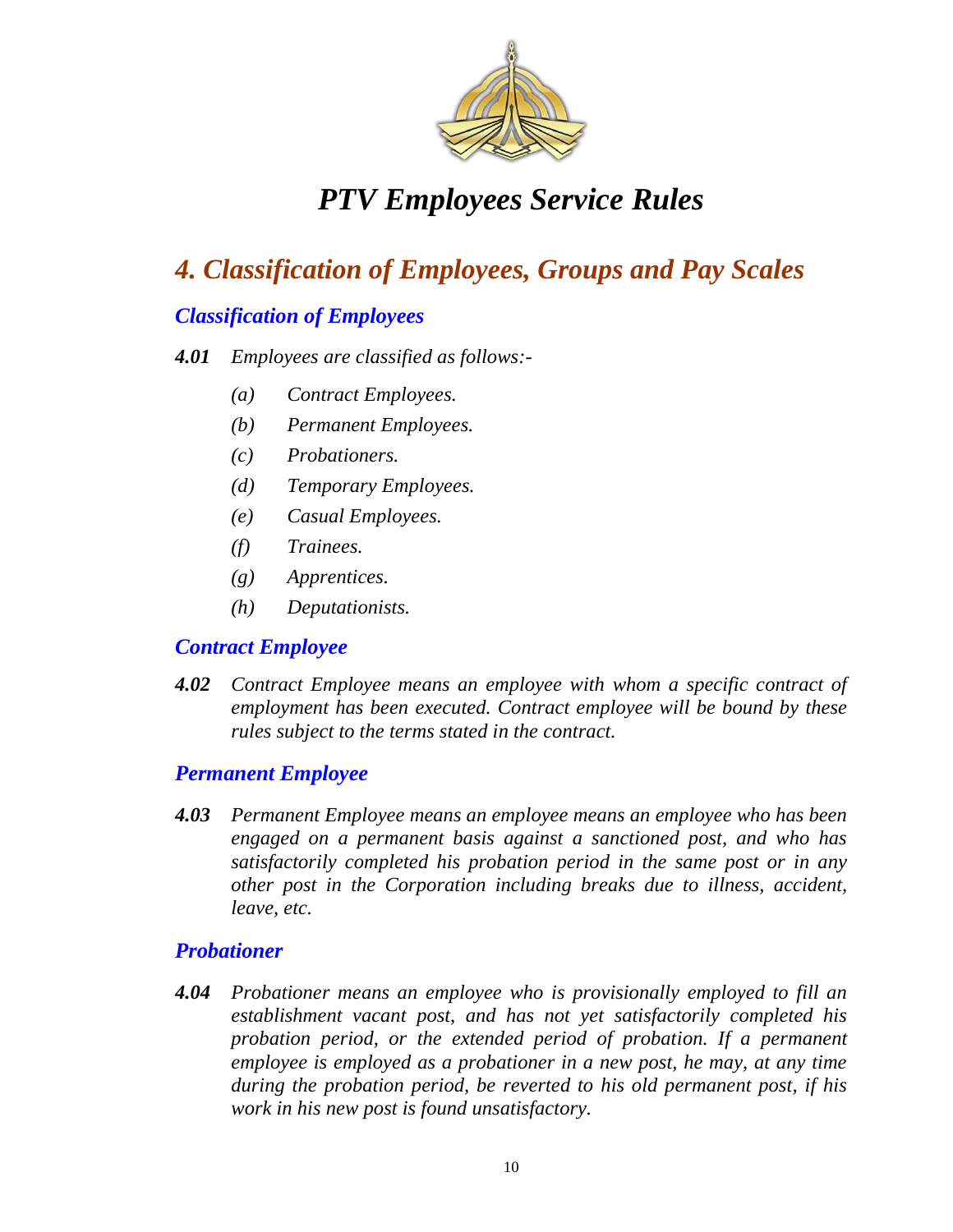

#### *Temporary Employee*

*4.05 Temporary Employee means an employee who has been employed for work which is essentially of a temporary nature likely to be finished within a given or limited period or within an unspecified period.* 

#### *Casual Employee*

*4.06 Casual Employee means an employee whose employment is of casual nature, or who has been employed in place of a permanent employee who is temporarily absent for whatever reason.* 

#### *Trainee*

*4.07 A Trainee means an employee who is undergoing training. A trainee will be paid an allowance or a fixed pay during the period of his training. The Corporation will be under no obligation to provide employment to a trainee. Provision of employment to the trainee will be at the sole discretion of the Corporation.*

#### *Apprentice*

*4.08 An Apprentice means a person who is getting on-the-job training at a unit without any obligation on the part of the Corporation to provide him a job at the end of his apprenticeship. A trainee or an apprentice will not be considered an employee unless appointed to an establishment vacancy by the Corporation.*

#### *Deputationists*

*4.09 A Deputationists mean an employee whose services have been obtained on loan by the Corporation from the Central or a Provincial Government or from any other Organization. A Deputationist will also be governed by these rules subject to the terms and conditions of his deputation.* 

#### *Groups and Pay Scales*

*4.10 Groups and Pay Scales applicable to posts in the Corporation are given below:-*

| Group | <b>Pay Scale</b> | H.R.A | C.A | W.A |
|-------|------------------|-------|-----|-----|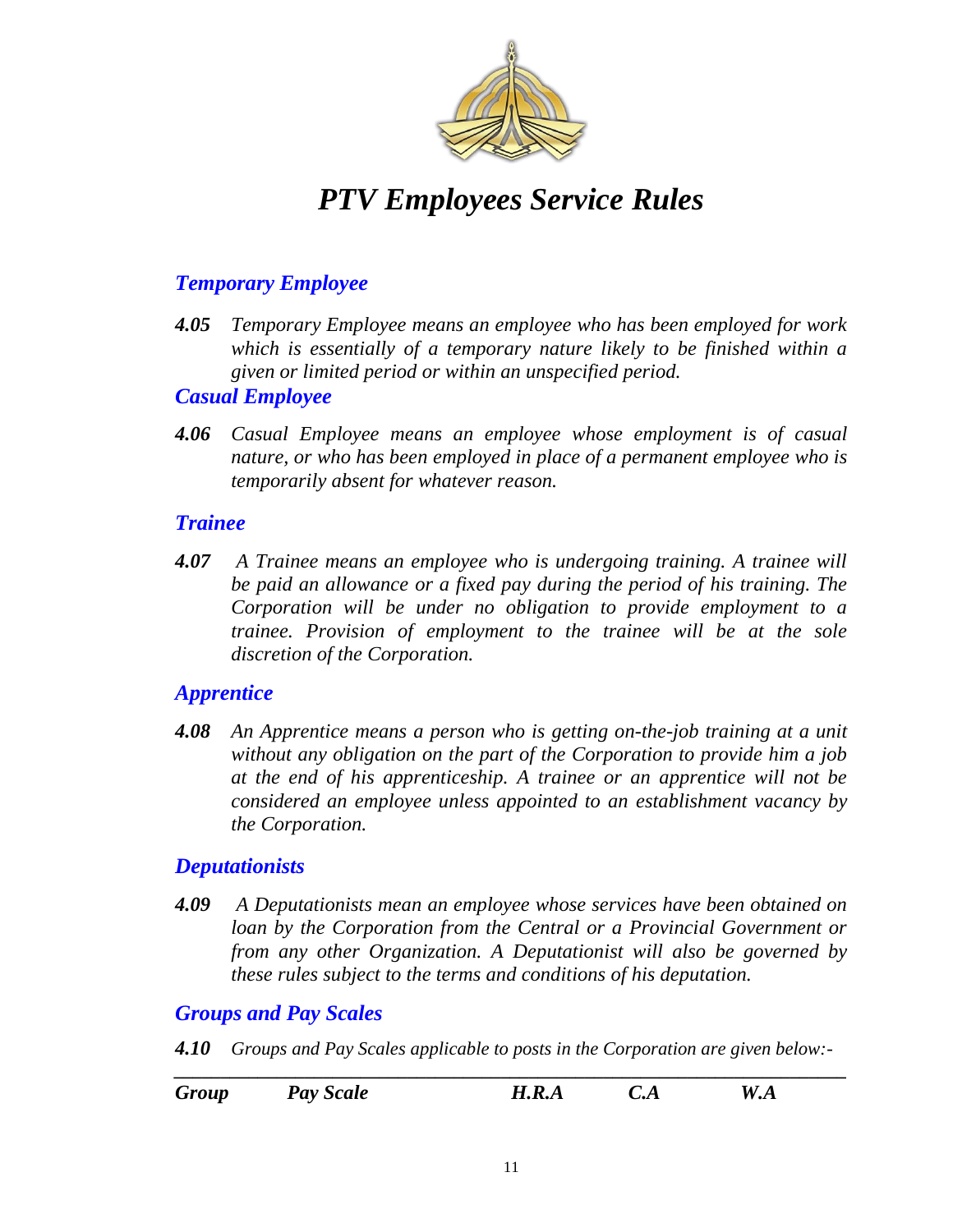

|                      | $RS.$ )                | (Rs.)                         | (Rs.)  | (Rs.)                                          |
|----------------------|------------------------|-------------------------------|--------|------------------------------------------------|
|                      | 6610<br>$-300 -11110$  | 50% of progr- 20% of starting |        |                                                |
|                      |                        |                               |        | essive Basic pay Basic pay 200(liveried staff) |
| $1-A$                | 6770<br>$-330 - 11720$ | $-do-$                        | $-do-$ |                                                |
| 2                    | $7390 - 425 - 13765$   | $-do-$                        | $-do-$ |                                                |
| $\boldsymbol{\beta}$ | $8780 - 615 - 18005$   | $-do-$                        | $-do-$ |                                                |
| $\boldsymbol{4}$     | $11900 - 935 - 25925$  | $-do-$                        | $-do-$ |                                                |
| 5                    | $15900 - 1170 - 33450$ | $-do-$                        | $-do-$ |                                                |
| 6                    | $18230 - 1360 - 38630$ | $-do-$                        | $-do-$ |                                                |
|                      | $24775 - 1650 - 57775$ | $-do-$                        | $-do-$ |                                                |
| 8                    | $29725 - 1780 - 65325$ | $-do-$                        | $-do-$ |                                                |
| 9                    | $33670 - 2415 - 81970$ | $-do-$                        | $-do-$ |                                                |
| Notes:               |                        |                               |        |                                                |

- *i) Washing Allowance is payable to liveried employees.*
- *ii) Employees in Groups-1 to 9 are entitled to unfurnished residential accommodation according to scale to be circulated from time to time through Administrative Staff Instructions or office orders issued form the headquarters Office. If these employees are not provided with residential accommodation by the Corporation or decide not to avail of this facility, they will be entitled to HRA @ 50% of their progressive basic pay.*
- *iii) Employees in Groups 5, 6, 7 and 9 are entitled to claim reimbursement of Petrol literage expenses a rate existing petrol price to be circulated from time to time through office orders issued form the Headquarters office. If these employees do not fulfil the conditions for claiming petrol literage expenses, they will be entitled to conveyance allowance @ 20% of starting basic pay of the pay scale of their respective group.*
- *iv) Employees Group-1 to 4 are entitled to re-imbursement of Petrol Literage expenses for maintaining Motorcycle/scooter, the rate of which is to be circulated from time to time in the light of Conveyance Allowance.*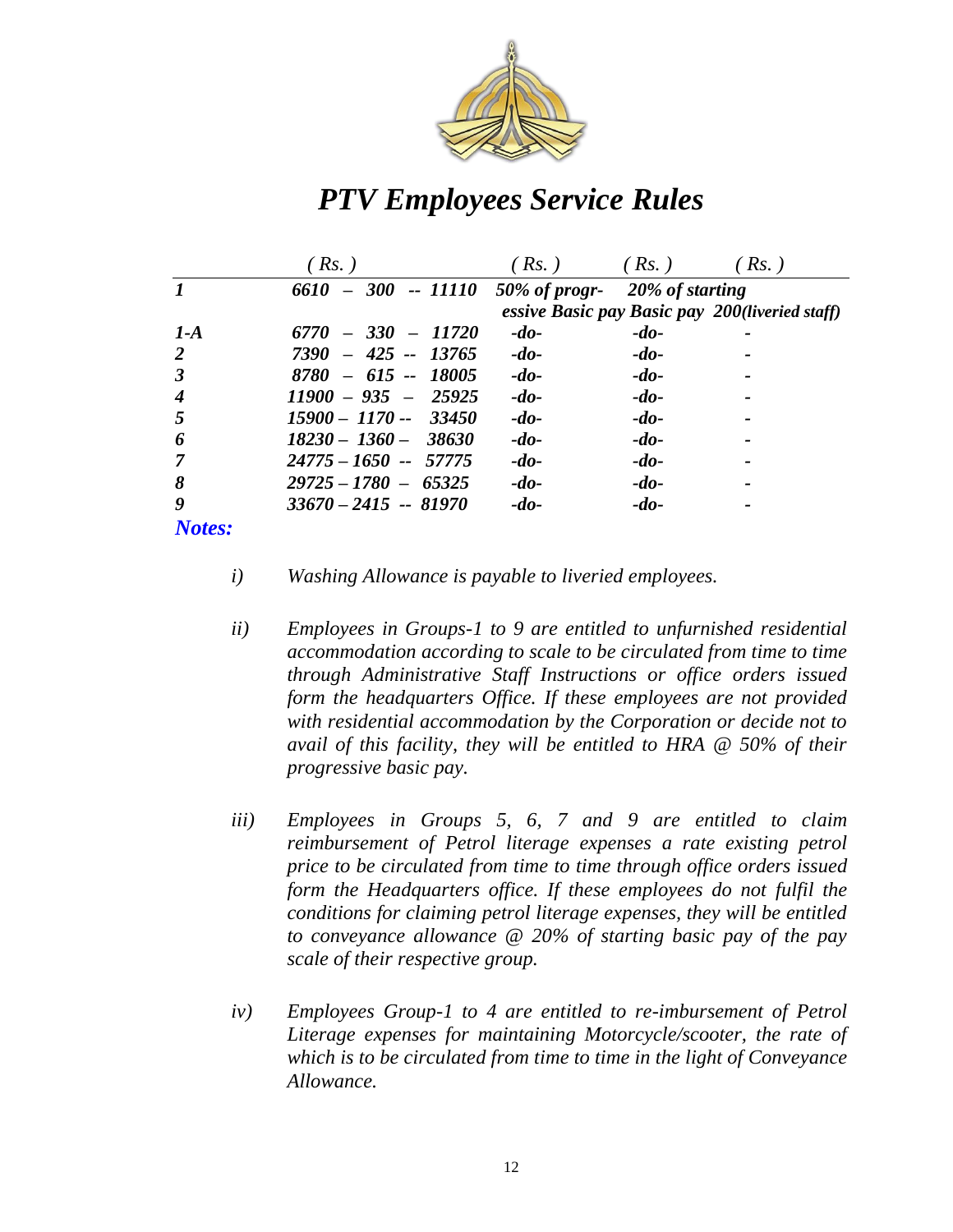

*4.11 The above pay scales are subject to change form time to time.*

#### *Posts in Various Groups*

#### *4.12 Posts in various groups*

#### *Posts in Group-1*

*1:-Cleaner / Sr. Cleaner, 2:-Kitchen Mate (Contract Post), 3:-Mali / Sr. Mali, 4:\_Naib Qasid/Naib Qasid-Cum-Security Guard/Qasid, 5:-Sanitary Worker / Sr. Sanitary Worker, 6:-Security Guard / Sr. Security Guard* 

#### *Posts in Group – 1A*

*1:-Cook (Contract Post), 2:-O.B. / Eng Helper, 3:-Studio Hand / Sr. Studio Hand, 4:-Stores Hand / Sr. Stores Hand Posts in Group-2*

*1:- Despatch Rider / Sr. Despatch Rider, 2:- Driver / Sr. Driver, 3: -Duplicating Machine Operator / Sr. Duplicating Machine Operator, 4:- Fax / T. P. Operator, 5:- Plumber / Sr. Plumber, 6:- Typist-Cum-Jr. Assistant, 7:- Airconditioning Mechanic, 8:- Assistant Electrician, 9:Boom Operator, 10:-Diesel Mechanic, 11:- Ferro Printer / Sr. Ferro Printer, 12:\_Lift Mechanic, 13:- Lift Operator / Senior Lift Operator, 14:-Mechanic, 15:Tv Mechanic, 16:-Tracer / Senior Tracer, 17:- A/C Helper, 18:- Urdu Typist, 19:Resoruce Person (Group-1), 20:-Assistant Projector Operator, 21:-Carpenter / Sr. Carpenter, 22:-Cableman, 23:-Dark Room Assistant / Sr. Dark Room Assistant, 24:-Painter / Sr. Painter*

#### *Posts in Group – 3*

*1:-Khatib/Sr. Khatib, 2:-Lady Searcher / Sr. Lady Searcher, 3:-Junior Purchase Assistant, 4:-Junior Admn. Assistant, 5:-Record Keeper, 6:- Sr. Fax/T.P. Operator, 7:-Jr.Secretary (English), 8:-Liaison Officer (Transport), 9:- Telephone Operator, 10:-Protocol Assistant, 11:-Telephone Operator, 12:- Assistant Draftsman, 13:-Assistant A/C Technician, 14:-Assistant Diesel Technician, 15:-Assistant Lift Technician, 16:-Assistant TV Technician, 17:-Boiler*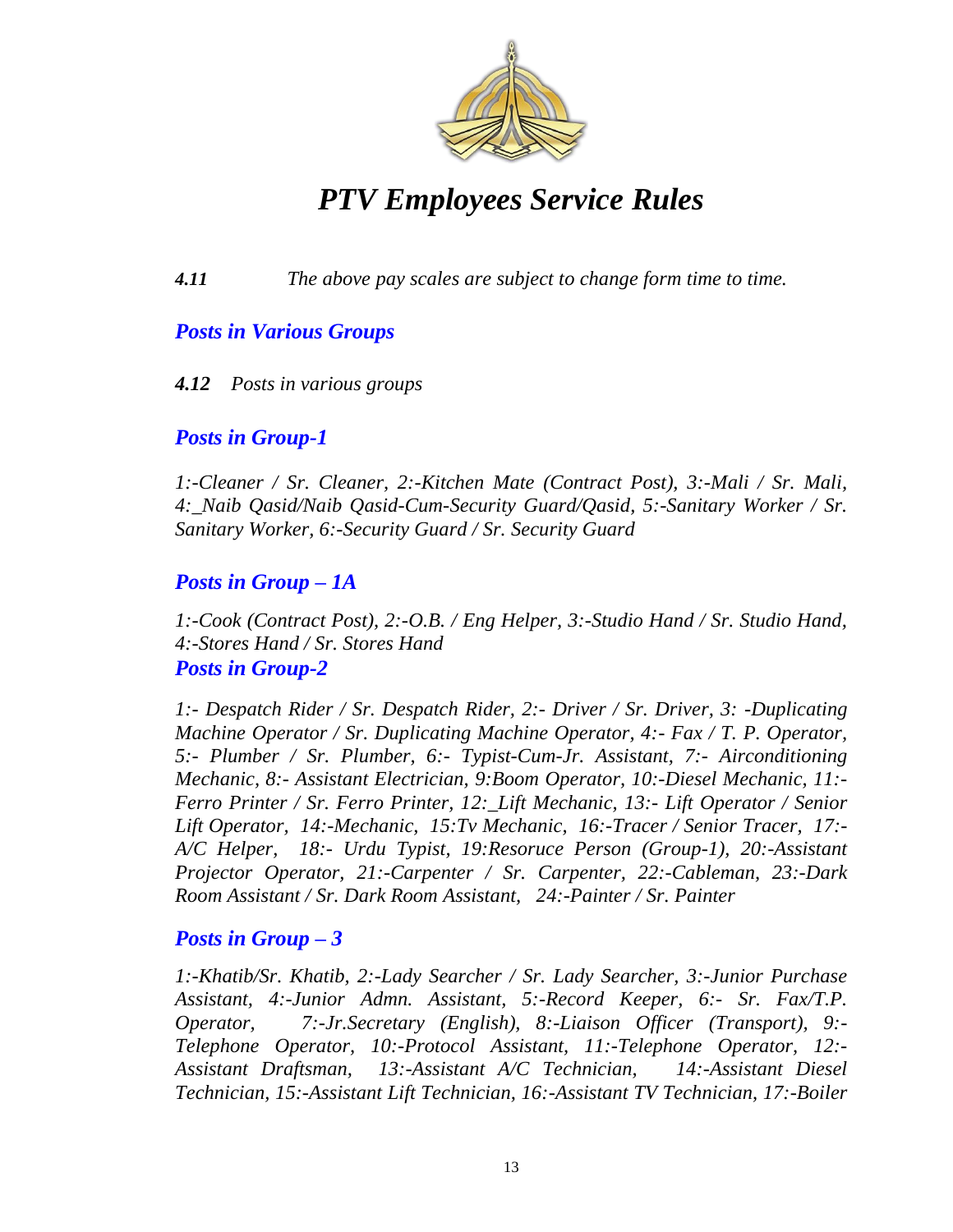

*Attendant / Sr. Boiler Attendant, 18:-Electrician, 19:-Mast Mechanic/Rigger /Senior Mast Mechanic, 20:-Store Clerk, 21:-Sr.Mechanic, 22:-Senior Boom Operator, 23:-Studio Supervisor, 24:-Assistant Computer Operator, 25:-Inspector, 26:-Computer Assistant, 27:-Graphics Executor 28:\_Teleprompter Operator 29:- Jr. Secretary Pushto, 30:- :- Jr. Secretary Urdu, 31:-Copyist/Sr. Copyist, 32:-Duty Officer, 33:-Lightsman, 34:\_Programmes Assistant, 35:-Projector Operator, 36:- Set Assembler, 37:\_Transmission Assistant, 38:-Vtr Film Traffic Clerk*

#### *Posts in Group-4*

*1:-Administrative Assistant, 2:-Statistical Assistant, 3:-Fax / Telex Operator, 4:-Protocol Assistant, 5:-Purchase Assistant, 6:-Secretary, 7:- Sr. Telephone Operator, 8:-Senior Record Keeper, 9:-Security Assistant, 10:-Sr.Proof Reader, 11:-Transport Supervisor, 12:-Associate Engineer, 13:-Associate Engineer (A/C), 14:-Associate Engineer (Civil), 15:-Associate Engineer (Electrical), 16:- Airconditioning Technician, 17:- Clearance Assistant, 18:- Diesel Technician, 19:-Draftsman / Sr. Draftsman, 20:- Electrical Technician, 21:- Overseer / Sr. Overseer, 22:- Lift Technician, 23:-Stores Keeper, 24:- Sound Recordist, 25:- Sr. Studio Supervisor, 26:-Tv Technician, 27:-Foreman, 28:-Assistant Accountant, 29:-Computer Operator, 30:-Revenue Assistant, 31: Senior Inspector, 32:-Associate Programmer, 33:-Associate Computer Graphics Designer, 34:-Asstt. Network Administrator, 35:-Graphic Designer, 36:-Graphics Computer Operator, 37:- Marketing Assistant (Traffic), 38:Secretary (Urdu), 39:-Sub Editor (Translator News), 40:-News Monitor, 41:-Secretary Pushto, 42:- Associate Cameraman, 43:- Associate Designer, 44:-Assistant Film Editor, 45:-Calligraphist Brahvi & Baluchi, 46:\_Calligraphist English, 47:-Calligraphist Sindhi, 48:-Calligraphist Urdu / Brahvi & Balu / English / Sindhi, 49:-Film Lab. Technician, 50:-Lady Make-Up-Artist, 51:-Make-Up-Artist, 52:-Planning Secretary, 53:-Properties Assistant, 54:\_Senior Programme Assistant, 55:- Transmission Supervisor, 56:- VTR / Film Traffic Assistant, 57:-Still Photographer, 58:-Wardrobe Assistant* 

#### *Posts in Group - 5*

*1:-Assistant Administrative Officer, 2:-Assistant Personnel Officer, 3: Assistant Transport Officer, 4:-Fax / Telex Supervisor, 5:-Film Librarian/ Librarian, 6:- Purchase Officer, 7:-Protocol Officer, 8:-Liason Officer (Legal), 9:-Liason Officer (Communication), 10:-Statistical Officer, 11:-Supervisor Telephone, 12:-*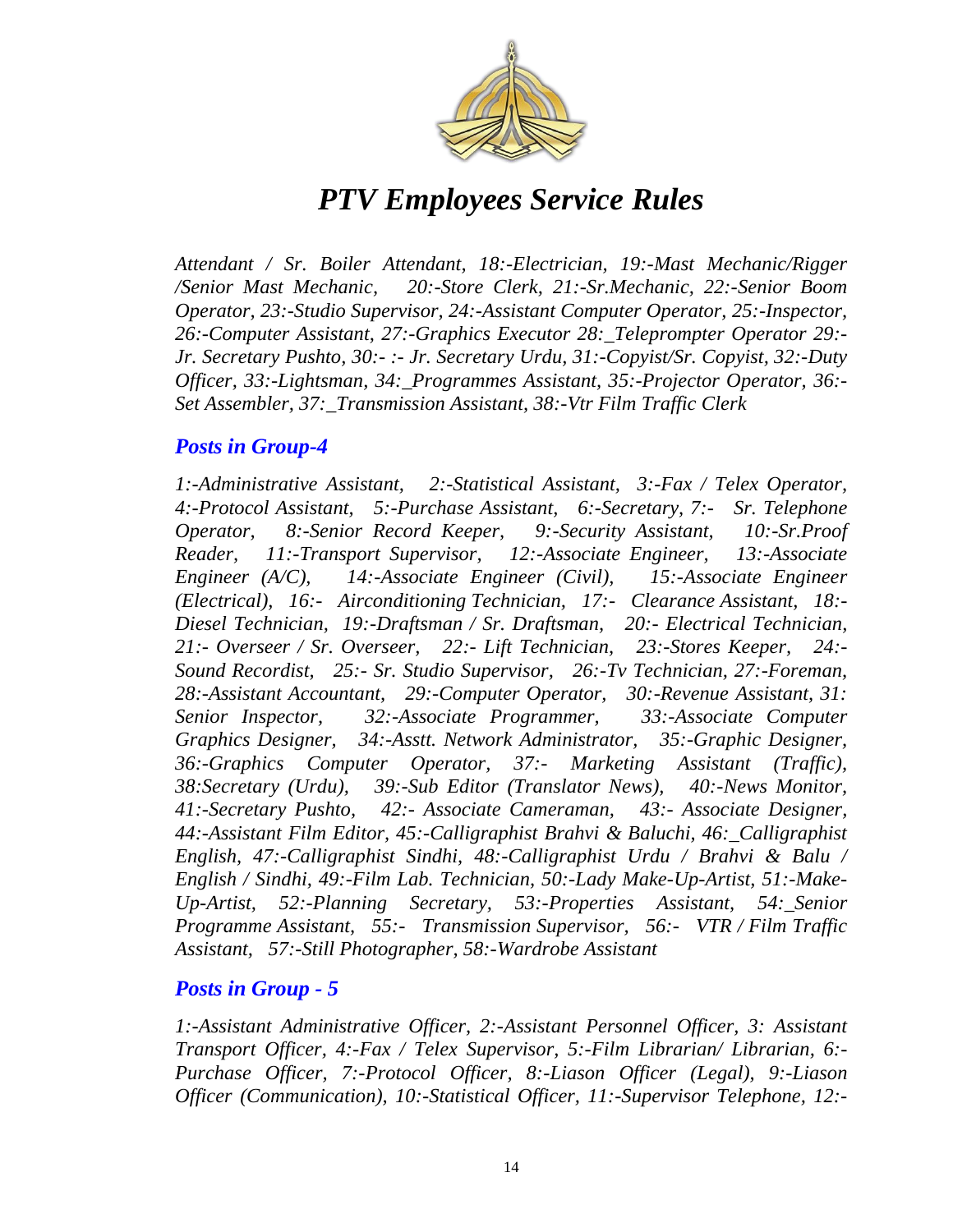

*Security Officer, 13:-Senior Secretary, 14:-Producer Current Affairs, 15:-Desk Editor, 16:-News Monitor, 17:-Airconditioning Engineer, 18:\_Assistant Architect, 19:-Clearance Officer, 20:-Electrical Engineer, 21: Resident Engineer, 22:-Auto Mobile & Diesel Engineer, 23:-Stores Officer, 24: Television Engineer, 25:-Studio Coordinator, 26:-Sound Recordist, 27: Assistant Accounts Officer, 28:-Assistant Revenue Officer, 29:-Chief Inspector, 30:-Senior Computer Operator, 31:- Assistant Programmer, 32:-Asstt. Network Administrator, 33:-Coordination Officer (Web), 34:-Computer Graphics Designer, 35:-3d Animator, 36:-Lan Administrator, 37:-Archivist, 38:\_Marketing Officer, 39:-Marketing Officer (Traffic), 40:-News Producer/ Reporter, 41:-Reference Officer, 42:-Secretary (Urdu), 43:-News Monitor, 44:\_Editor, 45:-Desk Editor, 46:-Calligraphic Designer / Sr. Calligraphic Designer, 47:-Calligraphist, 48:-Cameraman, 49:\_Designer, 50:-Film Editor, 51:-Film Coordination Officer, 52:-Graphic Designer, 53:-Properties / Wardrobe Officer, 54:-Planing Officer, 55:\_Presentation Officer, 56:-Producer/Producer Training Programmes, 57: Scripts Producer, 58:-Scripts Assistant, 59:-Senior Film Lab. Technician, 60: Senior Make-Up-Artist, 61:-Still Photographer / Sr. Still Photographer, 62: VTR / Film Traffic Officer*

#### *Posts in Group-6*

*1:-Administrative Officer, 2:-Personnel Officer, 3:-Private Secretary, 4:-Public Relations Officer, 5:-Liaison Officer (Public Relations), 6:-Liaison Officer (Ex-Cadre)-DAP, 7:-Sports Co-ordinator, 8:-Training Officer, 9:-Senior Librarian 10. Sports Officer, 11:-Sr.Purchase Officer, 12:-Transport Officer, 13:-Senior Security Officer, 14:-Producer Current Affairs, 15:-Boiler Engineer, 16:-Sr. Resident Engineer, 17:-Sr. Auto Mobile & Diesel Engineer, 18:-Senior A/C Engineer, 19:-Senior Clearance Officer, 20:-Senior Electrical Engineer, 21: Senior Stores Officer, 22:-Senior TV Engineer, 23:-Accounts Officer, 24: Computer Programmer/Database Administrator, 25:-Revenue Officer, 26: Network Administrator Info. Tech., 27:-Programmer, 28:-Senior Graphics Designer/Graphics Designer, 29:-Training & Coordination Officer, 30:\_Visualizer, 31:-Marketing Executive, 32:-Executive Marketing Research, 33: Marketing Executive Traffic, 34:-News Producer / Reporter, 35:-Research Officer, 36:-Secretary (Urdu), 37:-Senior Editor, 38:-Senior News Monitor, 39: Cameraman, 40:-Designer, 41:-Film Coordination Officer, 42:-Laboratory Incharge, 43:-Producer, 44:-Scripts Producer / Editor, 45:-Senior Film Editor,*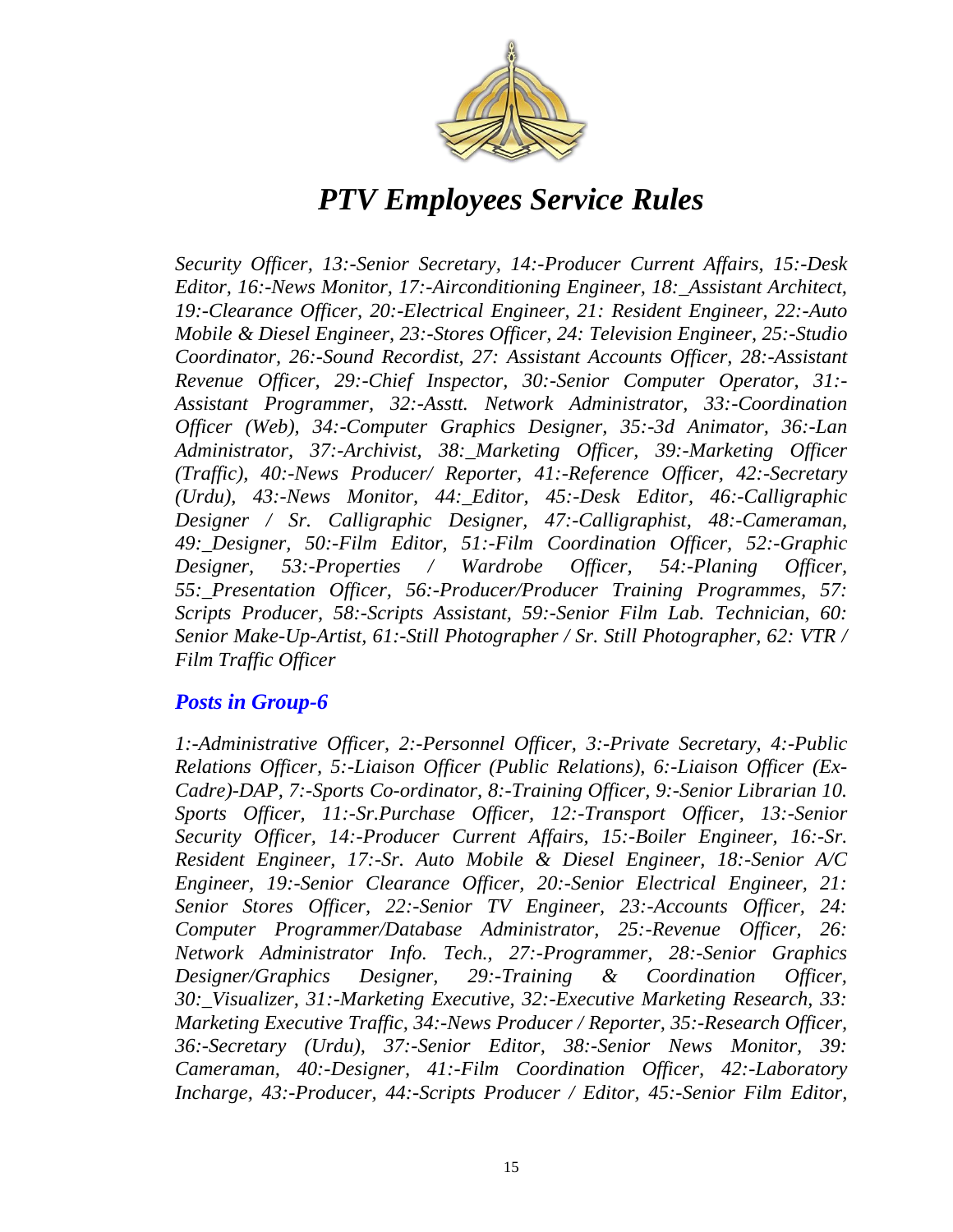

*46: Sr. Presentation Officer, 47:-Senior Planning Officer, 48:-Senior Make-Up Artist, 49:-Senior VTR / Film Traffic Officer*

#### *Posts in Group - 7*

*1:-Assistant Controller Personnel / Senior Personnel Officer, 2:-Assistant Controller Admn. / Senior Admn. Officer, 3:-Assistant Controller Legal Affairs, 4:-Assistant Chief Security Officer, 5:-Statistical Officer, 6:-Senior Liaison Officer, 7:-Training Officer, 8:-Council Officer, 9:-Public Relations Officer, 10:- Executive Liaison Officer (Medical), 11:-Principal Staff Officer, 12:\_Asstt. Controller Current Affairs Producer Current Affairs / Sports, 13: Sports Officer, 14:-Assistant Controller Engineering/ Instructor Engineering/ Engineer-In-Charge, 15:-Asstt.Cont. Engineering (Electrical)/ EIC (Electrical), 16:-Engineer-In-Charge (A/C), 17:-Asstt Controller Engineering Stores, 18:-Sr.Boiler Engineer, 19:-Executive Engineer, 20:-Assistant Controller Finance/Senior Accounts Officer/ Assistant Controller Revenue, 21:-Senior Revenue Officer, 22:-System Analyst/Database Manager, 23:-Asstt. Controller Information Technology, 24:- Assistant Controller Graphics, 25:\_Asstt.Cont. Training & Coordination, 26:- Marketing Manager, 27:-Manager Marketing Research, 28:-Marketing Manager (Traffic), 29:-Instructor News & Current Affairs, 30:-News Editor / News Reporter, 31:-Sr. Publication-Cum-Research Officer, 32:-Senior Monitoring Officer, 33:-Asstt.Controller Film Procurement/ Deputy Controller Film Procurement, 34:-Assistant Controller Programmes/Controller International Relations/Assistant Controller Research ETV/Producer, 35:-Asstt. Controller TV Censor Board, 36:-Chief Make-Up Artist, 37:-Presentation Coordinator, 38:- Senior Cameraman / Instructor Camera Training / Chief Cameraman, 39:-Scripts Editor, 40:-Senior Designer* 

#### *Posts in Group-8*

*1:-Admin. & Personnel Manager/ DCAP-I / DCAP-II / MTD 2:-Assistant Company Secretary, 3:-Chief Security Officer, 4:-Manager Media Relations (Ex-Cadre) , 5:-Deputy Controller Coordination (Ex-Cadre), 6:-Deputy Controller Current Affairs/ Deputy Controller Sports/ Producer Current Affairs, 7:-Deputy Controller Engineering / Engineering Manager /Deputy Controller (O&M) 'Deputy Controller Engineering Training, 8:-Deputy Controller Engineering A/C, 9:-Dy. Controller Engineering Electrical, 10:-Deputy Controller Stores, 11:-Sr. Quantity Surveyor , 12:-Chief Boiler Engineer, 13:-Deputy Controller*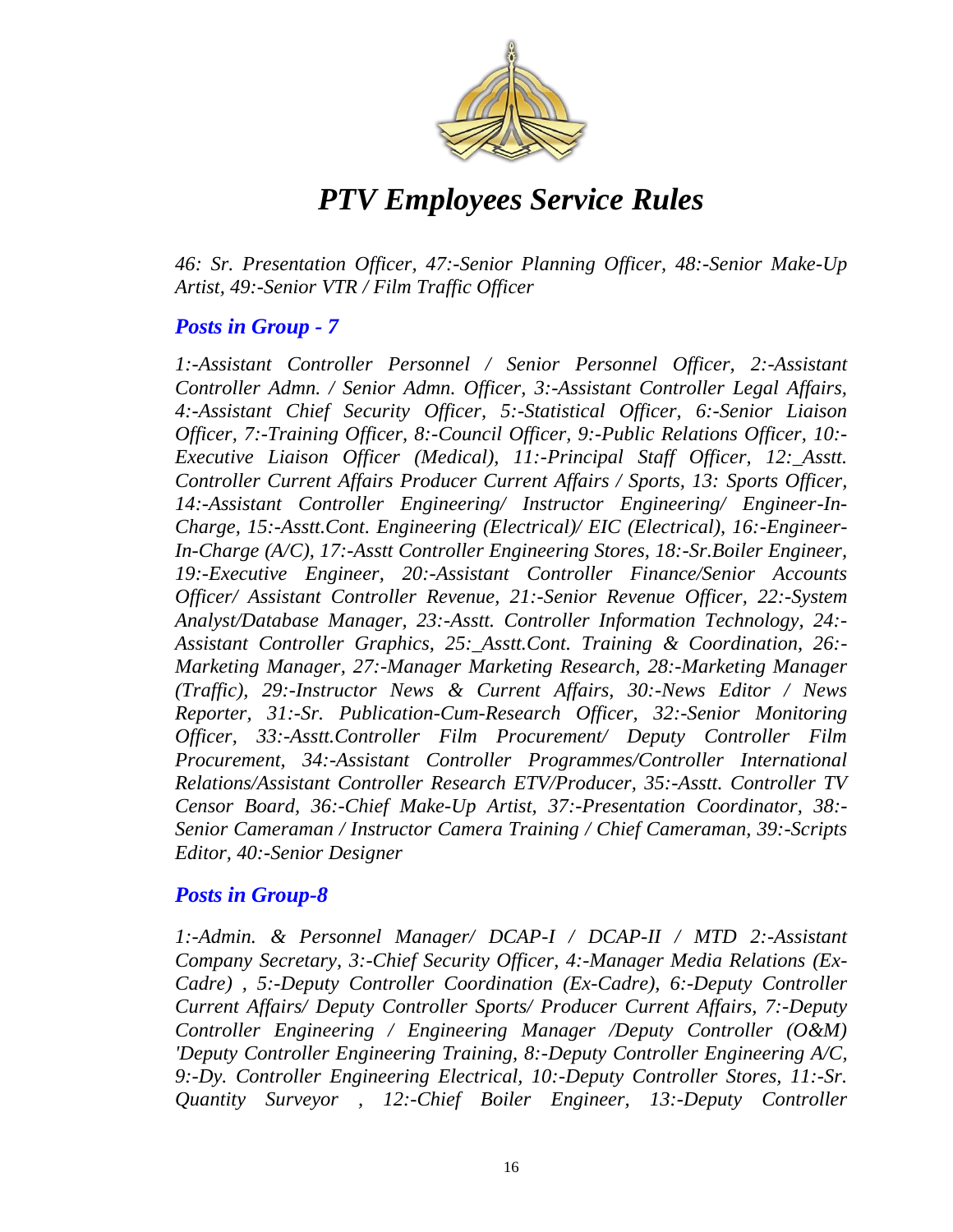

*(Coordination), 14:\_Dy. Controller Finance/Finance Manager/ Deputy Controller Revenue / Deputy Controller Accounts Development & Project/ Deputy Controller Audit, 15:-Deputy Controller Computer Applications, 16:-Deputy Controller Information Technology, 17:-Deputy Controller Training & Coordination, 18:\_Deputy Controller Marketing, 19:-Deputy Controller Marketing (Traffic), 20:\_Deputy Controller Reporting/ Deputy Cont News/ Sr. News Editor, 21:-Chief Cameraman, 22:-Designs Manager, 23:-Deputy Controller Programmes/ 'Deputy Controller International Relations/Producer/ Programmes Manager/ Deputy Controller Production Training/ Deputy Controller 1st Transmission/Manager ETV /Executive/Producer, 24:-Presentation Chief, 25: Scripts Editor*

#### *Posts in Group-9*

*1:-Controller Admin & Personnel / Executive Manager (Admin. & Personnel) / Cont. Admin & Legal Affairs, 2:-Controller Archives, 3:-Executive Manager Grievance Cell, 4:-Controller Security, 5:-Controller Current Affairs / Producer Current Affairs/Cont. Sports ( 1 ), 6:-Controller Engineering / Engineering Manager/ Executive Engineering Manager/Executive Engineering Managers (Transmitter), 7:-Cont.Engg.(A/C & Mech. Services), 8:-Sr. Executive Engineer, 9:-Controller Stores, 10:-Controller Finance/Cont. Audit/ Executive Manager Finance/ Controller Revenue/Controller Finance & Development & Planning, 11:-Controller Computer Application, 12: Controller Information Technology, 13:-Controller Marketing/ General Manager Marketing, 14:-Controller Marketing (Traffic), 15:-Controller News / Reporting/Senior News Editor, 16:- Coordinator, 17:-Controller Camera Facilities, 18:-Controller Designs, 19:- Controller Scripts/Script Editor, 20: Controller Educational TV/ Controller Programmes / Controller International Relations General Manager / G.M. (Academy) / Controller Production Training/Producer/G.M. PTV National / Executive Programmes Manager, 21:-Controller Presentation* 

#### *Working Directors*

*1:-Managing Director, 2:-Deputy Managing Director, 3:-Director Admin. & Personnel, 4:-Director Special Assignments, 5:-Director Current Affairs 6:\_Director Engineering (O&M) / DTH, 7:-Director Engineering (P&P), 8:- Director Finance, 9:-Director International Relations, 10:-Director News, 11:- Director Marketing/Marketing Strategy & Planning, 12:-Director Programmes,*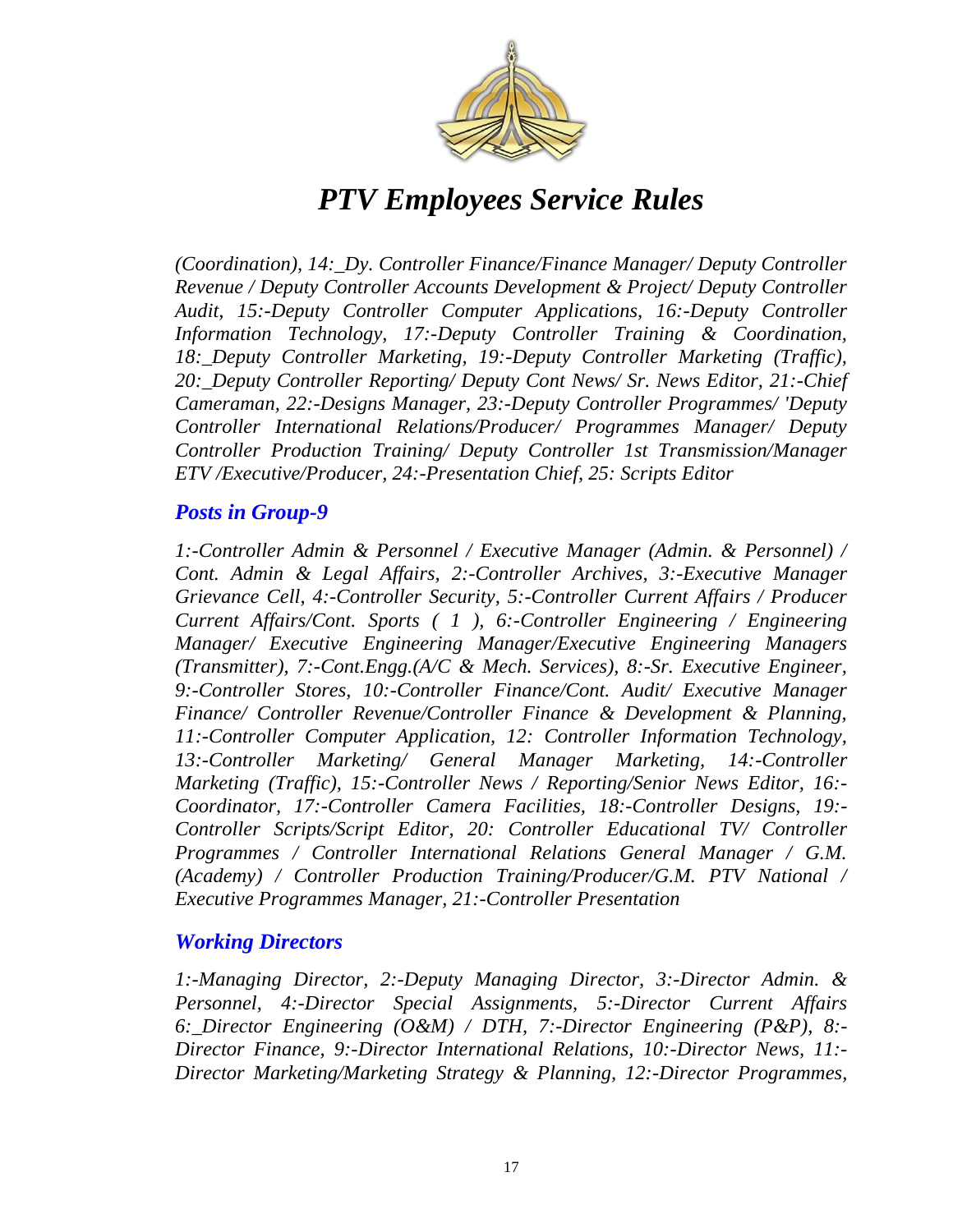

*13:\_Director PTV National, 14:-Director Sports, 15:-Director Global, 16:\_Director Training Academy*

- *4.13 The above posts and their respective groups are subject to changes from time to time. Posts can be added or deleted to and from any or each of the above groups.*
- *4.14 Employees originally placed in Groups 1,2,3,4,5,6,7, and 8, when they reach the ceiling of their respective pay scales, will be given the next higher pay groups i.e. pay groups 2,3,4,5,6,7,8 and 9 respectively on the 1st July which follows immediately thereafter provided they have earned satisfactory reports during the last 03 years. This process will, however, not be repeated. For example, an employee who is originally placed in Pay Group-1 will on reaching the ceiling of the pay scale of pay Group-1, be placed in Group-2, but he will not automatically go to pay Group-3, if and when he reaches the ceiling of pay Group-2 pay scale. The same will apply*  to employees in pay groups 2 to 8. Corporation employees who do not *have a channel of promotion and have remained in the same pay group in which they had joined Corporation, for 10 years, would be placed in the next higher pay group, provided they have been assessed at least* " satisfactory" in their Performance Appraisals/Annual Confidential Reports *throughout the last 10 years. This process will, however, not be repeated.*

*Corporation employees who are in channel of promotion and have completed 10 years in same substantive pay group would also be placed in the next higher pay group provided they have been assessed at least satisfactory in their performance appraisal/annual confidential reports throughout the past 10 years. This process will, however, not be repeated. The employees of pay Group-1A who remained in same pay group for 04 years would be placed in Pay Group-2 on completion 04 years service provided they have been assessed at least satisfactory in their performance appraisals/annual confidential reports throughout the past 04 years. This process will however, not be repeated.* 

*4.15 Employees of exceptional merit and extraordinarily efficiency can be given the next higher group as a reward, while still retaining their designations as given in rule 4.12.*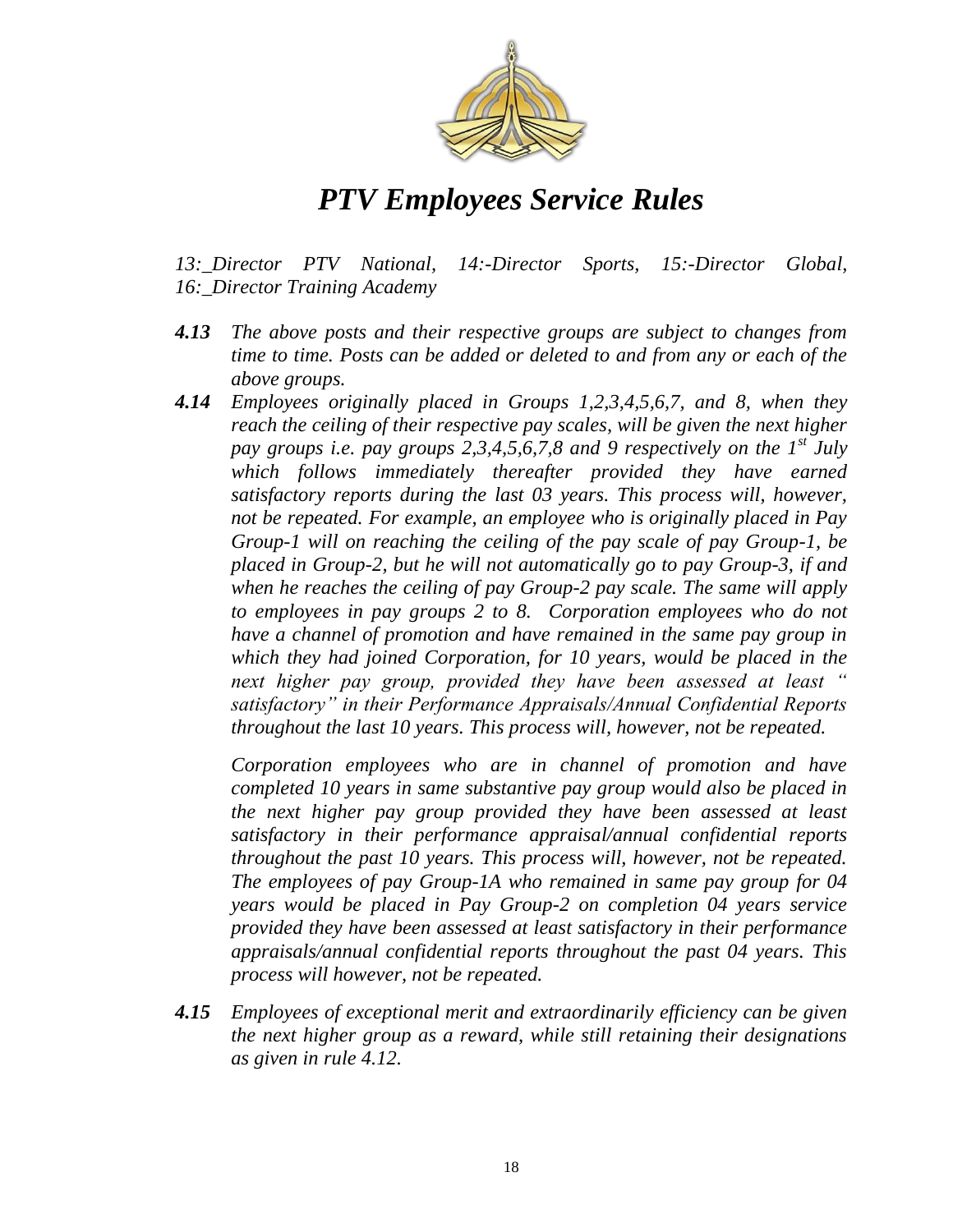

#### *5. Recruitment, Appointment, Probation, Confirmation & Retirement*

#### *Sanctioned Staff Strength*

- *5.01. Sanctioned Staff Strength for each unit will be determined by the Managing Director from time to time.*
- *5.02. Sanctioned Staff Strength of a unit will consist of the maximum numbers and designations of the posts sanctioned for that unit.*
- *5.03. Additions to or deletions form the Sanctioned Staff Strength of units will be approved by the Managing Director from time to time.*
- *5.04. Actual Staff Strength of any unit of the Corporation will, at no time, except with prior permission of the Managing Director, exceed its Sanctioned Staff Strength.*

#### *Recruitment and Appointment*

- *5.05. Recruitment in various cadres will be effected in accordance with the laid down procedure on the basis of suitability and qualifications for various posts to be prescribed form time to time.*
- *5.06. Where necessary, persons selected for appointment may be required to successfully undergo a course of training/instruction either at a training school or at any other place as a condition precedent to their appointment against an establishment vacancy.*

#### *Age at the time of entry into Corporation's service*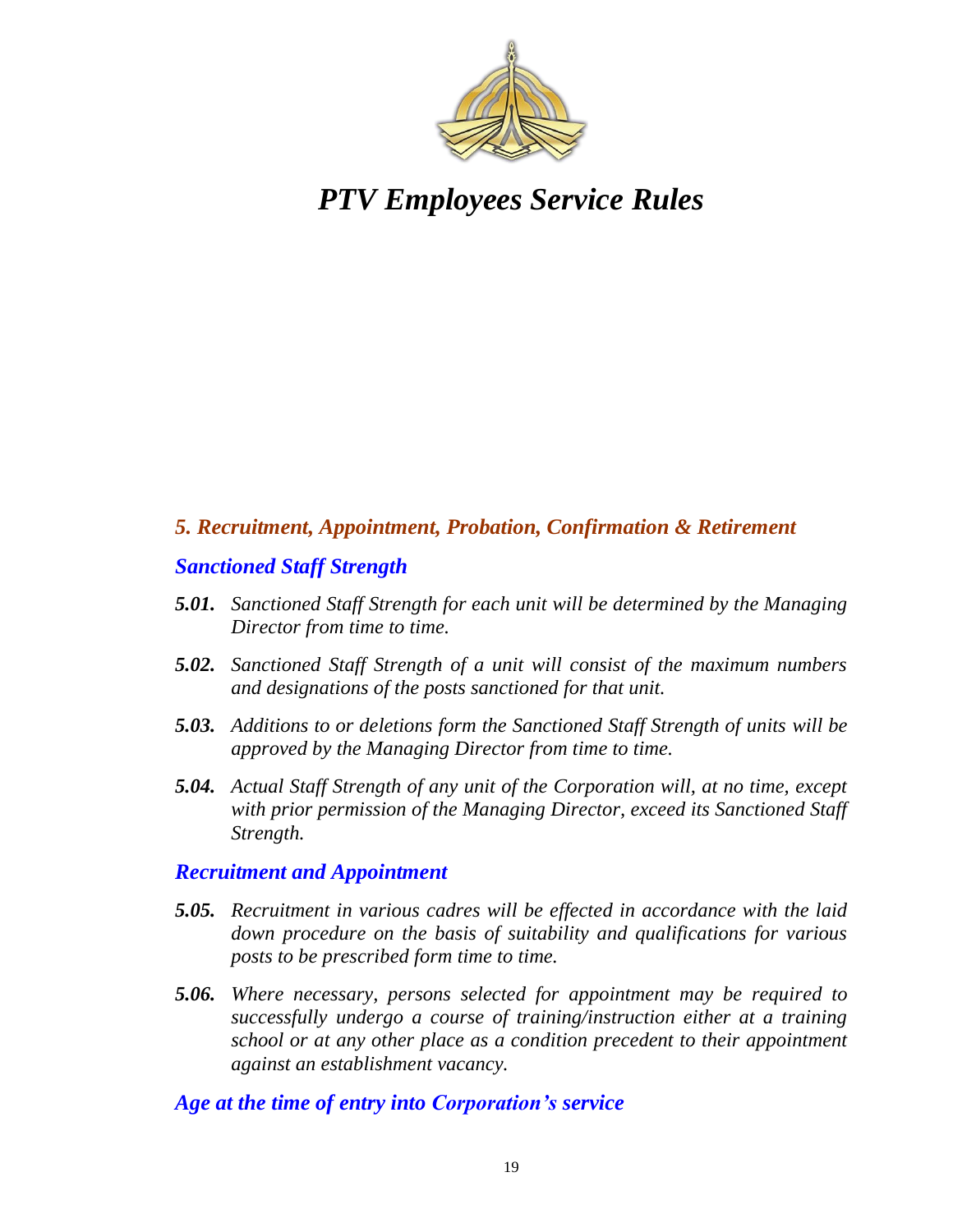

- *5.07. The age of a person at the time of his entry into Corporation's service shall not be less than 18 years and not more than 35 years.*
- *5.08. The Managing Director may, however, relax the upper age limit in respect of ex-servicemen, and in other, individual cases on the grounds of special qualifications of the incumbent, non-availability of suitable candidates within the above age group, or for other pertinent reasons.*
- *5.09. A declaration of age supported by matriculation certificate or a school leaving certificate or an affidavit made by an applicant at the time of or for the purpose of his entry into the Corporation's service, shall be deemed to be binding on the person who makes it, and no revision of such declaration shall be allowed to be made by him at a later date for any purpose whatsoever.*

#### *Medical Fitness*

*5.10. No person shall be appointed to a post without a medical fitness certificate form the Medical Officer of the Corporation.*

#### *Probation Period*

- *5.11 All newly appointed persons will be placed on probation for the period given below:*
	- *(a) Employees in Group 4 or below…………………………….. 3 months.*
	- *(b) Employees in Group 5 or above…………………………….12 months.*
- *5.12 Person who are trained in a training institute or establishment, authorized, recognized or operated by the Corporation, prior to their appointment against an establishment vacancy in Group 5 or above may, at the Managing Director's discretion, be placed on probation for a period of 6 months beginning form the date of their appointment.*
- *5.13 If during his probation period the services of an employee are found unsatisfactory, of which the management shall be the sole judge, his services can be terminated without any notice or compensation.*
- *5.14 In very special cases where the Managing Director is satisfied that a probationer in Group 5 or above is likely to improve by the extension of his probation, may in his discretion, extend such employee's probation period by 3 or 6 months.*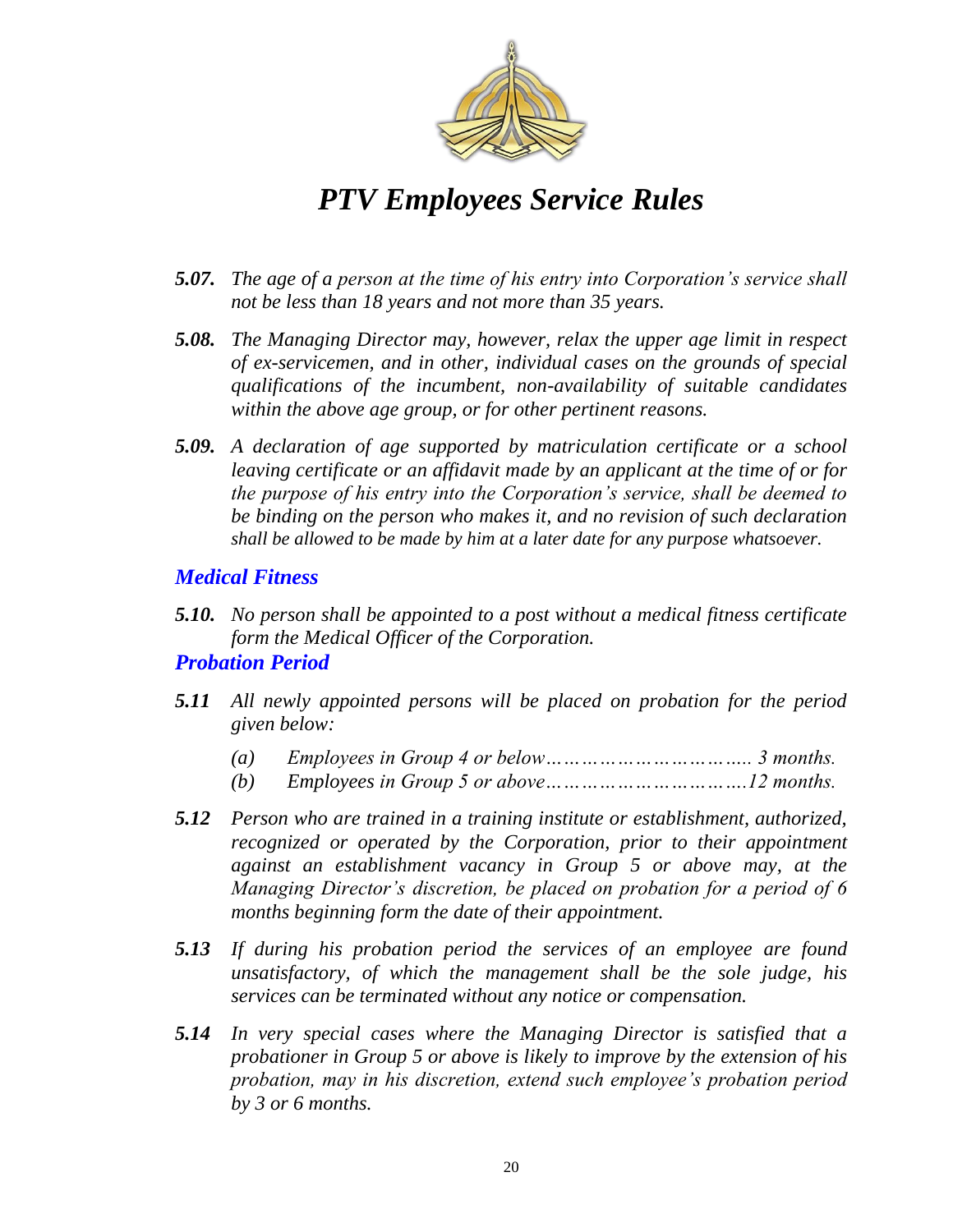

- *5.15 Serving employees of the Corporation who are promoted/appointed to higher posts will undergo the following probation period:*
	- *(a) If their new posts are in Group 4 or below………………….. 3 months*
	- *(b) If their new posts are in Group 5 or above………………... 6 months*

#### *Appointing Authorities*

- *5.16 The following will be the appointing authorities, under the power delegated by the Managing Director :*
	- *(a) For Posts in Groups 1, 2 and 3- Administrative Head of the Unit*
	- *(b) For Posts in Groups 4, 5, 6, 7, 8 and 9- Managing Director.*

#### *Abolition of Posts*

- *5.17 (a) In the event of abolition of a post, the incumbent of such post may be appointed to another post in the same group and pay scale provided such post is vacant and provided the incumbent is considered suitable for that post. In case no such vacancy exists the Corporation will have the right either to offer him a lower vacant post or to terminate his services.* 
	- *(b) In case of abolition of post of employee who is junior most shall be retrenched first.*

#### *Re-employment*

- *5.18 An employee who has been dismissed from the Corporation's service or who is convicted of a criminal offence by a court of law shall not be re-employed.*
- *5.19 The Managing Director may, at his discretion, offer re-employment against an establishment vacancy to an ex-employee of the Corporation who had satisfactory record of service during the period of his previous service with the Corporation. Such re-employment will, however, not give any claim to the re-employed person to seniority over others already in service in similar posts at the time of his re-employment, or to any other benefits.*

#### *Confirmation*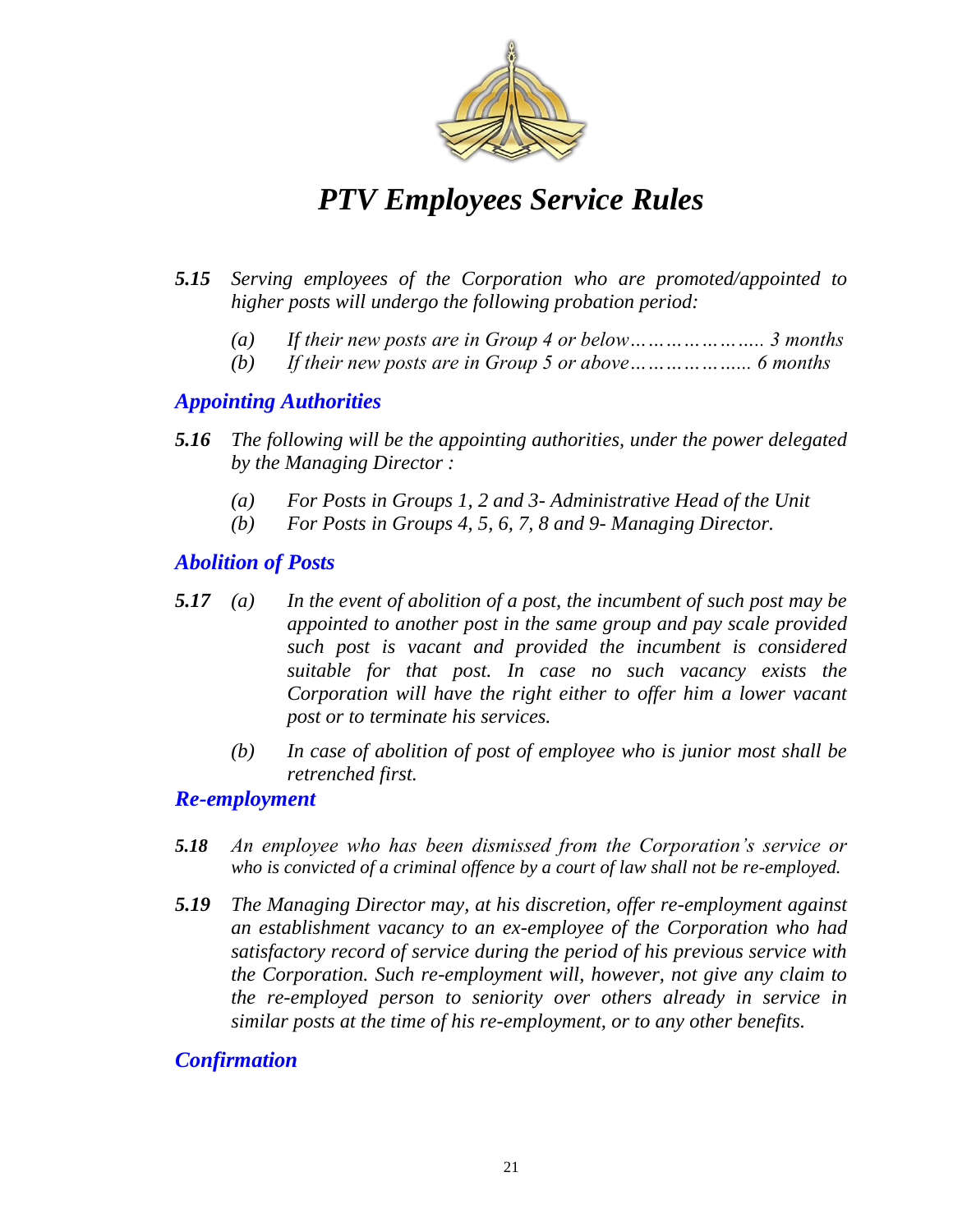

- *5.20 An employee who is appointed directly or after training to a permanent post may be confirmed in his post if he is considered fit for confirmation at the end of his probation period, the details of which are given in rules 5.11 and 5.12. The confirmation will be effective from the date following the last days of his probation period. The training or apprenticeship period will not be considered in any way as probation period.*
- *5.21 An employee, who is promoted / appointed from a lower to a higher post/group, may be confirmed in such higher post/group, if he is considered fit for confirmation at the end of his probation period, the details of which are given in rule 5.15. The confirmation will be effective from the date following the last day of his probation period.*
- *5.22 Competent authorities for ordering confirmation of the employees of the Corporation, under powers delegated by the Managing Director, are:-*
	- *(a) In respect of incumbents of National Posts ------ Managing Director*
	- *(b) In respect of Local Posts-Administrative Head of the unit concerned.*
- *5.23 If, at the end of his probation period, an employee is not considered fit for confirmation in his present post:-*
	- *(a) If a promote,*
		- *i) he may be demoted to the post which he held prior to his probation; or*
		- *(ii) his probation period may be extended by 3 or 6 months if he is in Group-5 or above.*
	- *(b) If an appointee, either directly or after training:*
		- *(i) his services may be terminated; or*
		- *(ii) his probation period may be extended by 6 months if he is in Group-5 or above.*
- *5.24 The probation period of a direct appointee to a post in Group-4 or below is not extendable. He must either be confirmed or his services terminated on or before the last day of his probation period.*
- *5.25 The probation period of direct appointee in Group-5 or above can be extended only once. If even after the extended probation period an employee is not considered fit for confirmation, he shall be demoted as per*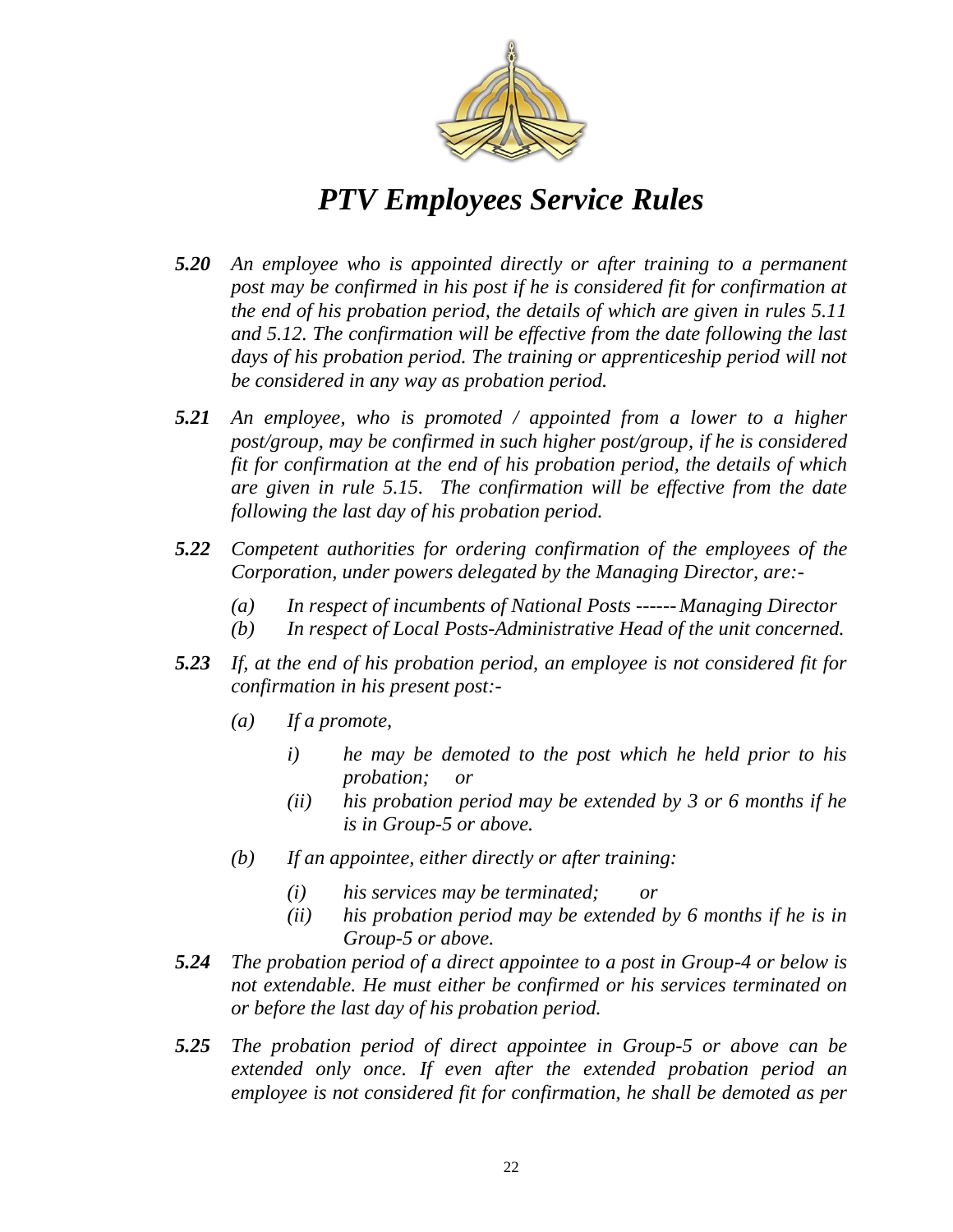

*rule 5.23 (a) if he is a promotee and his services shall be terminated if he is a direct appointee.*

- *5.26 The decision of the competent authorities, as listed in rule 5.22 in respect of confirmation or otherwise of an employee, shall be final, subject only to the final approval or otherwise of the Managing Director.*
- *5.27 The detailed procedure to be followed in respect of confirmation of employee will be circulated from time to time through Administrative Staff Instructions.*

#### *Retirement Age*

- *5.28 An employee shall retire from the service of the Corporation on attaining the age of 60 years.*
- *5.28 (A) (1) An employee shall retire from service:-*
	- *(i) On such date after he has completed twenty years of qualifying services for pension/gratuity or other retirement benefits as the competent authority may, in the public interest, direct,*
	- *(ii) Where no direction is given under clause (i) on the completion of the sixtieth year of his age.*
	- *(2) No direction under clause (i) of sub section (1) shall be made until an employee has been informed in writing of the grounds on which it is proposed to make the direction, and has been given a reasonable opportunity of showing cause against the said direction.*
- *5.29 The Managing Director may, however, in consultation with the Chairman, grant extension in service beyond the age of 60 years to exceptionally competent employees of the Corporation.*

#### *Review of Employees for Retention in Service*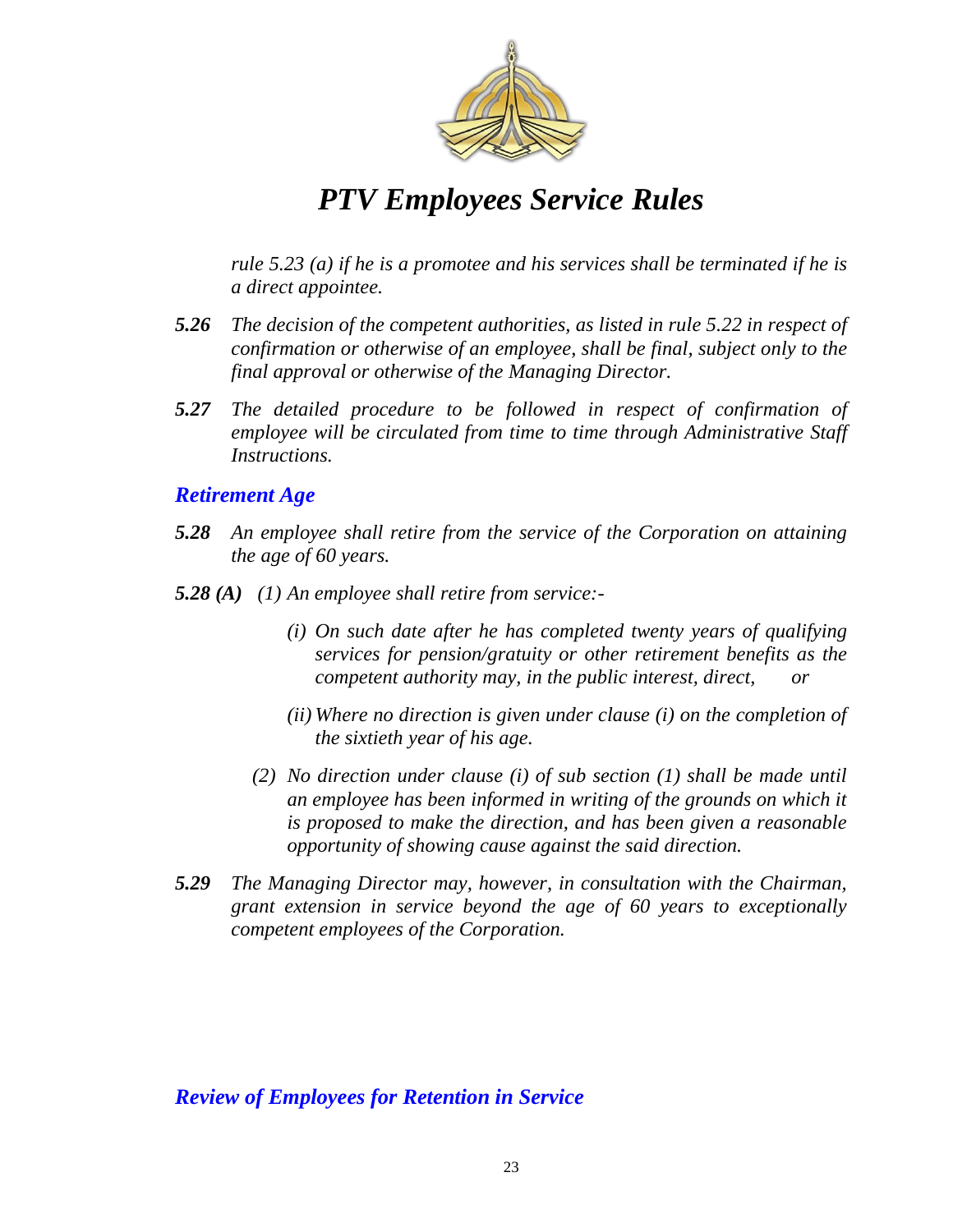

- *5.30 (a) The case of employees who have completed 25 years of service, qualifying for pension and other retirement benefits, shall be reviewed regarding their further usefulness for retention in service in the month of January each year by a committee.*
	- *(b) The review committee shall comprise of the Managing Director, as its Chairman, Director Administration & Personnel and the concerned Director, under whose Jurisdiction the employee under review falls, as members.*
	- *(c) The review committee shall review the cases of those employees in Pay Group 1 to 9, who are not doing the job satisfactory and are not making the kind contribution to the overall PTV efforts as is required of them. After the review, the committee shall make recommendations, as to whether or not such employees should be retained in PTV's service. The recommendations of the review committee shall be submitted to the Managing Director for administrative approval. If the Managing Director accepts the recommendations of the review committee that an employee is no*  longer useful to PTV and shall not be retained in service, the *employee shall be retired.*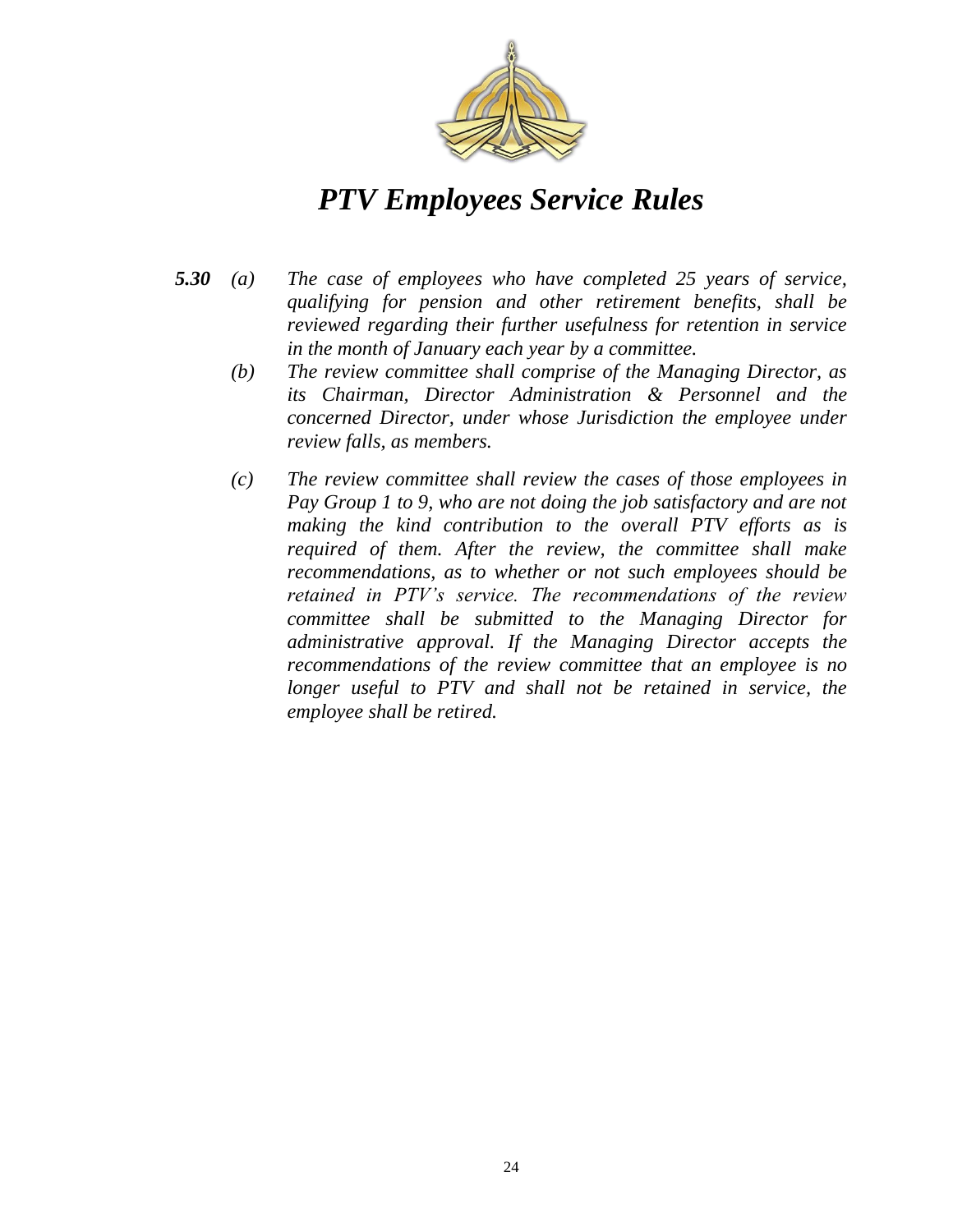

### *6. Promotions and Employment Procedure*

#### *Vacancies in Group 2 to 6*

- *6.01 For filling vacancies in Groups 2to 6 serving employees who, according to channels of promotion as given in Rule 6.05, are promotable to the vacant posts, will first be considered. Selection will be made on the basis of seniority-cum-fitness. Seniority will be ascertained from the seniority lists maintained by the Corporation and fitness will be determined on the basis of Annual Confidential Reports of each eligible employee covering the preceding three years service in the previous post.*
- *6.02 If no suitable candidate is available within the channel of promotion relevant to a particular vacancy, the vacancy will be advertised among all serving employees of the Corporation as given below:*
	- *(a) Posts in Groups 2 and 3:*
		- *(i) Vacancies at Lahore will be advertised among employees of TV Centre, Lahore, Multan and Rebroadcast Stations, Sakesar, Shujaabad, Sahiwal, Jamal Din Wali, Faisalabad, Kala Shah Kaku, Chishtian, Mailsi Liah, pasroor and Kewra.*
		- *(ii) Vacancies at Islamabad will be advertised among employees of TV Centre, Islamabad, Headquarters Office, Islamabad, ETV Centre, Islamabad and Rebroadcast Stations, Murree, Mangla and Muzaffarabad Thub and Pando.*
		- *(iii) Vacancies at Karachi will be advertised among employees of TV Centre, Karachi, CMO Karachi and Rebroadcast Stations, Thana Bola Khan, Shikarpur, Noorpur, Tando Allah Yar, Deh Shah Mureed and Thatta.*
		- *(iv) Vacancies at Quetta will be advertised among employees of TV Centre, Quetta and Rebroadcast Stations, Lakpass, Sibbi,*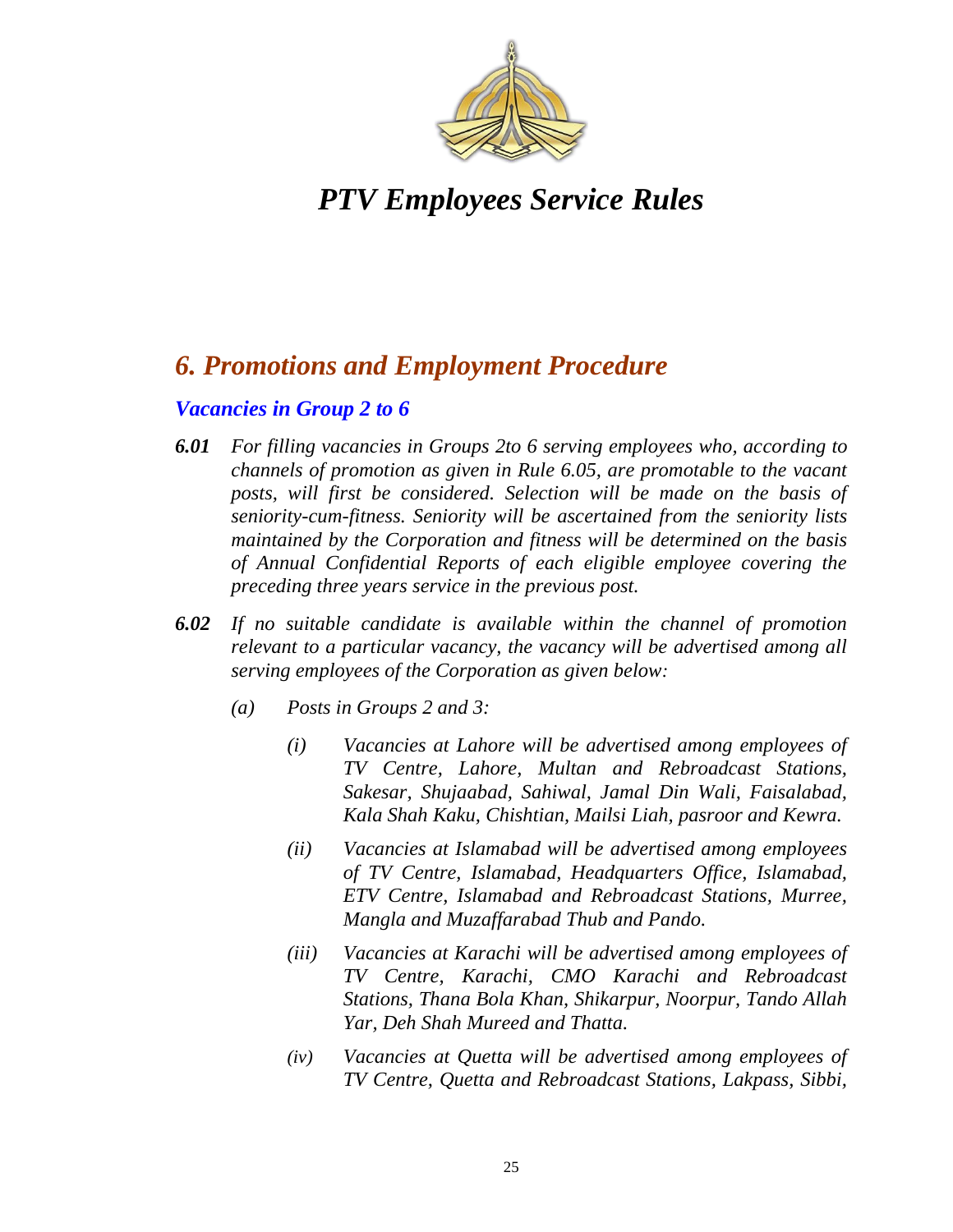

*Gawadar, Kohlu, Pasni, Lasbela, Dukki, Zhob, Turbat, Khuzdar, Panjgore, Dera Bugti , Loralai, Ghazaband Noshki and Gawadar..*

- *(v) Vacancies at Peshawar will be advertised among employees of TV Centre, Peshawar and Rebroadcast Stations, Cherat, Thandiani, Razmak, Mingora, Bat Khela, Batagram, Bajor, Landi Kotal, Booni, Timargarah, Loran Top, Orakzai Agency, Chitral, Gilgit, Skardu, Parachanar, Dir, Drosh, Booni, Dasu, Wana, Guli Bagh, Mohmmand Agency and Morasar*
- *(b) Posts in Groups 4 to 6 will be advertised among all employees of the Corporation.*
- *6.03 Applications received from serving employees, according to the procedure in rule 6.02, will be scrutinized and candidates who possess required qualification and experience will be interviewed by a Selection Board which will submit its recommendations to the Managing Director for approval. Candidates whose selection is approved by the Managing Director will be appointed to the vacant posts.*
- *6.04 (i) If no suitable serving candidate is available either within the channel of promotion or otherwise, the vacancy may be filled by appointing a candidate from outside. For this purpose the appointing authority may either advertise the vacancy or may adopt any other procedure which is considered by him to be in the best interest of the Corporation.*
	- *(ii) The family members of a serving employee will be given preference subject to qualifying on merit as per the following quota:-*
		- *Recruitment in Pay Group-1 to 3 up to 30%.*
		- *Recruitment in Pay Group-4 and above up to 25%.*
	- *iii) In the cases of death of an employee during service, one dependent of the deceased employee will be recruited subject to qualifying on merits.*
- *6.05 For the purpose of filling vacancies in Groups 2 to 6 channels of promotion will be as follows:*
	- *(i) Cleaner to Sr. Cleaner*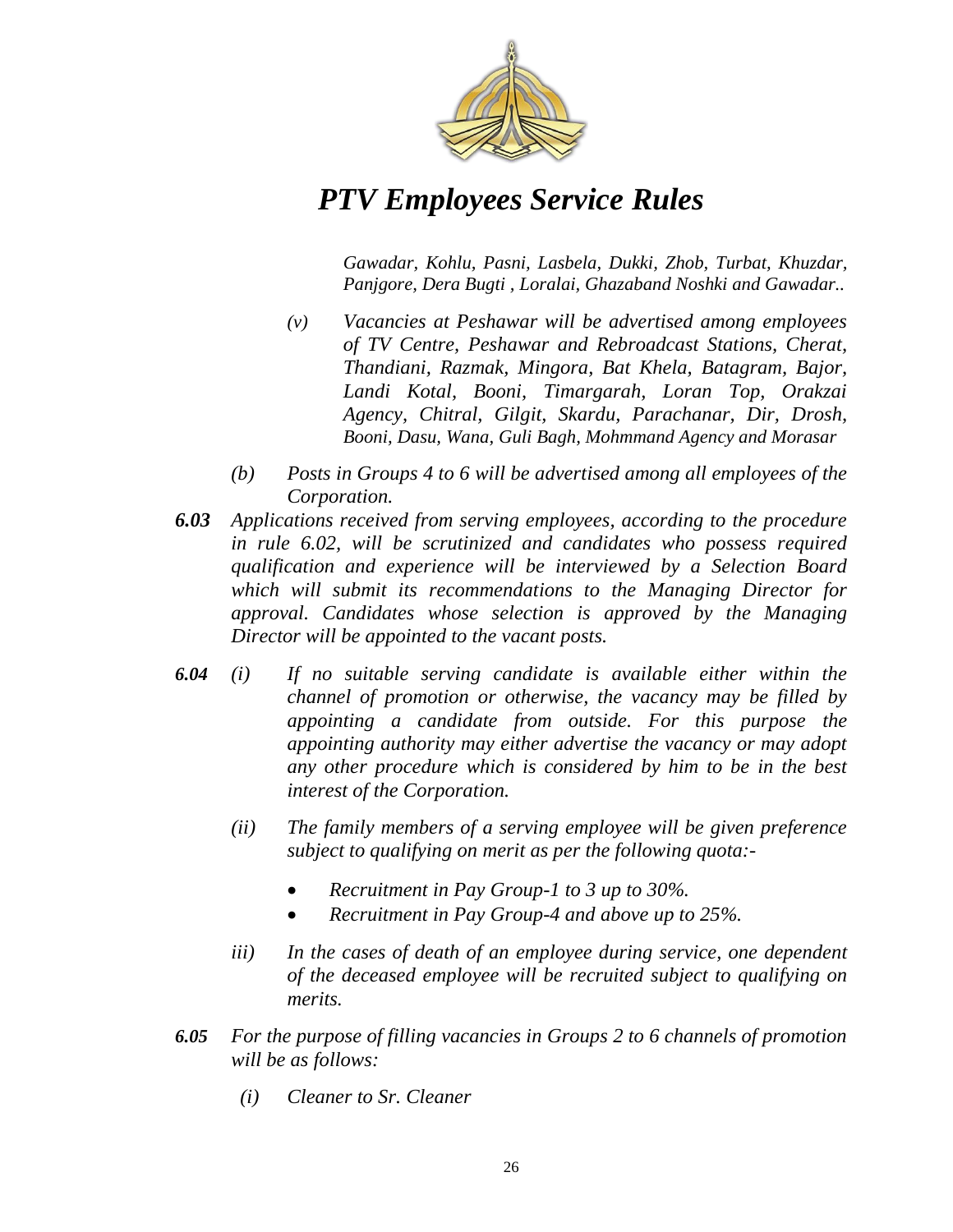

- *(ii) Sanitary Worker to Sr. Sanitary Worker*
- *(iii) Mali to Sr. Mali*
- *(iv) Naib Qasid/Naib Qasid cum Security Guard to Qasid*
- *(v) Security Guard to Sr. Security Guard*
- *(vi) Cable man to Light man to Associate Cameraman to Cameraman*
- *(vii) OB/E.N.G. Helper to Mechanic to Sr. Mechanic to Foreman*
- *(viii) TV Mechanic to Asstt. TV Technician to TV Technician*
- *(ix) Asstt. Electrician to Electrician to Electrical Technician*
- *(x) Studio Hand to Sr. Studio Hand*
- *(xi) Stores Hand to Sr. Stores Hand*
- *(xii) Boom Operator to Sr. Boom Operator to Sound Recordist*
- *(xiii) Carpenter to Sr. Carpenter*
- *(xiv) Dark Room Assistant to Sr. Dark Room*
- *(xv) Diesel Mechanic to Asstt. Diesel Technician to Diesel Technician*
- *(xvi) Painter to Sr. Painter*
- *(xvii) Dispatch Rider to Sr. Dispatch Rider*
- *(xviii) Driver to Sr. Driver*
	- *(xix) Duplicating Mechanic Operator to Sr. Duplicating Machine Operator*
	- *(xx) Plumber to Sr. Plumber*
	- *(xxi) Urdu Typist to Sr. Urdu Typist*
- *(xxii) A/C Mechanic to Assistant A/C Technician to A/C Technician*
- *(xxiii) Lift Operator to Sr. Lift Operator*
- *(xxiv) Asstt. Lift Technician to Lift Technician to Sr. Lift Technician*
- *(xxv) Tracer to Sr. Tracer*
- *(xxvi) Circulation Assistant to Sr. Circulation Assistant*
- *(xxvii) Khatib to Sr. Khatib*
- *(xxviii) Lady Searcher to Sr. Lady Searcher*
- *(xxix) Jr. Purchase Assistant to Purchase Assistant to Purchase Officer*
- *(xxx) Pushto Steno typist to Pushto Secretary*
- *(xxxi) Telephone Operator to Sr. Telephone Operator*
- *(xxxii) Mast Mechanic to Sr. Mast Mechanic*
- *(xxxiii) Studio Supervisor to Sr. Studio Supervisor to Studio Coordinator*
- *(xxxiv) Assistant Computer Operator to Computer Operator to Sr. Computer Operator to Database Administrator*
- *(xxxv) Inspector to Sr. Inspector to Chief Inspector*
- *(xxxvi) Proof Reader to Sr. Proof Reader*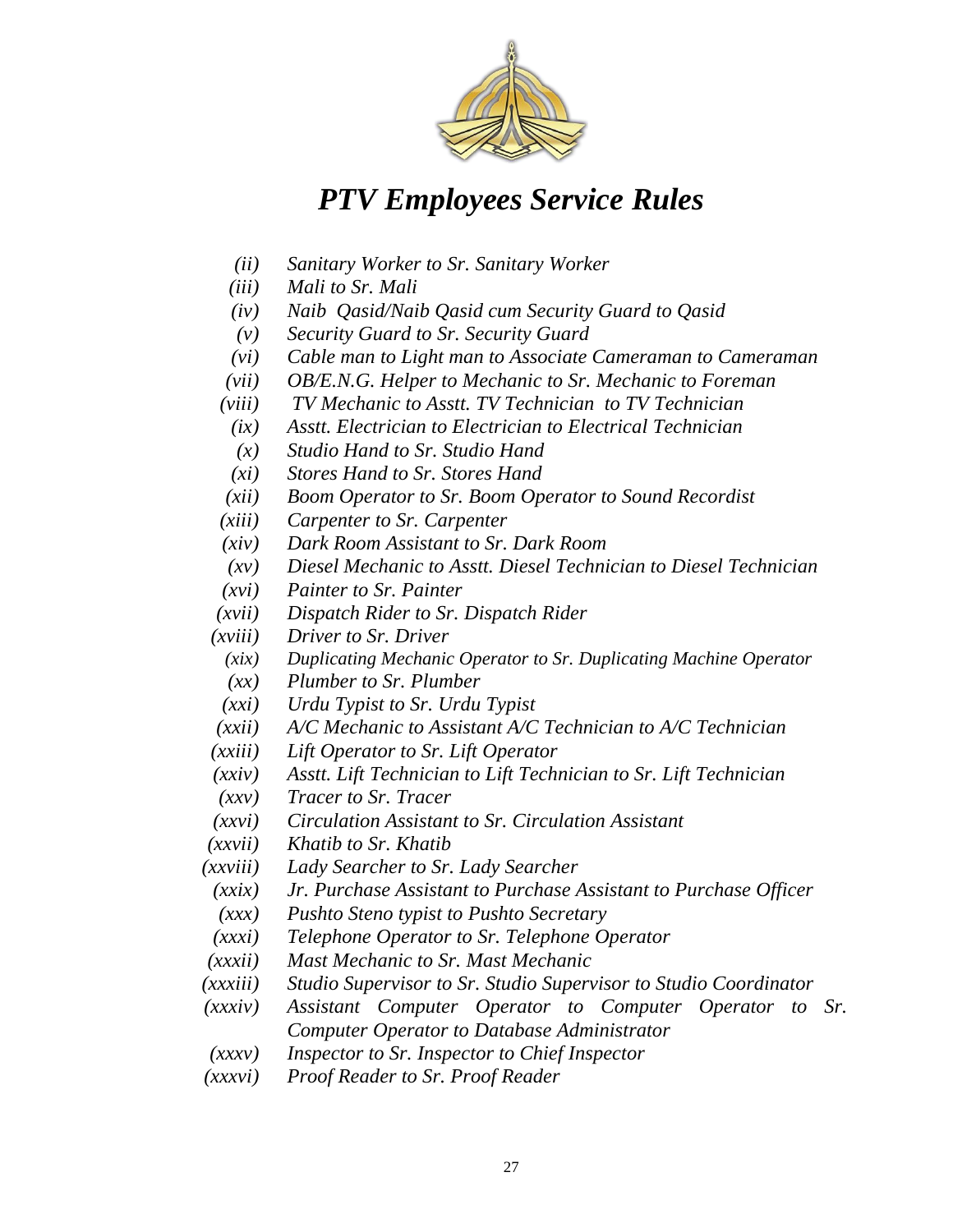

- *(xxxvii) Fax/T.P. Operator to Sr. Fax/T.P. Operator to Telex Operator to Telex Supervisor*
- *(xxxviii) Copyist to Sr. Copyist*
	- *(xxxix) VTR Film Traffic Clerk to VTR Film Traffic Officer to Sr. VTR Film Traffic Officer*
		- *(xl) Assistant Projector Operator to Projector Operator*
		- *(xli) Typist cum Jr. Asstt. to Junior Admn. Asstt. to Administrative Asstt. To Assistant Administrative Officer to Administrative Officer*
		- *(xlii) Record Keeper to Properties Assistant/Wardrobe Asstt. to Properties/Wardrobe Officer.*
		- *(xliii) Assistant Draftsman to Draftsman*
		- *(xliv) Assistant Editor to Editor to Sr. Editor*
		- *(xlv) Still Photographer to Sr. Still Photographer*
		- *(xlvi) News Monitor to Sr. News Monitor*
	- *(xlvii) Boiler Attendant to Sr. Boiler Attendant*
	- *(xlviii) Duty Officer/Transmission Assistant to Transmission Supervisor to Presentation Officer to Sr. Presentation Officer*
		- *(xlix) Store Clerk to Store Keeper to Stores Officer to Sr. Stores Officer*
			- *(l) Associate Engineer Electrical to Electrical Engineer to Sr. Electrical Engineer*
			- *(li) A.E. Auto & Diesel to Auto & Diesel Engineer to Sr. Auto & Diesel Engineer*
			- *(lii) Draftsman to Sr. Draftsman*
		- *(liii) Overseer to Sr. Overseer*
		- *(liv) Jr Urdu Secretary to Urdu Secretary to Private Secretary Urdu*
		- *(lv) Associate Designer to Designer*
		- *(lvi) Assistant Film Editor to Film Editor to Sr. Film Editor*
		- *(lvii) Assistant Librarian to Librarian to Sr. Librarian*
	- *(lviii) Makeup Artist/Lady Makeup Artist to SR. Makeup Artist*
	- *(lix) Program Assistant to Sr. Program Assistant to Producer*
	- *(lx) Associate Engineer to Television Engineer to Sr. Associate Engineer*
	- *(lxi) Associate Engineer (Air-conditioning) to Air-conditioning Engineer to Sr. Air-conditioning Engineer*
	- *(lxii) Associate Engineer Electrical to Electrical Engineer to Sr. Electrical Engineer*
	- *(lxiii) Associate Engineer Civil to Resident Engineer to Sr. Resident Engineer*
	- *(lxiv) Clearance Assistant to Clearance Officer to Sr. Clearance Officer*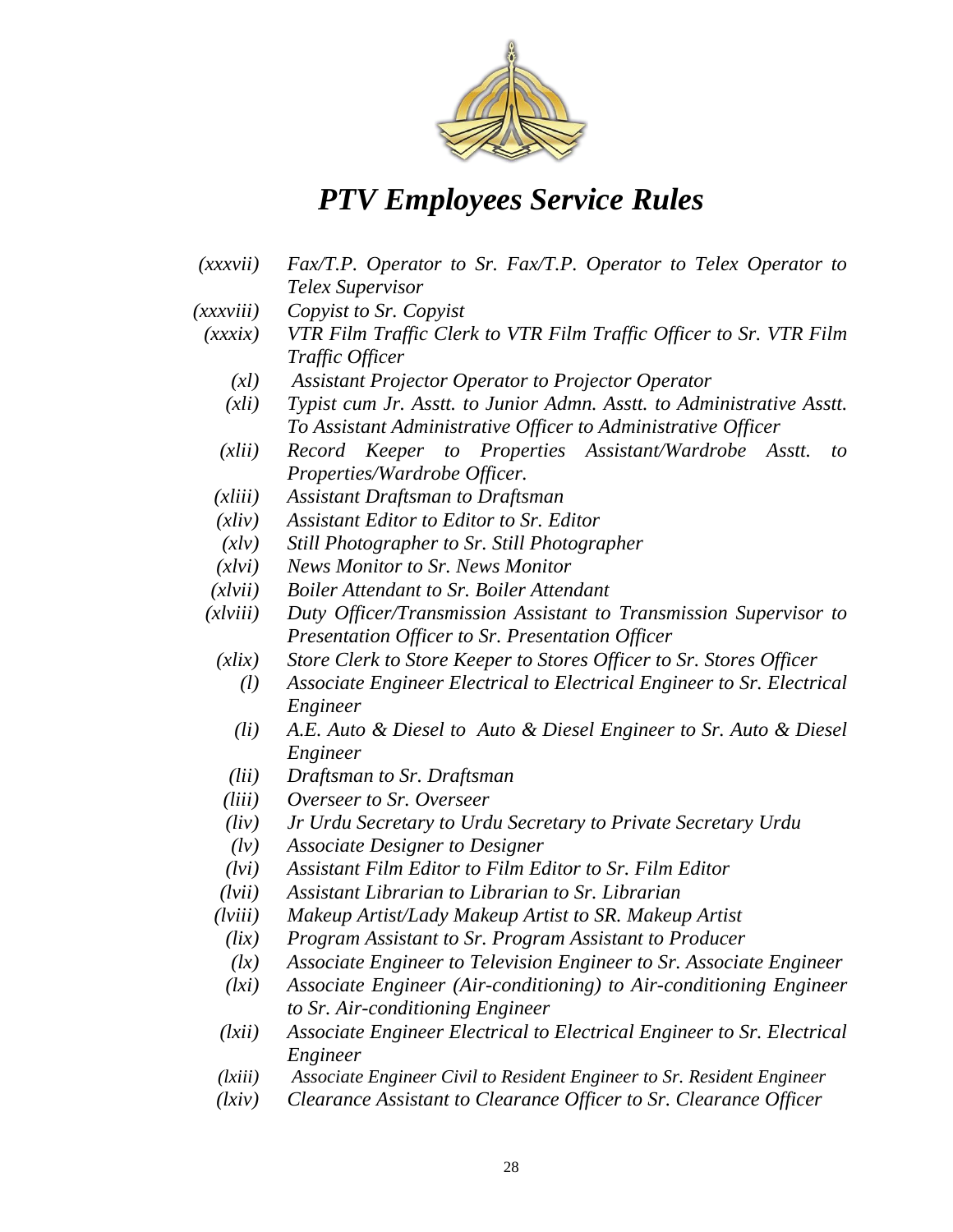

- *(lxv) Assistant Personnel Officer to Personnel Officer*
- *(lxvi) Planning Secretary to Planning Officer to Sr. Planning Officer*
- *(lxvii) Marketing Officer to Marketing Executive*
- *(lxviii) Jr Secretary to Secretary to Sr. Secretary to Private Secretary*
	- *(lxix) Security Assistant to Security Officer to Sr. Security Officer*
	- *(lxx) Marketing Assistant (Traffic) to Marketing Officer (Traffic) to Marketing Executive (Traffic)*
	- *(lxxi) Computer Asstt. To Associate Programmer to Asstt. Computer Programmer to Computer Programmer*
- *(lxxii) Associate Computer Graphic Designer to Computer Graphics Designer to Sr. Graphics Designer*
- *(lxxiii) Asstt. Network Administrator to Network Administrator*
- *6.06 In the following posts, vacancies will be filled on the basis of proficiency test.*

*TCJA to Jr. Secretary*

#### *Vacancies in Group 7 and above*

- *6.07 Appointment to all posts in Group-7 and above will be made strictly and exclusively on the basis of merit.*
- *6.08 For filling vacancies in Group-7 and above, serving employees who have completed 3 years service in the previous post and are potentially promotable will first be considered for next vacant post. However, they*  should have four "Above Average" reports out of the last seven *performance appraisals, including two ―Above Average‖ reports out of last three. Selection will be made on the basis of seniority-cum-suitability. Seniority will be ascertained from the seniority list maintained by the Corporation and fitness will be determined on the basis of Annual Confidential Reports of each eligible employee.*
- *6.09 Selected candidates will be promoted to the vacant posts.*
- *6.10 If no suitable candidate is available within the channel of promotion relevant to vacancy, the vacancy will be circulated among all serving employees of the Corporation.*
- *6.11 Applications received from the serving employees will be scrutinized and candidates who possess required qualifications and experience will be*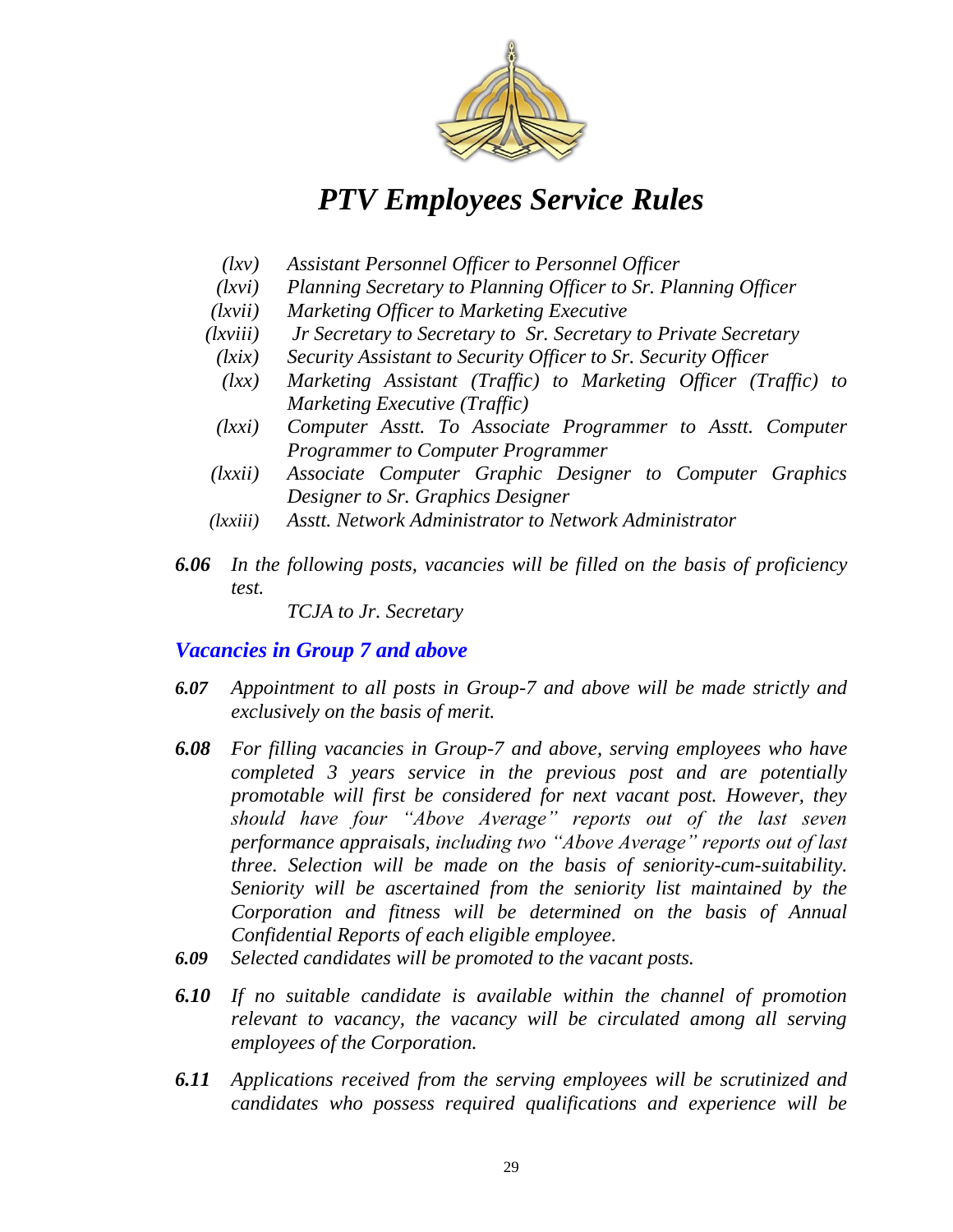

*interviewed by a Selection Board which will submit its recommendations to the Managing Director for approval. Candidates whose selection is approved by the Managing Director will be appointed to the vacant posts.* 

*6.12 If no suitable candidate is available either within the channel of promotion, or otherwise, the vacancy may be filled by appointing a candidate from outside. For this purpose, the appointing authority may either advertise the vacancy or adopt any other procedure which is considered by the members of a serving employee will be given preference subject to qualifying on merits.*

#### *Selection Board*

- *6.13 The Managing Director will constitute Selection Board for interviewing internal/external candidates for various posts from time to time. The functions of the Selection Board will be:*
	- *(i) to ascertain the fitness of the candidates for various posts which it may do either by a verbal interview or by a test (written or oral), or by both; and*
	- *(ii) to make recommendations about the employment of the candidates interviewed by them.*

#### *Effective Date of Promotion/Appointment*

- *6.14 Promotion and Appointment of a serving employee to a higher post will be effective from the date specifically mentioned in the promotion/appointment letter, or if this is not done, on the date of which the promotee/appointee assumes charge of his new post.*
- *6.15 On promotion/appointment of a serving employee to a higher post or group, his pay in the higher group will be fixed in the following manner:*
	- *(a) If an employee in his existing pay scale is drawing basic pay less than the minimum of the new pay scale to which he is promoted/appointed, and if the difference between the minimum of the new pay scale and his present basic pay is more than one increment in his existing pay scale, his basic pay in the new pay scale will be fixed at the minimum of the new pay scale.*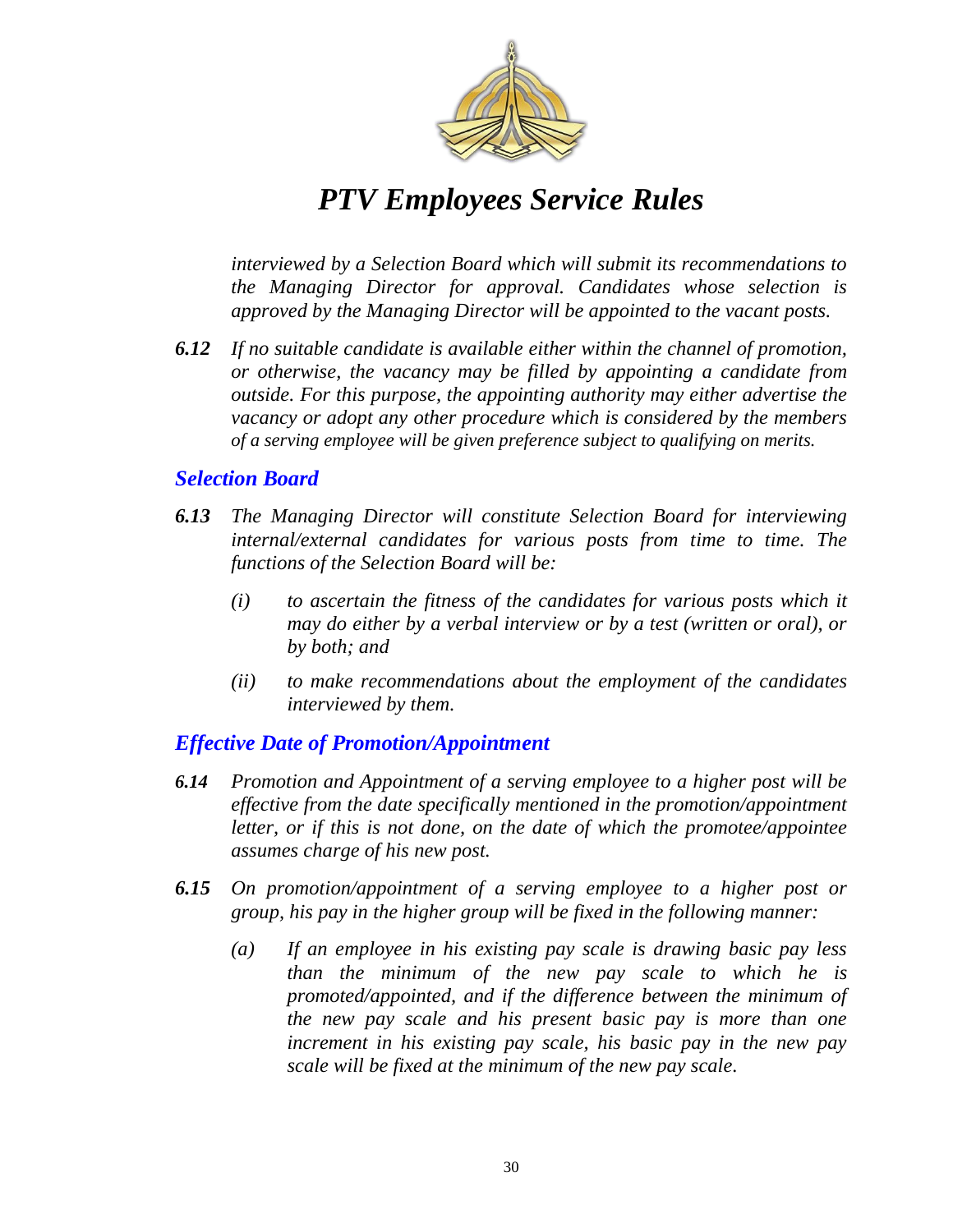

- *(b) If an employee in his existing pay scale is drawing basic pay less than the minimum of the pay scale of the new post to which he is promoted/appointed, and if he gets the benefit amounting to one increment or less in his existing pay scale, his basic pay in the higher pay scale will be fixed at the minimum of the new pay scale and one additional increment in the new pay scale will be allowed.*
- *(c) If an employee in the existing pay scale is drawing basic pay equal to or higher than the minimum of the pay scale of the post/group to which he is promoted/appointed, his basic pay in the new pay scale will be fixed at the equivalent or the nearest higher stage in his new pay scale. If by doing so, he gets the benefit amounting to one increment or less in the pay scale of his previous post, he will be allowed one additional increment (2 additional increments, if even after giving one additional increment he gets the benefit amounting to one increment or less in his previous pay scale) in the new pay scale.*
- *(d) If an employee is promoted to a higher post but remains in his existing Group, his basic starting pay on such promotion will be fixed by allowing him one increment to his existing basic pay.*
- *6.16 Promotion/appointment letters will be signed as follows:*
	- *a) National Posts:*
		- *(i) Directors Managing Director*
		- *(ii) Posts in Group 8 & 9 Director Administration & Personnel*
		- *(iii) Posts in Groups 4, 5, 6 & 7Controller Administration & Personnel*
	- *b) Local Posts Administrative Heads of the unit concerned*
- *6.17 Outside candidates, when appointed to a post in the Corporation will normally be given basic pay at the minimum of the relevant pay scale. However, in exceptional cases, higher starting pay may be granted with the prior approval of the Managing Director.*
- *6.18 Selected outside candidates will report for duty at their place of posting as mentioned in their appointment letters on the given dates. For this purpose they will not be entitled to any Air/Rail/Bus fare, or to DA.*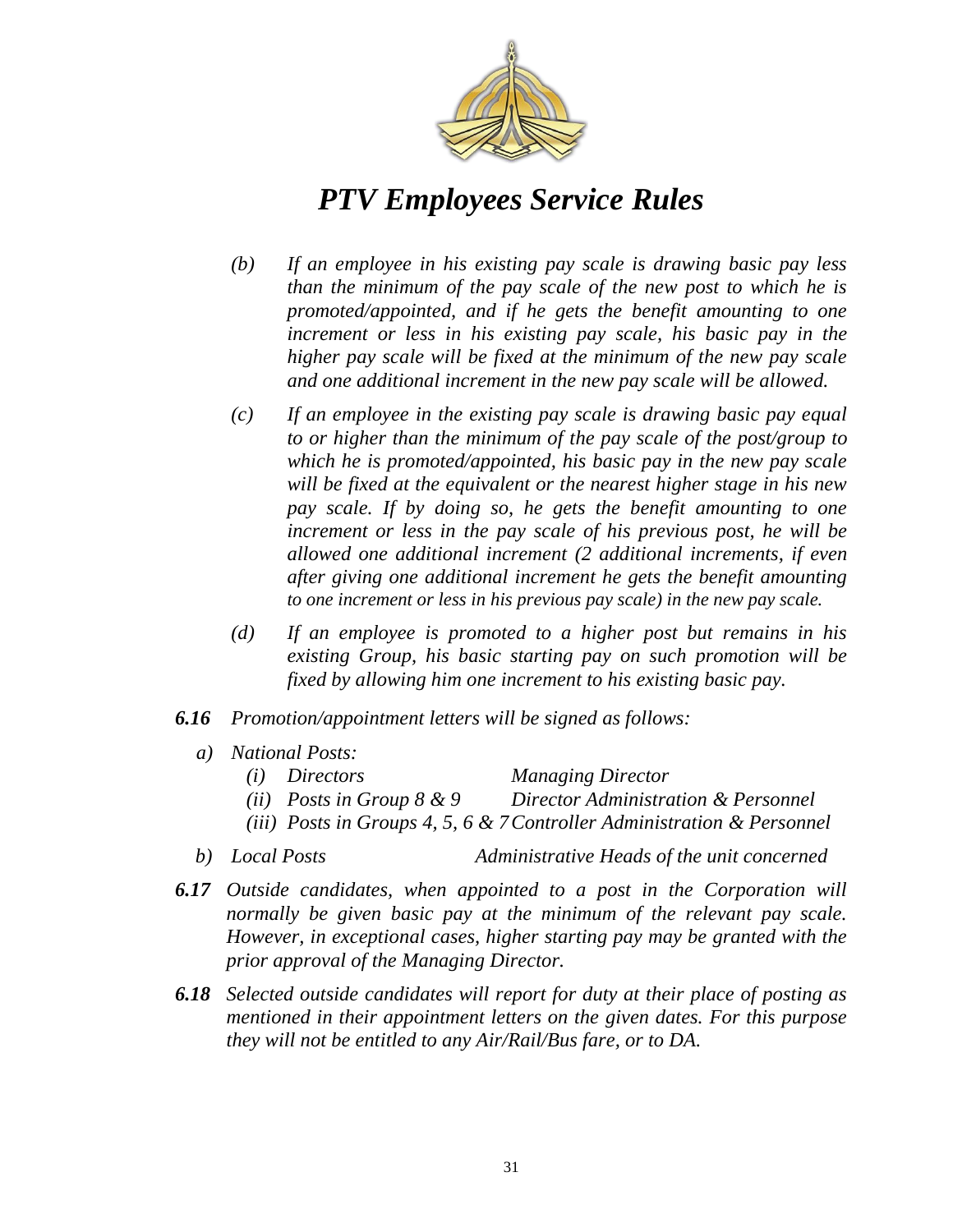

*6.19 The selection of employees in Groups 1 to 6 for promotion to higher post/groups once approved by the Managing Director on the basis of seniority-cum-suitability will be final.*

#### *Induction/Re-employment of Officers of Armed Forces*

*6.20 For the purpose of recruiting candidates from outside 10% of Annual Vacancies in Group 5 and above may be filled by inducting/re-employing of suitable officers of the Armed forces.*

### *7. Increments, Rewards, Supersession & Demotions*

#### *Increments*

- *7.01 All employees of the Corporation in time scales of pay will be entitled to receive an annual increment till such time as they reach the ceiling of their respective pay scales, unless forfeiture of annual increment is ordered by way of punishment.*
- *7.02 Annual increments will be awarded only on 1st July of each year. Therefore, an employee joining the service of the Corporation in one calendar year will be entitled to receive his first annual increment on 1st July of the following calendar year.*
- *7.03 Subject to the provision of rule 7.01, annual increments will be granted to those employees only who are confirmed in their posts on or before 1st July of that year.*
- *7.04 Those who, on 1st July of a year, are not confirmed will not be granted an annual increment. However, if such employees are subsequently confirmed with effect from due date, they would be granted annual increments with effect from 1st July of the year on which they would have been entitled to annual increments had they been confirmed on that date.*
- *7.05 Employees whose probation periods are extended will be granted annual increments with effect from the 1st July of the year following the date of their confirmation.*
- *7.06 Managing Director may, in his absolute discretion, grant a merit increment along with an annual increment, to those employees of the Corporation who have performed their duties with extraordinary efficiency or*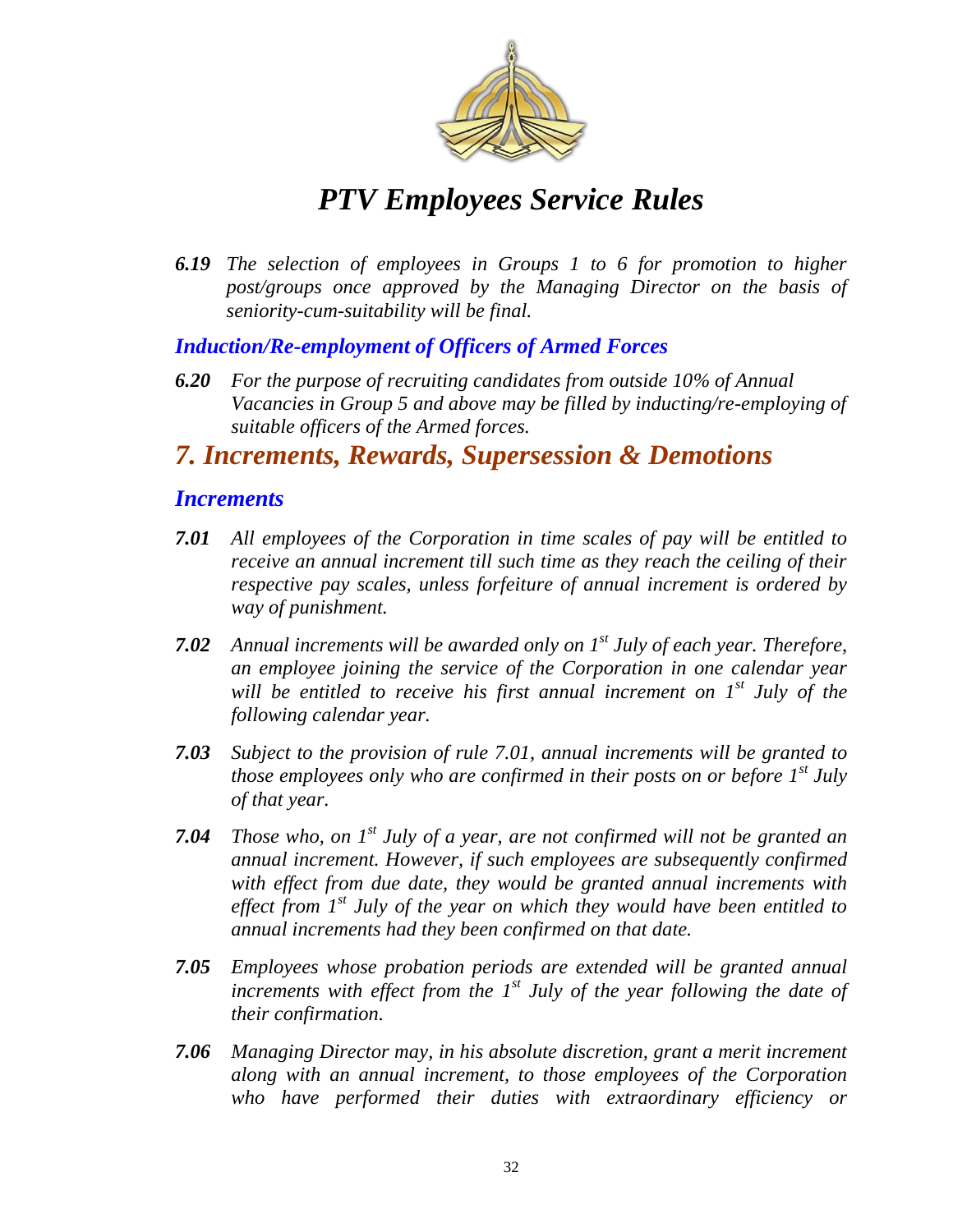

*dedication to duty throughout the preceding year or who achieved some remarkable success.*

*7.07 • Office Orders granting increments to all employees of the Corporation will be issued form the Administration and Personnel Division of Headquarters Office.*

#### *Rewards*

- *7.08 The Managing Director may, in his absolute discretion, give reward(s) to an employee or to a team of employees for any of the following acts performed by them beyond the normal call of their duties and accepted by the Corporation as such:*
	- *(a) New programme idea;*
	- *(b) Better programme production techniques*
	- *(c) More efficient maintenance methods of machinery and equipment resulting in saving of cost and/or in less wear and tear;*
	- *(d) Improvement in financial and administrative efficiency resulting in direct saving of time, staff or money;*
	- *(e) Extraordinary service to the Corporation's Marketing efforts to increase revenue;*
	- *(f) Any other item which the Managing Director may approve.*
- *7.09 The quantum and the nature of the reward will be determined by the Managing Director in his absolute discretion. It may be in the shape of a cash award or in the form of merit increment, or in any other form*
- *7.10 The Managing Director may grant awards to suitable employees either on his own initiative or on the recommendations of Directors, or Heads of Divisions at Headquarters Office or Administrative Heads of the units.*

#### *Charge Pay*

- *7.11 An employee may be selected to officiate:*
	- *(a) in a higher vacant post; or*
	- *(b) in a vacant post in the same group, in addition to his own duties*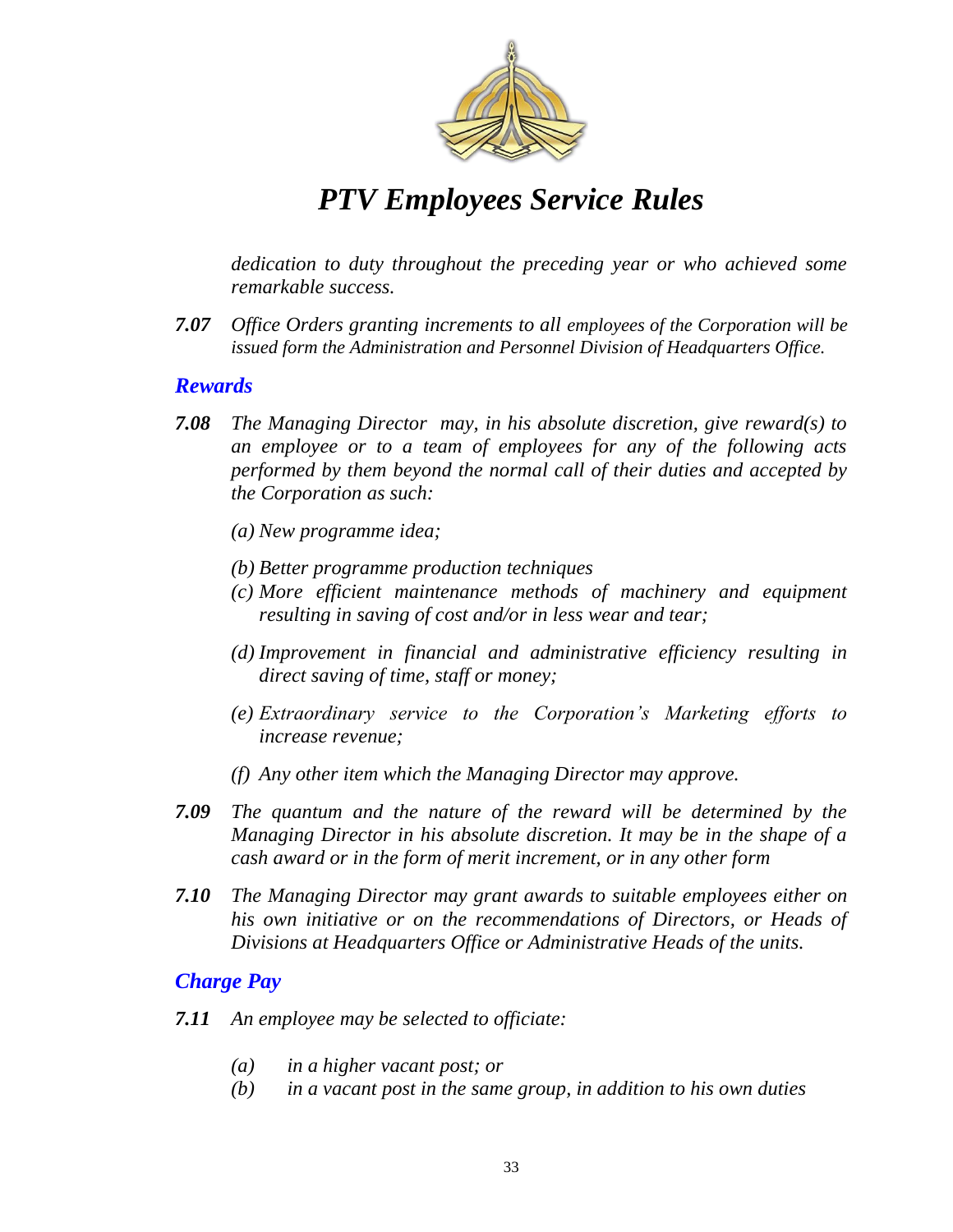

- *7.12 Officiating arrangements will be made only with prior written approval of the Managing Director.*
- *7.13 If the officiating arrangement lasts for 30 days or more, the employee appointed to officiate in terms of rule 7.12 will be paid 10% of his basic pay per month as charge pay for the period such officiating arrangement lasts.*

#### *Demotion*

- *7.14 The Managing Director can order the demotion of an employee on the following grounds:*
	- *(a) A promotee can be demoted to his previous post if he is considered unfit for confirmation during or at the end of his probation period or extended probation period.*
	- *(b) A confirmed employee can be demoted for reasons of indiscipline, inefficiency, irregularity, or unsatisfactory work.*
- *7.15 The basic pay of a demoted employee will be fixed at that stage in the pay scale of the post to which he is demoted where he would have been had he not been promoted.*
- *7.16 A demoted employee shall not be considered for promotion for at least one year from the date of his demotion.*

#### *Supersession*

- *7.17 Those employees of the Corporation in Group 1 to 3 who are normally eligible for promotion to the next higher post, when they are considered unfit for promotion and a junior employee supersedes them, shall not be considered for promotion for at least one year from the date they were declared unfit for promotion.*
- *7.18 Those employees of the Corporation who appear before a Selection Board for promotion/appointment to a higher post, and declared unfit by the Selection Board, shall not be allowed to appear before the Selection Board*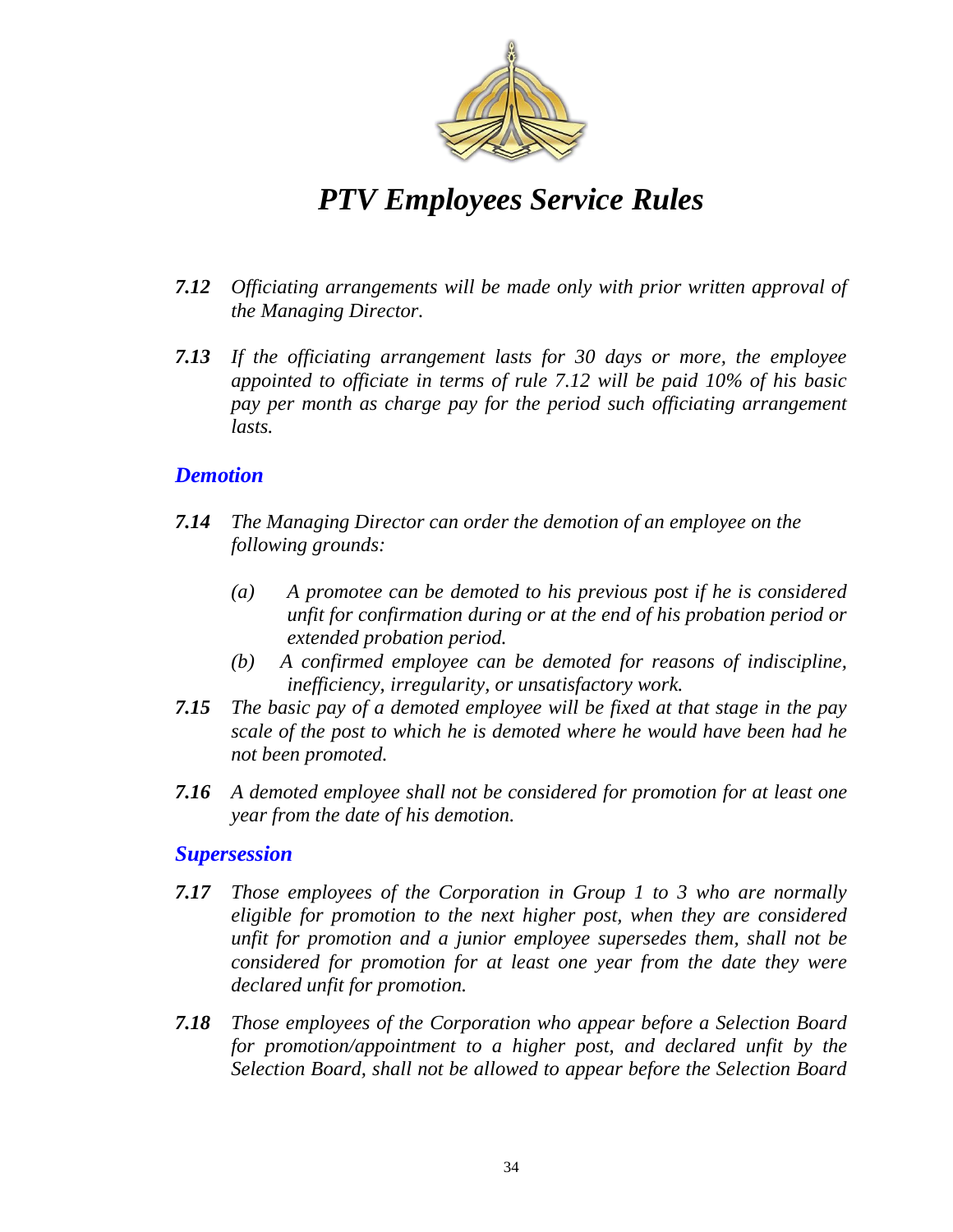

*for at least one year from the date of the interview in which they were declared unfit.*

### *8. Seniority*

#### *Introduction*

*8.01 Seniority is relevant as a basis of promotion only for posts in Groups 2 to 4, in the manner prescribed in rule 6.01. However, inter-se seniority of all employees will be determined by the principles given below:*

#### *Principles Determining Seniority*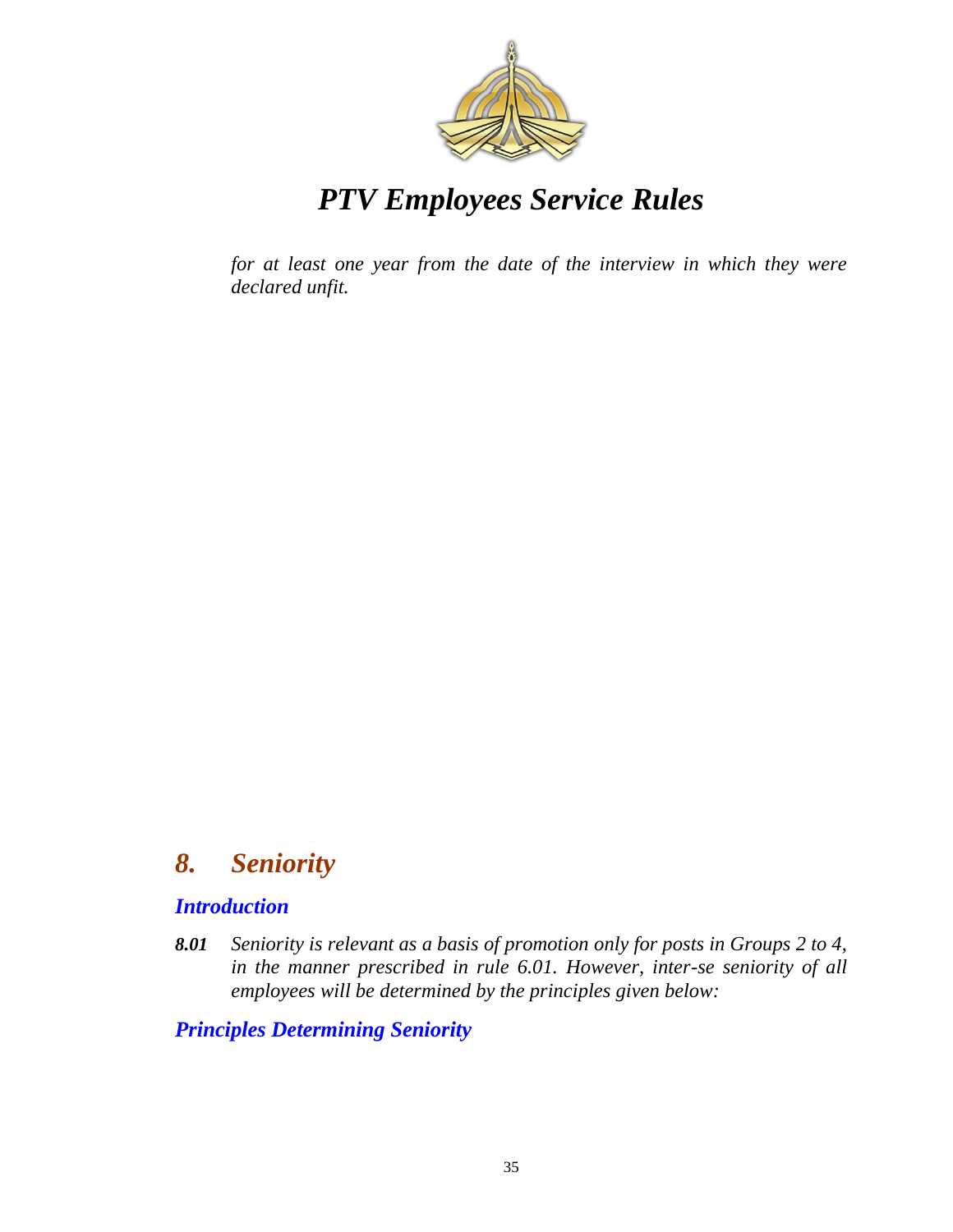

- *8.02 When an employee is confirmed in his present post on due date, his seniority in his present post will count from the date on which he was appointed or promoted to that post.*
- *8.03 If the probation period of an employee is extended, and he is subsequently confirmed in his post, the extended probation period will be deducted from his seniority in that post.*

*Example: Suppose ‗A' was appointed as Cameraman on 1st January, 1970 on 12 months probation. Suppose further that his probation period was extended by 6 months and he was confirmed on 1st July 1971 instead of 1 st January 1971. Then 6 months' extended probation will be deducted from ‗A's seniority as Cameraman will count from 1st July, 1970 instead of 1st January, 1970.*

- *8.04 Inter-se seniority of employees in a post, whose dates of joining their present posts and the dates of confirmation are the same, will be determined on the following principles.*
	- *(a) A promotee will be senior to a direct appointee.*
	- *(b) Among promotees, the one with longer service in the previous post will be senior to others. Length of service in the previous post being equal, the promotee with longer total service will be senior.*
	- *(c) Among direct appointees, the one with higher educational qualifications will be senior. If educational qualifications are equal, then the person with higher divisions will be senior. If these are also equal, then the person with longer relevant experience will be senior. If this is also equal, then the person older in age will be senior.*
- *8.05 Seniority of employees who have attended courses at a training establishment operated by the Corporation will be determined on the following principles:*
	- *(a) The seniority of employees who joined the course as trainees and were offered posts at the end of the course, will count from the date on which they were appointed to such posts, subject to the principle enunciated in rule 8.03.*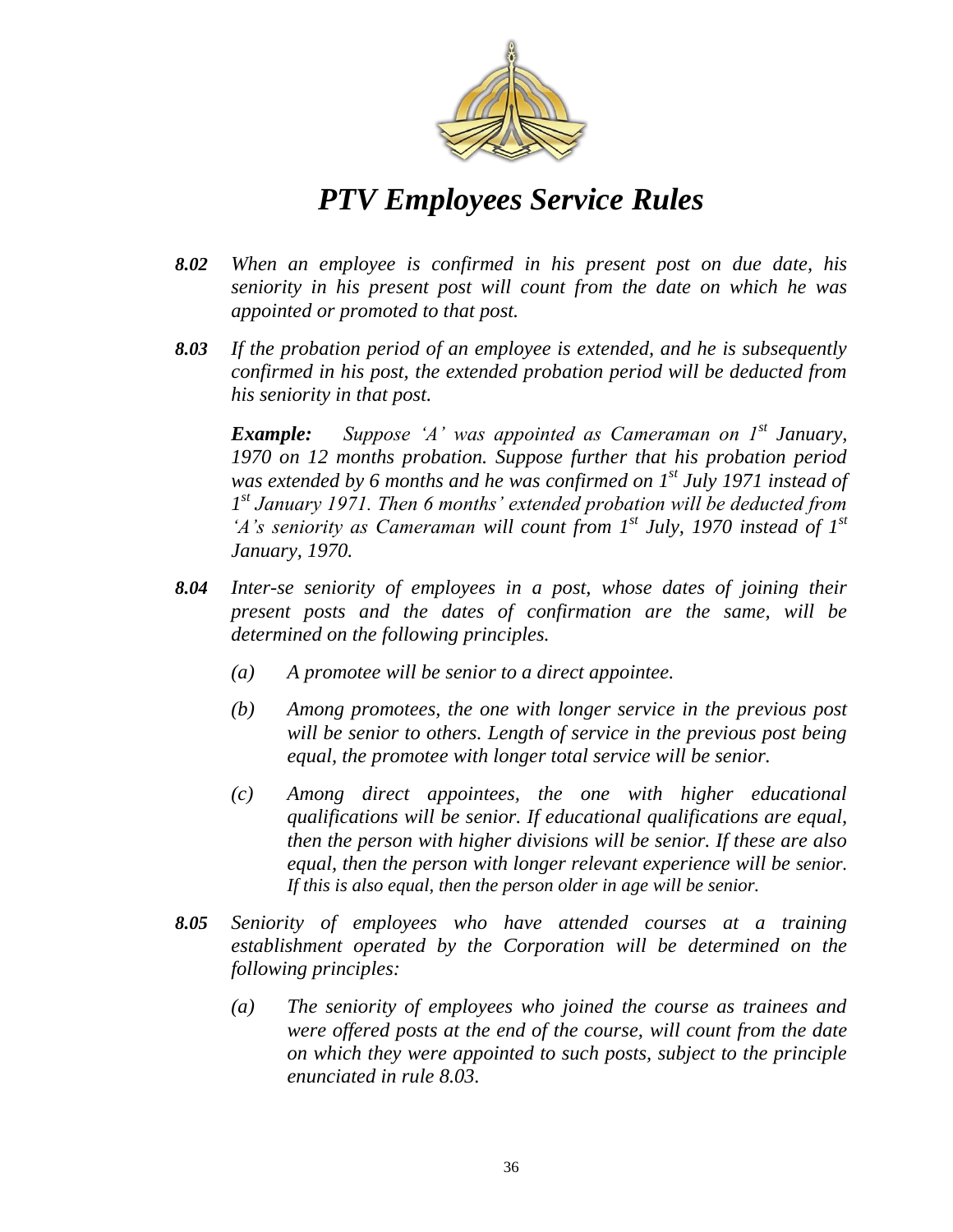

- *(b) Inter-se seniority of employees mentioned in rule 8.05(a) will be determined by their respective examination passing out grades. An employee with a higher grade will be senior to the rest. In case of passing out grades being equal, better educational qualifications or higher divisions or longer relevant experience will determine seniority. If all these were equal, the person older in age will be counted senior.*
- *(c) The seniority of employees who joined the course in a post and whose retention in that post was subject to their successfully completing the course will be counted from the date their course started on the date of joining the course, whichever is later, provided they were confirmed on due date. In case of extension in probation period the seniority will be determined by the principle enunciated in rule 8.03.*
- *(d) Inter-se-seniority of employees mentioned in rule 8.05(c) will be determined by the principles mentioned in rule 8.05(b).*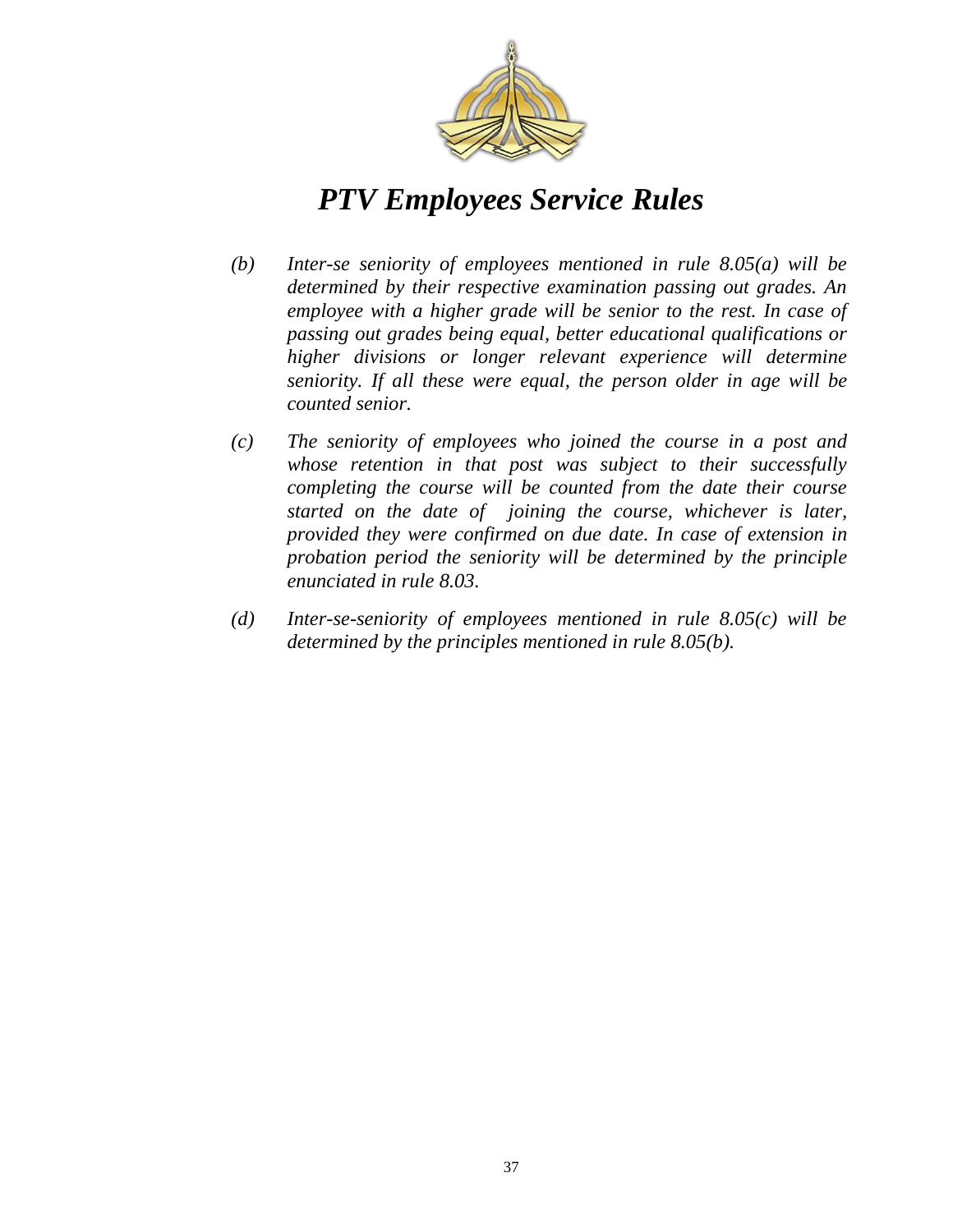

### *9. Transfers*

### *Transferability*

*9.01 All employees are liable to be transferred at any time, without any reason being assigned, at the sole discretion of the competent authority.*

### *Types of Transfers*

#### *9.02 Transfers will be of the following types:*

- *(a) Normal Transfers*
- *(b) Temporary Transfers*
- *(c) Internal Transfers*
- *9.03 The Managing Director can order normal and temporary transfers, Administrative and Executive Heads of units can order internal transfers of employees of their respective units.*

### *Normal Transfers*

*9.04 Transfer of an employee from one unit to any other unit either to fill an establishment vacancy or as a supernumerary, i.e., over and above employees of establishment vacancies, will be a normal transfer.* 

### *Temporary Transfers*

*9.05 Transfer of an employee from one unit to any other unit for specific task or for a specified period of time, will be a temporary transfer.* 

#### *Internal Transfers*

*9.06 Transfer of an employee from one department/section to any other department/section within the same unit will be an internal transfer.*

#### *Joining Time*

*9.07 In cases of normal and temporary transfers the following joining times will normally be allowed:*

If the new place of duty is at a distance of up to 200 miles 4 days. *If the new place of duty is at a distance of more than 200 miles 6 days.*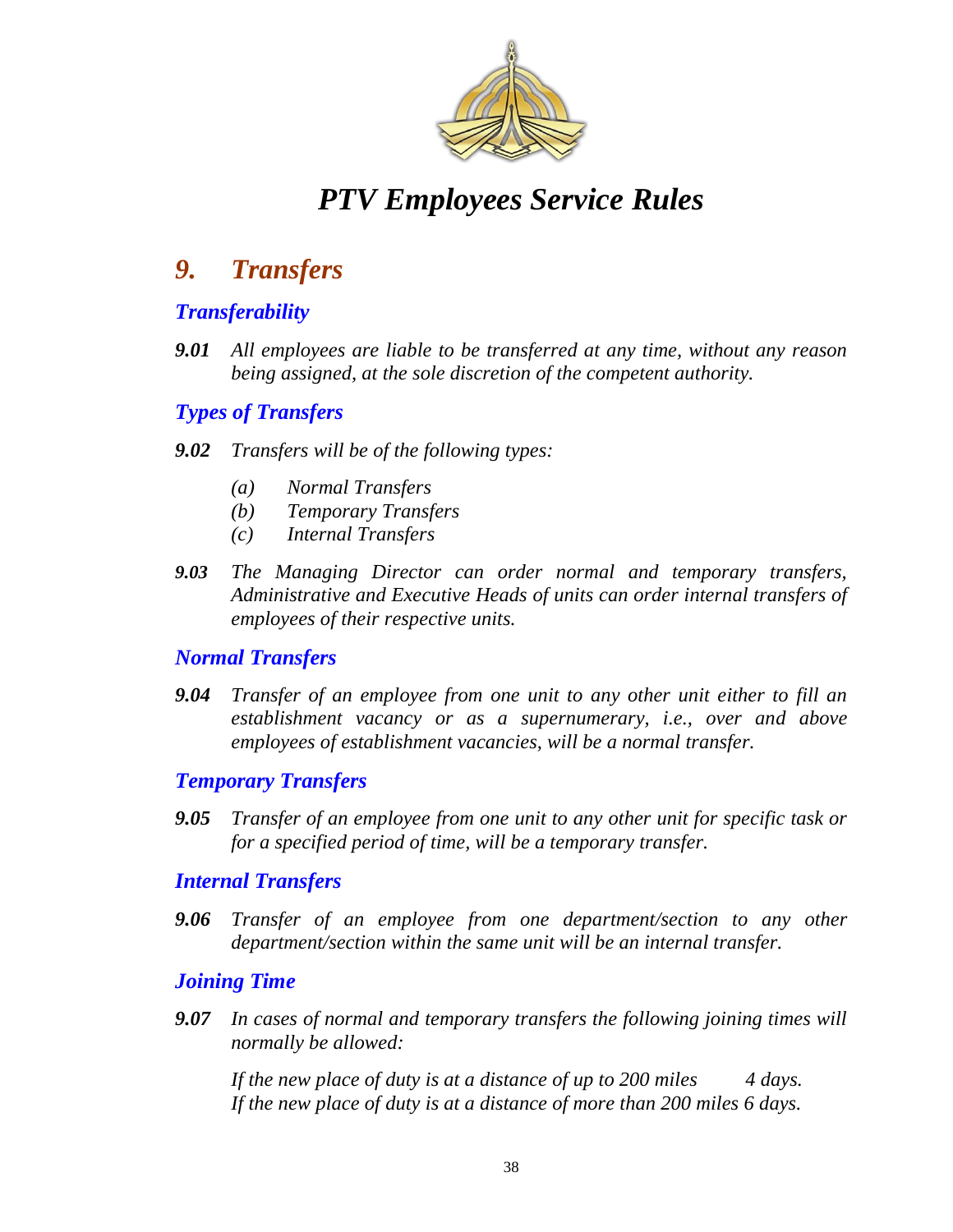

- *9.08 In cases of immediate transfers, however, no joining time will be allowed.*
- *9.09 An employee on joining time will be regarded as on duty and will be entitled to the pay and allowances which he drew at the time of transfer or the pay and allowance which he will draw on taking the charge of the new post, whichever is less.*

#### *Allowances/Re-imbursement of Expenses on Transfers*

- *9.10 On normal transfer an employee will be entitled to the following:*
	- *(a) One-way fare of the authorized mode of transport for self and each member of his family from the place of duty to the place where transferred.*
	- *(b) A sum equal to two one-way fares of the authorized mode of transport from the place of duty to the place where transferred for incidental expenses, such as carting, packing, etc.*
	- *(c) Actual cost of transporting a Car or a Motor Cycle/Scooter, if registered in the name of the employee concerned at least 6 months preceding his transfer.*
	- *(d) Actual cost of carrying personal effects up to the following maximum limits either by goods train or by truck:*

| <b>Group</b> | <b>Married</b> | <b>Unmarried</b> |
|--------------|----------------|------------------|
| 7, 8 and 9   | $4500$ kg      | $2240$ kg        |
| 5 and $6$    | 3000 kg        | 1500 kg          |
| 4, 3 and 2   | 1500 kg        | $760$ kg         |
| 1 and 1A     | $560$ kg       | $380$ kg         |

- *(e) A disturbance Allowance equal to one basic pay will be given to employees in Groups 1 to 9 if the transfer is from one city to another.*
- *9.11 On temporary transfer an employee will be entitled to the following:*
	- *(a) One-way fare of the authorized mode of transport for self only.*
	- *(b) A monthly Disturbance Allowance, to be determined by the Managing Director, but one month's basic pay would be the minimum for this purpose.*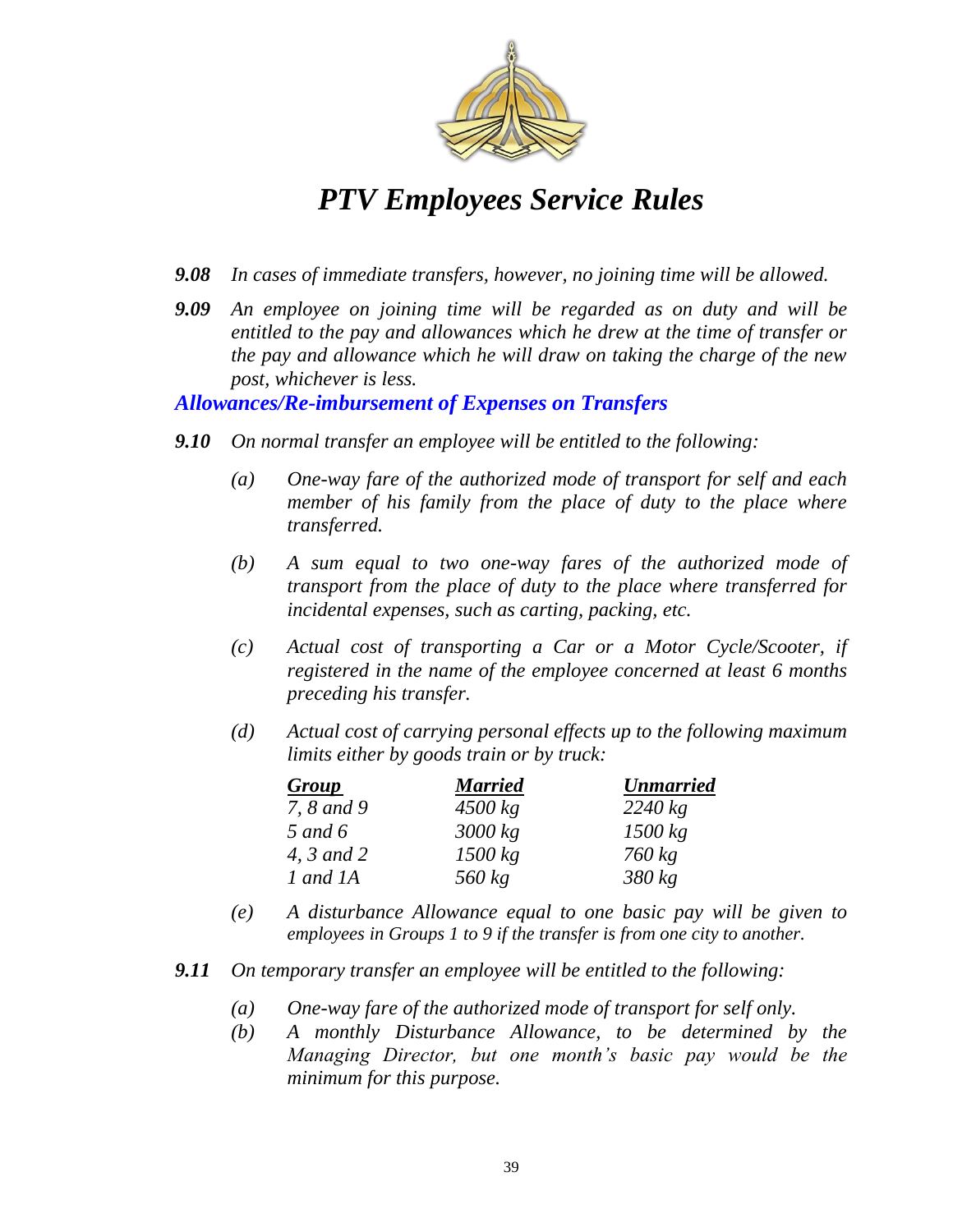

### *Payment of Salary, on Transfer*

- *9.12 On normal or temporary transfer an employee will draw his pay and allowances up to the last date of joining time from the unit where he is serving at the time of his transfer.*
- *9.13 On normal transfer an employee may be paid, if he so requests, one month's basic pay in advance. This is deductible from his next three month's pay in 3 equal instalments.*
- *9.14 An employee who is transferred at his own request will not be entitled to any of the facilities listed in rule 9.10.*

### *10. Leave*

#### *General*

- *10.01 Leave is an entitlement, but it cannot be claimed at any particular time as a matter of right. Leave Sanctioning Authority has the discretion to grant, refuse, cancel or revoke leave of any description.*
- *10.02 Subject to the provisions of rule 10.01 permanent employees are entitled to following types of leave:*
	- *(a) Privilege Leave*
	- *(b) Casual Leave*
	- *(c) Medical Leave*
	- *(d) Maternity Leave*
	- *(e) Quarantine Leave*
	- *(f) Compensatory Leave*
	- *(g) Study leave, and*
	- *(h) Leave Without Pay*

### *Privilege Leave*

- *10.03 A permanent employee is entitled to 30 days Privilege Leave with pay for every 11 month completed service.*
- *10.04 Privilege Leave will be admissible only after a permanent employee has put in 11 months continuous service and not before.*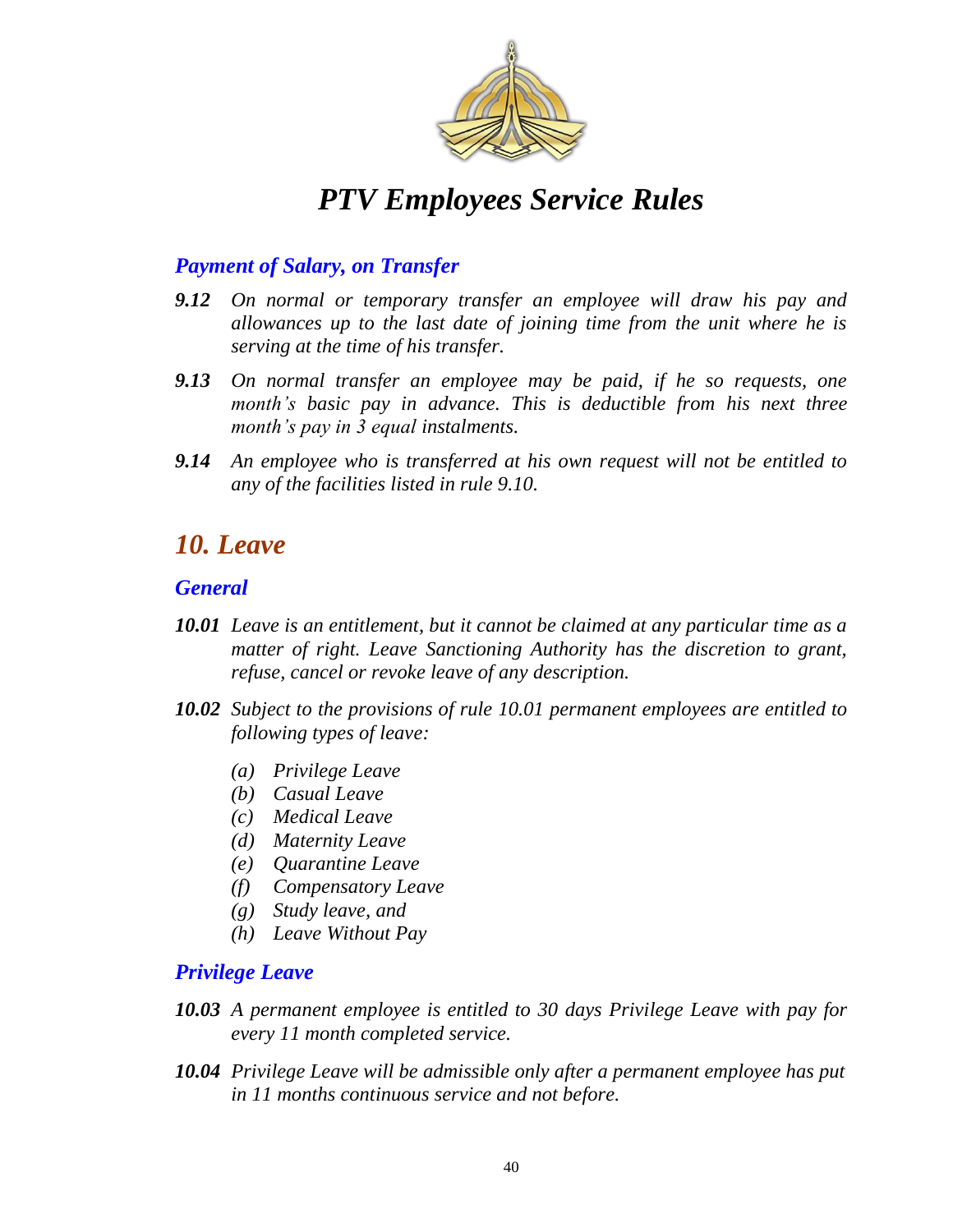

- *10.05 For periods of continuous service beyond 11 months, Privilege Leave will be admissible on pro rata basis @ 2.5 days for every completed month of service to the extent it has been earned.*
- *10.06 Privilege Leave will not be granted in advance.*
- *10.07 In order to ensure that all employees avail Privilege Leave due to them, the Leave Sanctioning Authority can ask employees to proceed on Privilege Leave, due to them, at a time when they can be conveniently spared for such leave. Such employees will be given at least one month's notice for proceeding on Privilege Leave even after they are asked to do so, their entitlement shall lapse. However, an employee served with any such notice shall be given a chance to send representation for the withdrawal of such notice for the reason for that he wishes to avail the leave at some other time when he needs it.*
- *10.08 Subject to the provisions of rule 10.07, Privilege Leave can be accumulated up to 180 days. It can also be accumulated beyond 180 days, provided an employee's request for privilege leave is refused by the Leave Sanctioning Authority.*
- *10.09 If an employee is refused Privilege Leave, he can apply for encashment of Privilege Leave beyond 180 days, if due. Such encashment can only be approved by the Managing Director. Pay in lieu of Privilege Leave, if approved, will be equal to the last pay drawn by the employee at the time of encashment.*
- *10.10 Once an employee is granted Privilege Leave, he cannot resume duty before the expiry of such leave, except, with prior written permission of the Leave Sanctioning Authority.*

#### *Casual Leave*

- *10.11 Permanent employees are entitled to 20 days Casual Leave with pay in*  each Calendar Year. Such leave cannot be accumulated and shall lapse if *not availed during the Calendar Year.*
- *10.12 Casual Leave can be granted up to a maximum of 14 days at a time.*
- *10.13 Casual Leave shall not be combined with Privilege Leave.*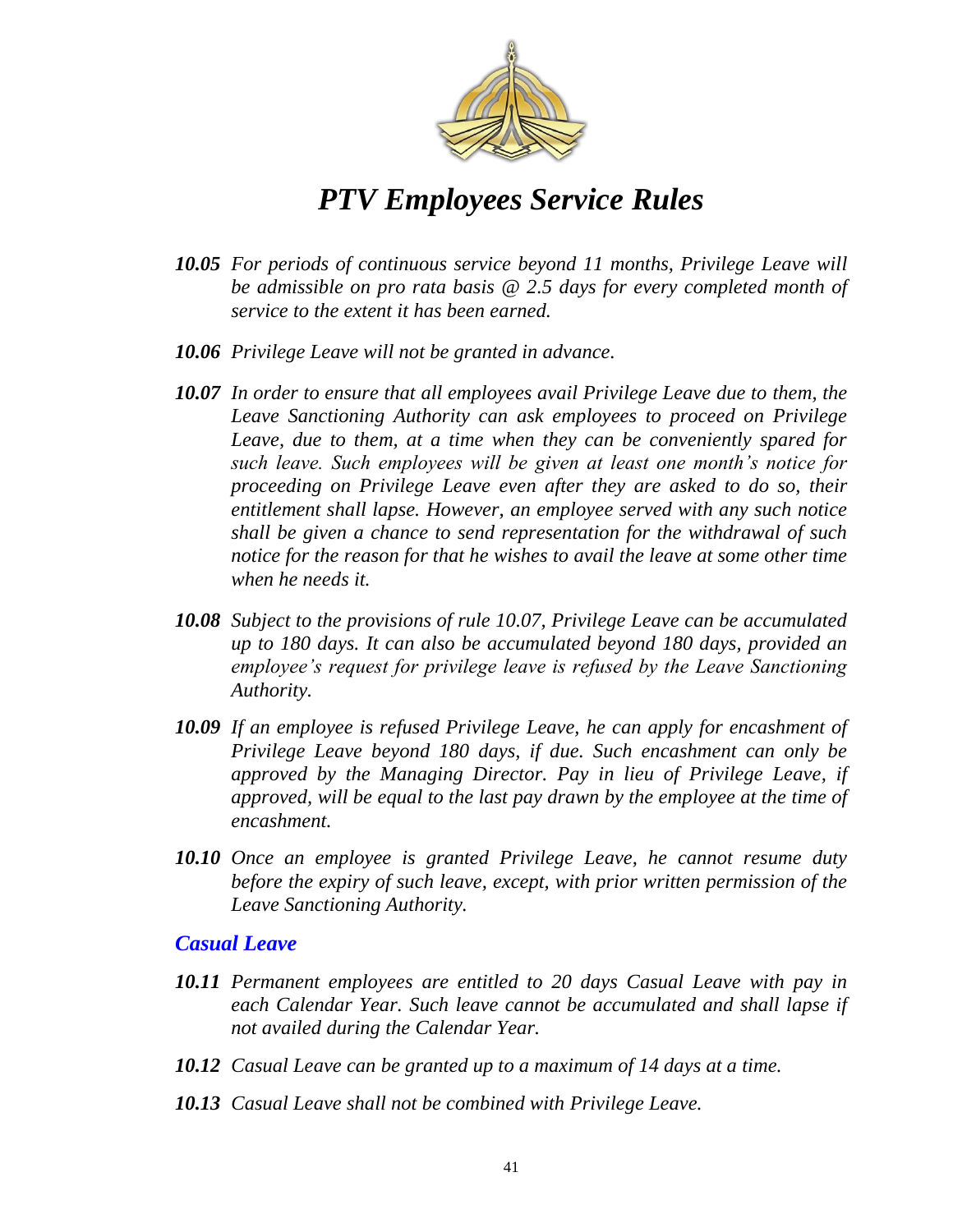

### *Medical Leave*

- *10.14 In case of prolonged illness or disability because of injury, duly certified by the Medical Officer of the Corporation; a permanent employee will be entitled to 4 month's Medical Leave with full pay and 8 months' Medical Leave on half pay during the whole period of his service with the Corporation.*
- *10.15 In addition to the entitlement given in rule 10.14, a permanent employee will also be entitled to 10 days Medical Leave with full pay for each completed year of his service. This Medical Leave can be accumulated without limit.*
- *10.16 Medical Leave is not encashable under any circumstances.*
- *10.17 Medical Leave on account of hospitalization will be admissible only if the leave application is accompanied by a Medical Certificate from the Medical Officer of the corporation or by a medical certificate from Medical Superintendent or Administrator or Administrative Head of either a Government Hospital or a Hospital with which the Corporation has made arrangements for the hospitalization of its employees.*
- *10.18 Leave application on account of illness shall always be accompanied by a Medical Certificate from the Medical Officer of the Corporation. If an employee is ill at a place where there is no medical officer of the Corporation, application for Medical Leave shall be accompanied by a Medical Certificate from a Medical Officer of a Government Hospital. If there is no Government Hospital at that place, leave application shall be accompanied by Medical Certificate from a qualified (M.B.B.S.) doctor.*
- *10.19 Leave obtained by a permanent employee on production of a medical certificate as per rules 10.17 and 10.18, for whatever period, will be considered Medical Leave and will be deducted from the entitlement given in rules 10.14 and 10.15.*
- *10.20 If an employee is on Medical Leave for a continuous period of 10 days or more, he will be allowed to rejoin his duties only on production of Fitness Certificate from the Medical Officer of the Corporation.*

*Maternity Leave*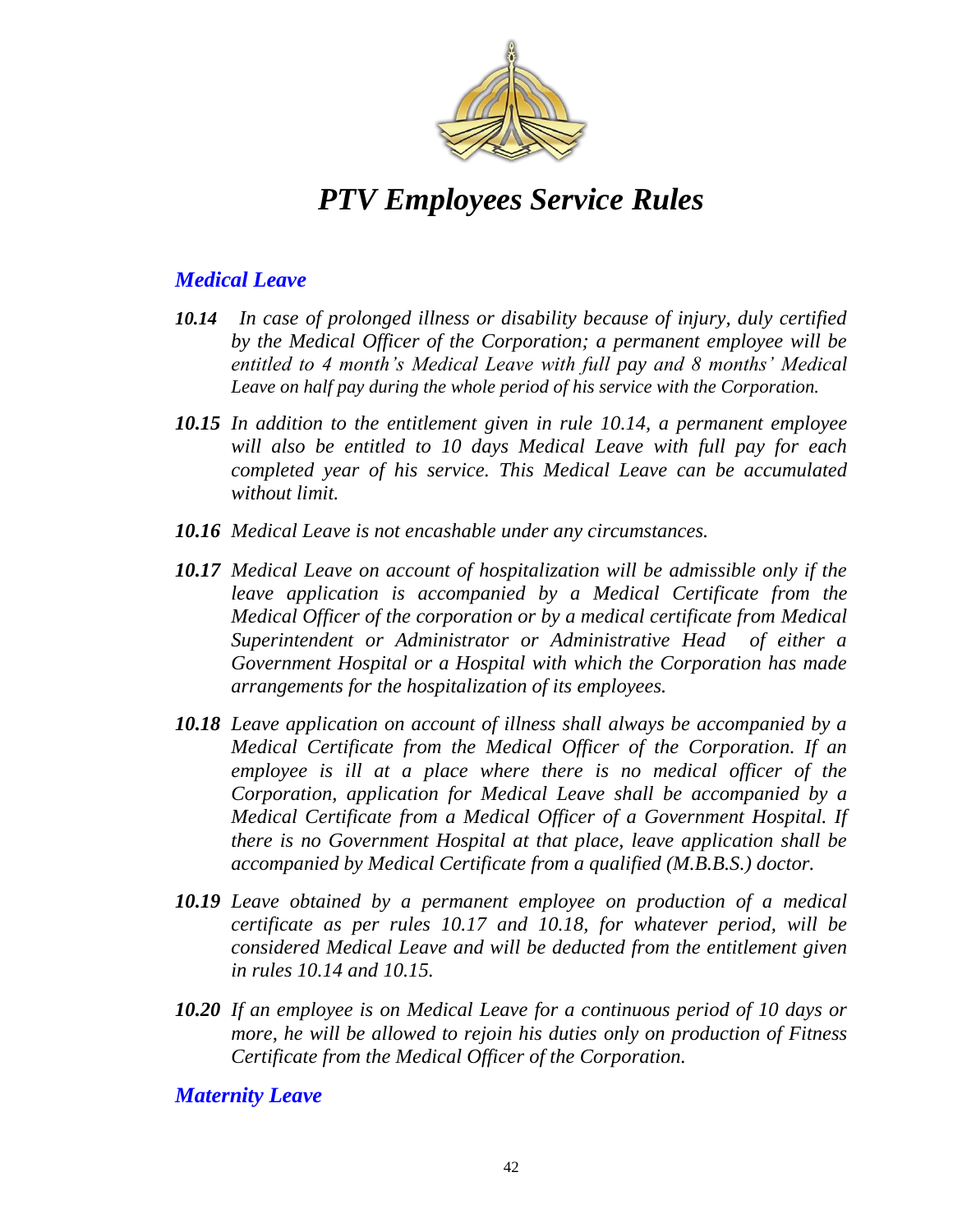

*10.21 Female employees will be entitled to maternity leave with pay for 4 weeks before confinement and 8 weeks after delivery.* 

#### *Quarantine Leave*

- *10.22 It is obligatory on the part of an employee to inform the Corporation of the occurrence in his/her house of notifiable and contagious diseases, such as, Smallpox, Cholera, Diphtheria, Chickenpox, Mumps, Dropsy, Measles, Meningitis, Plague, Tuberculosis, Typhoid, etc.*
- *10.23 An employee may, on a Quarantine Certificate issued by the Medical Officer of the Corporation, be granted Quarantine Leave with pay for period not exceeding 30 days.*
- *10.24 At the end of Quarantine Leave the employee concerned will be allowed to rejoin his duties only on production of a certificate from the Medical Officer of the Corporation declaring the employee and/or his dependents from the disease.*

#### *Compensatory Leave*

- *10.25 Employees in Groups 5 and 6, who are not entitled to overtime, when required to work on Fridays, Holidays or over and above normal working hours, will be entitled to Compensatory Leave @ one day's Compensatory Leave for every seven hours of extra work done.*
- *10.26 Compensatory Leave will be availed as soon after it has been earned as possible.*
- *10.27 If due to exigencies of service, an employee cannot be granted Compensatory Leave which is due to him; such leave can be accumulated up to a maximum of 30 days.*

#### *Study Leave*

*10.28 Subject to the discretion of the Managing Director, a permanent employee may be granted Study Leave for a period of up to 2 years provided that the subject or the course of study is connected with the work of the Corporation, and that the employee, on completion of his study, is likely to benefit the Corporation. The Study Leave may be extended in genuine cases up to a maximum period of another two years.*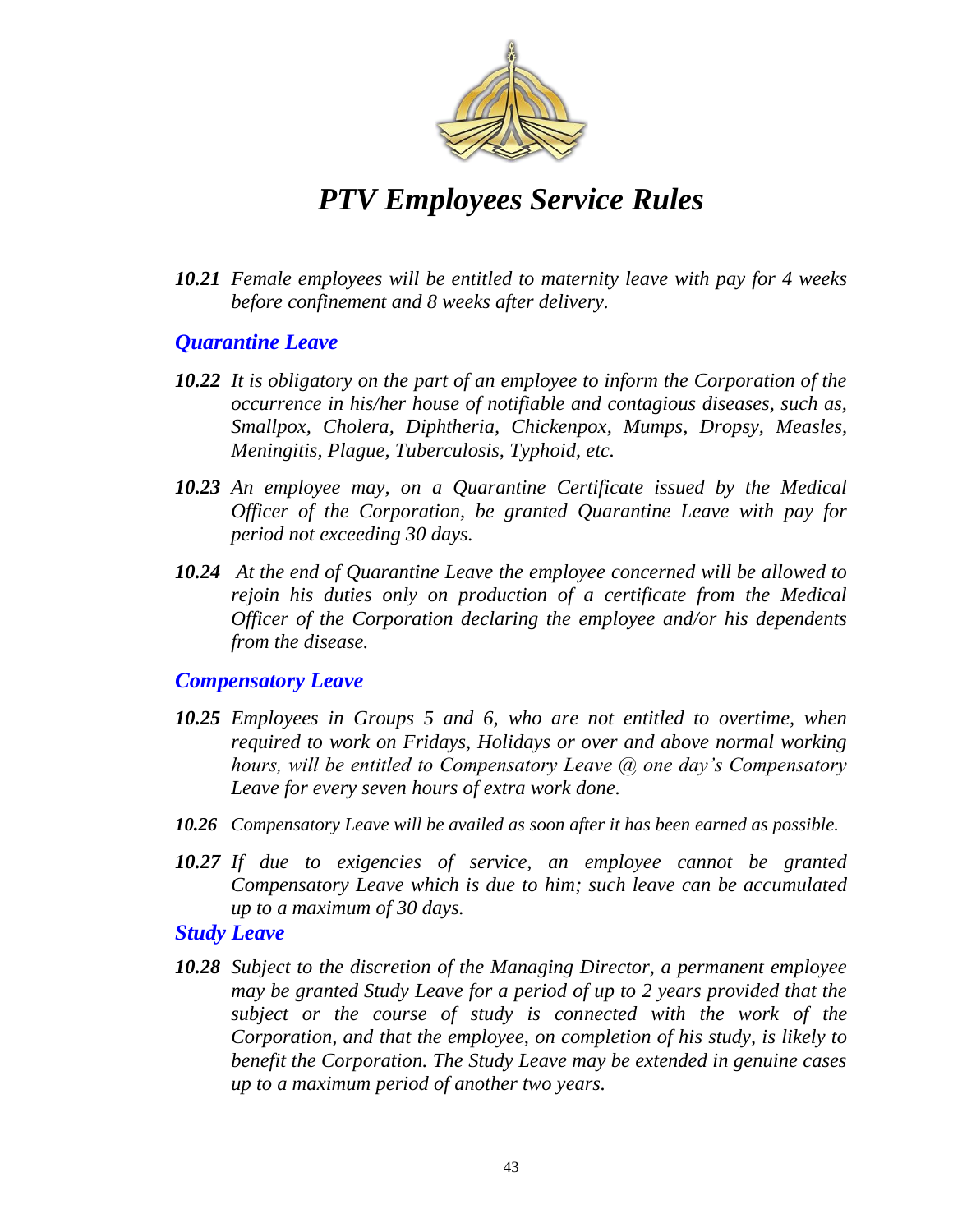

- *10.29 Each application for Study Leave will be treated on its own merits.*
- *10.30 Study Leave will be without pay, but the period of Study Leave will be counted for the purposes of promotion, provided the employee availing the Study Leave successfully passes the examination for which Study leave was granted to him. However, an employee who is granted Study Leave will not earn any leave for the period of his Study Leave.*

#### *Leave Without Pay*

- *10.31 Subject to the discretion of the Managing Director, an employee may be granted Leave without Pay for 30 days in a year, but not exceeding six months during the whole period of his/her service.*
- *10.32 Any kind of leave availed by an employee without proper sanction, or over and above the sanctioned leave, will be treated as Leave without Pay, if so decided by the Leave Sanctioning Authority.*

#### *Leave With Pay*

- *10.33 When an employee proceeds on a proper sanctioned leave with pay, his pay for the leave period will be equal to the last pay and allowances drawn by him on duty.*
- *10.34 An employee's proceedings on Privilege Leave will be entitled to receive pay for the entire period of Privilege Leave, if duly sanctioned in advance at least one day before his leave begins.*

#### *Procedure for Applying and Availing of Leave*

- *10.35 An employee who desires to obtain leave of absence will apply to the appropriate Leave Sanctioning Authority through his Head of the Department/Section on the prescribed leave application form.*
- *10.36 Application for Casual Leave will normally be made and approval obtained prior to going on leave.*
- *10.37 Application for Privilege Leave will normally be made at least 7 days before the date from which leave is required.*
- *10.38 If the applicant cannot be spared, his Head of the Department/Section giving reasons on the leave application forward it to the Leave Sanctioning Authority.*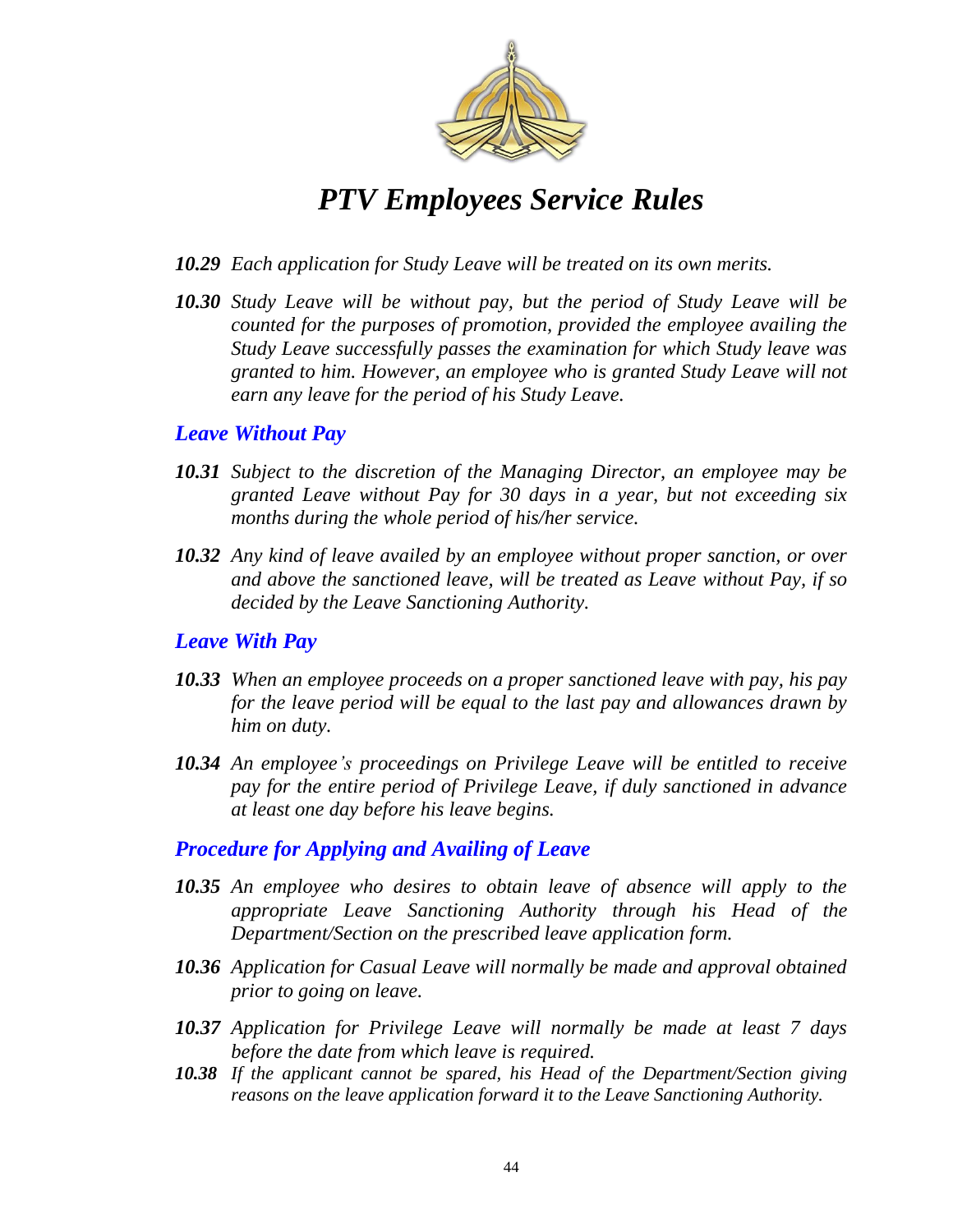

- *10.39 If the applicant can be spared, his Head of the Department/Section will forward the Leave Application with his recommendations to the Administration Department for completion of leave entitlement portion of the application, and for forwarding it to the Leave Sanctioning Authority.*
- *10.40 The Leave Sanctioning Authority will either sanction the leave or will record reasons for refusal or postponement of the leave on the application form which will then be returned to the Administration Department.*
- *10.41 Administration Department will inform the applicant, in writing, whether the leave applied for has been sanctioned or refused or postponed.*
- *10.42 An employee who is granted leave will keep the Administration Department fully informed of any change in his postal address while on leave. Failure to do so shall constitute misconduct.*

#### *Extension of Leave*

- *10.43 An employee who desires to extend his leave will make an application in writing to the Leave Sanctioning Authority well before the expiry of the leave already sanctioned. If the application for extension of leave is on medical grounds, a medical certificate from the Medical Officer of the Corporation, or, where the Corporation's Medical Officer is not available from Medical Officer of a Government Hospital, or from a qualified (M.B.B.S.) doctor, as per rule 10.18, stating the probable period for which extension is required, will be attached with the application, for extension of leave.*
- *10.44 On receipt of such application, the Leave Sanctioning Authority will either sanction or refuse the requested extension, and will forward the application to the Administration Department for informing the applicant accordingly.*
- *10.45 Applications for extension of leave will be submitted well in advance providing enough time for the receipt of a reply from the Leave Sanctioning Authority about the sanction or otherwise of the extension, before the expiry of the leave.*
- *10.46 If an employee does not receive a reply to his request for the extension, and if meanwhile his originally sanctioned leave expires, he shall take it as a refusal of his request for extension of leave.*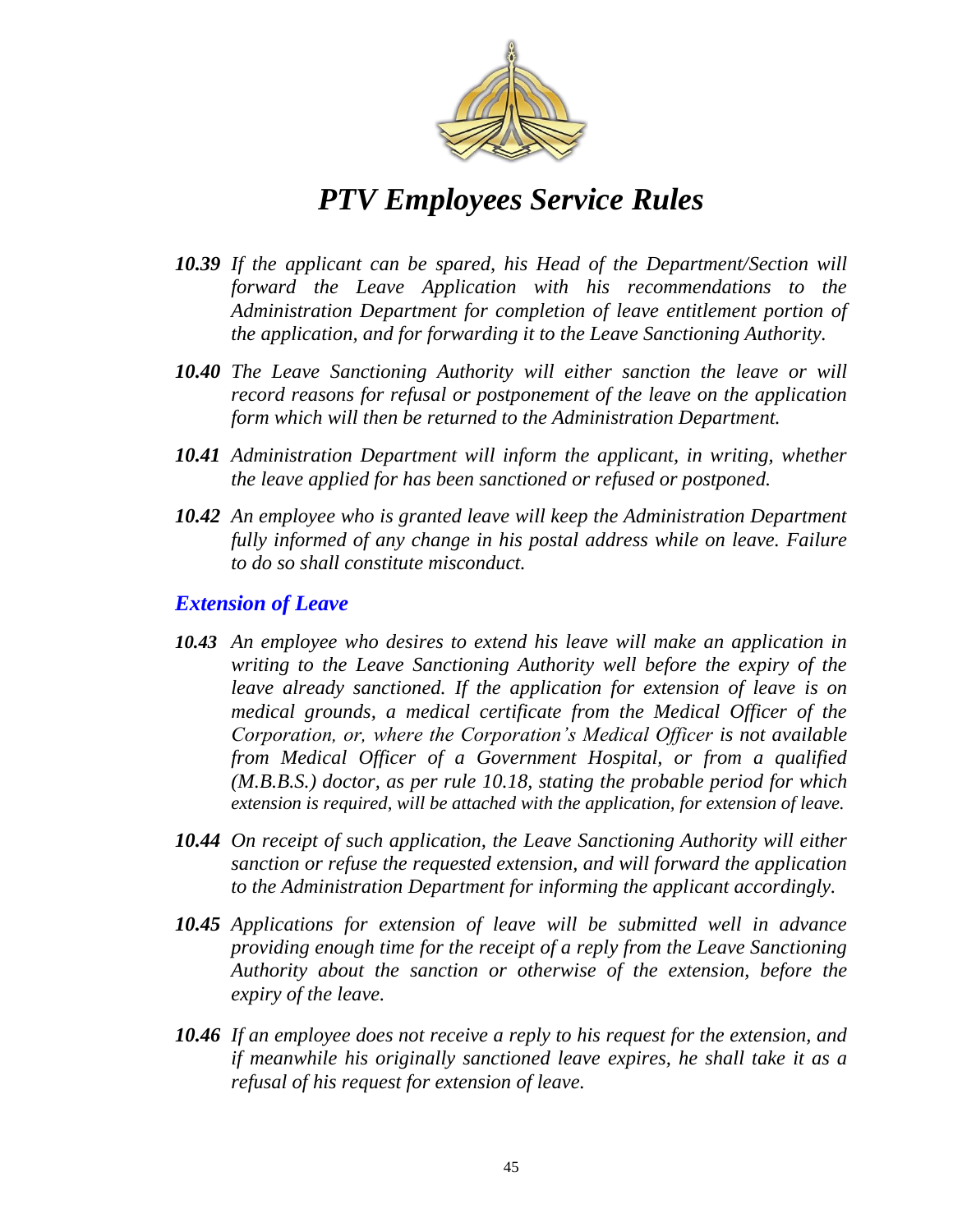

- *10.47 An employee, who remains absent in excess of the period of leave originally sanctioned or subsequently extended, will be liable to disciplinary action, unless he is able to explain his overstay in a manner satisfactory to the Leave Sanctioning Authority. Breach of this rule shall be treated as ―Misconduct‖ and the employee will be liable to punishment in accordance with the provision of these rules. In addition, he will not be entitled to any pay or allowances for the period of absence.*
- *10.48 After availing Privilege Leave the employee concerned will submit a joining report.*

### *Encashment of Leave*

- *10.49 An employee will be entitled to received pay in lieu of Privilege Leave due to him on leaving Corporation's service on account of:-*
	- *(a) Death (Payable to his/her nominee and/or legal heir);*
	- *(b) Retirement;*
	- *(c) Termination;*
	- *(d) Where an employee resigns by giving due notice to the Corporation and his resignation has been accepted by the Corporation; and*
	- *(e) Dismissal.*

### *General Conditions Regarding Leave*

- *10.50 Friday or Holidays may not be prefixed or affixed to any type of, leave except with prior permission of the Leave Sanctioning Authority. When so allowed, they will not be counted as part of the leave.*
- *10.51 A Friday or Holiday falling between the first and the last days of any leave period will count as part of the leave.*
- *10.52 Compensatory Leave and Study Leave will be allowed to be suffixed to Privilege Leave, wherever necessary.*
- *10.53 Permission to leave station must always be obtained in writing and in advance if any employee intends to leave the station during leave.*
- *10.54 Temporary and Casual employees who have remained in the Corporation's service for a consecutive period of six months and more will be entitled to*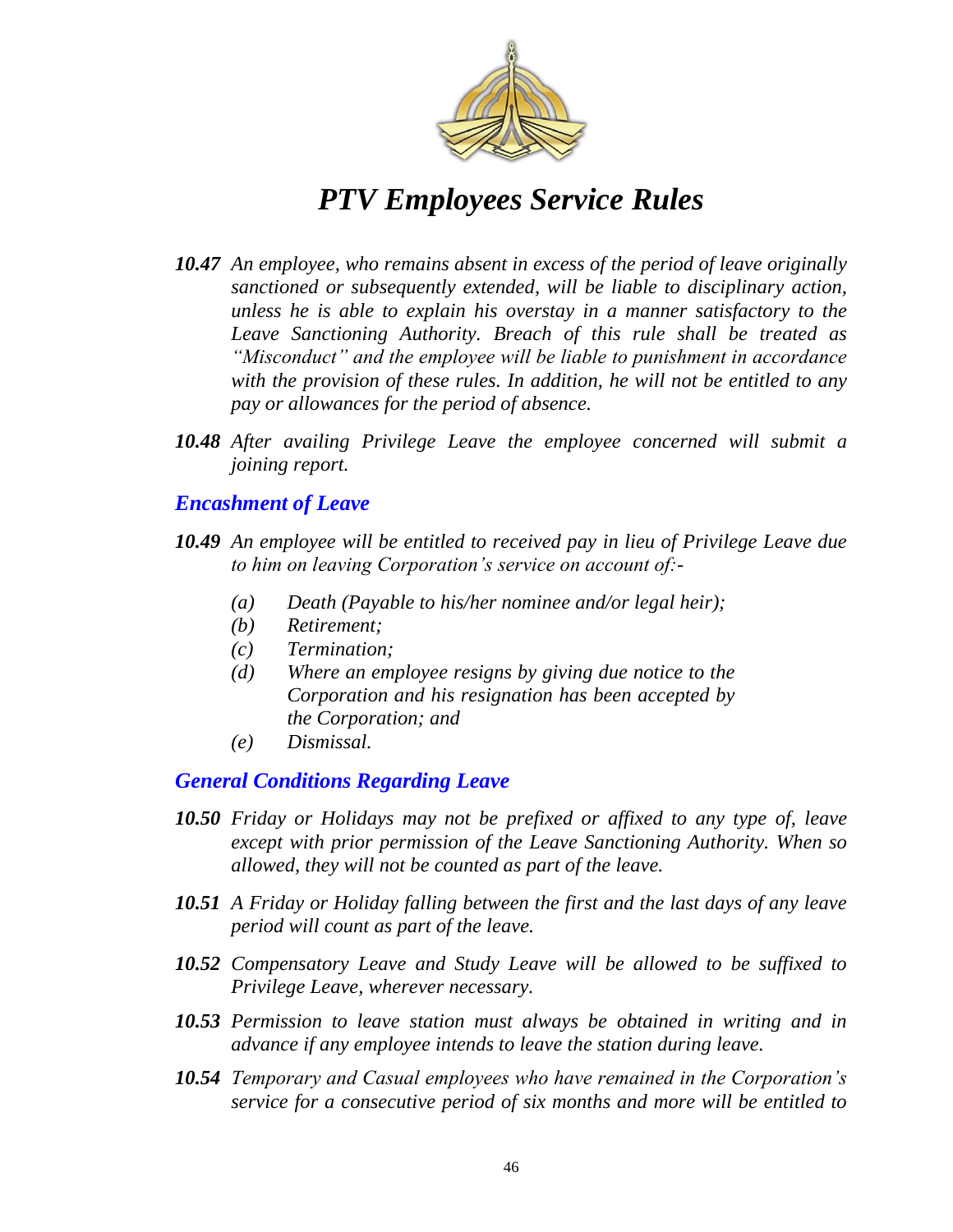

*leave with pay @ 15 days leave with pay for every 12 months service rendered by them and 7 days Medical Leave in a calendar year.* 

- *10.55 When a notice of termination of service by the Corporation or a notice of resignation by an employee is served, the employee concerned will cease to earn any leave from the date of such notice.*
- *10.56 When a letter of resignation is submitted by an employee, he will be entitled to Privilege Leave standing to his credit on the date of submission of such letter, provided that no disciplinary action is pending against the employee. Leave Sanctioning Authorities General*
- 
- *10.57 Study Leave and Leave without Pay to all employees will be sanctioned by the Managing Director.*
- *At Units other than Headquarters Office*
- *10.58 Leave to all employees of a unit, except to Heads of Departments/Sections will be sanctioned by the Administrative Head of the unit concerned.*
- *10.59 Leaves to Heads of Departments at a unit will be sanctioned by the Administrative Head of the unit concerned, but in consultation with concerned Head of Division of the Headquarters Office.*
- *10.60 Leave to Administrative Heads of the units will be sanctioned by the Managing Director.*

#### *At Headquarters Office*

- *10.61 Leave to employees of Headquarters Office will be sanctioned by their respective Heads of Divisions.*
- *10.62 Leave to the Heads of Divisions at Headquarters Office and to the Directors will be sanctioned by the Managing Director.*

#### *Maintenance of Leave Record*

- *10.63 Leave record of all employees in Group 7 and above will be maintained at the Administration and Personnel Division of Headquarters Office.*
- *10.64 Leave record of employees in Groups 1 to 6 will be maintained at the Administration Department of the unit where the employees are stationed.*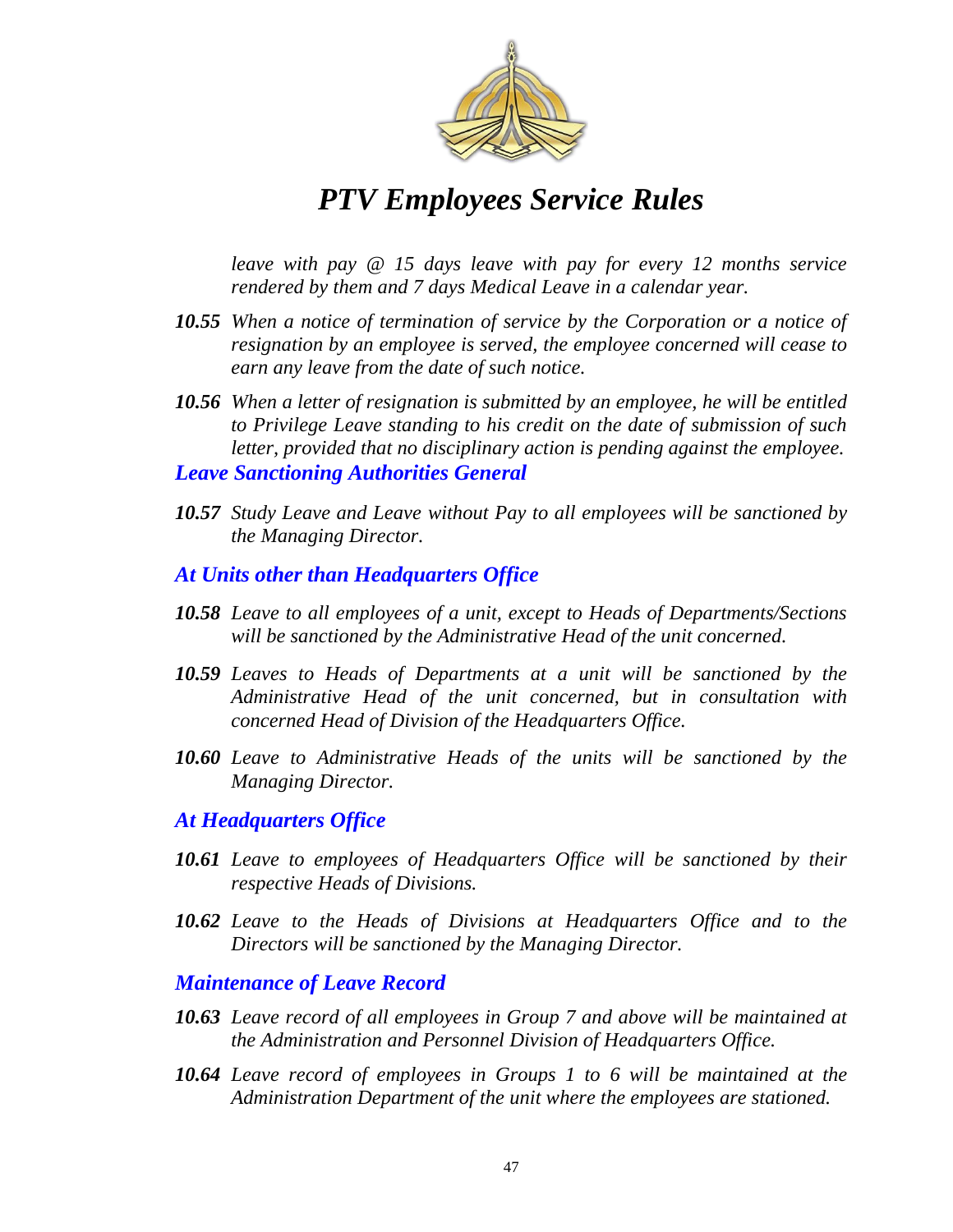

*10.65 Leave record will be maintained in the prescribed form.*

#### *Leave Application Form*

*10.66 Prescribed leave application form for use at units other than Headquarters Office is at Annexure X-A, and the prescribed leave application form for use at Headquarters Office is at Annexure X-B.*

#### *Recall during Leave*

*10.67 An employee on Privilege, Casual, Compensatory or Study Leave may, at any time, be recalled under orders of the Leave Sanctioning Authority, due to exigencies of service.*

#### *Annexure X-A PAKISTAN TELEVISION CORPORATION LIMITED LEAVE APPLICATION FORM*

| Headquarters Office Islamabad             |                                               |                 |                        |
|-------------------------------------------|-----------------------------------------------|-----------------|------------------------|
| Name of Applicant                         |                                               |                 |                        |
| Designation                               |                                               |                 |                        |
| Division                                  |                                               |                 |                        |
| Nature of leave requested                 | Period                                        | From            | To                     |
| Purpose of leave                          |                                               |                 |                        |
| Address while on leave                    |                                               |                 |                        |
|                                           |                                               |                 | Signature of Applicant |
|                                           | To be filled in by Head of Department/Section |                 |                        |
| The applicant can be spared               |                                               |                 |                        |
| The applicant cannot be spared as         |                                               |                 |                        |
|                                           |                                               |                 | Signature of Head of   |
|                                           |                                               |                 | Department / Section   |
| <i>Date</i> ----------------------------- |                                               |                 |                        |
|                                           | To be filled in by Admn. Department           |                 |                        |
| Date joined                               |                                               |                 |                        |
| <b>Total Service</b>                      |                                               |                 |                        |
|                                           | <b>LEAVE RECORD</b>                           |                 |                        |
| Nature of leave                           | Entitlement                                   | Already availed | Due                    |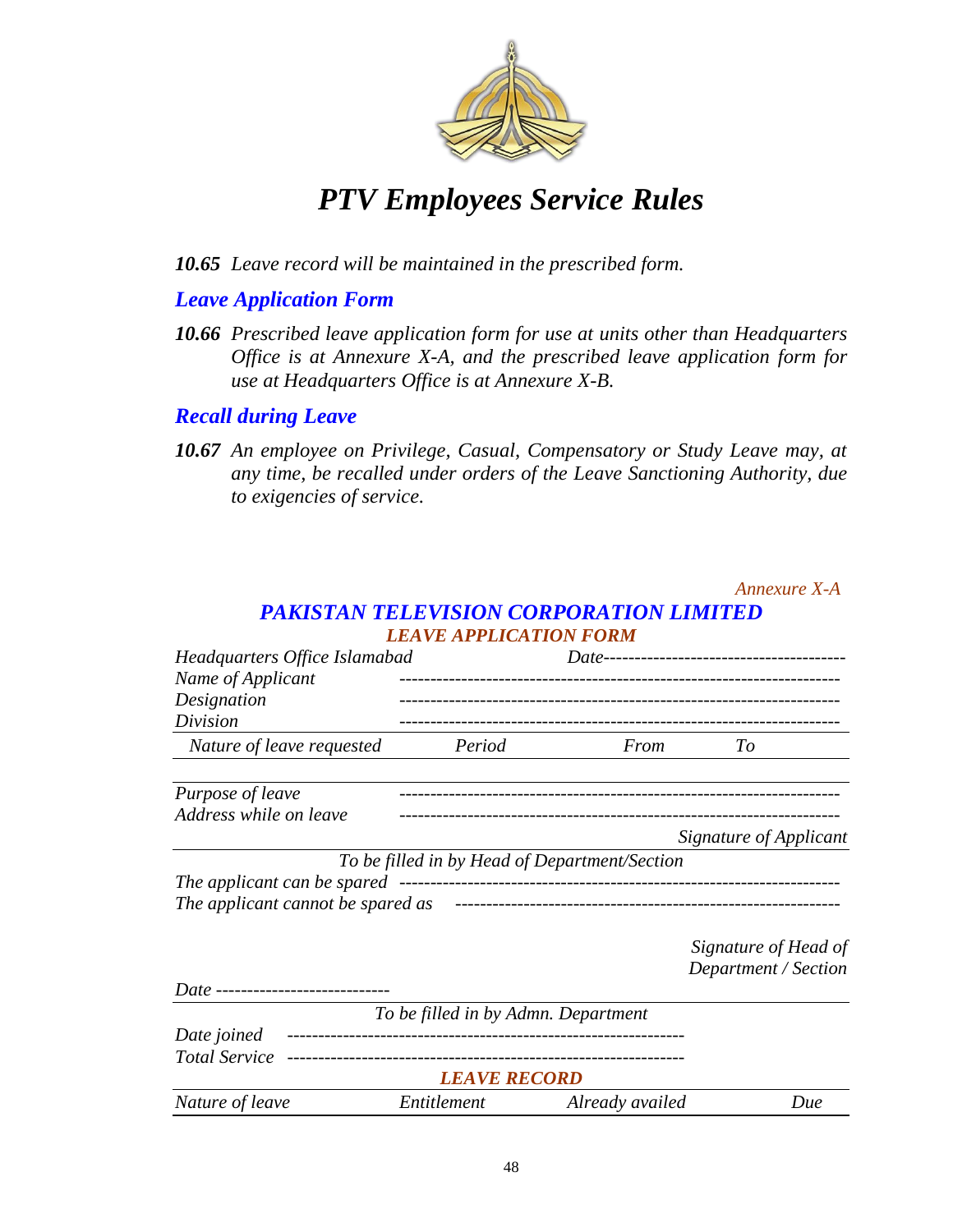

| Privilege Leave                   |                          |
|-----------------------------------|--------------------------|
| Casual Leave                      |                          |
| <b>Medical Leave</b>              |                          |
| <b>Maternity Leave</b>            |                          |
| Quarantine leave                  |                          |
| Leave Without Pay                 |                          |
| The above information is correct. |                          |
| Date ------------------------     | Signature of Leave Clerk |

#### *For use of Leave Sanctioning Authority*

| Leave sanctioned                      |                              |
|---------------------------------------|------------------------------|
| Leave refused                         |                              |
| Leave may be postponed to             |                              |
|                                       | Signature of Leave           |
|                                       | <b>Sanctioning Authority</b> |
| Date ------------------------         |                              |
| To be filled in by Admn. Department   |                              |
| Entered in leave Register Folio No -- |                              |
| Entered by --                         |                              |

*Checked by -------------------------------------------*

*Signature of Admn Officer*

### *10 A. Revised Leave Rules*

#### *General*

- *10.01A A permanent employee shall be entitled to earn leave, in accordance with these Rules, for all uninterrupted service rendered by him/her, counting from the date of his/her permanent employment. No leave shall, however, be earned during the period when an employee is on any kind of leave other than Casual Leave and Recreation Leave.*
- *10.02A Any period spent by an employee on deputation shall also qualify him/her to earn leave provided that contributions towards his/her leave pay for the period of deputation have been paid to the Corporation either by the organization at the disposal of which the service of the employee has been placed on deputation, or by the employee himself/herself.*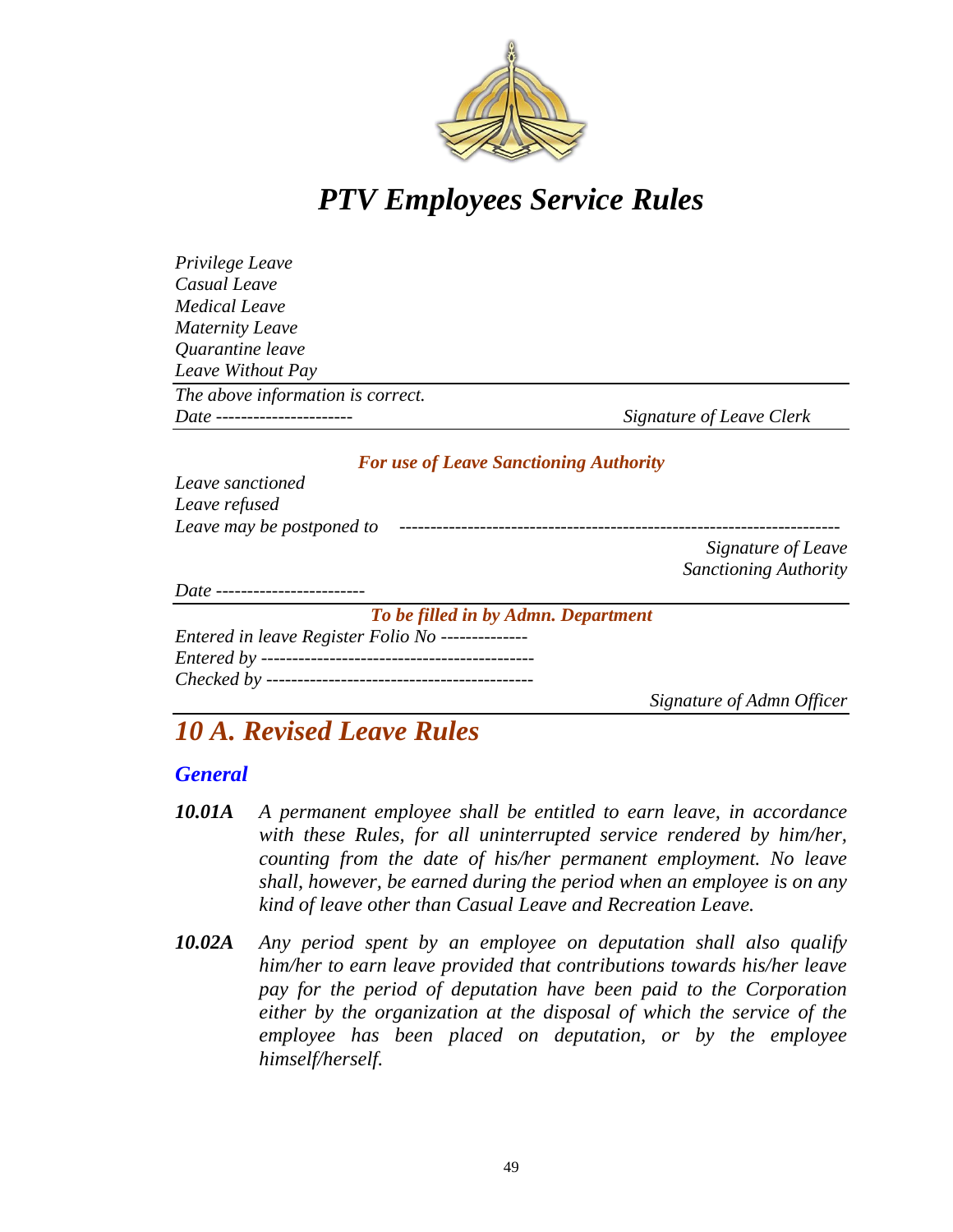

*10.03A. Although leave is an entitlement, it cannot be claimed at any particular time as a matter of right. Leave Sanctioning Authority has the discretion to grant, refuse or casual leave of any type.*

### *Types of Leave*

- *10.04A. All kinds of leave fall in one of the three categories of leave – leave on full pay, leave on half pay and leave without pay. The types of leave admissible to employees are listed below in alphabetical order:-*
	- *(a) Casual Leave*
	- *(b) Disability Leave*
	- *(c) Earned Leave*
	- *(d) Leave Ex-Pakistan*
	- *(e) Leave not due*
	- *(f) Leave Preparatory to Retirement*
	- *(g) Maternity Leave*
	- *(h) Medical Leave*
	- *(i) Quarantine Leave*
	- *(j) Recreation Leave*
	- *(k) Special Leave*
	- *(l) Study Leave*

#### *Leave Entitlement*

- *10.05A Earned Leave with full pay. — A permanent employee shall earn leave on full pay at the rate of four (4) days for every calendar month of the period of duty rendered.*
- *10.06A Calculation of Earned Leave — for calculation of Earned Leave, duty period of fifteen (15) days or less in a calendar month shall be ignored, and duty period of more than fifteen (15) days in a calendar month shall be treated as a full calendar year.*
- *10.07A Accumulation of Earned Leave.—There shall be no maximum limit on accumulation of Earned Leave.*
- *10.08A a female employee, on the death of her husband may be granted Special Leave with full pay, for a period not exceeding One Hundred and Thirty (130) days. Such leave shall not be debited to her Earned Leave Account.*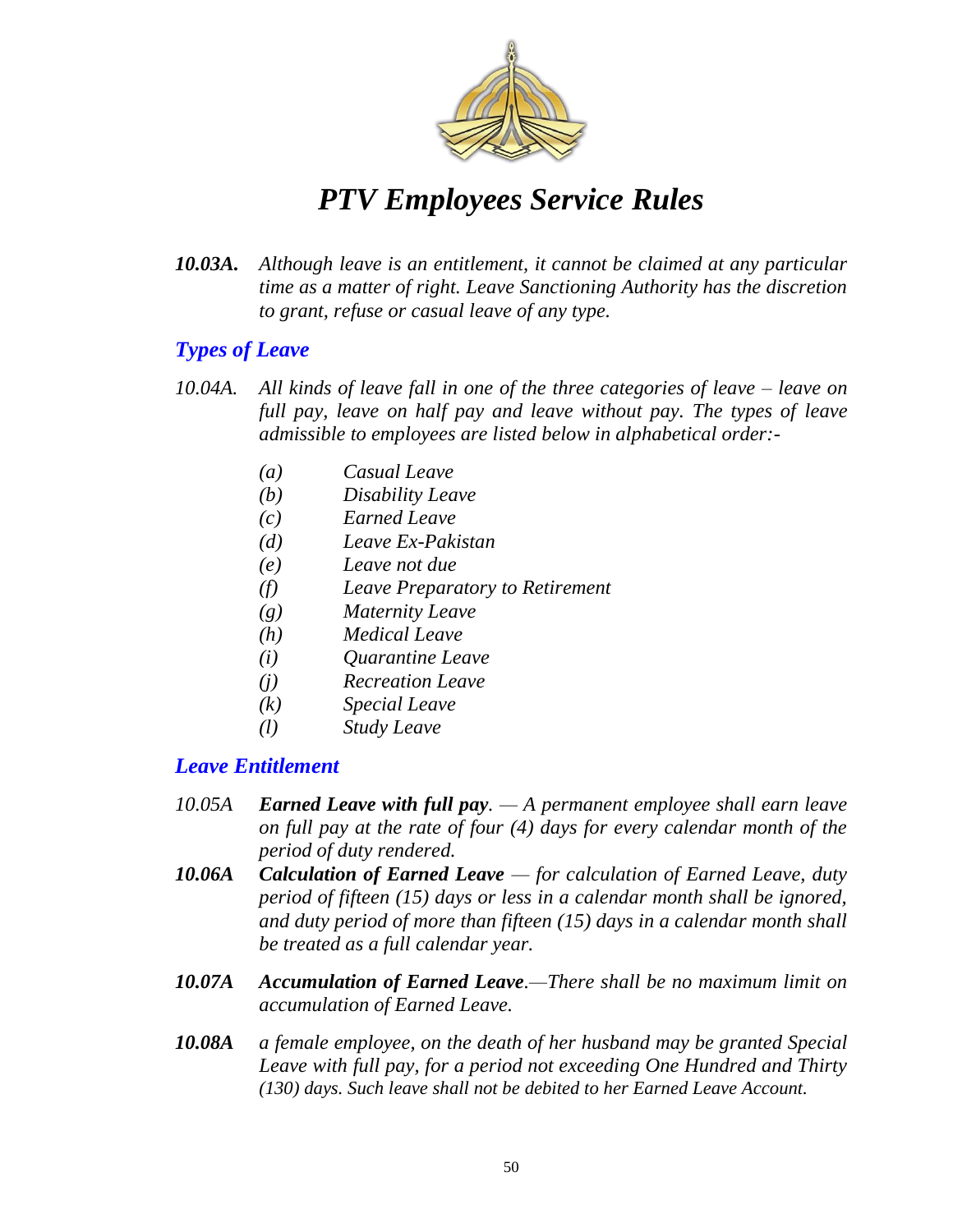

- *10.09. A Special Leave shall commence from the date of the death of her husband, and for this purpose she will have to produce Death Certificate from the Competent Authority either along with her leave application or, if that is not possible, the Death Certificate may be furnished to the Leave Sanctioning Authority separately, but not later than one month from the date of commencement of Special Leave.*
- *10.10. A Maternity Leave. — Maternity Leave, with full pay may be granted to a female employee up to a maximum of ninety (90) days in all and may commence forth five (45) days before the expected date of confinement.*
- *10.11. A Maternity Leave shall not be granted to a female employee for more than three (3) times in her entire service.*
- *10.12. A Spells of Maternity Leave availed by a female employee prior to the coming in force of these rules shall be deemed to have been taken under these rules.*
- *10.13. A Maternity Leave shall not be debited to the Earned Leave account of the female employee concerned.*
- *10.14A Disability Leave.—Disability Leave may be granted to an employee disabled by injury, ailment or disease suffered/contacted in the course or in consequence of duty or official position, up to a maximum of seven hundred and twenty (720) days, on each occasion, on the advice of the Medical Advisor to the Corporation, or on such advice as considered necessary by the Leave Sanctioning Authority.*
- *10.15A. Disability Leave granted to an employee shall not be debited to his/her Earned leave account.*
- *10.16A. Disability Leave for the first one Hundred Eighty (180) days shall be on full pay, and for the remaining period it shall be on half pay.*
- *10.17A. Quarantine Leave, An employee may, on production of a Quarantine Certificate from the Medical Advisor/Chief Medical Officer, be granted Quarantine Leave, An employee on Quarantine leave shall be entitled to receive full pay only for a maximum of Thirty (30) days, on each occasion.*
- *10.18 A the period of Quarantine Leave granted to an employee shall not be debited to his/her Earned Leave Account.*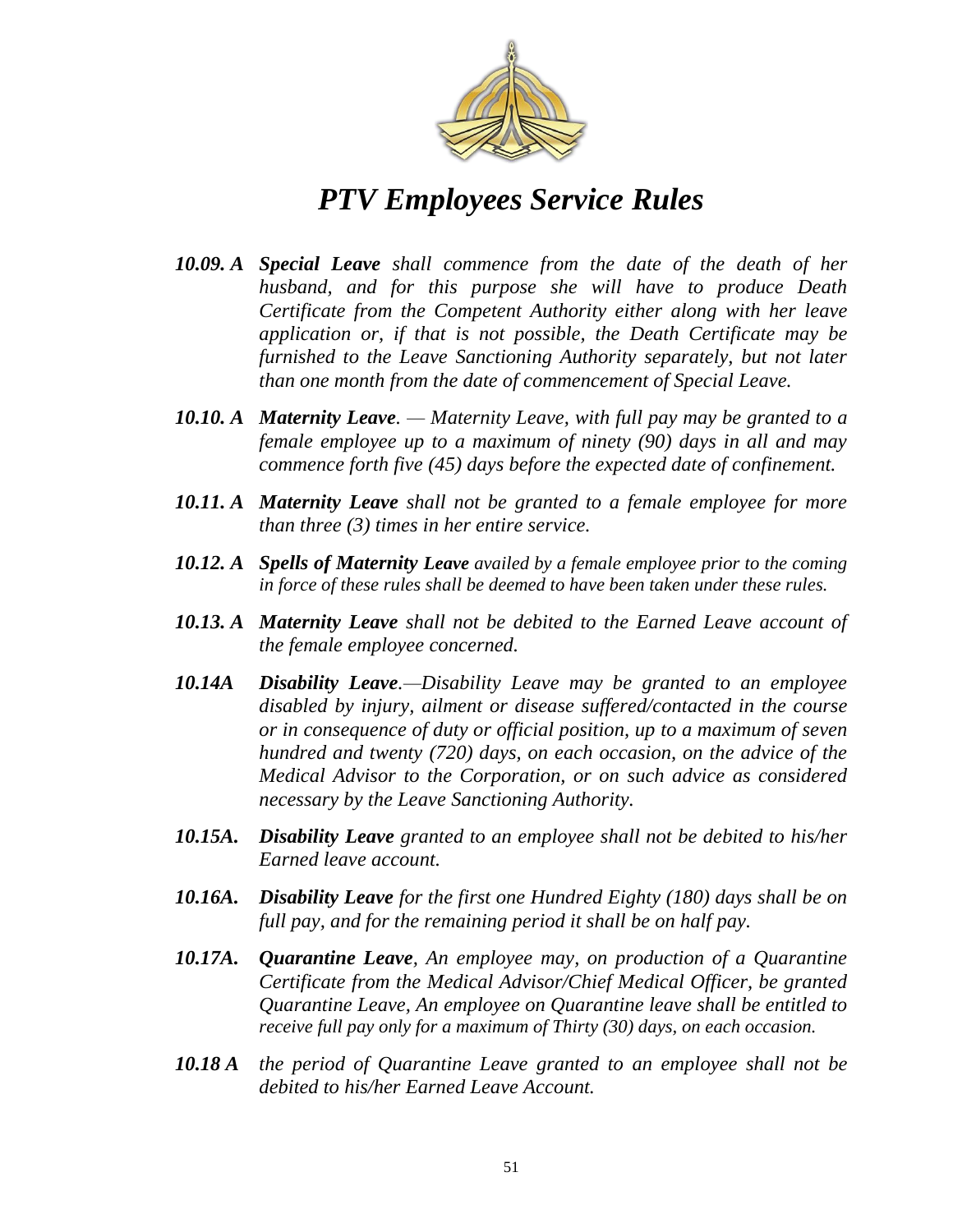

- *10.19 A. At the end of Quarantine Leave, the employee concerned shall not be allowed to rejoin his/her duty except on production of a certificate from the Medical Advisor/Chief Medical Officer, declaring the employee and/or his/her dependents free from the contagious disease(s) on account of which the employee was granted Quarantine Leave.*
- *10.20 A. Leave Preparatory to Retirement, The maximum period up to which an employee may be granted Leave Preparatory to Retirement shall be three hundred and sixty-five (365) days.*
- *10.21 A. Leave Preparatory to Retirement may be taken, subject to availability, either on full pay, or partly on full pay, and partly on half pay or entirely on half pay, at the discretion of the employee concerned.*
- *10.22 A. Encashment of Refused Leave Preparatory to Retirement- If an employee has Three Hundred Sixty-five (365) days or a lesser period of Leave Preparatory to Retirement, on full pay to his credit, he can have his/her Leave Preparatory to Retirement encashed for the actual period of Leave Preparatory to Retirement subject to a maximum period of Three Hundred Sixty Five (365) days, at his option to be exercised 15 months before the date of superannuation. If he/she does not exercise the option within the specified period he/she shall be deemed to have opted for encashment of LPR. However, in that case, he/she cannot avail any portion of his/her Leave Preparatory to Retirement.*
- *10.23. A The payment of leave pay in lieu of Leave Preparatory to Retirement may be made to the employee either in lump-sum at the time of retirement or may, at his/her option, be paid month-wise for the period of Leave Preparatory to Retirement so encashed.*
- *10.24. A Casual Leave—In addition to Earned Leave, a permanent employee may be ranted up to maximum of twenty (20) days Casual Leave, with full pay, in calendar year.*
- *10.25. A Casual Leave may normally be granted up to a maximum of fifteen (15) days at a time, but this limit can be relaxed in special circumstances.*
- *10.26. A Casual Leave can be granted within the prescribed limit at one time in such a manner so to spread it over two (2) years, i.e., some portion of it*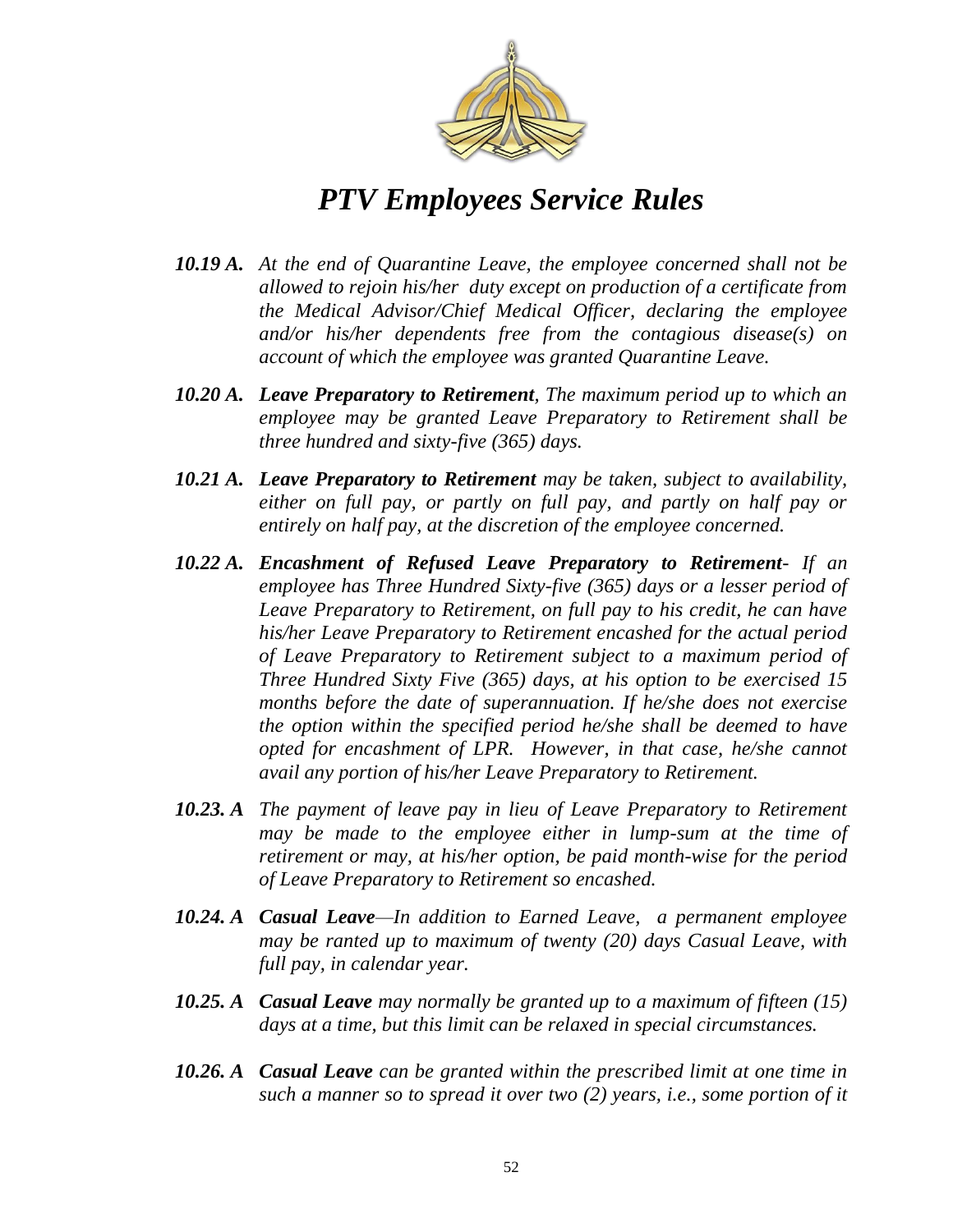

*in one calendar year the rest in the following year, in one stretch, provided the leave is due. For instance, if an employee is granted fifteen (15) days Casual Leave on 22nd December, and has ten (10) days Casual Leave to his/her credit in credit in that year, ten (10) days Casual Leave shall be debited against that credit, and the remaining five (5) days shall debited to the employee's Casual Leave account of the following year, in other words, the employee shall be deemed to have been granted ten (10) days Casual Leave at the end of that year and five (5) days Casual Leave in the beginning of the next year.*

- *10.27. A Casual Leave can be prefixed or suffixed to a closed or optional holidays, and can also be sanctioned in between two (2) closed or optional holidays. However, if one more closed or optional holidays fall between two (2) of Casual Leave, these shall be counted as Casual Leave.*
- *10.28. A Casual Leave ex-Pakistan can also be granted in special circumstances.*
- *10.29. A Casual Leave cannot be accumulated, and shall lapse if not availed during calendar year.*
- *10.30. A Casual Leave shall not be treated as absence from duty and an employee on Casual Leave shall be entitled to Earned Leave for the duration of Casual Leave.*
- *10.31. A Casual Leave cannot be granted on half pay or without pay.*
- *10.32. A Absence from duty due to curfew shall be treated as Casual Leave, but shall not be debited to the Casual Leave account of the employee concerned.*
- *10.33. A Although Casual Leave cannot be claimed as a matter of right, it shall be granted invariably unless the presence of an employee is absolutely necessary e.g. in an emergency or in very extraordinary circumstances.*
- *10.34. A An employee may be granted Recreation Leave of 15 days at any time during a calendar year. The Casual Leave in the calendar year in which Recreation Leave is taken shall be reduced from 20 days to 10 days. The recreation leave shall be treated as duty like Casual Leave and shall not be debited to the leave account of the employee concerned.*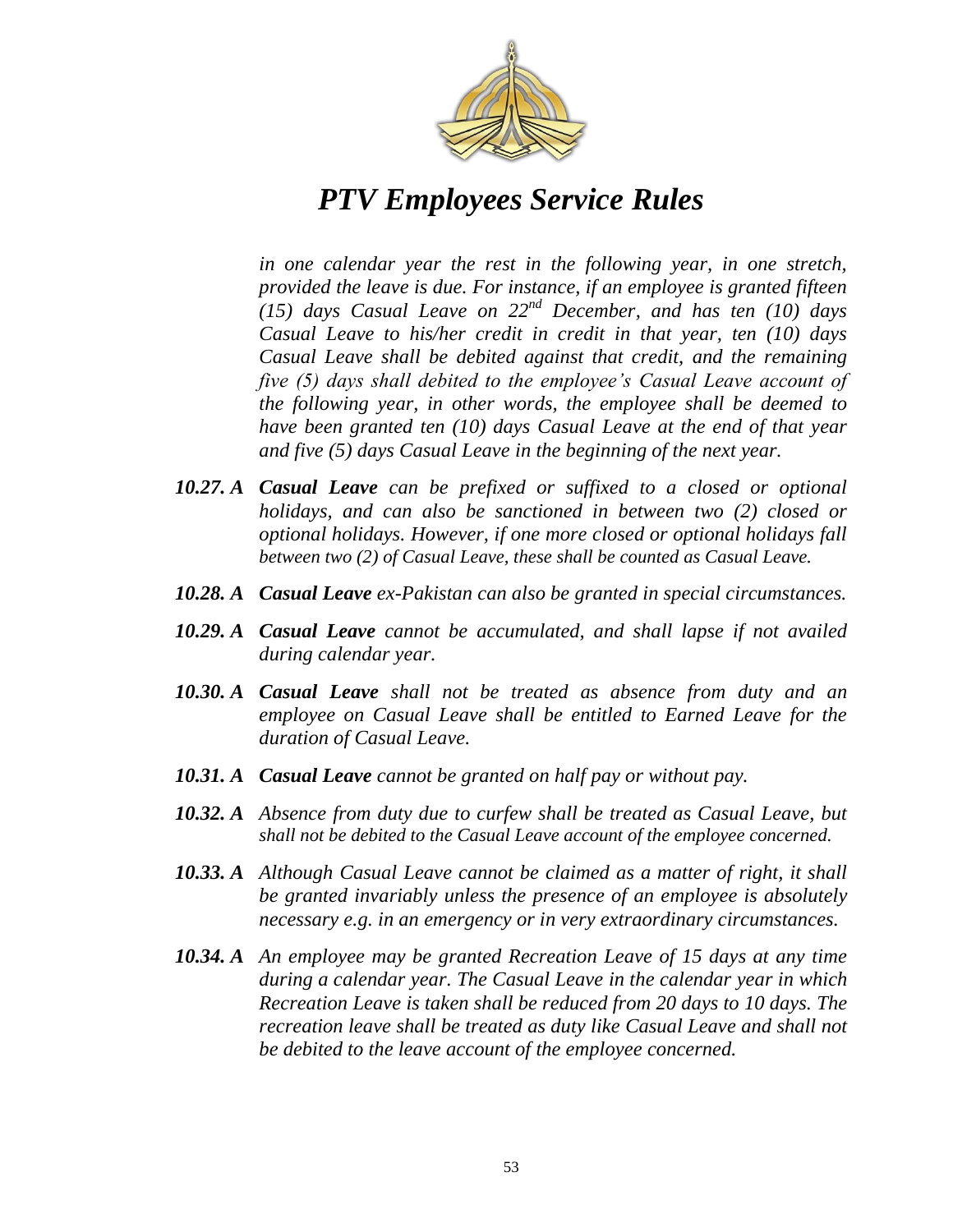

- *10.35. A Leave on Full Pay.—the maximum period of leave on full pay that may be granted to an employee, at one time, shall not exceed one hundred twenty (120) days.*
- *10.36. A Medical Leave on Full Pay.—In case of Prolonged illness, duly certified by the Medical Officer of the Corporation, an employee can be granted up to a maximum of one hundred eighty (180) days Medical Leave with full pay, at one time, subject to a maximum of three hundred sixty-five (365) days Medical Leave in his/her entire service.*
- *10.37 A. Medical Leave granted to an employee shall be debited to his/her Earned Leave account.*
- *10.38 A. In case of hospitalization, or where a PTV's Medical Officer has not been appointed, Medical Certificate from a Medical Superintendent or Administrative Head of either a Government Hospital or a Hospital with which the Corporation has made arrangements for the hospitalization of its employees shall be accepted, for purposes of granting Medical Leave.*
- *10.39 A. If an employee is on Medical Leave, he/she will be allowed to rejoin duty only or production of fitness certificate from the Medical Officer of the Corporation.*
- *10.40 A. Leave on Half Pay.—Leave on full pay may, at the option of an employee, be converted into leave on half pay. In such cases, the debit to the Earned Leave account of the employee concerned shall be debited at the rate of one (1) day of leave on full pay to every two (2) days of leave on half pay, fraction of one half-day leave counting as one (1) day leave on full pay.*
- *10.41 A. There shall be no limit on the grant of leave on half pay so long as it is available by conversion in the Earned Leave account of the employee concerned.*
- *10.42 A. Leave Without Pay.—Leave without pay may be granted on any ground up to a maximum period of five (5) years at time, provided that the employee to whom such leave is granted has been in continuous service of the Corporation for a period of not less than ten (10) years.*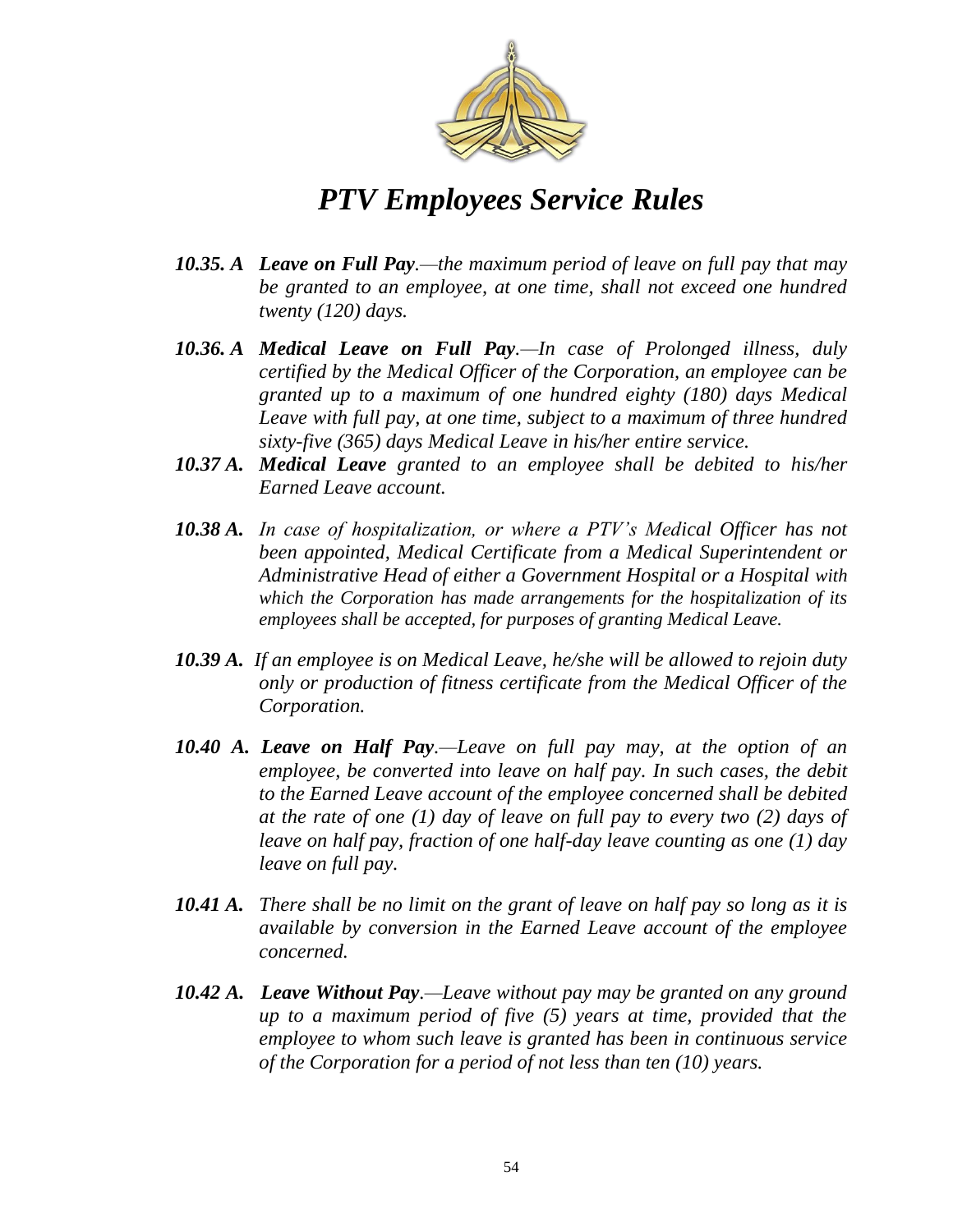

- *10.43 A. If an employee is granted five (5) years leave without pay in combination with leave on full pay or leave on half pay, the period of five (5) years shall be reduced by the period of leave on full pay and/or on half pay.*
- *10.44 A. If an employee has not completed ten (10) years of continuous service leave without pay for a maximum period of two (2) years may be granted to him/her at the discretion of the Leave Sanctioning Authority.*
- *10.45 A. Study Leave.—An employee may be granted Study Leave for a period of two (2) years provided that the subject of the course of study is connected with the work of PTV and that the employee, on completion of the study is likely to benefit PTV.*
- *10.46 A. In genuine cases, study leave may be extended for a further period of two (2) years.*
- *10.47 A. Study Leave shall be without pay, and shall be accounted towards the entitlement of Leave without Pay of the employee concerned as given in Rule No.10.42A.*
- *10.48 A. The period of the Study Leave of an employee who duly completes the course of study for which Study Leave was granted, within the stipulated time, shall be counted towards his/her seniority.*
- *10.49 A. A Recreation Leave— Employee may be granted Recreation Leave for fifteen (15) days in a calendar year. Such leave shall not be debited to the Earned Leave account of the employee concerned, except that his/her Casual Leave for that calendar year shall be reduced from twenty (20) days to ten (10) days.*
- *10.50 A. Leave not due.—Leave not due to an employee may be granted on full pay, to be off-set against leave to be earned in the future, for a maximum period of three hundred and sixty-five (365) days in the entire period of service of the employee concerned, subject to the condition that during the first five (5) years service of the employee, it shall not exceed ninety (90) day in all.*
- *10.51 A. Leave not due, if it has been granted on full pay, may be converted into leave on half pay.*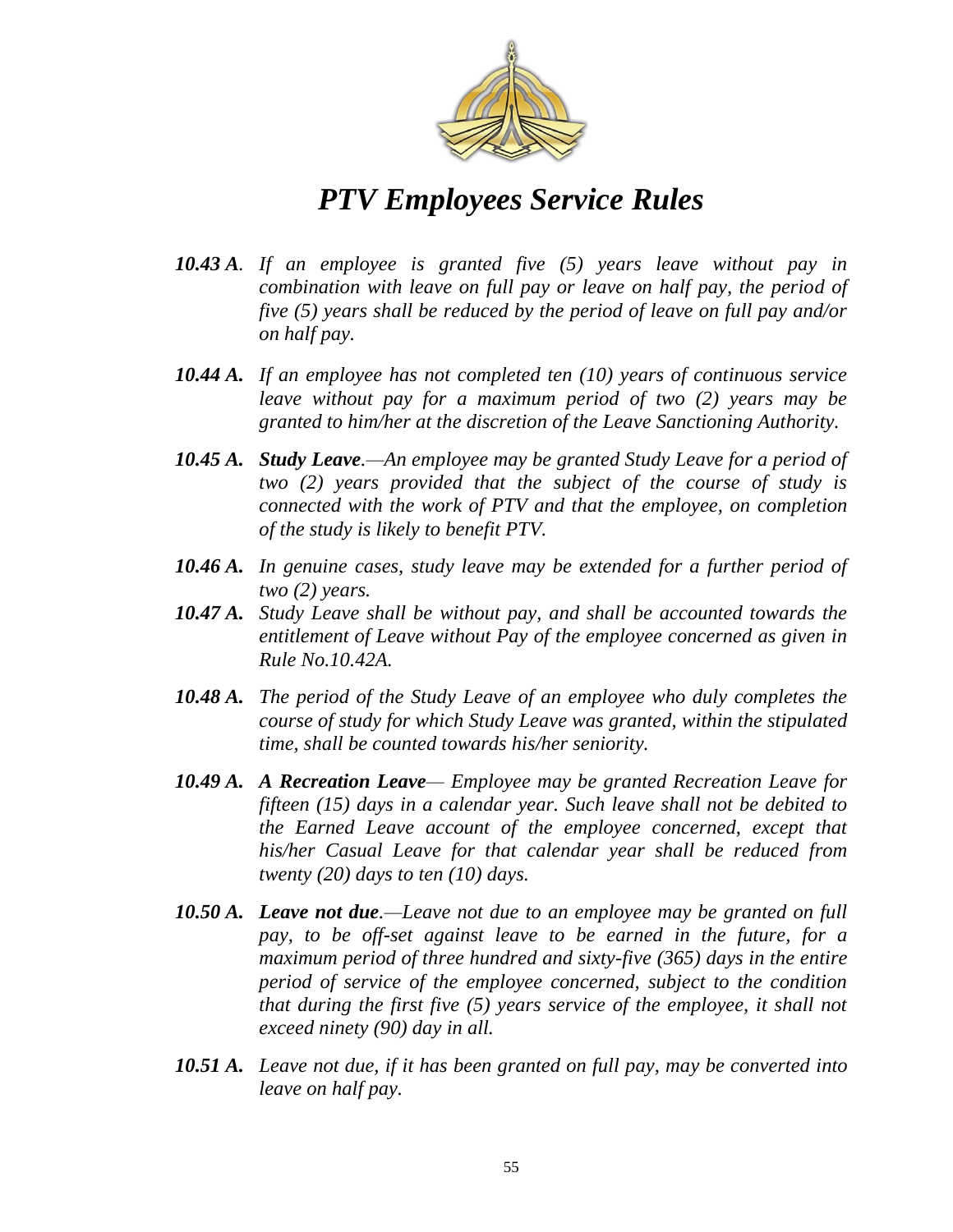

- *10.52 A. Leave not due shall be granted only when there are reasonable chances of the employee's resuming duty on the expiry of such leave.*
- *10.53 A. Leave not due shall be granted sparingly, and to the satisfaction of the leave Sanctioning Authority*
- *10.54 A. Leave ex-Pakistan—Leave ex-Pakistan may be granted to an employee at the discretion of Leave Sanctioning Authority.*
- *10.55 A. The fact that ;an employee has been granted ;leave ex-Pakistan does not involve any obligation on the part of the Corporation for payment of his/her pay in foreign exchange.*
- *10.56 A. Combination of different types of leave.—one type of leave may be combined with any other type of leave, if admissible to an employee, subject to Rule 10.57A.*
- *10.57 A. Leave preparatory to Retirement shall, however, not be combined with any other kind of leave.*
- *10.58 A. Recall form Leave. An employee on any kind of leave can be recalled from such leave, for reasons of exigencies of service, under orders of the leave Sanctioning Authority.*
- *10.59 A. When an employee is recalled form leave which he/she is spending away form his/her place of duty, he/she may be granted air/rail/ road fare, according to his/her entitlement, plus Daily Allowance as admissible on tour, from the place at which he/she is spending leave, to the place he/she is required to report for duty.*
- *10.60 A. Encashment of leave due to an employee who dies in service.—In case an employee dies while in service, leave due to him/her, up to a maximum of Three Hundred Sixty Five (365) days shall be encashed and the encashment value of such leave shall be paid to his/her next of kin.*
- *10.61 A. Leave to lapse when an employee leaves the service of the Corporation.—All leave to the credit of an employee shall lapse when he/she resigns form the service of the Corporation or when his/her services are terminated or when he/she is dismissed from service.*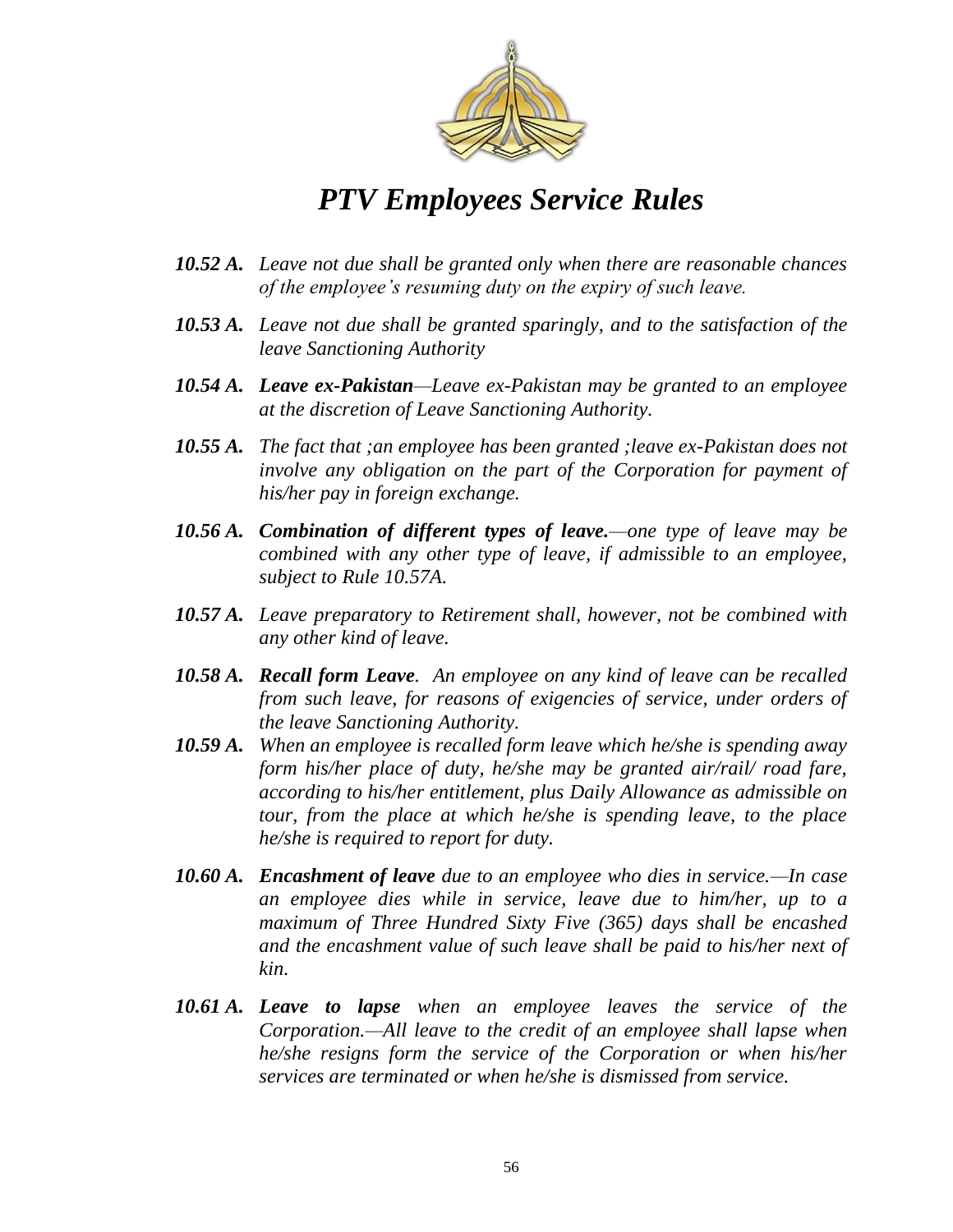

- *10.62 A. pay during leave,-When an employee proceeds on duly sanctioned leave on full pay, his/her pay for the leave period shall be equal to the last pay and allowances drawn by him/her on duty.*
- *10.63 A. when an employee proceeds on duly sanctioned leave on half pay, his/her pay for such leave period shall be equal to 50 per cent of the last pay, and allowances drawn by him/her on duty.*
- *10.64 A. An employee proceeding on leave on full pay or on leave on half pay, shall be entitled to receive pay for the entire period of the sanctioned leave, at least one day before his leave begins.*
- *10.65 A. Procedure for applying and availing of leave: - An employee who desires to obtain leave of absence shall apply for the same through his/her Head of Department/Head of Section, on the prescribed leave application form.*
- *10.66 A. Application for leave on half pay will normally be made at least seven (7) days before the date from which leave is required.*
- *10.67 A. Application for Casual Leave will normally be made and approval obtained prior to availing the same.*
- *10.68 A. If the applicant cannot be spared to avail leave his/her Head of Department/Head of Section will record reason on the leave application form and forward it to the Leave Sanctioning Authority.*
- *10.69 A. If the applicant can be spared, his/her Head of Departments/Sections will forward the leave application form with his/her recommendations to the personnel section for completion of leave entitlement portion of the leave application form, and then for forwarding it to the leave sanctioning authority.*
- *10.70 A. Leave Sanctioning Authority will either sanction the leave, or will record reasons or refusal or postponement of leave on the leave application form and return the same to Personnel Section.*
- *10.71 A. The Personnel Section shall inform the applicant, in writing, whether the leave applied for has been sanctioned, refused or postponed.*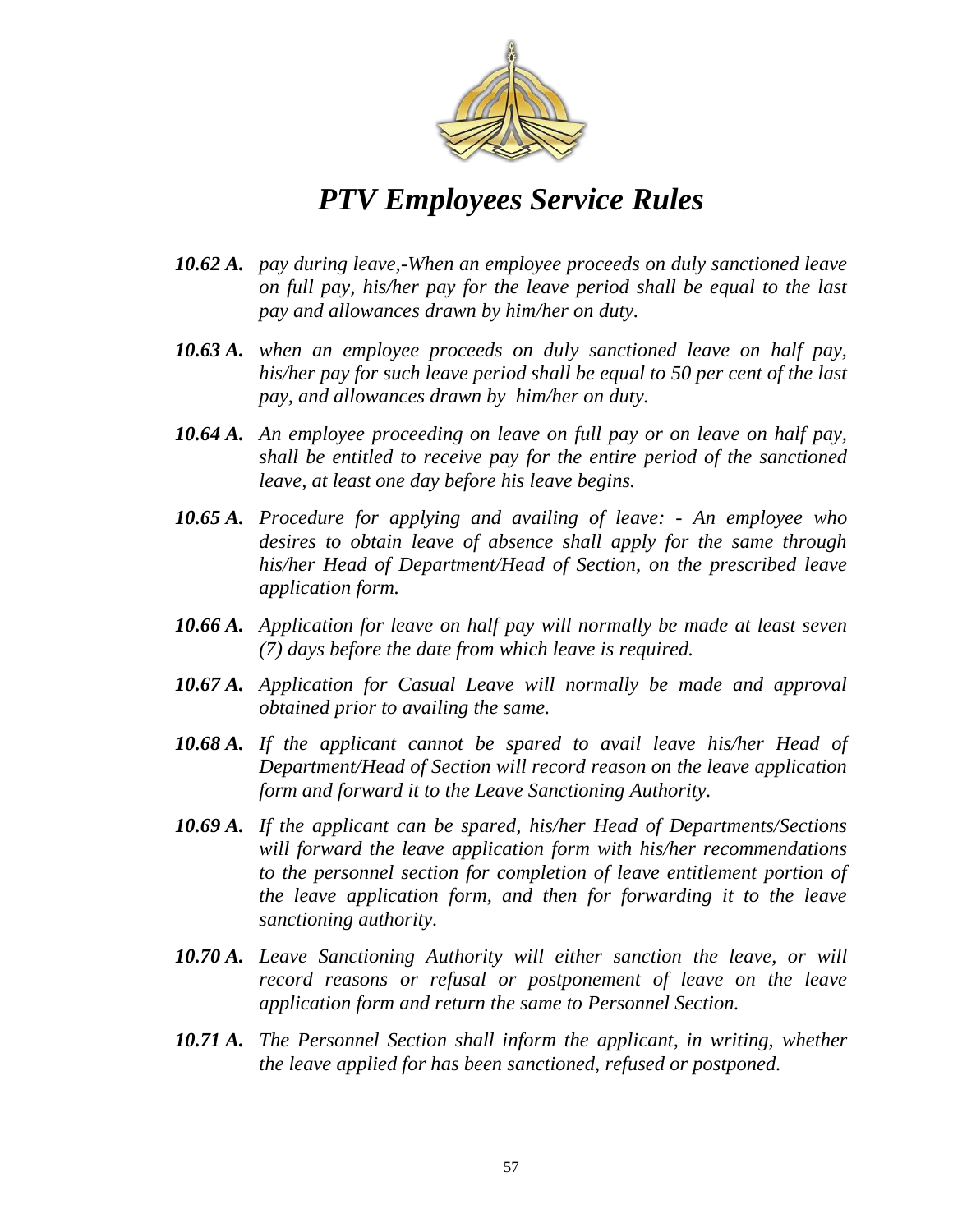

- *10.72 A. An employee who has been granted leave shall keep the Personnel Section full informed of any change in his/her postal address while on leave. Failure to do so will constitute misconduct.*
- *10.73 A The leave shall be applied for, and sanctioned, in terms of days.*
- *10.74 A. It shall not be necessary for an employee to specify the reasons for which leave has been applied so long as that leave is due and admissible to the employee concerned.*
- *10.75A. Leave applied for on the basis of an admissible Medical Certificate shall not be refused. However, the Leave Sanctioning Authority may, at its discretion, have the applicant medically examined by the Medical Advisor/Chief Medical Officer or a Medical Board, to secure a second medical opinion.*
- *10.76 A. An employee may apply for the type of leave which is due and admissible to him/her, and shall not be refused on the ground that another type of leave should be taken in the particular circumstances. For example, an employee may apply for leave without pay or leave on half pay even if leave on full pay is otherwise due and admissible to him/her.*
- *10.77 A Extension of sanctioned leave. - An employee who desires to extend his/her sanctioned leave shall make an application in writing to the Leave Sanctioning Authority before the expiry of the sanctioned leave.*
- *10.78 A. If the application for extension of sanctioned leave is on medical grounds, a medical certificate from the Medical Officer of the Corporation or, where the Corporation's Medical Officer has not been appointed, from the Medical Superintendent/|Administrator of Government Hospital or where no Government hospital exists, from a registered MBBS Doctor, stating the period for which extension is required, shall be attached with application for extension of leave.*
- *10.79A on receipt of such application, the Leave Sanctioning Authority will either sanction or refuse the requested extension, and will forward the application to the Personnel Section for informing the applicant accordingly.*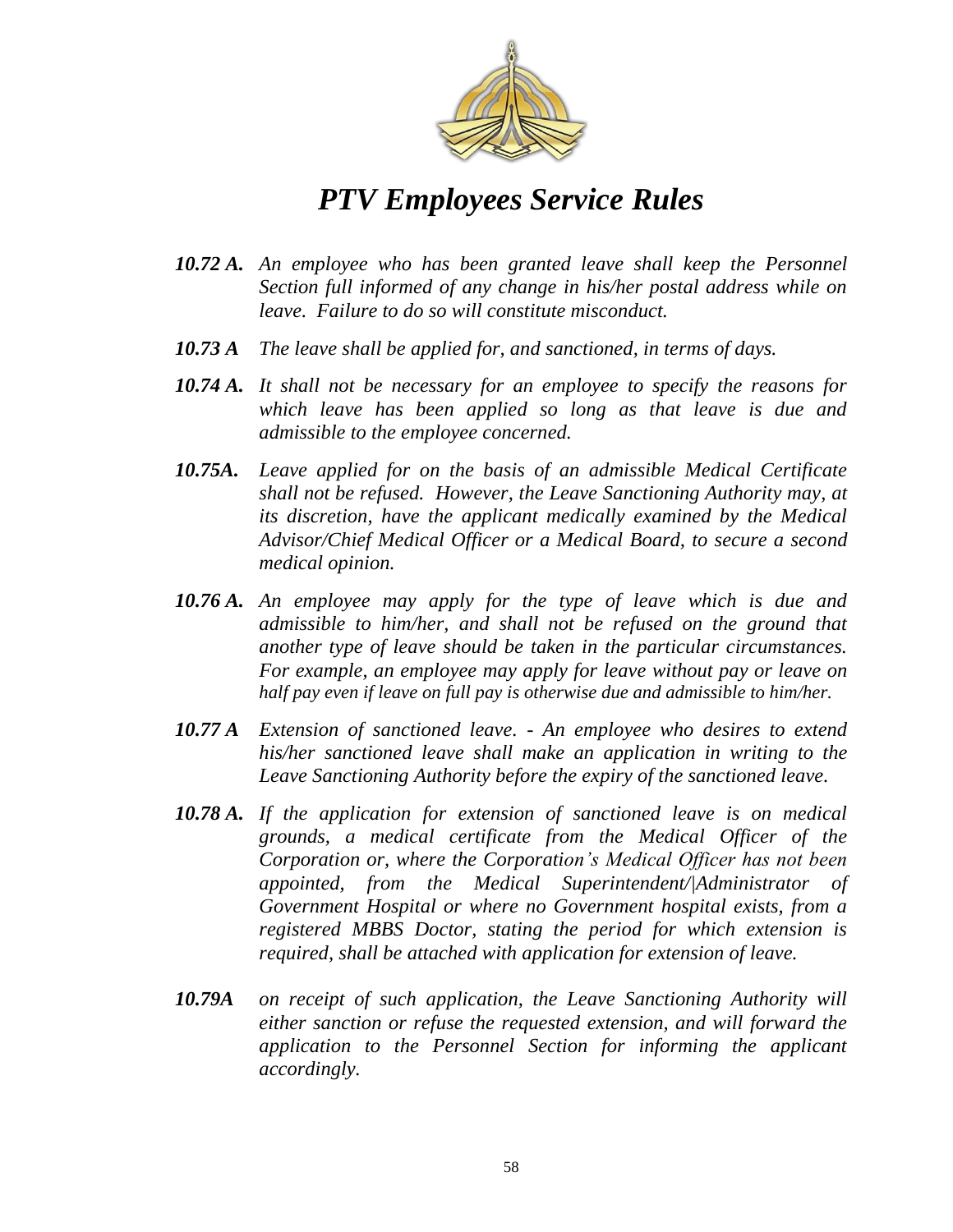

- *10.80 A Applications for extension of sanctioned leave shall be submitted well in advance providing enough time for the receipts of a reply from the Leave Sanctioning Authority about the sanction or otherwise of the extension, before the expiry of the sanctioned leave.*
- *10.81 A. If an employee does not receive a reply to his/her request for the extension, and if meanwhile his/her sanctioned leave expire, he/she take it as a refusal of the request for extension of leave.*
- *10.82 A. If an employee remains absent after the expiry of the sanctioned leave, or extended leave, he/she shall not be entitled to any remuneration for the period of such absence, and shall also be liable to disciplinary action. In addition, double the period of such absence shall be debited to his/her earned leave account. Such debit shall, if there is insufficient credit in the leave account, be adjusted future earned leave.*
- *10.83 A. General Conditions Regarding Leave: – Permission to leave station must always be obtained in writing and in advance if an employee intends to leave the station of his/her duty during leave.*
- *10.84 A. Temporary employee, who has remained in service of PTV for a continuous period of six (6) months or more, shall be entitled to twenty one (21) days leave with pay for every twelve (12) months service.*
- *10.85 A. An employee who has been sanctioned leave of any kind cannot join duty before the expiry of such sanctioned leave unless he /she is permitted to do so, in writing, by the Leave Sanctioning Authority*
- *10.86 A. An employee proceeding on leave of fifteen (15) days or more, shall hand over the charge of his post to another employee as decided by his/her immediate superior officer. Such handing over/taking over shall be done in writing.*
- *10.87 A. An employee who returns after availing leave of fifteen (15) days or more, shall report for duty to the Leave Sanctioning Authority, and shall assume charge of the post to which he is directed by that Authority unless such direction has been given to him/her in advance.*
- *1088. A In order to ensure that all employees avail earned leave due to them, the Leave Sanctioning Authority can ask employees to proceed on Earned Leave, due to them, at a time when they can be conveniently spared for*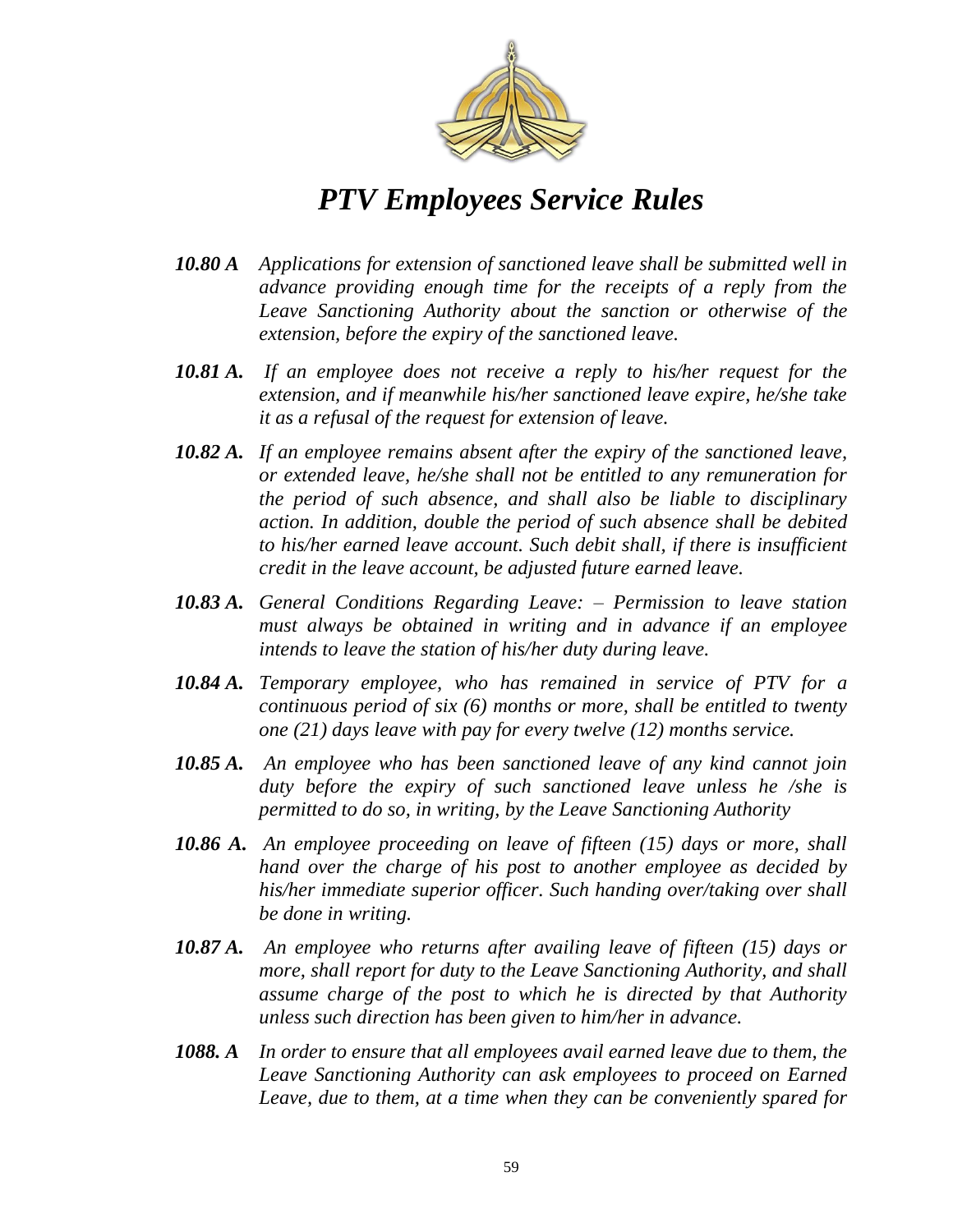

*availing such leave. Such employees shall be given at least one month's notice for proceeding on Earned Leave. If they do not avail Earned Leave even after they are asked to do so, their entitlement shall lapse.* 

#### *Leave Sanctioning Authority*

#### *General*

*10.89. A Special Leave, Disability Leave, Leave Preparatory to Retirement, Study Leave, and Leave without Pay and Leave not due shall be sanctioned by the Managing Director.*

#### *At PTV Hqr's Office*

- *10.90. A Leave to employees in Pay Group 1 to 8 shall be approved by the respective Directors.*
- *10.91. A Leave to employees in Pay Group 9 and to Directors is approved by the Managing Director.*

#### *At Units other than PTV Hqr's Office*

- *10.92. A Leave to all employees of a unit, other than Head of Department/Section, shall be sanctioned by the Administrative Head of the unit concerned.*
- *10.93. A Leave to Heads of Departments/Sections at a Unit shall be sanctioned by the Administrative Head of the unit concerned, but in consultation with the concerned.*
- *10.94. A Leave to Administrative Heads of the Units shall be sanctioned by the Managing Director.*

#### *Maintenance of Leave Record*

- *10.95. A Leave record of all employees in Pay Group 7 and above shall be maintained in the Personnel Department at PTV Hqr's Office.*
- *10.96. A Leave record of employees in Pay Group 1 to 6 shall be maintained in the Personnel Section of the Unit where the employees are posted.*
- *10.97. A Leave record shall be maintained in the prescribed form.*

#### *Leave Application Form*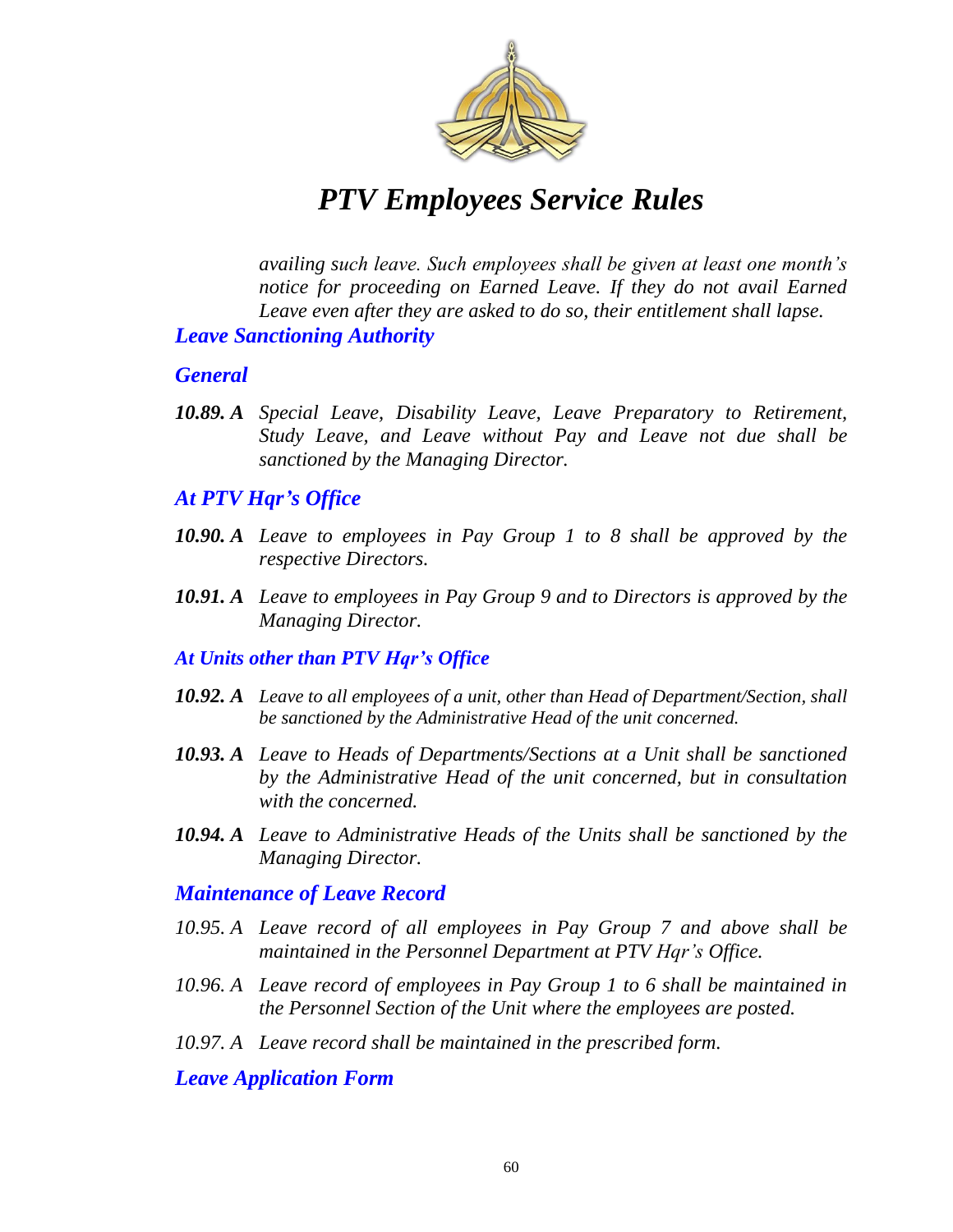

*10.98. A Prescribed Leave Application Form for use at Units other than PTV HQs Office is at Annexure X-AA and the prescribed form for use at PTV HQs Office is at Annexure BB.*

### *Changes in Leave Rules*

*10.99 A Any changes in Leave Rules applicable to Government employees would automatically become part of these rules and would become applicable to PTV employees*

#### *PAKISTAN TELEVISION CORPORATION LIMITED LEAVE APPLICATION FORM*

*To be filled in by the Applicant*

|                                                       | To be juted in by the Applicant |                                         |                                                                                                                                                                                                                                                                                                                   |
|-------------------------------------------------------|---------------------------------|-----------------------------------------|-------------------------------------------------------------------------------------------------------------------------------------------------------------------------------------------------------------------------------------------------------------------------------------------------------------------|
|                                                       |                                 |                                         | $Date$ and $Date$ and $Date$ and $Date$ and $Date$ and $Date$ and $Date$ and $Date$ and $Date$ and $Date$ and $Date$ and $Date$ and $Date$ and $Date$ and $Date$ and $Date$ and $Date$ and $Date$ and $Date$ and $Date$ and $Date$ and $Date$ and $Date$ and $Date$ and $Date$ and $Date$ and $Date$ and $Date$ a |
|                                                       |                                 |                                         |                                                                                                                                                                                                                                                                                                                   |
|                                                       |                                 |                                         |                                                                                                                                                                                                                                                                                                                   |
|                                                       |                                 |                                         |                                                                                                                                                                                                                                                                                                                   |
|                                                       |                                 |                                         |                                                                                                                                                                                                                                                                                                                   |
|                                                       |                                 |                                         |                                                                                                                                                                                                                                                                                                                   |
|                                                       |                                 |                                         |                                                                                                                                                                                                                                                                                                                   |
|                                                       |                                 |                                         |                                                                                                                                                                                                                                                                                                                   |
|                                                       |                                 | Signature of Applicant                  |                                                                                                                                                                                                                                                                                                                   |
|                                                       |                                 |                                         |                                                                                                                                                                                                                                                                                                                   |
| To be filled in by the Head of the Department/Section |                                 |                                         |                                                                                                                                                                                                                                                                                                                   |
|                                                       |                                 |                                         |                                                                                                                                                                                                                                                                                                                   |
| The applicant can not be spared                       |                                 |                                         |                                                                                                                                                                                                                                                                                                                   |
|                                                       |                                 | Signature of Head of Department/Section |                                                                                                                                                                                                                                                                                                                   |
|                                                       |                                 |                                         |                                                                                                                                                                                                                                                                                                                   |
|                                                       |                                 |                                         |                                                                                                                                                                                                                                                                                                                   |
|                                                       |                                 |                                         |                                                                                                                                                                                                                                                                                                                   |
| To be filled in by Admin. & Personnel                 |                                 |                                         |                                                                                                                                                                                                                                                                                                                   |
| Date joined______________                             |                                 |                                         |                                                                                                                                                                                                                                                                                                                   |
|                                                       |                                 |                                         |                                                                                                                                                                                                                                                                                                                   |
| <b>LEAVE RECORD</b>                                   |                                 |                                         |                                                                                                                                                                                                                                                                                                                   |
| Nature of Leave                                       | Entitlement                     | Already                                 | Due                                                                                                                                                                                                                                                                                                               |
|                                                       | to date                         | availed                                 |                                                                                                                                                                                                                                                                                                                   |
| Casual Leave                                          |                                 |                                         |                                                                                                                                                                                                                                                                                                                   |
| Disability Leave                                      |                                 |                                         |                                                                                                                                                                                                                                                                                                                   |
| <b>Earned Leave</b>                                   |                                 |                                         |                                                                                                                                                                                                                                                                                                                   |
| Leave Ex-Pakistan                                     |                                 |                                         |                                                                                                                                                                                                                                                                                                                   |
| Leave not due                                         |                                 |                                         |                                                                                                                                                                                                                                                                                                                   |
| Leave Preparatory to Retirement                       |                                 |                                         |                                                                                                                                                                                                                                                                                                                   |
| <b>Maternity Leave</b>                                |                                 |                                         |                                                                                                                                                                                                                                                                                                                   |
| <b>Medical Leave</b>                                  |                                 |                                         |                                                                                                                                                                                                                                                                                                                   |
| Quarantine Leave                                      |                                 |                                         |                                                                                                                                                                                                                                                                                                                   |
| <b>Recreation Leave</b>                               |                                 |                                         |                                                                                                                                                                                                                                                                                                                   |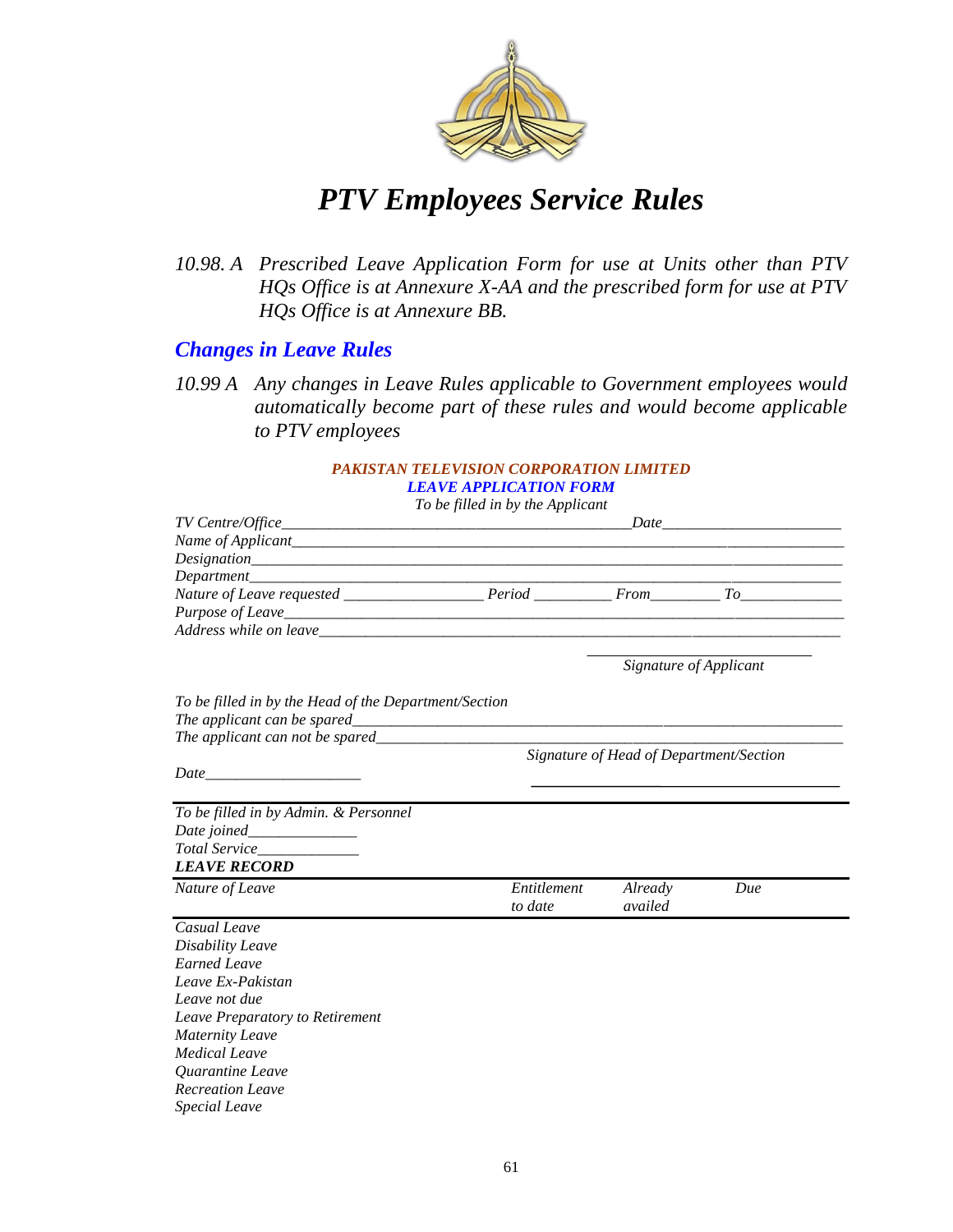

| <b>Study Leave</b>                                                                                                                                                                                                             |                                                       |                                         |                                 |
|--------------------------------------------------------------------------------------------------------------------------------------------------------------------------------------------------------------------------------|-------------------------------------------------------|-----------------------------------------|---------------------------------|
| The above information is correct.                                                                                                                                                                                              | For use of Leave Sanctioning Authority                |                                         | <b>Signature of Leave Clerk</b> |
| Leave sanctioned                                                                                                                                                                                                               |                                                       |                                         |                                 |
| Leave refused<br>Leave may be postponed to ______________________                                                                                                                                                              |                                                       |                                         |                                 |
|                                                                                                                                                                                                                                |                                                       |                                         |                                 |
|                                                                                                                                                                                                                                |                                                       | Signature of Leave                      |                                 |
|                                                                                                                                                                                                                                |                                                       | <b>Sanctioning Authority</b>            |                                 |
|                                                                                                                                                                                                                                | To be filled in by Admn. & Personnel Department       |                                         |                                 |
|                                                                                                                                                                                                                                |                                                       |                                         |                                 |
|                                                                                                                                                                                                                                |                                                       |                                         |                                 |
|                                                                                                                                                                                                                                |                                                       |                                         |                                 |
|                                                                                                                                                                                                                                |                                                       | Signature of                            |                                 |
|                                                                                                                                                                                                                                |                                                       | Admin Officer/Personnel Officer         |                                 |
|                                                                                                                                                                                                                                |                                                       |                                         | <b>Annexure X-BB</b>            |
|                                                                                                                                                                                                                                | <b>PAKISTAN TELEVISION CORPORATION LIMITED</b>        |                                         |                                 |
|                                                                                                                                                                                                                                | <b>LEAVE APPLICATION FORM</b>                         |                                         |                                 |
| Headquarters Office, Islamabad.                                                                                                                                                                                                |                                                       |                                         |                                 |
|                                                                                                                                                                                                                                |                                                       |                                         |                                 |
|                                                                                                                                                                                                                                |                                                       |                                         |                                 |
|                                                                                                                                                                                                                                |                                                       |                                         |                                 |
|                                                                                                                                                                                                                                |                                                       |                                         |                                 |
|                                                                                                                                                                                                                                |                                                       |                                         |                                 |
| Address while on leave https://www.assett.com/communications/communications/communications/communications/communications/communications/communications/communications/communications/communications/communications/communicati |                                                       |                                         |                                 |
|                                                                                                                                                                                                                                |                                                       |                                         |                                 |
|                                                                                                                                                                                                                                |                                                       | Signature of Applicant                  |                                 |
|                                                                                                                                                                                                                                |                                                       |                                         |                                 |
|                                                                                                                                                                                                                                | To be filled in by the Head of the Department/Section |                                         |                                 |
| The applicant can be spared_                                                                                                                                                                                                   |                                                       |                                         |                                 |
| The applicant can not be spared as                                                                                                                                                                                             |                                                       | Signature of Head of Department/Section |                                 |
|                                                                                                                                                                                                                                |                                                       |                                         |                                 |
|                                                                                                                                                                                                                                |                                                       |                                         |                                 |
|                                                                                                                                                                                                                                | To be filled in by Admin. & Personnel                 |                                         |                                 |
| Date joined_                                                                                                                                                                                                                   |                                                       |                                         |                                 |
| Total Service_                                                                                                                                                                                                                 |                                                       |                                         |                                 |
|                                                                                                                                                                                                                                | <b>LEAVE RECORD</b>                                   |                                         |                                 |
| Nature of Leave                                                                                                                                                                                                                | Entitlement                                           | Already                                 | Due                             |
|                                                                                                                                                                                                                                | To date                                               | availed                                 |                                 |
| Casual Leave                                                                                                                                                                                                                   |                                                       |                                         |                                 |
| Disability Leave                                                                                                                                                                                                               |                                                       |                                         |                                 |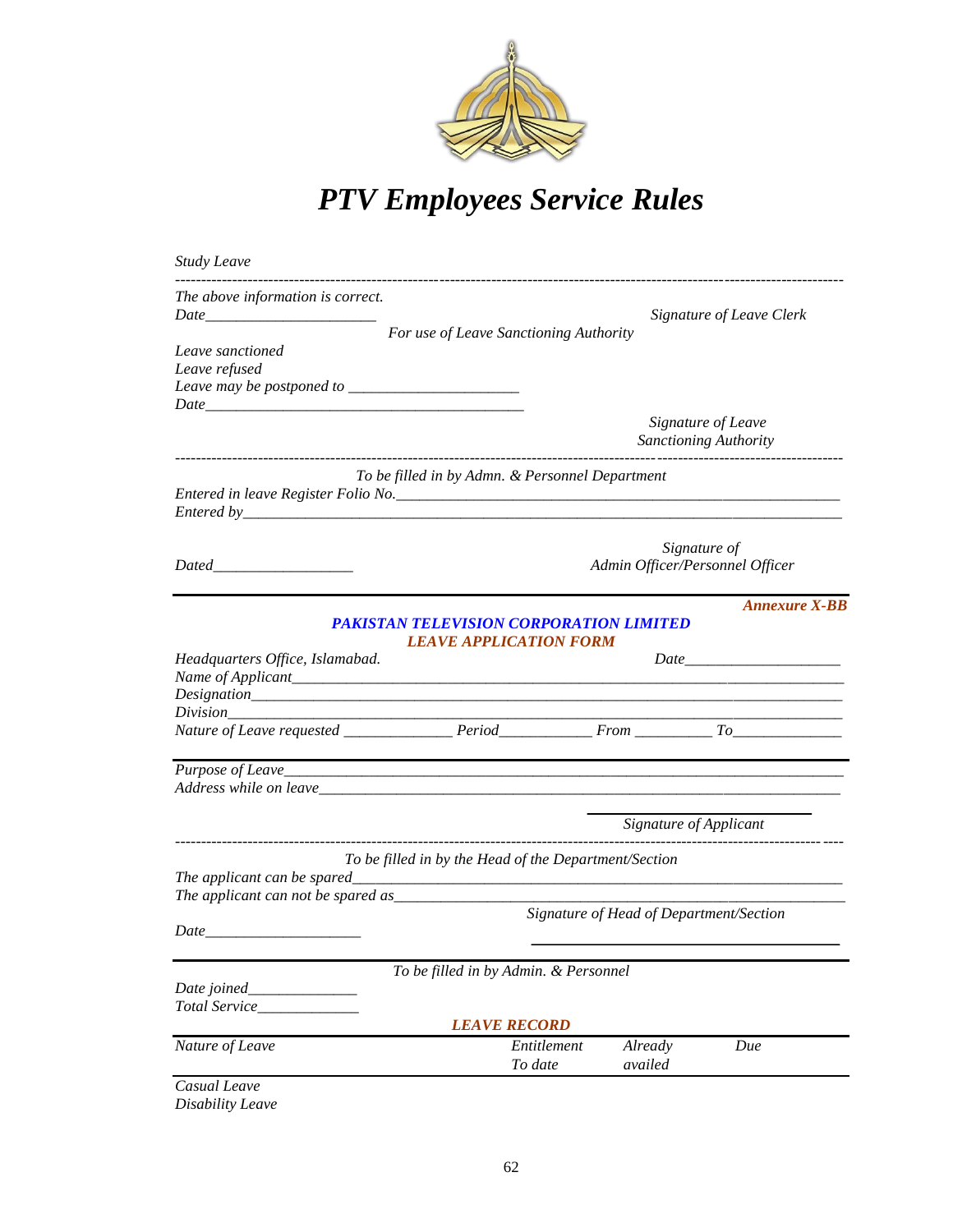

| <b>Earned Leave</b>               |                                                 |
|-----------------------------------|-------------------------------------------------|
| Leave Ex-Pakistan                 |                                                 |
| Leave not due                     |                                                 |
| Leave Preparatory to Retirement   |                                                 |
| <b>Maternity Leave</b>            |                                                 |
| <b>Medical Leave</b>              |                                                 |
| Quarantine Leave                  |                                                 |
| <b>Recreation Leave</b>           |                                                 |
| <b>Special Leave</b>              |                                                 |
| <b>Study Leave</b>                |                                                 |
| The above information is correct. |                                                 |
|                                   | Signature of Leave Clerk                        |
|                                   | For use of Leave Sanctioning Authority          |
| Leave sanctioned                  |                                                 |
| Leave refused                     |                                                 |
| Leave may be postponed to $\_\_$  |                                                 |
|                                   | Signature of Leave                              |
|                                   | <b>Sanctioning Authority</b>                    |
|                                   |                                                 |
|                                   | To be filled in by Admn. & Personnel Department |
|                                   |                                                 |
|                                   |                                                 |
|                                   | Signature of                                    |
|                                   |                                                 |

### *Dated\_\_\_\_\_\_\_\_\_\_\_\_\_\_\_\_\_\_ Admin Officer/Personnel Officer*

### *11. Misconduct*

*11.01 The following acts and omissions shall be treated as misconduct:*

- *(i) Wilful insubordination or disobedience, whether alone or in combination with others, to any lawful and reasonable order of a superior;*
- *(ii) Theft, fraud or dishonesty in connection with the Corporation's funds, business or property:*
- *(iii) Wilful damage to or loss of Corporation's record(s) machinery, goods, property etc*
- *(iv) Taking or giving of bribes or of any illegal gratification;*
- *(v) Habitual absence without leave, or absence without leave for more than ten days;*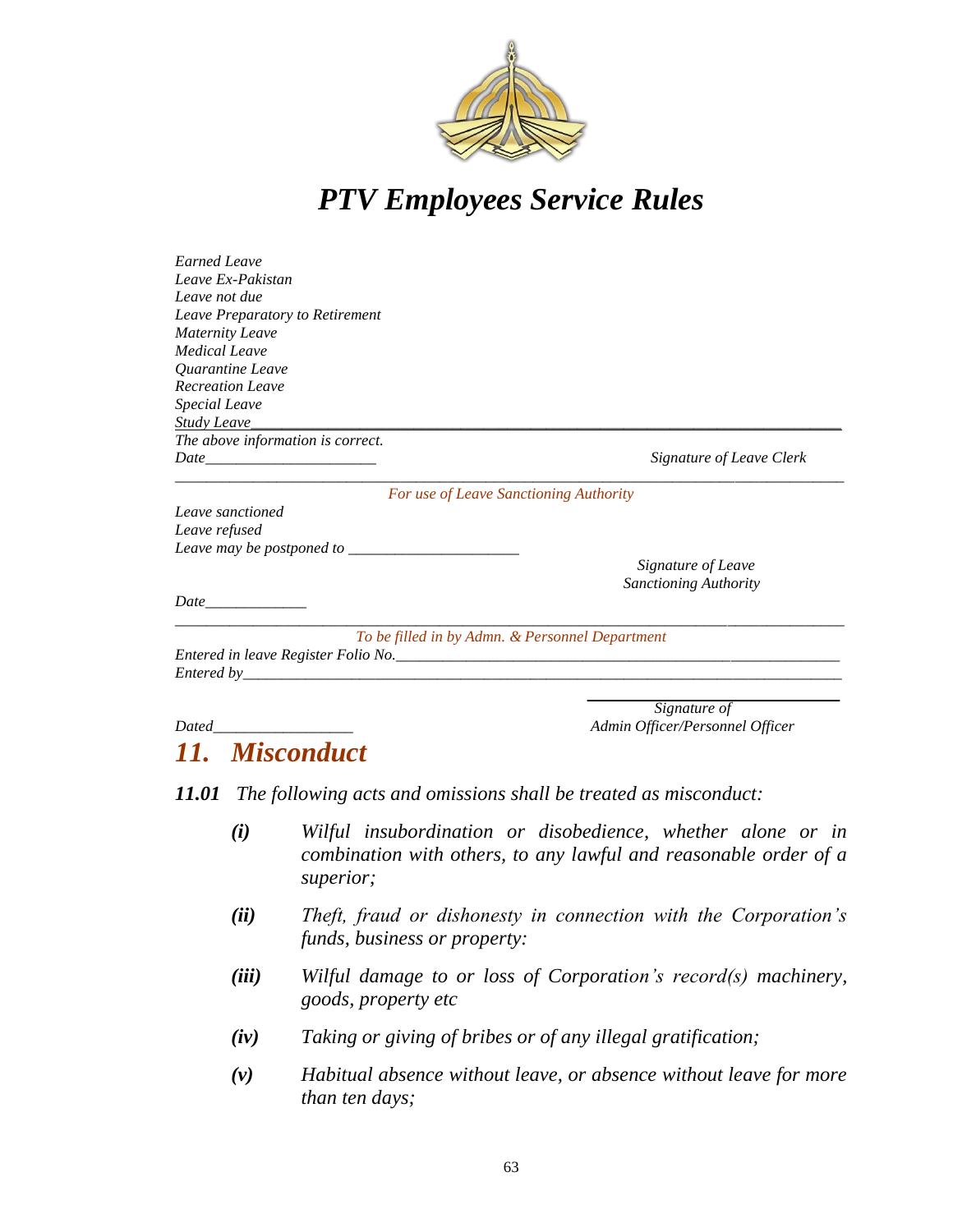

- *(vi) Habitual late attendance;*
- *(vii) Habitual breach of any law applicable to the PTVC or these rules;*
- *(viii) Drunkenness, fighting, riotous or disorderly or indecent behaviour during working hours within the premises of a unit;*
- *(ix) Habitual negligence;*
- *(x) Neglect of work*
- *(xi) Illegal striking work or inciting others to strike in contravention of the provisions of any law, or rule having the force of law;*
- *(xii) Go-slow;*
- *(xiii) Carrying on money lending, or any other private business without the written permission of the Managing Director;*
- *(xiv) Smoking within the Corporation's premises in places where it is prohibited;*
- *(xv) Holding meetings within the boundaries of the Corporation's premises without the previous sanction of the concerned Administrative Head as per rule 1.05;*
- *(xvi) Sleeping on duty;*
- *(xvii) Gambling with in the boundaries of the Corporation's premises;*
- *(xviii) Unauthorized use of Corporation's property;*
- *(xix) Failure by an employee to inform the Corporation's Medical Officer or the Administrative Head of his unit or the occurrence in his house of a notifiable disease, viz; Cholera, smallpox, Leprosy, Diphtheria, Cerebro-Spinal Meningitis, Plague, Bacillary, Dysentery , Yellow Fever, Whooping Cough, Chicken-pox, Tuberculosis, Typhoid or Hartyphoid, Mumps, Dropsy, Measles, etc.*
- *(xx) Conviction in any court of law for any criminal offence;*
- *(xxi) Theft of employees property inside the premises of the Corporation;*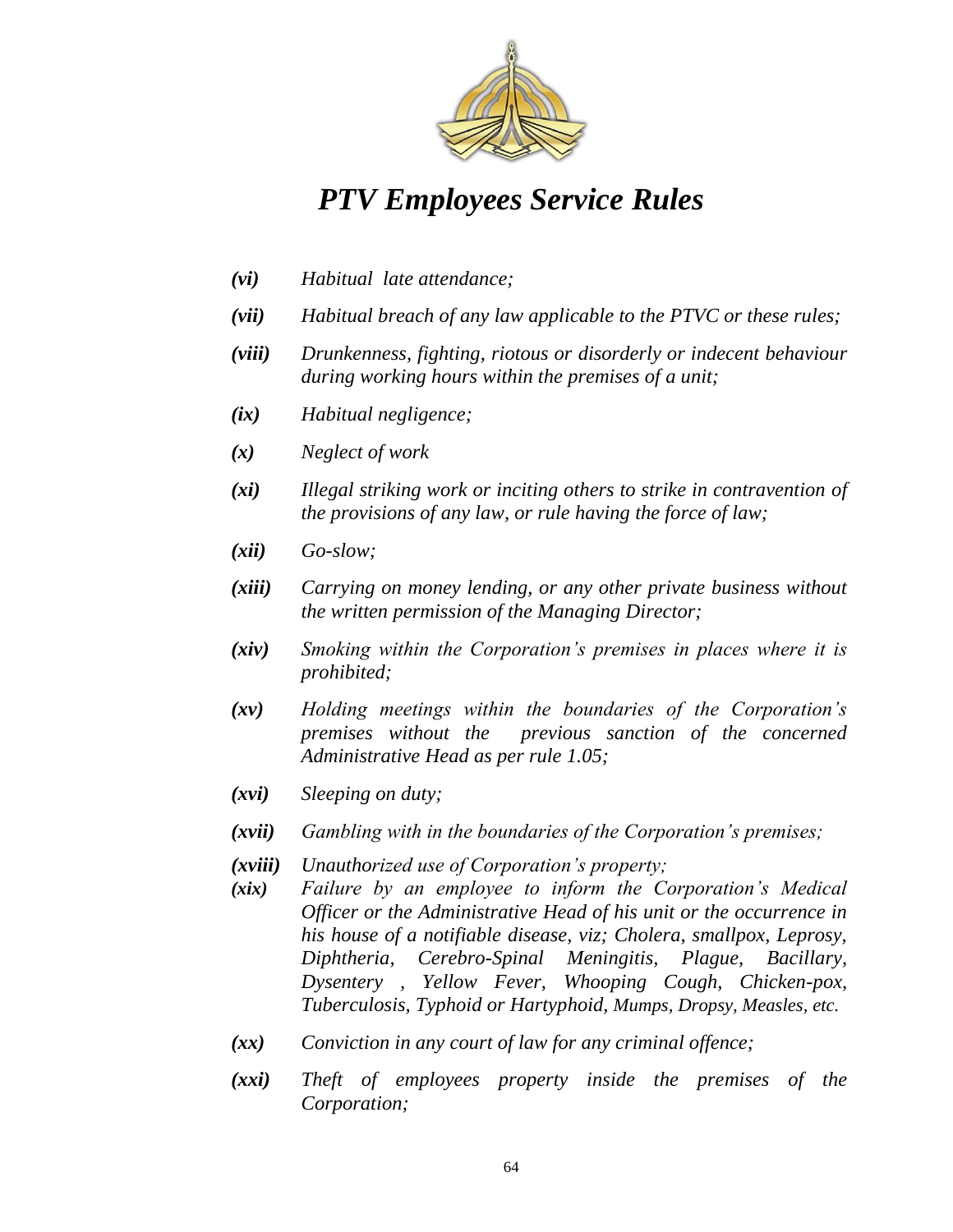

- *(xxii) Giving false, incorrect or inaccurate information regarding name, age, father's name, qualifications or previous service and experience, or anything relating to previous employment, at the time of employment;*
- *(xxiii) Leaving work without permission; disappearance from seat or place of work without permission; and loitering during duty hours;*
- *(xxiv) Taking part or suspected of being engaged in subversive activities or reasonable suspected of being associated with others engaged in subversive activities;*
- *(xxv) Sabotage, waste of Corporation's materials and stores while engaged on such work, which calls for use of the Corporation's material, improper use of Corporation's equipment, tools and any other article entrusted to an employee;*
- *(xxvi) Giving out, without authority, any classified or unclassified information or document which comes to an employee's knowledge or possession to any other employee, person or organization etc;*
- *(xxvii) Any other breach of law – Civil or Criminal – prejudicial to the interests of the Corporation;*
- *(xxviii) Inciting an employee or employees of the Corporation to commit an act of indiscipline, misdemeanour or misconduct;*
- *(xxix) Giving or making false statements – oral or in writing- against the Management or any employee of the Corporation, or making incorrect statements to the Press or Public in connection with the functions of the Corporation and its activities;*
- *(xxx) Sending representation without routing them through proper channel;*
- *(xxxi) Any act prejudicial to good order discipline or the reputation of the Corporation*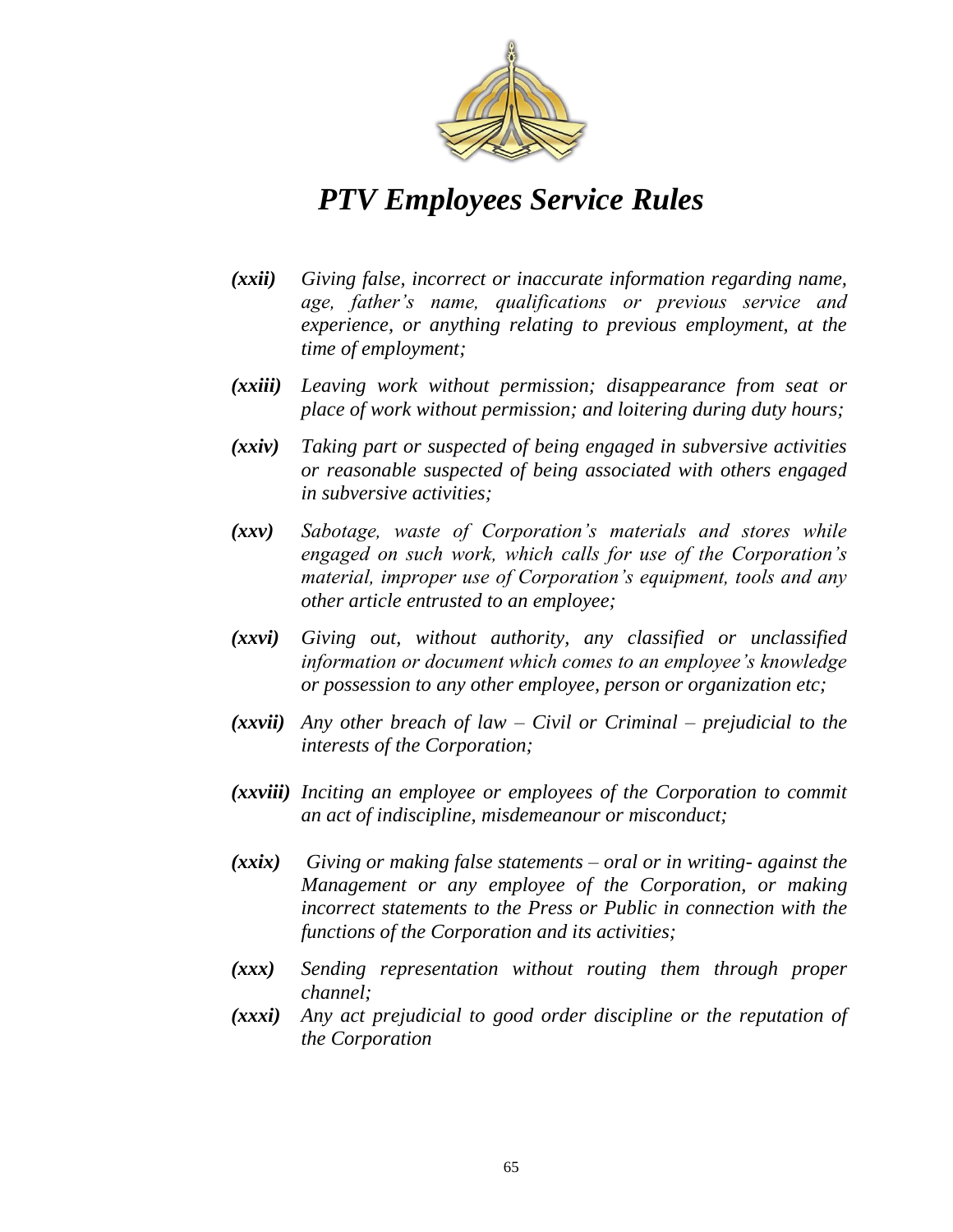

- *(xxxii) Collection or canvassing for the collection of any money within the premises of the Corporation, for purposes not approved by the Managing Director.*
- *(xxxiii) Threatening or intimidating any employee(s) within the premises of the Corporation.*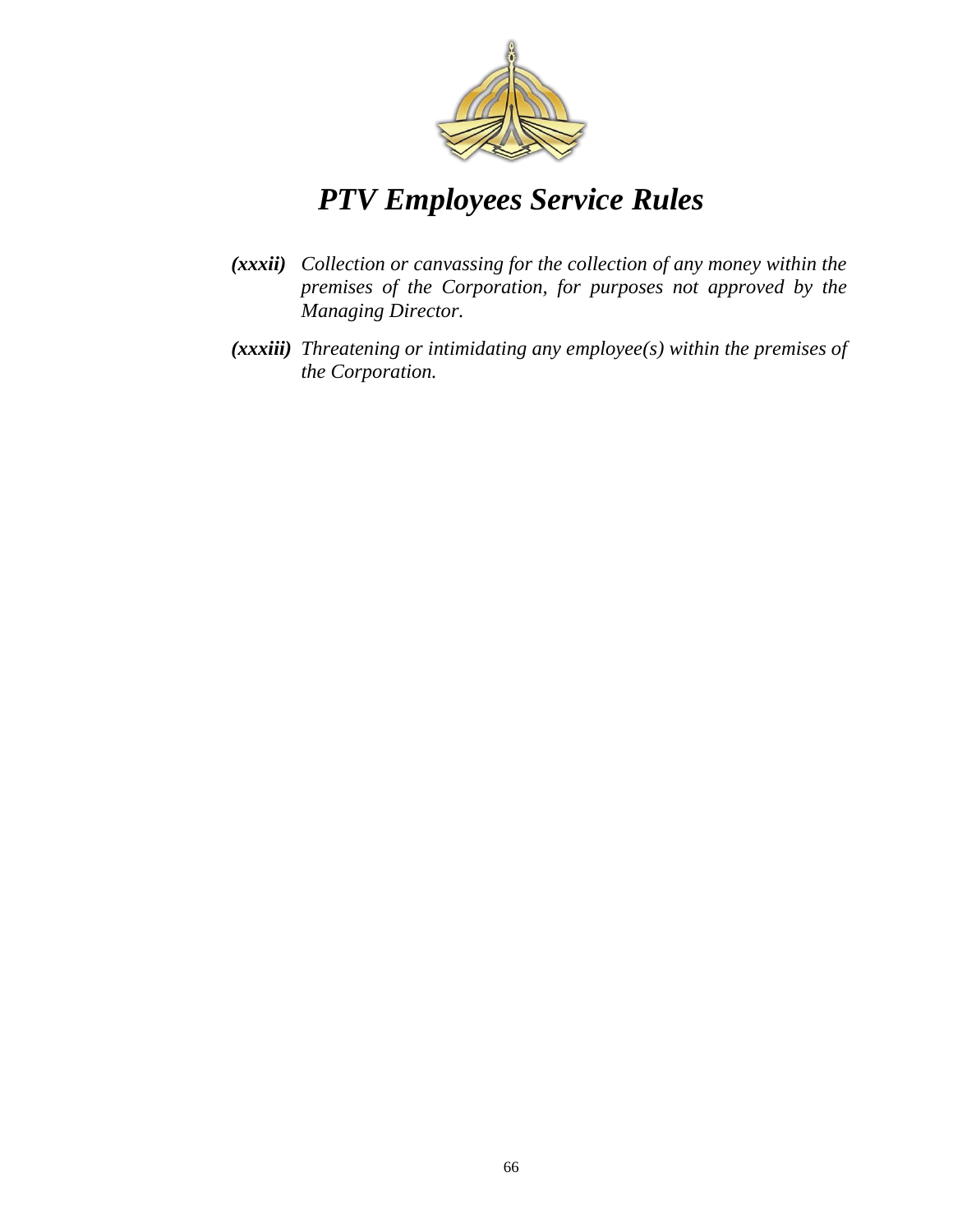

### *12. Termination, Resignation & Dismissal*

#### *Termination*

- *12.01 Services of probationers, temporary employees, casual employees, trainees, and apprentices can be terminated at any time without any notice of compensation.*
- *12.02 Services of confirmed employees can be terminated at any time by giving one month's notice or pay in lieu thereof.*
- *12.03 The services of contract employees can be terminated in accordance with the terms of their contract.*
- *12.04 Administrative Head of a unit can order the termination of service of employees in Group 1 to 3 of his respective unit.*
- *12.05 Managing Director can order the termination of service of all employees of the Corporation including those mentioned in rule 12.04.*
- *12.06 All termination orders shall state the reasons for termination*

#### *Resignation*

- *12.07 Probationers., contract employees, casual employees, trainees and apprentices can resign their posts by submitting a letter of resignation, without giving any notice or pay in lieu of notice.*
- *12.08 Confirmed employees can resign their posts by submitting a letter of resignation and by giving one month's notice or pay in lieu of notice period.*
- *12.09 Administrative Heads of units can accept the resignations of employees in Group 1 to 3 of their respective units.*
- *12.10 Managing Director can accept the resignations of all employees of the Corporation including those mentioned in rule 12.09.*
- *12.11 On receipt of a resignation letter from a confirmed employee, Competent Authority as per rules 12.09 and 12.10 can either reject it, or accept it.*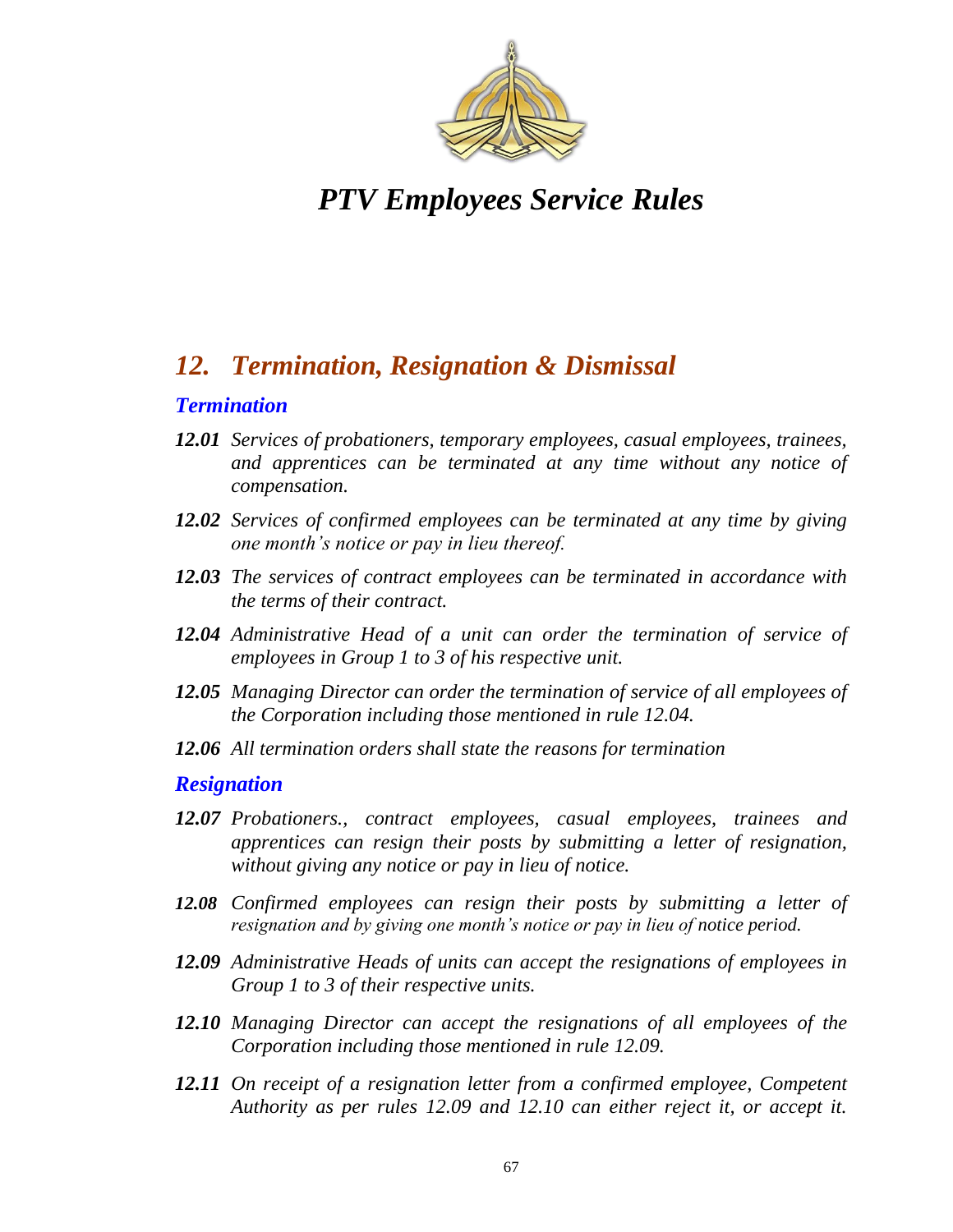

*Managing Director can accept a resignation with immediate effect or from any time before the expiry of the notice period and can order payment of pay for unexpired portion of the notice period.*

### *Dismissal*

- *12.12 Dismissal can only be ordered by the Managing Director.*
- *12.13 Dismissal of an employee can be ordered only if he has been found guilty of any misconduct mentioned in Chapters X and XI in accordance with the procedure laid down in Chapter XIII.*

### *13. Charge Sheet, Enquiry & Investigation*

### *Charge Sheet*

- *13.01 If misconduct is alleged against an employee, he will be issued a Charge Sheet in the form as shown in Annexure XIII-A or XIII-B.*
- *13.02 The Charge Sheet will be handed over to the accused employee personally and his signatures obtained. If the accused employee is absent from the place of his duty or if he refuses to receive it, the Charge Sheet will be sent to him by Registered Post A/D at his last known residential address.*

*Officers Empowered to Order Issuance of Charge Sheet*

- *13.03 The following officers can order issuance of a Charge Sheet:*
	- *(a) At a unit other than Headquarters Office:*
		- *(i) Heads of Departments/Sections to all employees, serving in their Departments/Sections, in Group-6 or below.*
		- *(ii) Administrative Head – to Heads of Departments/Sections in Group 7 or below, and to other employees in Group 7 and below, including those mentioned in rule 13.03(a)(i).*
	- *(b) At Headquarters Office:*
		- *(i) Head of Division – to all employees serving in their Division/Departments, in Group 8 and below.*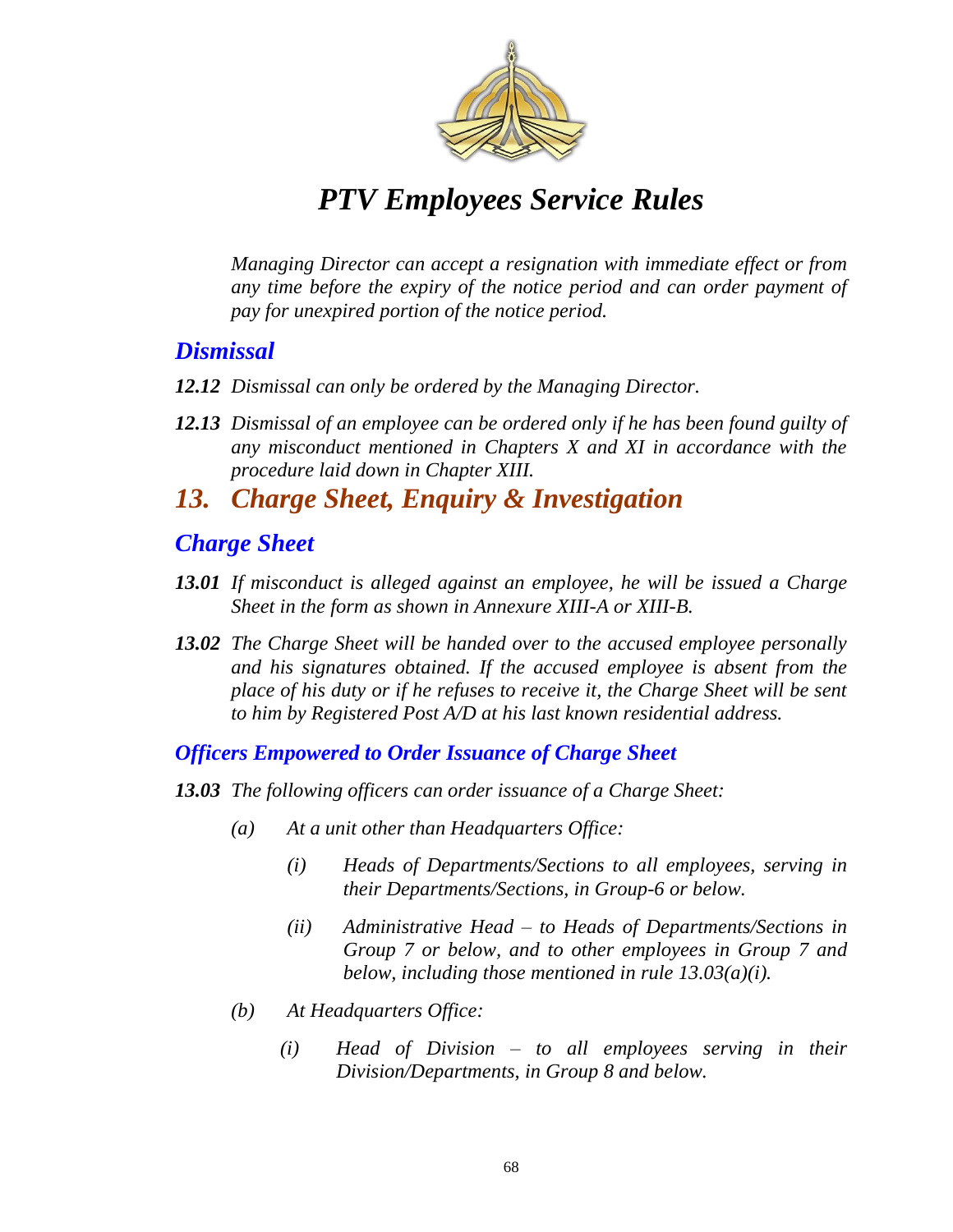

- *(ii) Managing Director – to. all Administrative Heads of units, Heads of Divisions at Headquarters Office, and the other employees in Group 9 and above, including those mentioned in rules 13.03(a)(i),13.03(a)(ii) and 13.03(b)(i).*
- *13.04. Charge Sheet shall be issued from Administration Department at units and at Headquarters Office. These will be signed by:* 
	- *(a) At a unit other than Headquarters Office;*
		- *(i) Administration and Personnel Manager: – in respect of employees in Group 5 or below.*
		- *(ii) Administrative Head – in respect of employees in Group 6 and 7. He can also sign charge sheets in respect of those mentioned in rule 13.04(a) (i).*
	- *(b) At Headquarters Office:*
		- *(i) Administration and Personnel Manager in respect of employees in Group 6 or below.*
		- *(ii) Director Administration and Personnel/Controller of Administration and Personnel – in respect of employees in Group7 and 8. He can also sign the charge sheets issued to employees mentioned in rule 13.04(b)(i).*
		- *(iii) Managing Director – in respect of employees in Group 9 and above. He can also sign charge sheets in respect of those mentioned in rule 13.04(a)(i), 13.04(b)(i) and 13.04(b)(ii).*
- *13.05. An employee to whom a Charge Sheet has been issued will be required to submit a written reply within 3 days of the receipt of the Charge Sheet.*

#### *Enquiry*

*13.06 If the written reply of the accused employee is not considered satisfactory, an enquiry will be ordered into the alleged misconduct.*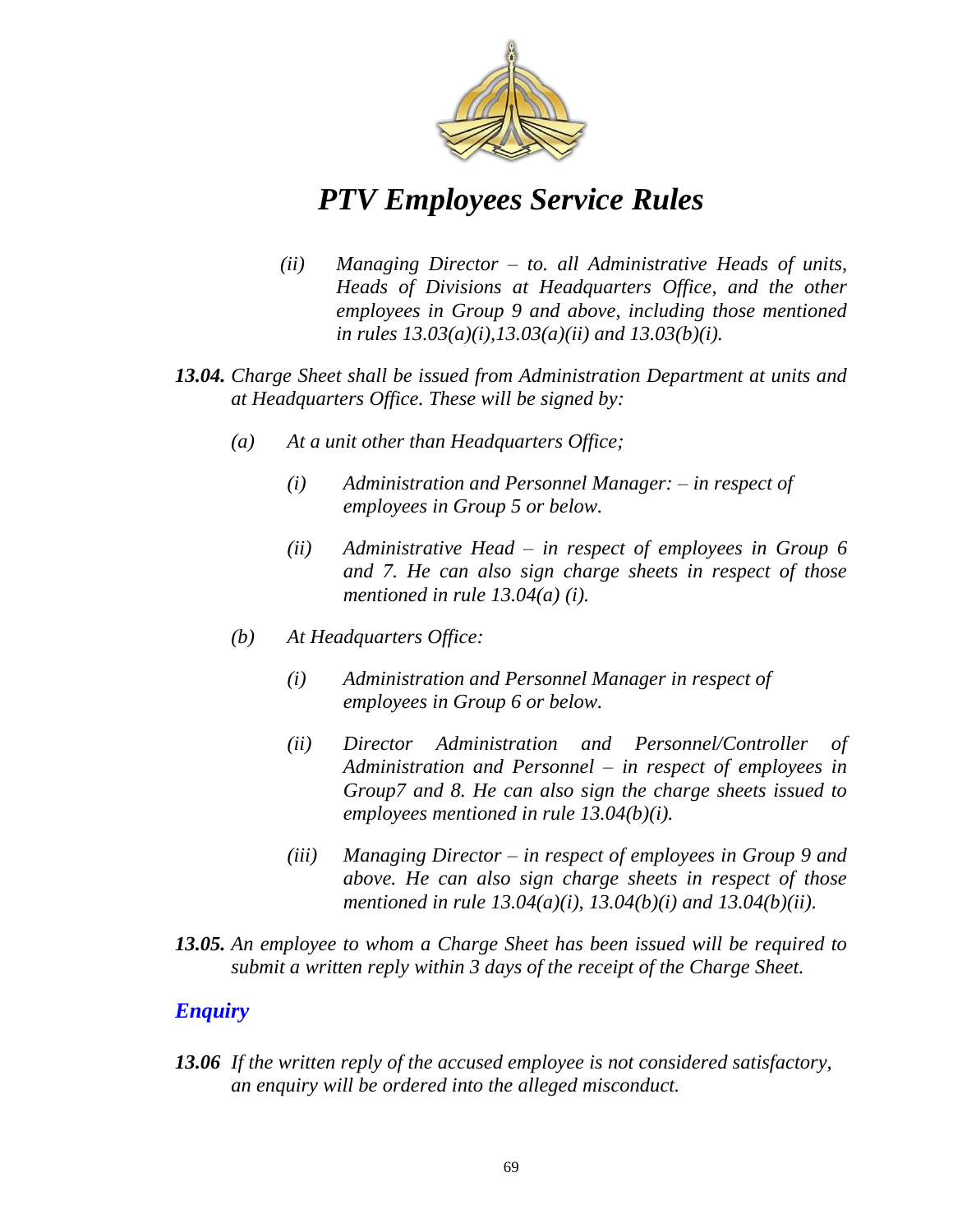

#### *Officers Empowered to order Enquiry*

*13.07 The following officers can order enquiries:*

| $(a)$ Administrative  | Against employees in Group 7 and below                                                                                                                                          |
|-----------------------|---------------------------------------------------------------------------------------------------------------------------------------------------------------------------------|
| <b>Heads of Units</b> | respective Units serving at their                                                                                                                                               |
| (b)Managing Director  | against Administrative Heads of units, Heads of<br>Divisions, at Headquarters Office and against<br>employees in Group-8 and above. Also against<br>employees mentioned in rule |

- *13.08 Either an Enquirer Officer, or a Committee of Enquirer consisting of more than one Officer, can be appointed to investigate and enquire into the alleged misconduct. However, persons appointed as Enquirer Officer or on the Enquirer Committee must be in Groups higher than that of the accused employee.*
- *13.09 The Enquiry Officer or Enquiry Committee will complete the enquiry and submit their findings on the given date. The enquiry proceedings shall take precedence over normal duties and the Heads of Departments/sections shall relieve the accused employee and witnesses to attend the proceedings as and when required by the enquiry Officer or enquiry Committee either verbally or in writing. Attendance of the accused and witnesses shall be obligatory and absence, after being instructed to attend, will be tantamount to ―wilful insubordination' and will render the offender liable to disciplinary action.*

#### *Rights and Privileges of the Accused in Connection with Enquiry*

#### *13.10 The accused shall:*

- *(a) be informed in writing of the date, time and place where the enquiry is to be held;*
- *(b) have the change sheet read out and explained to him in the language which the accused understands;*
- *(c) remain present throughout the proceedings;*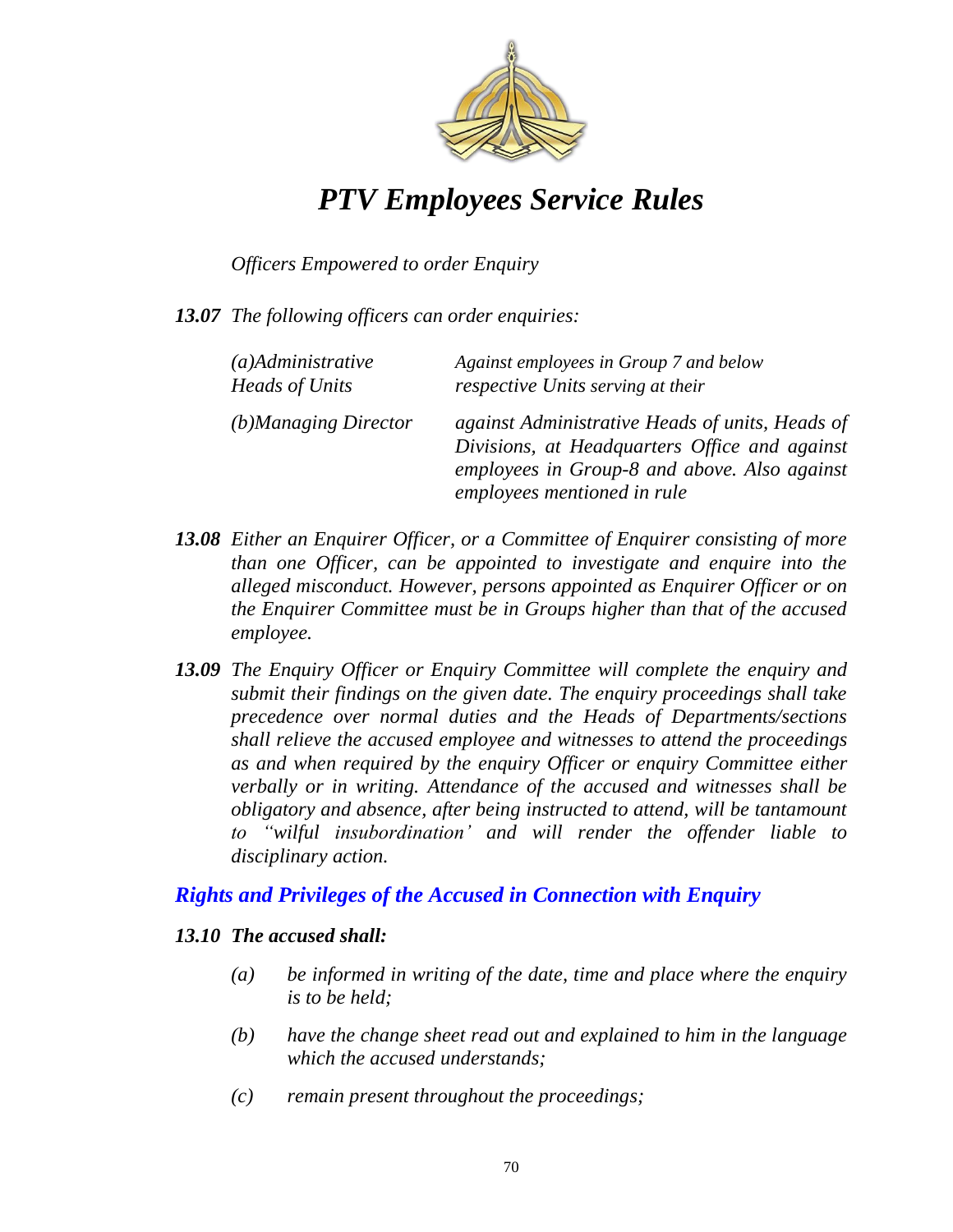

- *(d) have the right, if he so desires, to nominate any employee of his unit in the same town to assist him in the enquiry; and the person so nominated shall be allowed to be present in the enquiry to assist the accused, RBSs employees can nominate any employee form the nearest Television Centre/Office;*
- *(e) have the right to cross examine prosecution witnesses;*
- *(f) have the right to make a statement;*
- *(g) Have the right to name defence witnesses who shall be allowed to give evidence in his favour.*
- *13.11 In case the accused employee fails to appear before the Enquiry Officer Committee at the fixed time and date, ex-prate proceedings will take place. The Enquiry Officer if satisfied with the failure to appear before the Enquiry Officer/Committee was due to circumstances beyond the control of the employee including the non-receipt of the notice, he may give the employee and opportunity and allow him to participate in the enquiry.*
- *13.12 Report and findings of the enquiry Officer or Enquiry Committee, as soon as completed, will be submitted to the authority which had ordered the enquiry.*
- 13.13 On receipt of report and findings of the Enquiry Officer, the Officer *ordering the enquiry may:*
	- *(a) Order further evidence to be-recorded, if considered necessary;*
	- *(b) Order a fresh enquiry, if he considers it essential in the interests of justice;*
	- *(c) Dispose of the case in the following manner:*
		- *I) If the case pertains to an employee in Group 3 or below, he may either drop the charges, if not proved, or he may award him punishment as per Annexure XIV-B.*
		- *II) If the case against an employee in Group 3 or below, merits the punishment or dismissal, he will record his own findings and recommendations and forward the case to Director Administration and Personnel/Controller of Administration and*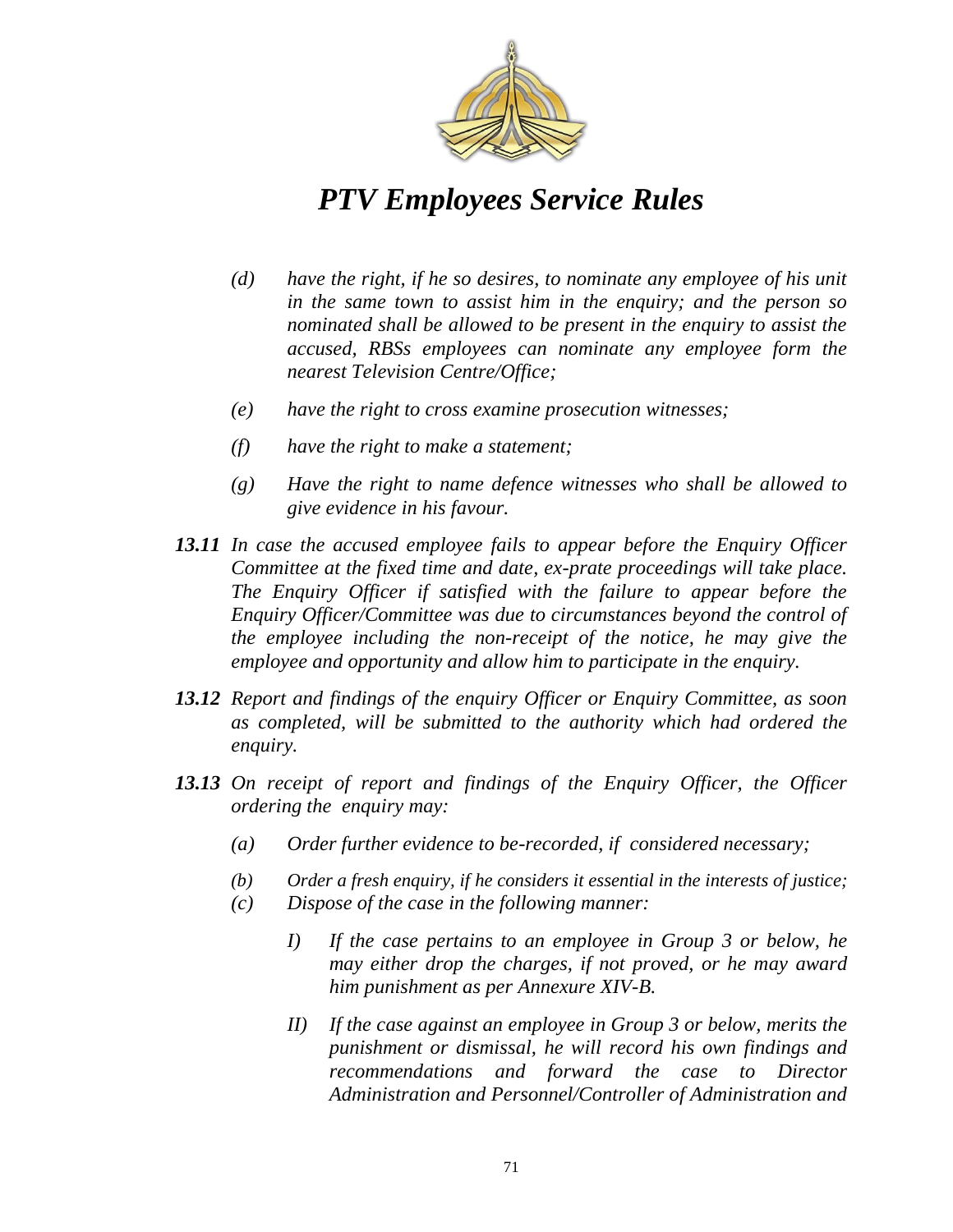

*Personnel for obtaining a decision from the Managing Director.*

- *III) If the case pertains to an employee in Groups 4 to 6, he may either drop the charges if not proved, or award or punishment as per Annexure XIV-B.*
- *IV) If the case merits punishment server than he can award, he will record his findings and recommendations and will forward the case to Director Administration and Personnel/Controller of Administration and Personnel for obtaining a decision form the Managing Director.*
- *V) If the case pertains to an employee in Group 7 or above, he will be record his own findings and recommendation and forward the same to Director Administration and Personnel/Controller Administration and Personnel for obtaining a decision form the Managing Director.*
- *13.14 Reports and findings of Enquiry Officer or enquiry Committee in respect of employee in Group 8 and above, and those which are forwarded to him under rule 13.12, will be dispose of by the Managing Director.*
- *13.15 All cases of enquiry against employee in Group 4 and above in which the administrative and Executive Head of unit decides to drop the case or award punishment, shall be forwarded to Director Administration and Personnel/Controller of Administration and Personnel for perusal and return.*
- *13.16 Employees liable to be dismissed for misconduct will be served a show cause notice accompanied by a copy of the report of the Enquiry Officer/Committee, and will be given a personal hearing by the dismissing authority or any Officer duty authorized by him.*

*Annexure-XIII'A*

*(For use at a unit other than Headquarters Office)*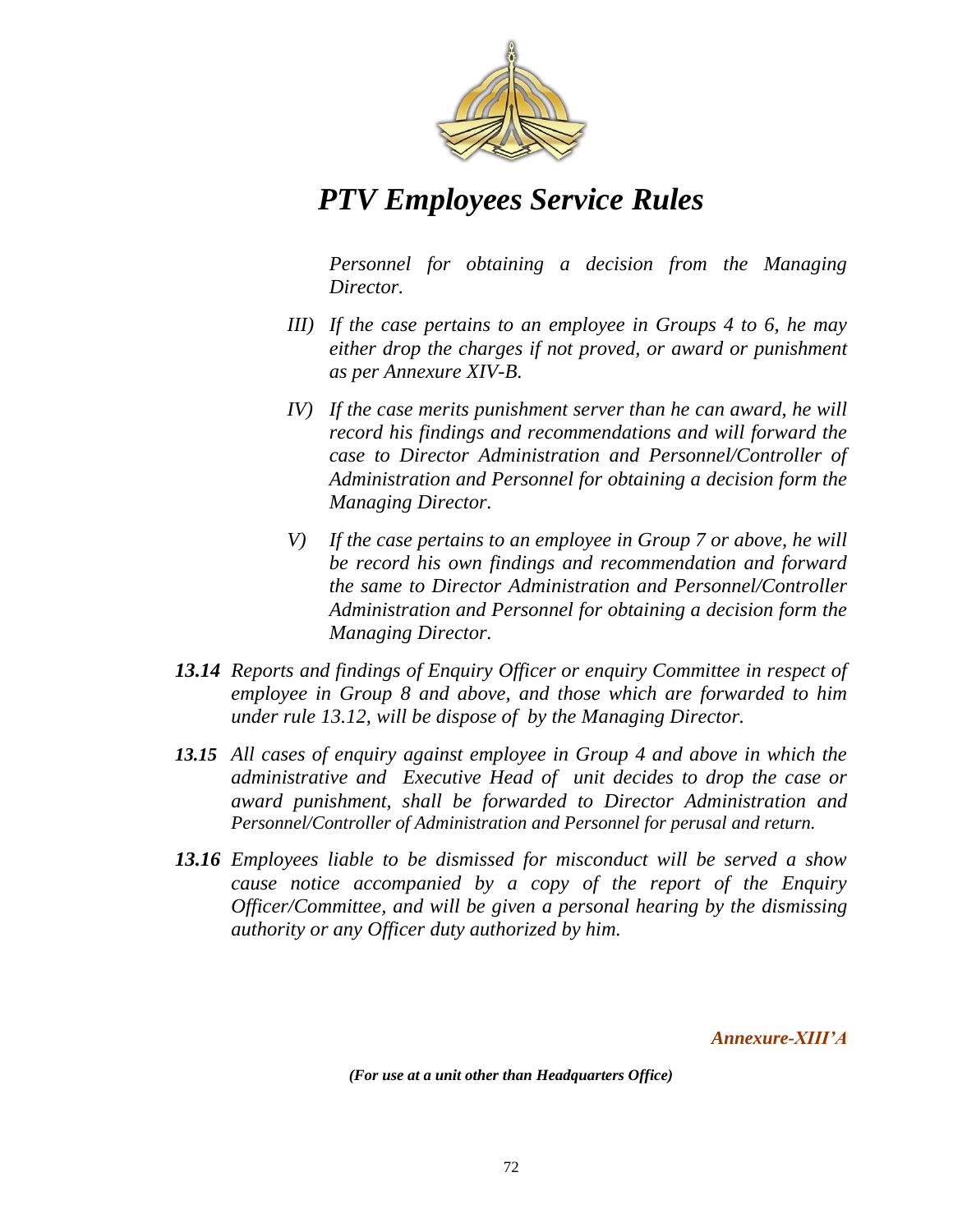

#### *PAKISTAN TELEVISION CORPORATION LIMITED (Name of the unit)*

*Reference No............................................................ Date...................................................*

### *CHARGE SHEET*

| (Name)          | <i>(Designation)</i>                                                                 |
|-----------------|--------------------------------------------------------------------------------------|
|                 |                                                                                      |
|                 | (Name of Dept/Section)                                                               |
|                 | misconduct(s):                                                                       |
|                 |                                                                                      |
|                 | (Give here full details of the misconduct).                                          |
|                 |                                                                                      |
| $\mathcal{I}$ . |                                                                                      |
|                 | his written reply to the charge(s) of misconduct alleged against him, the details of |
|                 | which are given above, within 3 days of the receipt hereof, to the undersigned, as   |
|                 | to why strict disciplinary action should not be taken against him.                   |

*Signature of Administrative & Personnel Manager / Administrative & Executive Head*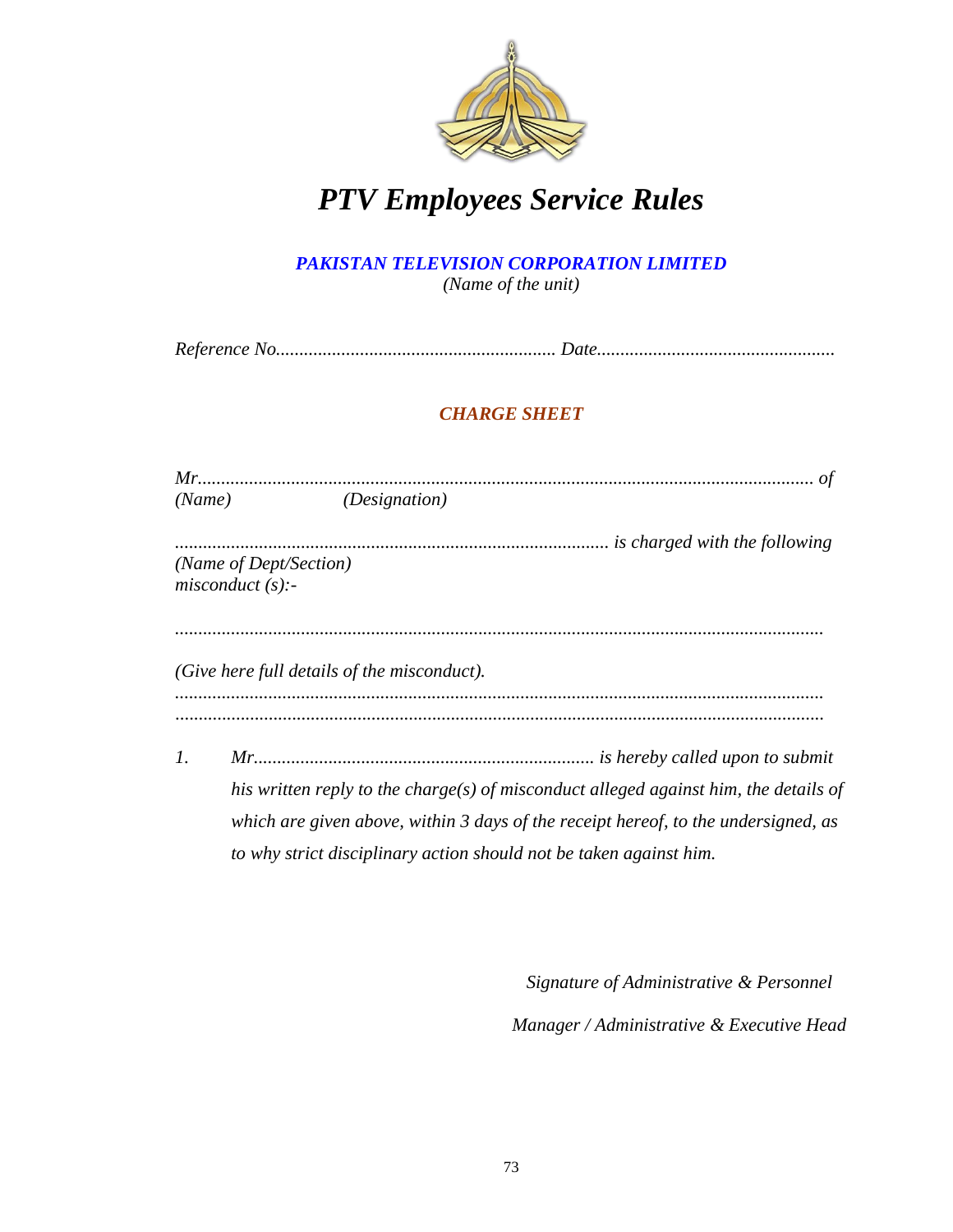

### *Annexure XIII-B*

*(For use at Headquarters Office)*

### *PAKISTAN TELEVISION COPORATION LIMITED*

### *HEADQUARTERS OFFICE ISLAMABAD*

*Reference No................................................. Date........................................*

### *CHARGE SHEET*

|    | Mr<br>оt                                                                                                                                                                                                                                                                                                         |
|----|------------------------------------------------------------------------------------------------------------------------------------------------------------------------------------------------------------------------------------------------------------------------------------------------------------------|
|    | (Name)<br><i>(Designation)</i>                                                                                                                                                                                                                                                                                   |
|    |                                                                                                                                                                                                                                                                                                                  |
|    | (Name of Dept.)                                                                                                                                                                                                                                                                                                  |
|    | Misconduct(s):                                                                                                                                                                                                                                                                                                   |
|    |                                                                                                                                                                                                                                                                                                                  |
|    | (Give here full details of the misconduct)                                                                                                                                                                                                                                                                       |
| 2. | $Mr_{\cdots}$<br>hereby<br>is<br>called upon to submit his written reply to the charge(s) of misconduct alleged<br>against him, the detail of which are given above, within 3 days of the receipt<br>hereof, to the undersigned, as to why strict disciplinary action should not be taken<br><i>against him.</i> |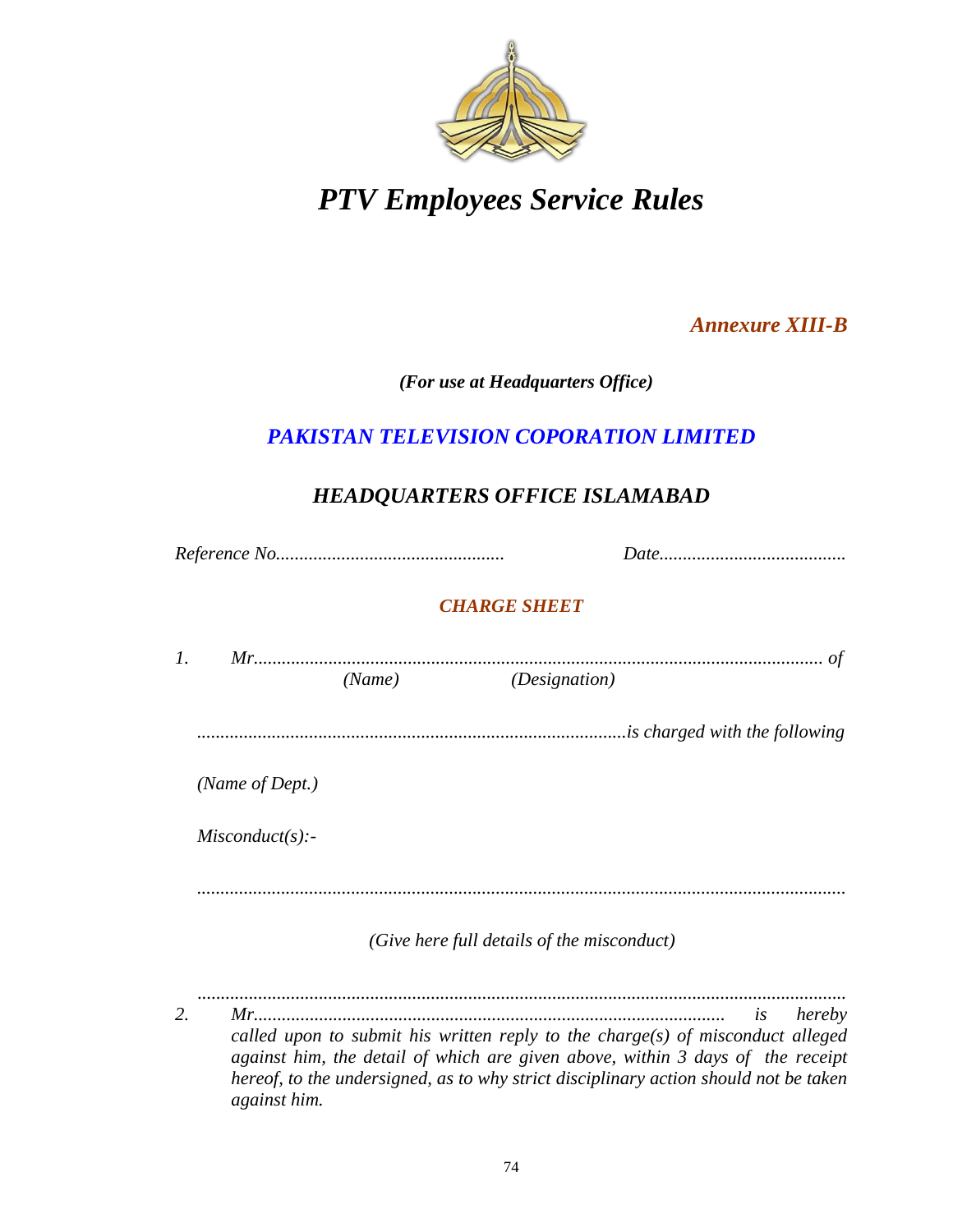

*Signature of Administration and Personnel*

*Manager / Controller of Administration and* 

*Personnel / Director, Administration and Personnel* 

*/ Managing Director*

### *14 Suspension, Punishment and Appeal*

### *Suspension*

*14.01 An employee charged with misconduct may be suspended from service, if:*

- *(a) it is considered in the best interest of the Corporation to suspend him;*
- *(b) His presence at his place or duty is likely to tamper with the evidence or is likely to create disorder.*
- *14.02 Suspension can be ordered by the following:-*
	- *(a) Administrative Head of a unit, other than Headquarters Office, can order the suspension of all employees of his unit in Group 7 or below.*
	- *(b) Director Administration and Personnel/Controller of Administration and Personnel can order the suspension of all employees of Headquarters Office in Group 8 or below.*
	- *(c) Managing Director can order the suspension of Administrative Heads of units, Heads of Divisions/Departments at Headquarters Office, employees in Group 9 and above, and also employees mentioned in rule 14.02(a) and 14.02(b).*
- *14.03 Suspension orders will be passed in the form as given in Annexure XIV-A.*
- *14.04 An employee in Groups 1 to 4 can be suspended for a period not exceeding 4 days at a time. If it is considered essential to keep him suspended for a*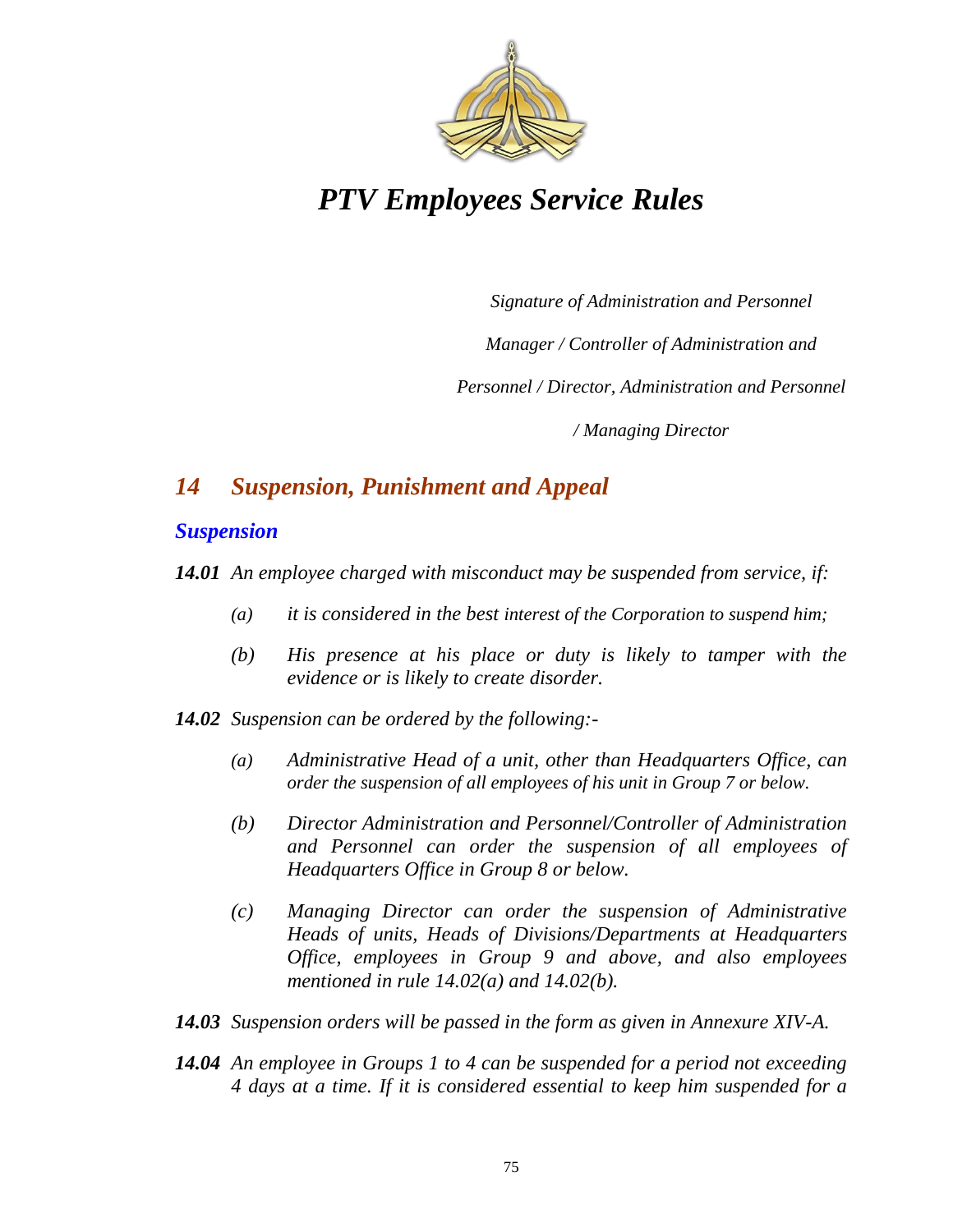

*longer period, a fresh suspension order will be issued after every 4 days. Other employees can be suspended till the finalization of their cases.*

- *14.05 During the period of suspension the employees shall not enter the place of his duty. He shall be clearly informed whether he is required to report at a particular place in his unit or whether he should remain at his residence so that he is available whenever and wherever required in connection with the enquiry. However, such employee on written request to Management will be permitted to consult fellow witness at the establishment.*
- *14.06 On completion of the enquiry if the alleged misconduct is proved, the concerned employee will remain suspended till the award of punishment. If, however, the accused is found not guilty of the misconduct, the order of suspension will be rescinded and the employee shall be deemed to have been on duty during the suspension period.‖*

### *Punishment*

- *14.07 (A) Subject to the schedule- of powers as contained in Annexure XIV-B, any one or more of the following punishments can be awarded to employees found guilty of misconduct:*
	- *(a) Verbal warning.*
	- *(b) Written Warning*
	- *(c) Fine within the limit prescribed under Payment of Wages Act 1936(as amended by the Labour Laws) (Amendment) Ordinance, 1972 section B, sub-section (4).*
	- *(d) Withholding of increment for a stated period not exceeding one year.*
	- *(e) Recovery from the whole or part of pay to defray pecuniary loss caused to the Corporation by negligence, defaulter or breach of orders on the part of the accused himself.*
	- *(f) Reduction in the scale of pay in which serving.*
	- *(g) Demotion to a lower post/group.*
	- *(h) Termination of Services.*
	- *(i) Dismissal from service*
	- *B) In awarding punishments mentioned in rule 14.07(A) (g) to (i) the punishing authority will give consideration to his past record.*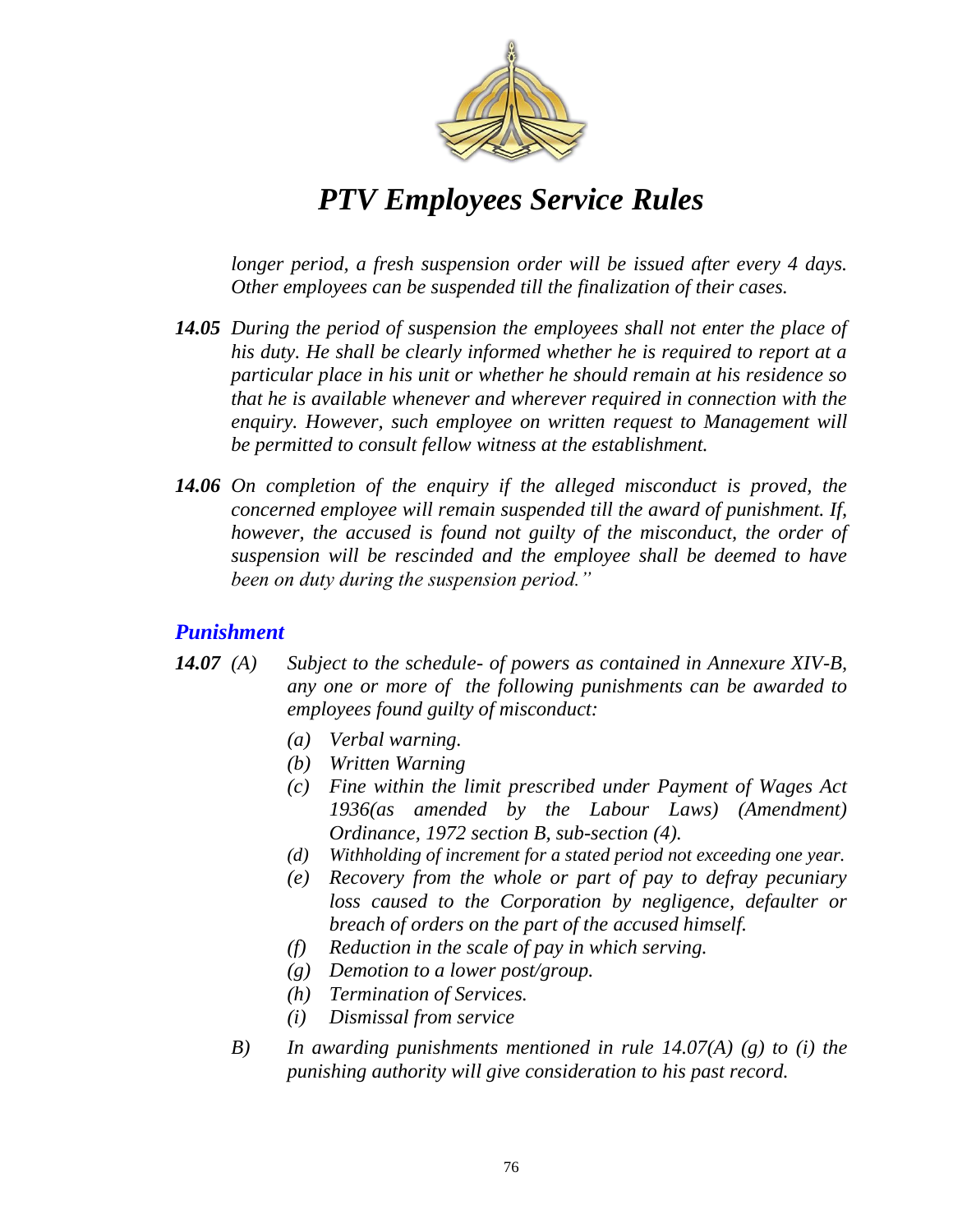

- *14.08 Punishments provided in rule 14.07(d) to (i) shall not be awarded to an employee without following procedure contained in Chapter XIII. Punishment orders shall be in writing and shall be handed over to the employee concerned by obtaining his signatures, or by dispatching to him under Registered Post A/D at his last known address.*
- *14.09 Dismissal of an employee as a result of an enquiry shall b effective from the date of the order of dismissal.*

#### *Appeal*

- *14.10 When punishment is awarded by an officer other than Managing Director, the employee concerned, shall have the right to make an appeal to the Managing Director. Managing Director's decision on such appeals shall be final.*
- *14.11 When punishment is awarded by the Managing Director, the employee concerned shall have the right to make an appeal to the Chairman. Chairman's decision on such appeals shall be final.*
- *14.12 All appeals, except in cases of dismissal/termination, shall be submitted through proper channel and shall be processed by the Director Administration and Personnel/Controller of Administration and Personnel.*
- *14.13 No appeal shall lie against the order or orders passed by a Competent Authority after the expiry of three months in case of termination of services or dismissal, and two months in all other cases.*

*Annexure XIV-A* 

#### *PAKISTAN TELEVISION CORPORATION LIMITED (NAME OF TV UNIT)*

| (Name)                                                                                | <i>(Designation)</i> |
|---------------------------------------------------------------------------------------|----------------------|
|                                                                                       |                      |
| (Name of Department/Section)                                                          |                      |
|                                                                                       |                      |
| On account of misconduct alleged against him the details of which are given in Charge |                      |
|                                                                                       |                      |
|                                                                                       |                      |
| allowances which he was drawing immediately prior to his suspension.                  |                      |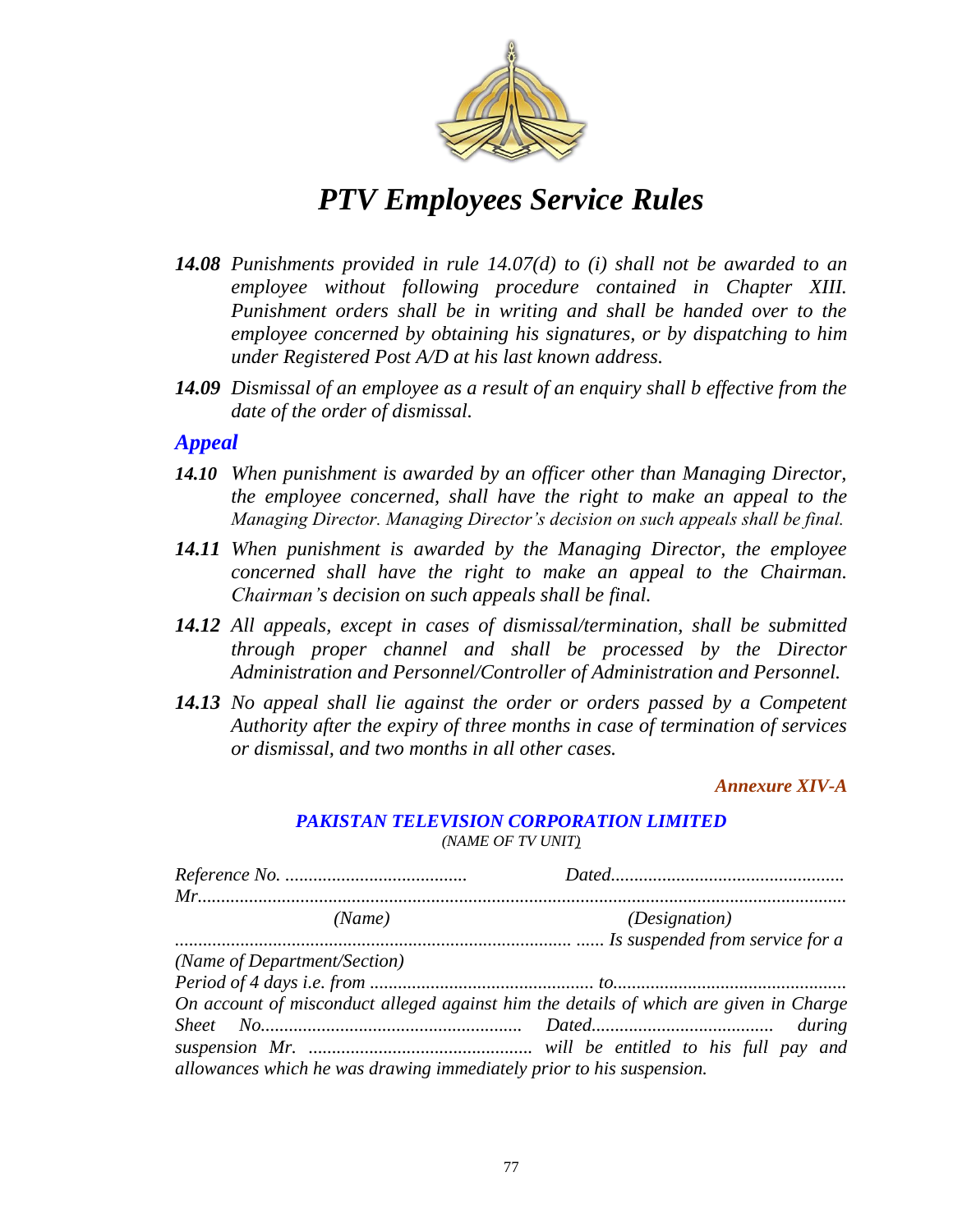

*------------------------------------------------------------------------------------------------------------*

*Signature of Administrative Head/ Controller of Admin and Personnel/ Director Admin. And Personnel/ Managing Director*

#### **Annexure XIV-B**

| Officers who can<br>award punishment                                      | <b>Employees against</b><br>whom punishment<br>Can be awarded                                       |                                                                     | <b>Punishments that can</b><br>be awarded                                                                             |
|---------------------------------------------------------------------------|-----------------------------------------------------------------------------------------------------|---------------------------------------------------------------------|-----------------------------------------------------------------------------------------------------------------------|
| <b>Managing Director</b>                                                  | All employees.                                                                                      | (i)                                                                 | Any one or more of the<br>punishments listed in rule 14.07                                                            |
| <b>Directors</b>                                                          | All employees of their<br>respective fields, whether<br>At HQ's Office or at Units                  | (i)                                                                 | any one or more punishments<br>listed in rule 14.07, except<br>the dismissal                                          |
| Administrative and<br><b>Executive Heads of</b><br>units, other than Head | $(i)$ Employees in Group1<br>to 3 of their respective<br>units.                                     | (i)                                                                 | Any one or more of the<br>punishment listed in the rule<br>14.07, except dismissal                                    |
|                                                                           | (ii)Employees in Groups 4<br>to 6 of their respective Units                                         | (i)<br>(ii)                                                         | Verbal warning<br>written warning                                                                                     |
|                                                                           | $(i)$ Employees in Groups 1<br>To 3 of their respective<br>departments.<br>(ii) Employees in Groups | (i)<br>(i)<br>(ii)                                                  | any one or more of the<br>punishments listed in Rule<br>14.07, except dismissal<br>Verbal warning.<br>written warning |
|                                                                           | Quarters Office                                                                                     | <i>Heads of Divisions</i><br>at Headquarters Office.<br>departments | 4 to 6 of their respective                                                                                            |

#### *SCHEDULE OF POWERS OF PUNISHMENT*

*15.01 If an employee feels aggrieved, he will have the right to submit an application for redress of his grievance.*

*15.02 The procedure for obtaining redress of grievances as follows:-*

*(a) Concerned employee, if he is serving at a unit other than Headquarters Office; will submit an application to the*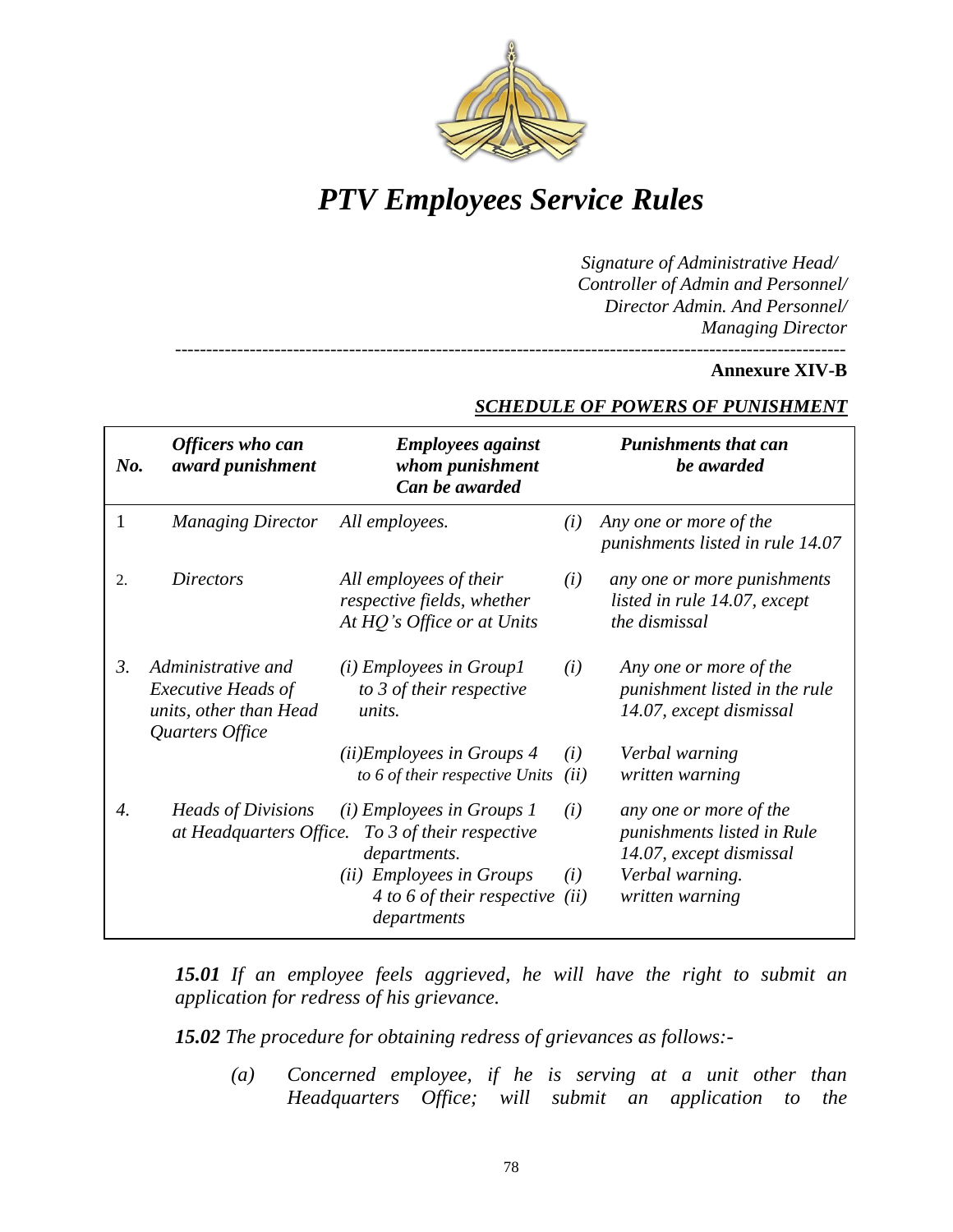

*Administrative head of his unit; if he is serving at Headquarters Office, he will submit his application to his Head of Division. The application will clearly state a full and correct statement of the circumstances of the case and should contain a specific request.*

- *(b) The application for the redress of grievances will invariably be submitted through the immediate superior officers of the applicant.*
- *(c) The immediate superior officer of the applicant will write his remarks and recommendations on the application and will forward the same to the Administrative Head/Head of Division as expeditiously as possible.*
- *(d) The Administrative Head/Head of Division will consider the application and dispose of the case if the matter is within his competency.*
- *(e) If Administrative Head/Head of Division feels that he cannot himself settle the matter, he will write his remarks and recommendations on the application and will forward the same to Director Administration and Personnel/Controller Administration and Personnel at Headquarters Office, as expeditiously as possible.*
- *(f) On receipt of the application, the Director Administration and Personnel/Controller Administration and Personnel will either dispose of the case, if within his competency, or will obtain a decision form the Managing Director.*
- *(g) The Director Administration and Personnel/Controller Administration and Personnel will then convey the final decision in the case to the Administrative Head/Head of Division for communication to the applicant.*
- *(h) The applicant can register his/her grievance within 120 days of decision / action which aggrieved him/her. The grievance (s) received/registered after the prescribed time bar of 120 days, shall not be entertained. This rule shall also apply to all previous cases.*
- *15.03 Whenever possible and desirable, the applicant will be given a personal hearing by the Administrative Head/Head of Division concerned so the he fully understands the logic of the decision on his application.*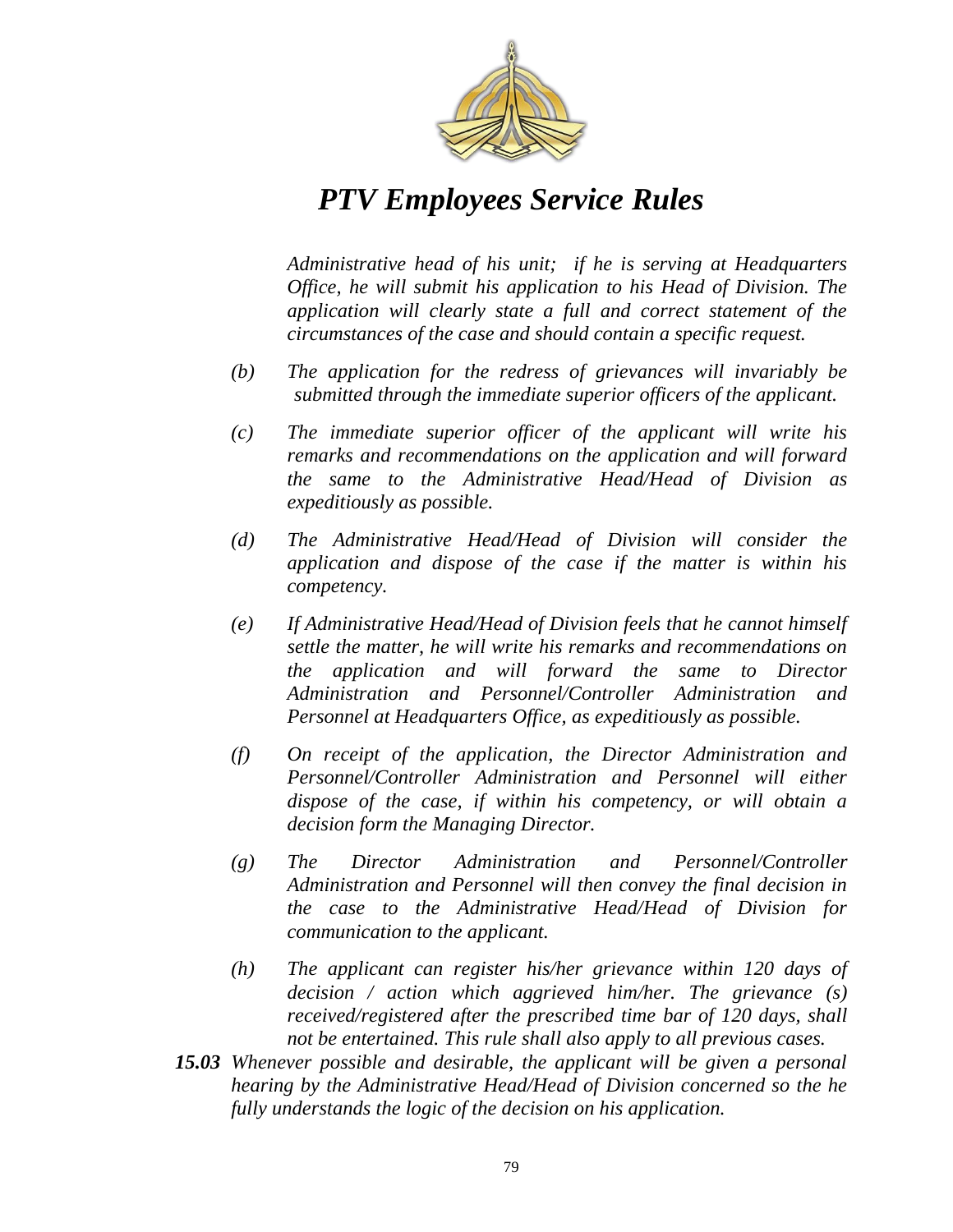

- *15.04 If an applicant does not receive a reply to his application within 15 days of its submission, he will have the right to send a reminder.*
- *15.05 If the reminder also remains un-replied for 7 days, he will have the right to send a copy of his original application along with a copy of the reminder to Director Administration and Personnel/Controller Administration and Personnel, and if this also fails to elicit a reply within7 days directly to the Managing Director.*
- *15.06 If an applicant is not satisfied with the decision on his application, he will have the right to appeal to the Managing Director; such appeals will be addressed to the Managing Director and will be submitted through proper channel. All officers through whom the appeal is routed will write their remarks and recommendations on the appeal.*
- *15.07 Managing Director's decision on an appeal will be conveyed by Director Administration and Personnel/Controller of Administration and Personnel to the Administrative Head/Head of Division concerned for communicating the same to the applicant.*
- *15.08 No. action shall be taken on any application which is not routed through proper channel.*
- *15.09 Joint applications shall not be entertained.*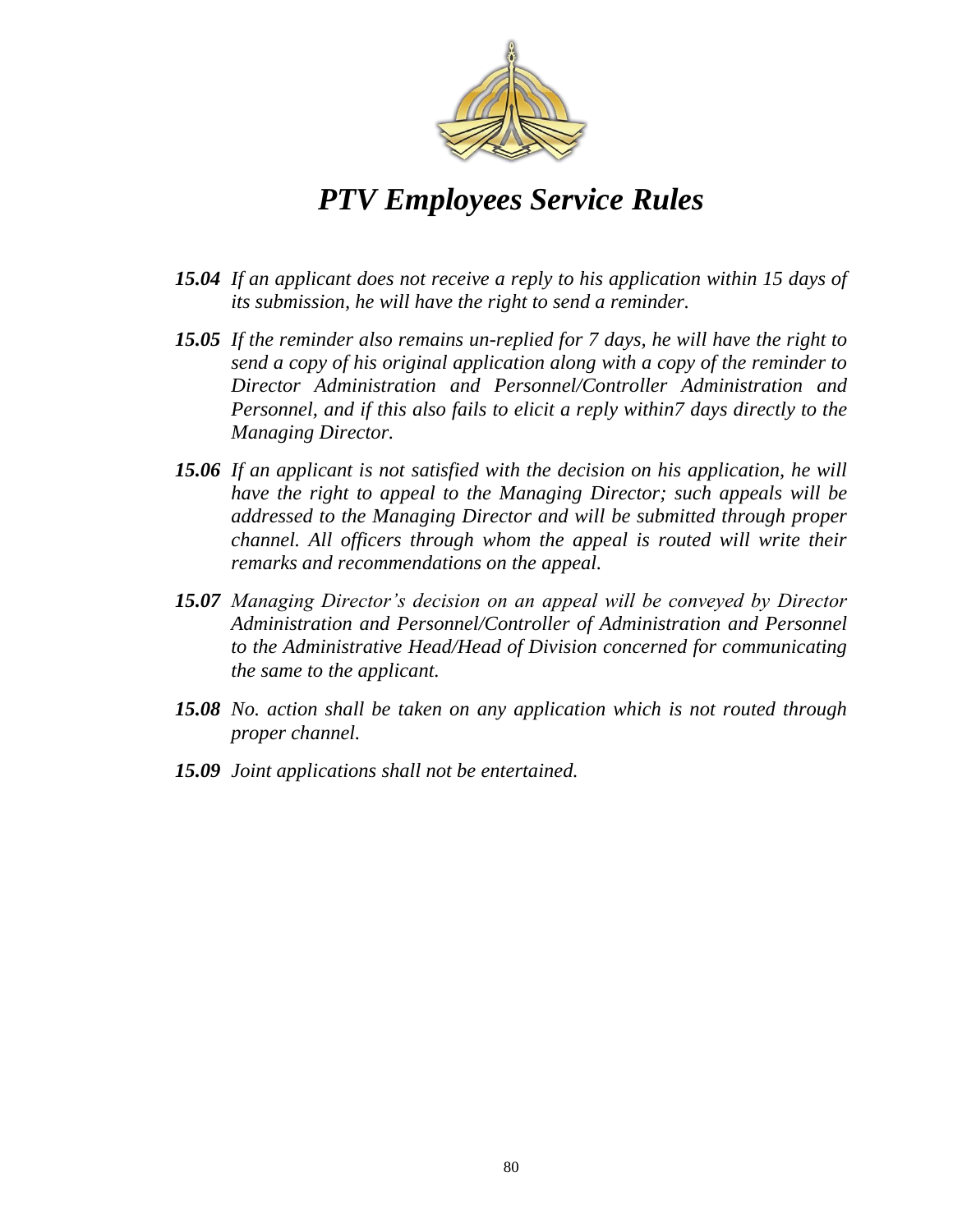

### *16. Miscellaneous*

### *GROUP INSURANCE*

*16.01 All permanent employees of the Corporation, including probationers, shall be covered by the Group Insurance Scheme of the Corporation.*

### *Provident Fund*

- *16.02 Every confirmed employee shall have the right to become member of the Provident Fund.*
- *16.03 Pakistan Television Corporation Limited Employees Provident Fund Rules are issued separately.*

#### *Gratuity/Pension*

*16.04 Employees shall be entitled to Gratuity according to the provisions of Pakistan Television Corporation Limited Gratuity Fund Rules, 1971 or Pension according to the Provisions of Pakistan Television Corporation Limited Pension Rules, 1982.*

### *Educational Qualifications*

*16.05 The minimum educational qualifications and experience for appointment to various posts will be determined by the Corporation from time to time.*

#### *Service Record*

- *16.06 Service Record of all employees will be maintained by the Administration and Personnel Department of the unit where the employees are stationed.*
- *16.07 Instructions about the maintenance of Service Record will be issued from time to time through Administrative Staff Instructions.*

#### *Clearance*

*16.08 On transfer from one unit to any other unit and on leaving the service of the Corporation an employee must obtain a Clearance Certificate from the*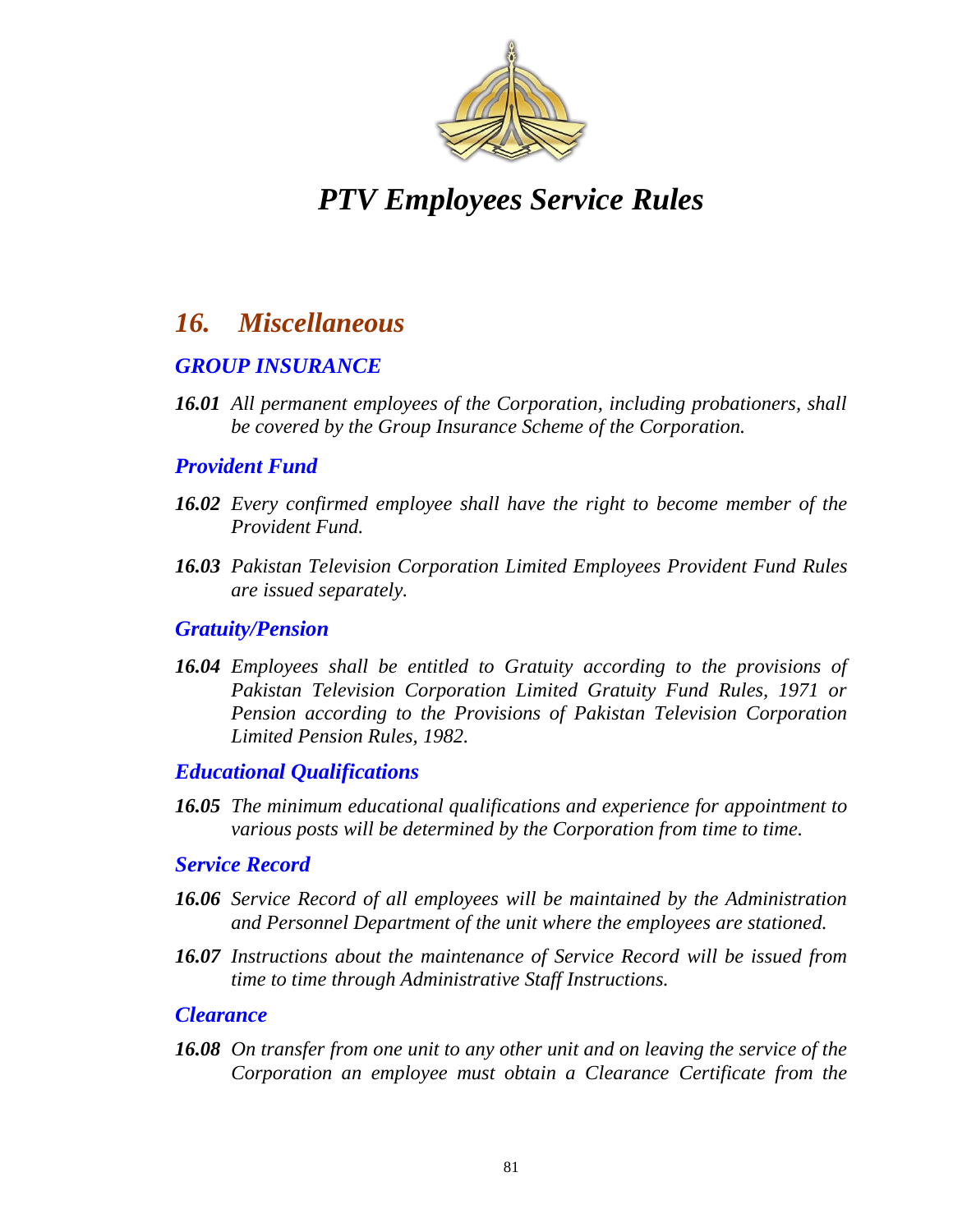

*Administration Department have it completed in all respect and deliver it to the Accounts Department before leaving his place of duty.*

*16.09 Advance and /or final settlement shall not be made unless Clearance Certificate, duly completed, is delivered to the Account s Department.*

### *Change of Address*

*16.10 It shall be the responsibility of employee to notify the Administrative Officer of his unit, in writing of any change in his residence or in his permanent address as soon as the change takes place*

#### *Change of family status*

*16.11 Any change in the family status of an employee must immediately be notified to the Administration and Personnel Manager of the unit.* 

#### *Exclusive Service*

*16.12 Every employee shall devote his whole time and energy to the business and interests of the Corporation and shall not engage in any other active profession or business or enter the service of or be employed by any other person or firm etc. Every employee shall hold himself in readiness to perform any official duties during exigencies as may be required of him by his superiors to the best of his ability.*

### *Employment Elsewhere*

- *16.13 An employee seeking employment elsewhere shall forward his application through the proper channel. Breach of this rule shall be treated as an act subversive of discipline of the Corporation, and shall render the employee concerned liable to disciplinary action.*
- *16.14 The Corporation shall have the right not to forward the application of an employee whose service cannot be spared.*

### *Training*

- *16.15 An employee who is given specialist training at the Corporation's expense shall be required to sign a bond undertaking to serve the Corporation for a period of 5 years from the date of completion of the training.*
- *16.16 An employee who has been trained at the expense of the Corporation and who desires to leave the service of the Corporation before completion of the*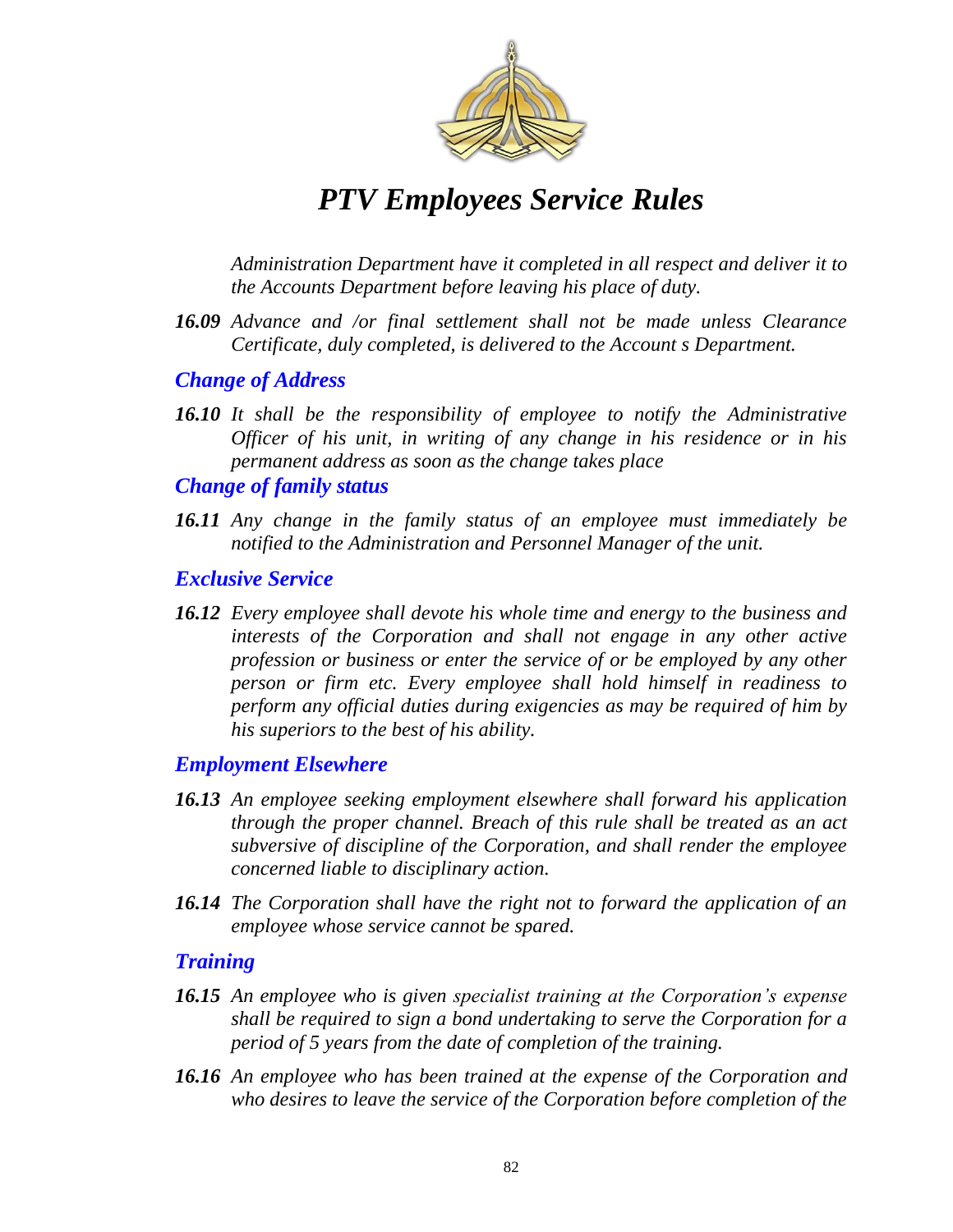

*period of 5 years as stipulated in rule 16.15, shall reimburse to the Corporation all expenses incurred on such training.*

- *16.17 An employee who desires to leave the service of the Corporation after serving 3 years from the date of such training may do so upon payment of 1/5th of the cost of such training of 1/5th of the cost of such training if he wishes to leave in the 4th or 5th of the post-training period.*
- *16.18 The Corporation shall determine the cost of training in each case.*

### *Certificate of Service*

- *16.19 Certificate of Service shall be issued to employees or their nominees only by the following:-*
	- *(a) Administrative and Executive Heads of respective units.*
	- *(b) Controller of Administration and Personnel.*
	- *(c) Directors.*
	- *(d) Managing Director.*

#### *Secrecy*

- *16.20 No employee shall disclose or cause to be disclosed at any time during service any information or documents-officials or otherwise-relating to the Corporation except with the approval of the Managing Director.*
- *16.21 No employees shall, otherwise than in the normal course of his work, engage in giving information or advice on matters relating to the activities of the Corporation.*
- *16.22 Except in the ordinary course of duties, no employee shall disclose either during service or after leaving the service of the Corporation any secrets, secret information or any other information or matters concerning the operations of the Corporation.*
- *16.23 All Secretaries, Jr. Secretaries, Admn. Assistants, Telephone Operators, Tele printer/Fax Operators, Telex/Fax Operators, and staff of Administration & Personnel and Accounts Departments who handle or are likely to handle secret/confidential matters, will sign the prescribed declaration form undertaking thereby to maintain secrecy of secret/confidential information /matters of all kinds and not to divulge any such information or to misuse it.*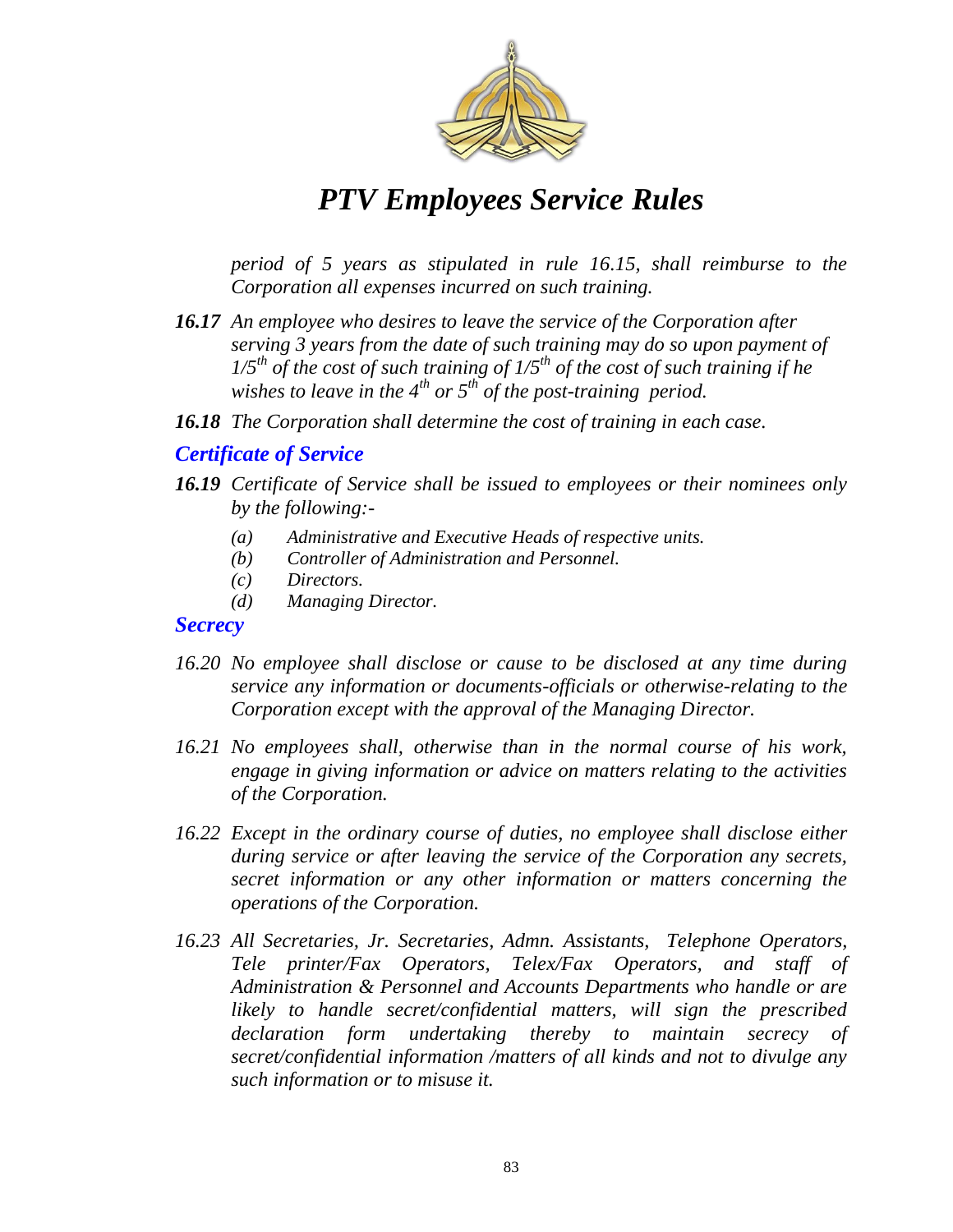

### *Prohibition on Acceptance of Gift*

*16.24 Neither any employee nor any member of his family shall accept any gift from any of his subordinates or from any other person or agency connected with the Corporation in any manner without prior permission of the Managing Director.*

### *Prohibition on Giving Comments on Ideology of Pakistan*

*16.25 No employee shall express views detrimental to the ideology or integrity of Pakistan.*

### *Retirement on Medical Grounds*

*16.26 If an employee due to bodily or mental infirmity is permanently incapacitated for further service before reaching the age of superannuation, he may apply to the Corporation for retirement or Corporation, at its own may retire him on the recommendation of a medical Board to the constituted by the Corporation. After examining the employee, Medial Board may issue a certificate of invalidity. The employee concerned will then be retired from the service of Corporation.* 

### *17. Uniforms*

### *Entitlement*

*17.01 The following employees will be entitled to uniforms:-*

- *(a) All employees in posts falling under Basic Group 1 and 1A.*
- *(b) The following employees in posts falling under Basic Group 2 and 3:*
	- *i) Assistant electricians*
	- *ii) Drivers and Sr. Drivers*
	- *(iii) Dispatch Riders and Sr. Dispatch Riders*
	- *(iv) Duplicating Machine Opts and Sr. Duplicating Machine Operators*
	- *(v) Carpenters and Sr. Carpenters*
	- *(vi) Lights men*
	- *(vii) TV Mechanics*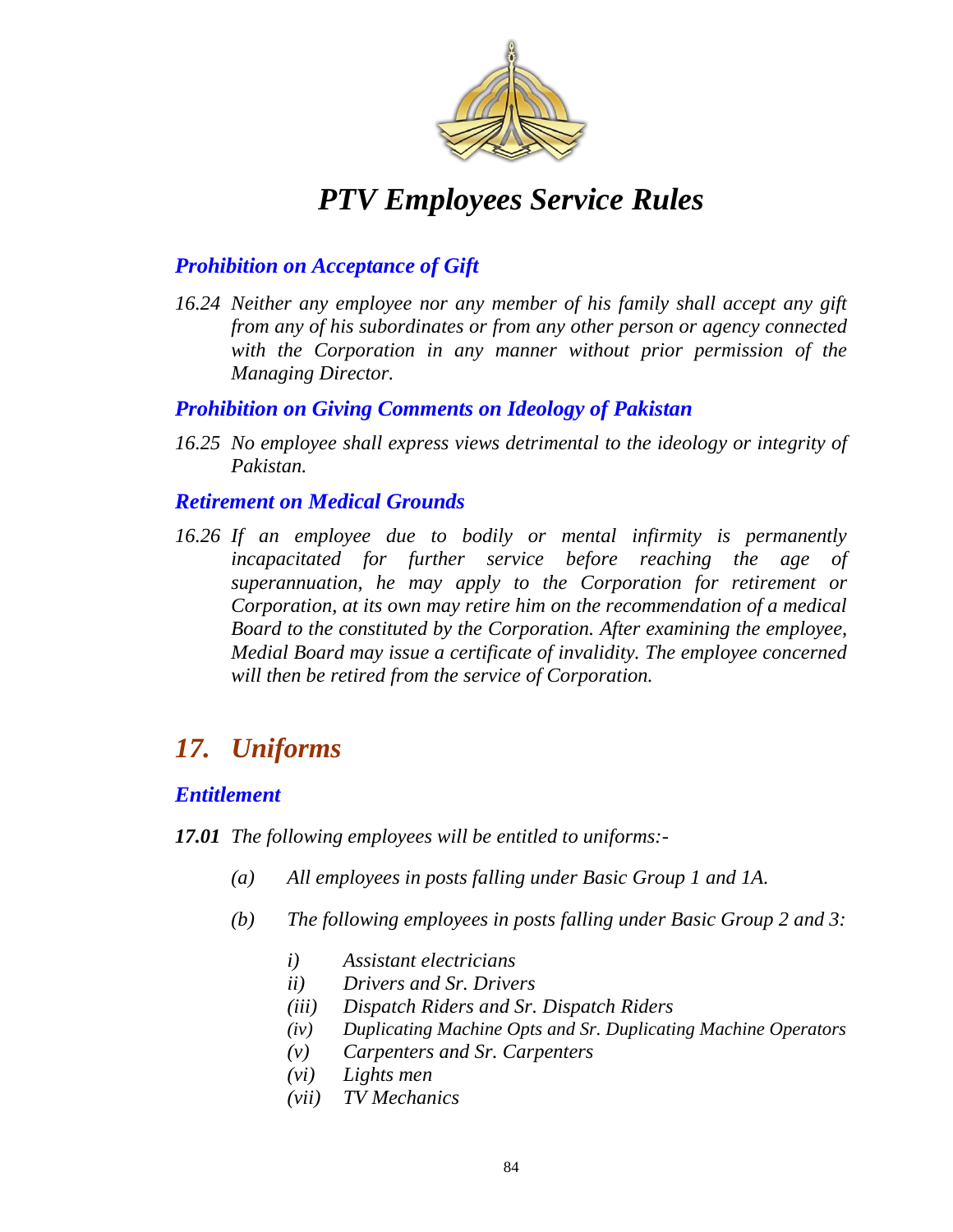

- *(viii) Painters and Sr. painters*
- *(ix) Air-conditioning Mechanics*
- *(x) Air-conditioning Helpers,*
- *(xi) Boom Operators and Sr. Boom Operators*
- *(xii) Cable men*
- *(xiii) Plumbers and Sr. Plumbers*
- *(xiv) Diesel Mechanics*
- *(xv) Asstt Lift Technicians*
- *(xvi) Lift Operators and Sr. Lift Operators*
- *(xvii) Asstt. A/C Technicians*
- *(xviii) Asstt. Diesel Technicians*
- *(xix) Asstt. TV Technicians*
- *(xx) Sr. mechanics*
- *(c) Store Keepers and Properties Assistants shall be entitled to Dustcoats.*
- *17.02 The entitlement of uniform to various employees will be laid down from time to time and will be communicated to all concerned through an Administrative Staff Instruction.*
- *17.03 Those who are entitled to Uniform will be disbursed with the cost of Summer Uniform/liveried items on or before 1st April of each year.*
- *17.04 The cost of Winter-Uniform/liveried items will be disbursed on or before 1st October of the year in which the uniform is due to be issued. Regulations Regarding Uniforms*
- *17.05 Every employee who is given uniform shall be responsible for its proper maintenance and shall wear it while on duty irrespective of his place of duty.*
- *17.06 Failure to maintain uniform in good condition shall render the employee concerned liable to payment of charges incurred on either repair or replacement of the uniform.*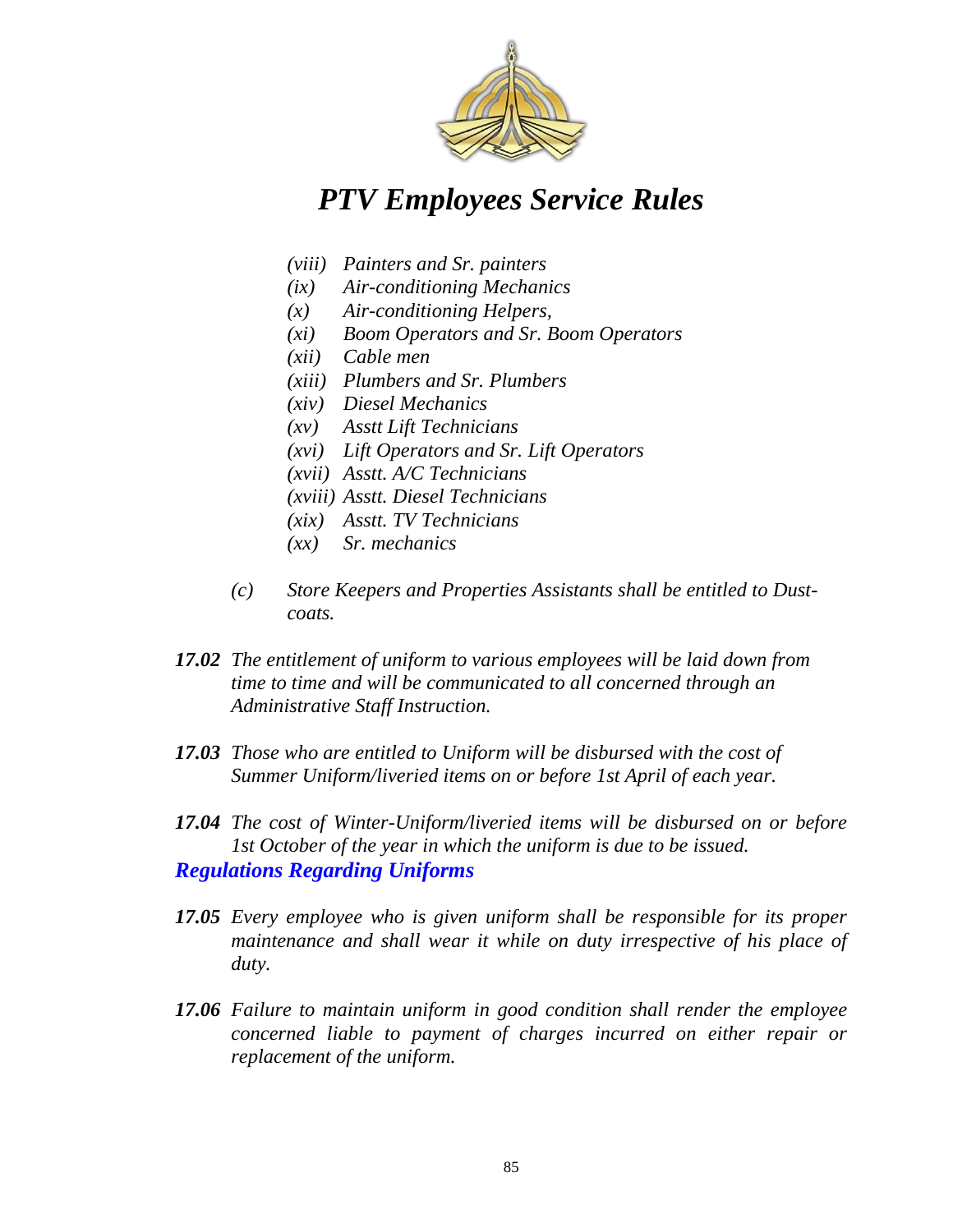

- *17.07 Failure on the part of an employee to wear uniform on duty may render him liable to disciplinary action.*
- *17.08 Uniform shall remain the property of the Corporation and shall be returned to Store when leaving the service of the Corporation.*
- *17.09 An employee leaving the service of the Corporation for whatever reason shall be charged for un-surrendered and deficient articles of uniforms, at the prescribed rates.*
- *17.10 Uniform issued by the Corporation shall not be used by the employees when off duty.*

### *18. Medical Attendance Rules*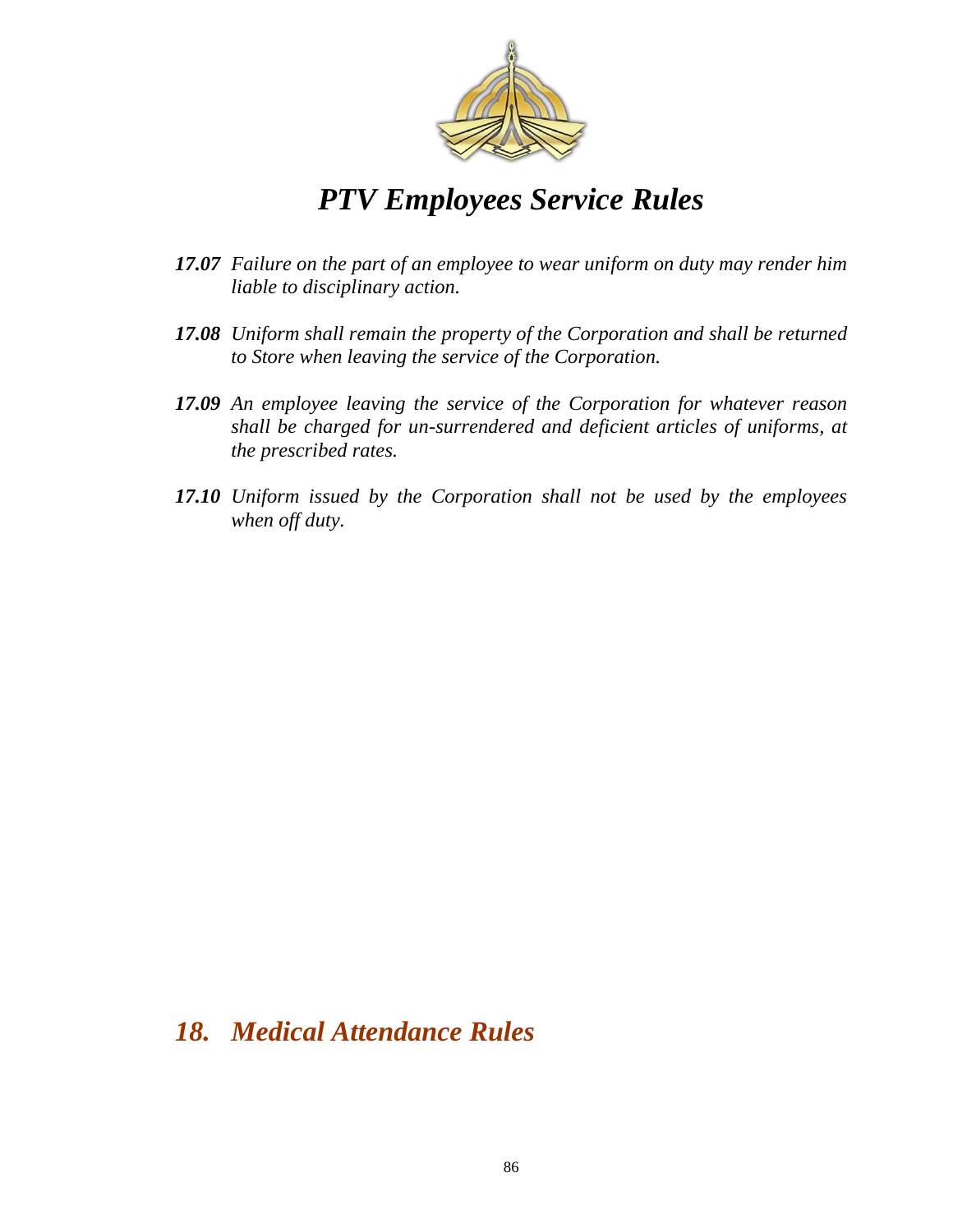

- *18.01 Free medical attendance and free medicines and medical treatment will be admissible to all employees and to their family members including aged parents, if dependent on them.*
- *18.02 Gainfully employed spouses of married employees shall be entitled to free medical facilities, subject to production of certificate from his/her Employer to the effect that he/she will not avail medical facilities from his/her employer.*
- *18.03 Qualified M.B.B.S. Medical Officers will be appointed on monthly retainer fees at all units for providing medical consultations to the employees of the units concerned.*
- *18.04 Chemists will also be appointed in various localities-at all units for the supply of medicines to the employees of the unit concerned.*
- *18.05 Employees will normally consult the Medical Officers in their clinics during visiting hours, and will obtain medicines, on the strength the Medical Officer's prescriptions, from the chemists of their own areas.*
- *18.06 All employees can request the Medical Officers for house visits in emergencies and in cases where the movement of the patient is likely to cause deterioration in his conditions.*
- *18.07 In case where medical attention is immediately needed, and i f at that time the Medical Officer is not available qualified Doctor can be consulted and fees paid on such occasions will be reimbursed provided the receipts are on the printed letter heads of the doctors showing their Registered Nos. and are countersigned by the Medical Officer, Like-wise amounts spent on the medicines purchased on such occasions from non-authorized chemists will also be reimbursed provided proper and printed cash memos are countersigned by the Medical Officer.*
- *18.08 Employees shall be in possession of their identity Cards whenever they visit the clinic of. The Medical Officer and shall produce the same if so desired by the Medical Officer.*
- *18.09 All cases requiring specialist consultation will be referred by the Medical Officer either to a recognized hospital or to a specialist in private practice. Specialists bills for such consultations will be paid by the Corporation*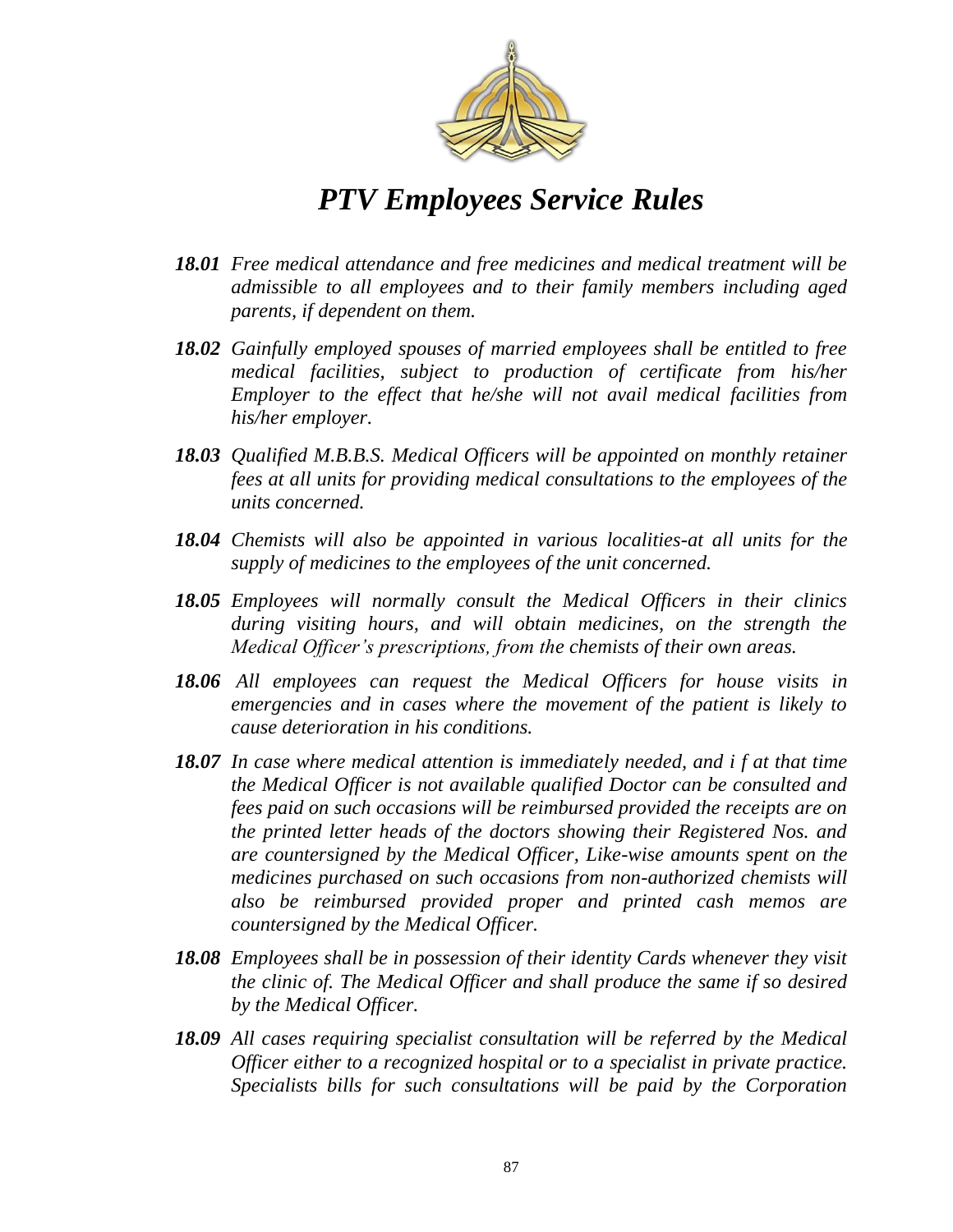

*provided these are on printed letter heads of the specialist or the hospital, and are countersigned by the Medical Officer.*

- *18.10 Fees for various kinds of examinations, tests and X-rays etc. advised or authorized by the Medical Officer will be payable by the Corporation.*
- *18.11 Trainees and officers proceeding abroad on scholarships or study tour will be deemed to be covered by the Health Insurance Plan of the sponsors, and will not be entitled to re-imbursement for medial treatment obtained outside the country.*
- *18.12 Arrangements will be made with certain hospital(s) at reach unit for hospitalization of the employees.*
- *18.13 For hospitalization and maternity confinements, the entitlement of the employees will be as follow:*

| Groups 1 to 4   | General Ward      |
|-----------------|-------------------|
| Groups $5 & 6$  | Semi Private Room |
| Groups 7& above | Private Room      |

*In the event of non-availability of private rooms and semi-private rooms, employees entitled to theses accommodations will given semi-private rooms and general wards respectively. However, an employee originally entitled to admission in General Ward can also be given semi-private room if so advised by the Doctor attending him at the hospital.*

- *18.14 If an employee himself chooses to occupy hospital accommodation higher than his entitlement, all excess charges shall be borne by the employee himself.*
- *18.15 All delivery cases shall be done in recognized hospitals. In exceptional circumstances deliveries can also be allowed at the residence of the employee concerned but only with prior approval of the Administrative Head of the unit concerned. In case permission is granted for delivery at the residence, only an amount equivalent to the amount which would have been incurred had delivery taken place in a hospital, shall be reimbursed Cost of medicines shall also be reimbursed, but only if the claim is accompanied by proper and printed cash memos and if the cash memos are*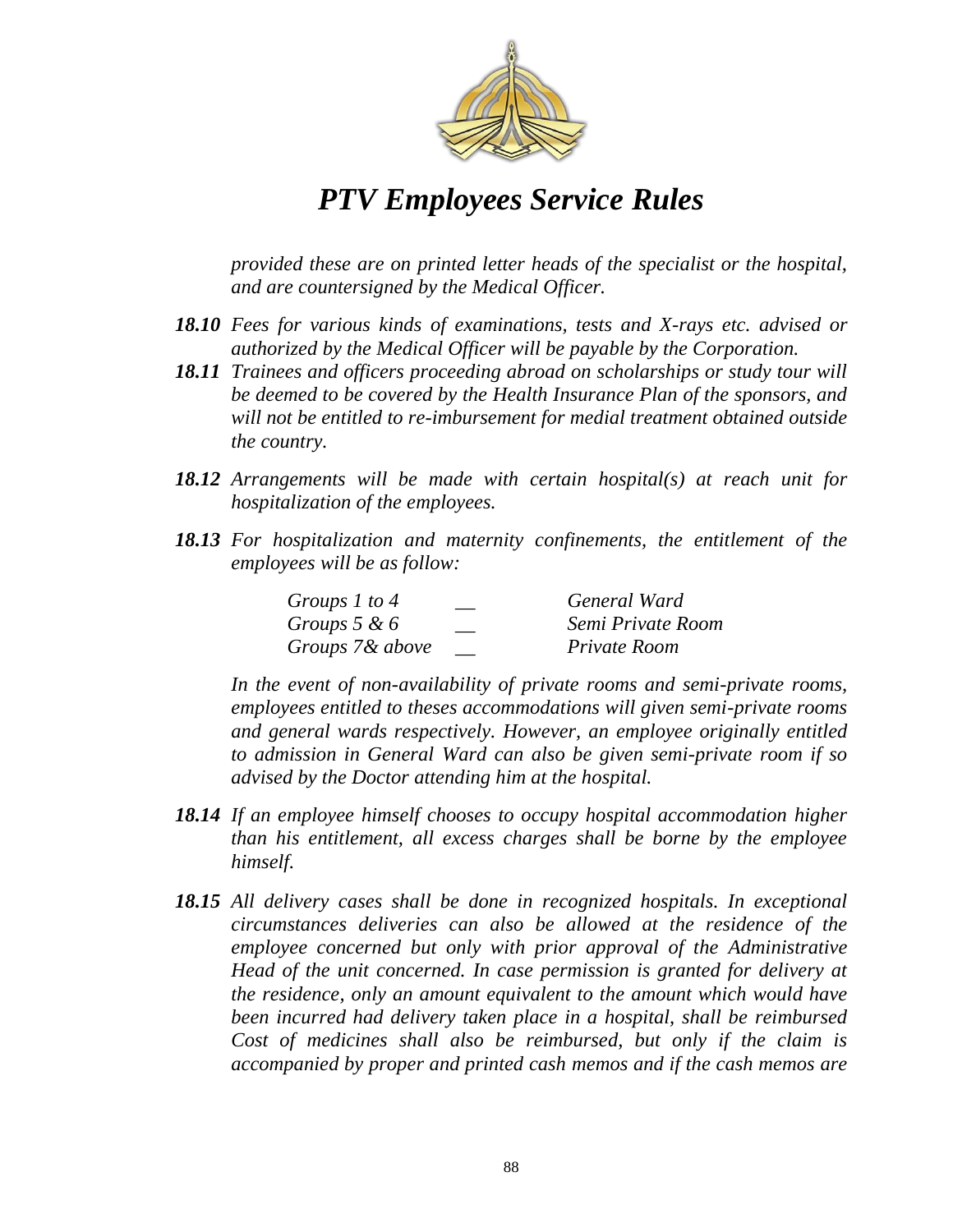

*countersigned by the Medical Officer. Such re-imbursements shall be subject to the production of a proper birth certificate.*

- *18.16 Government servants on deputation to the Corporation will be governed by the terms and conditions of their deputation.*
- *18.17 At outstations, whether on duty or on properly sanctioned leave, where medical officers of the Corporation have not been appointed, employees can consult any registered qualified (M.B.B.S) Doctor, fees paid on such occasions will be reimbursed provided the fee receipts are on printed letter heads of the Doctors showing their registered Nos. and are countersigned by the Medical officer, Likewise amounts spent on the medicines purchased on such occasions will also be reimbursed provided proper and printed cash memos are countersigned by the Medical Officer.*
- *18.18 Employees proceeding abroad on leave will not be entitled to reimbursement of medical expenses incurred by them outside Pakistan.*
- *18.19 The Corporation may, if deemed fit, open its own dispensaries at various units of the Corporation for providing medical facilities to its employees. Procedures for obtaining consultations and medicines form the dispensaries will be circulated through Administrative Staff instructions.*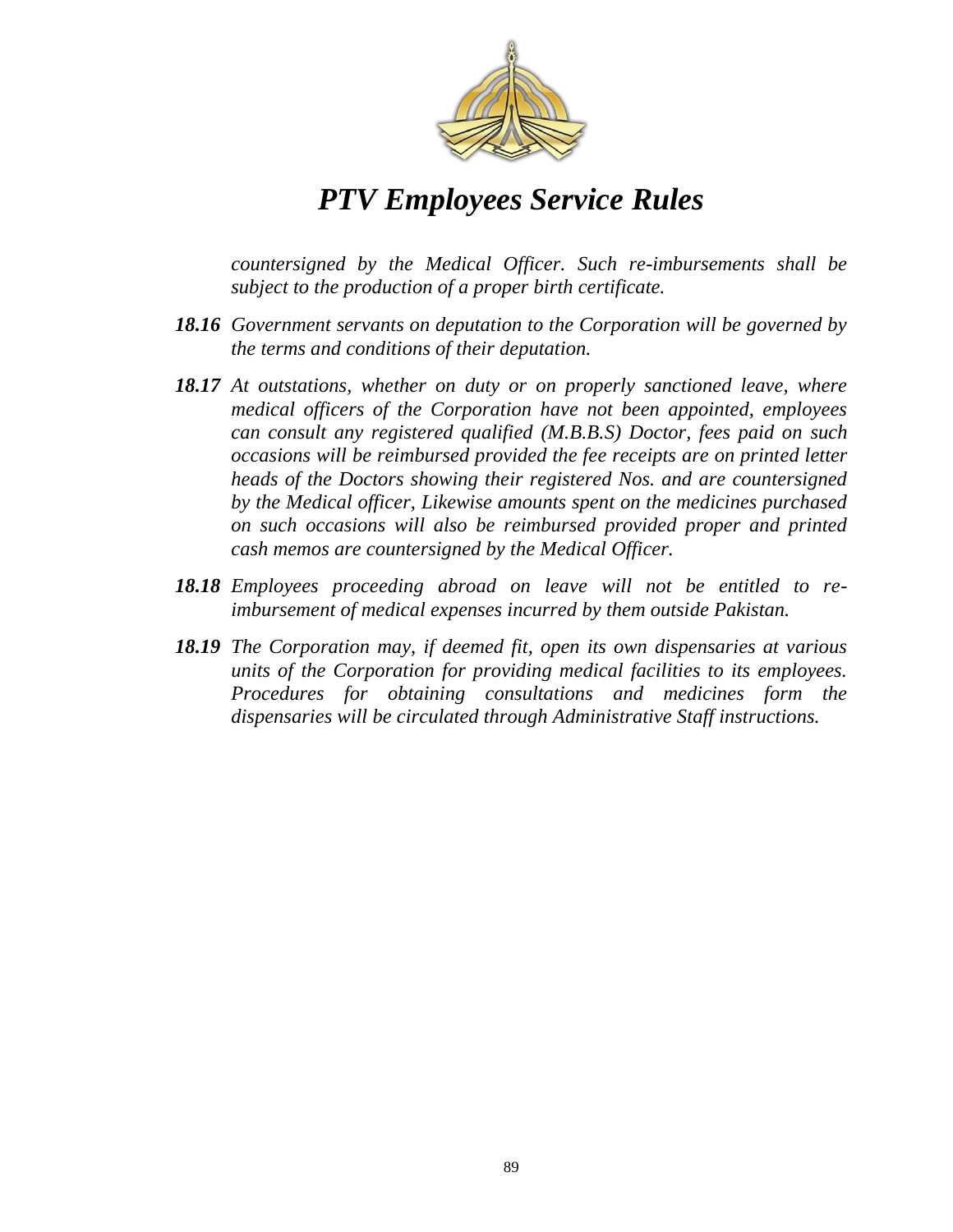

### *19. Travelling Allowance*

### *Controlling Officers*

- *19.01 Outstation travel will be undertaken only with prior approval of the Controlling Officers on the form a specimen of which is at Annexure XIX.A.*
- *19.02 For the purposes of rule 19.01, the following will be the Controlling Officers:*

| Controlling Officers     | $\Omega$<br>$\mathbf{r}$              |                                                                                           |
|--------------------------|---------------------------------------|-------------------------------------------------------------------------------------------|
| <b>Managing Director</b> | Administrative Heads of Units.<br>(i) |                                                                                           |
|                          | (ii)                                  | Heads of Division at Headquarters Office.                                                 |
|                          | $\left( \overline{u} \right)$         | All other employees in Group 9 and above.                                                 |
| Director Programme       | (i)                                   | all employees in Group 8 or below working<br>In Programme Division at Headquarters Office |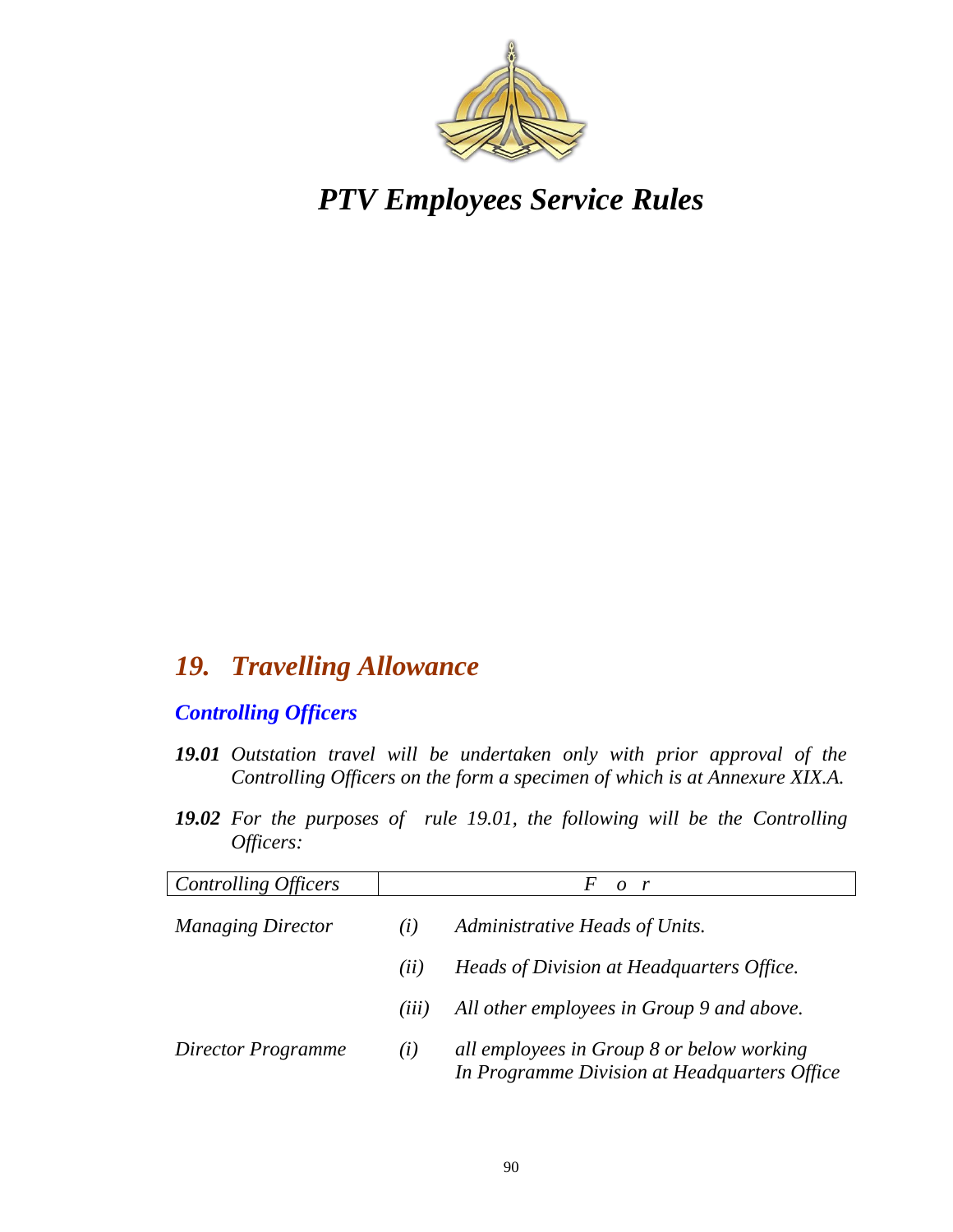

| (i) | All employees in Group 8 or below working<br>in News Division at Headquarters Office.                          |
|-----|----------------------------------------------------------------------------------------------------------------|
| (i) | All employees in Group 8 and below<br>current Affairs Division<br><i>working in</i>                            |
| (i) | All employees in Group 8 or below working<br><b>International Relations Division at</b><br>Headquarters Office |
| (i) | all employees in Group 8 or below working in<br><b>Engineering Division at Headquarters Office</b>             |
| (i) | All employees in Group 8 or below working<br>In Finance Division at Headquarters Office                        |
| (i) | All employees in Group 8 or below working in<br>Administration & Personnel Division at<br>Headquarters Office  |
| (i) | all employees in Group 8 or below working<br>At their respective units                                         |
|     |                                                                                                                |

*19.03 Deleted.*

### *Authorized Mode of Transport*

*19.4 Employees will be entitled to travel by the following authorized mode of transport.*

| $S$ .No. | <b>Designation</b>                   |                  | <b>Authorized Mode of Transport</b>                                           |
|----------|--------------------------------------|------------------|-------------------------------------------------------------------------------|
|          | Employees in Group-7,8 $& 9$         | $\left(i\right)$ | Tourist Class by Air, or                                                      |
|          |                                      | ii)              | First class (air-conditioned) By                                              |
|          |                                      |                  | Rail or Water-craft, if available                                             |
|          | <i>Employees in Groups 5 &amp; 6</i> | l)               | Tourist Class by Air, or                                                      |
|          |                                      | ii)              | First class (air-conditioned)<br>$- b v$<br>Rail or Water-craft, if Available |
|          | Employees in Groups 2,3 &4           | l)               | <b>First Class by Rail or Water-craft</b>                                     |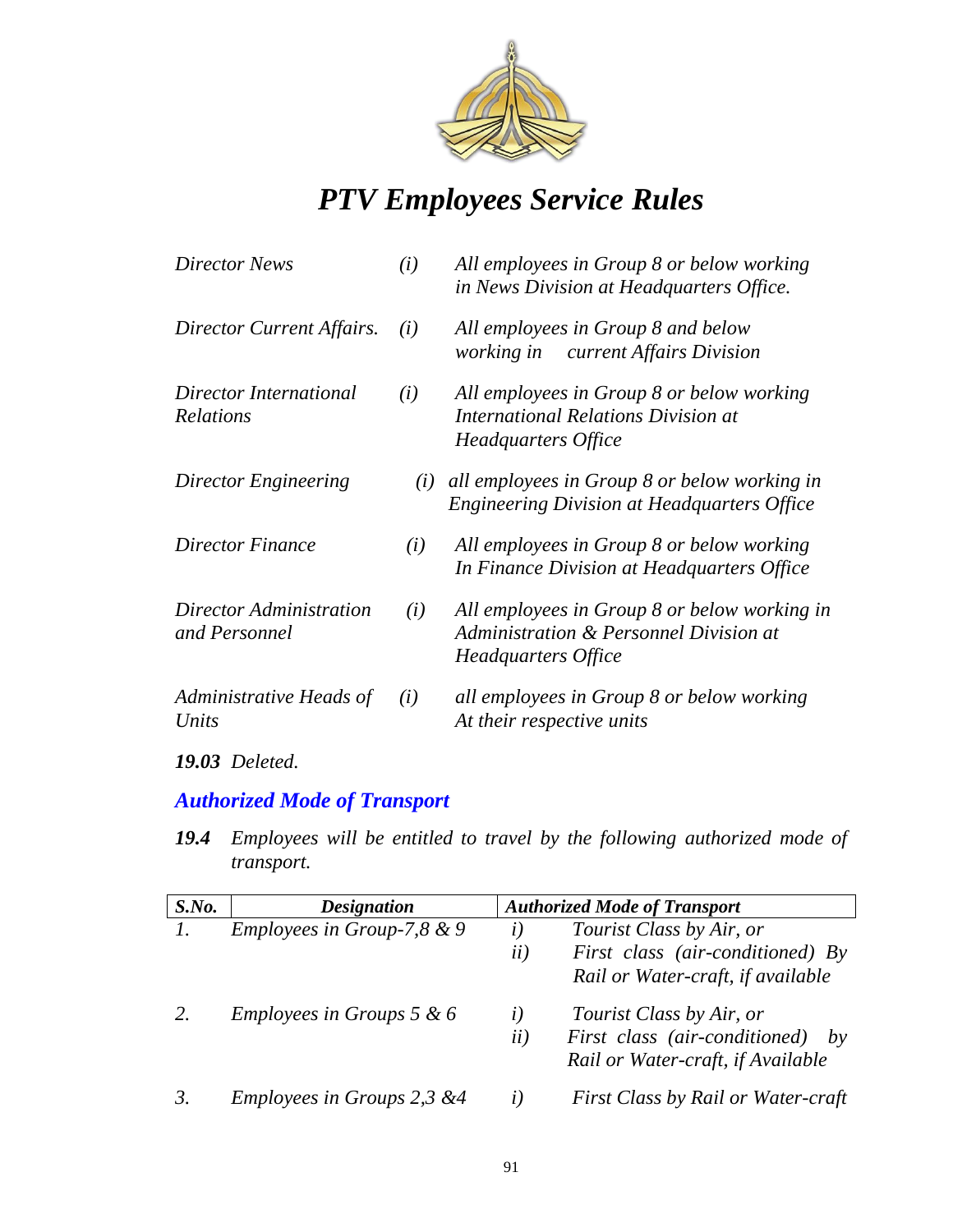

- *4. Employees in Group-1 i) Second Class by Rail or Water*
	- *craft.*
- *19.05 The entitlement of whole-time Directors will be determined by the Board of Directors from time to time*
- *19.06 An employee is normally required to travel by the mode of transport and the class of accommodation to which he is entitled as per rule 19.04. However, if an employee travels in a lower mode of transport of in a lower class of accommodation, he will be entitled to the fare of the said lower mode of transport of lower class of accommodation actually used by him.*

### *Entitlement of Hotel Accommodation*

|                 | <b>Sl. No.</b> | <b>Description</b>                     |                  |             | <b>Entitlement</b>                          |
|-----------------|----------------|----------------------------------------|------------------|-------------|---------------------------------------------|
| $\mathfrak{1}.$ |                | <b>Employees in Group 9</b><br>& Above | <b>Karachi</b>   | (i)<br>(ii) | <b>Pearl Continental</b><br><b>Marriott</b> |
|                 |                |                                        |                  | (iii)       | Regent Plaza                                |
|                 |                |                                        |                  | (iv)        | Awari                                       |
|                 |                |                                        | <b>Islamabad</b> | (i)         | <b>Best Westren Rwp</b>                     |
|                 |                |                                        |                  | (ii)        | <b>Pearl Continental</b>                    |
|                 |                |                                        |                  | (iii)       | Crown Plaza                                 |
|                 |                |                                        |                  | (iv)        | Holiday Inn                                 |
|                 |                |                                        | <b>Lahore</b>    | (i)         | <b>Pearl Continental</b>                    |
|                 |                |                                        |                  | (ii)        | Holiday Inn                                 |
|                 |                |                                        |                  | (iv)        | Ambassador                                  |
|                 |                |                                        | Peshawar         | (i)         | <b>Pearl Continental</b>                    |
|                 |                |                                        | <b>Multan</b>    | (i)         | Holiday Inn                                 |
| 2.              |                | <b>Employees in Group 7,8</b>          | <b>Karachi</b>   | (i)         | Paradise                                    |
|                 | and Guests.    |                                        | <b>Lahore</b>    | (i)         | <b>National</b>                             |
|                 |                |                                        |                  | (ii)        | Grace                                       |
|                 |                |                                        | <b>Islamabad</b> | (i)         | Marina International                        |
|                 |                |                                        |                  | (ii)        | Ambassador                                  |
|                 |                |                                        |                  | (iii)       | <b>Bonjaour</b> Inn                         |
|                 |                |                                        |                  | (iv)        | <b>Writers House</b>                        |
|                 |                |                                        |                  | (v)         | Dream Land                                  |

*19.07 Entitlement of Hotel Accommodation as circulated from time to time.*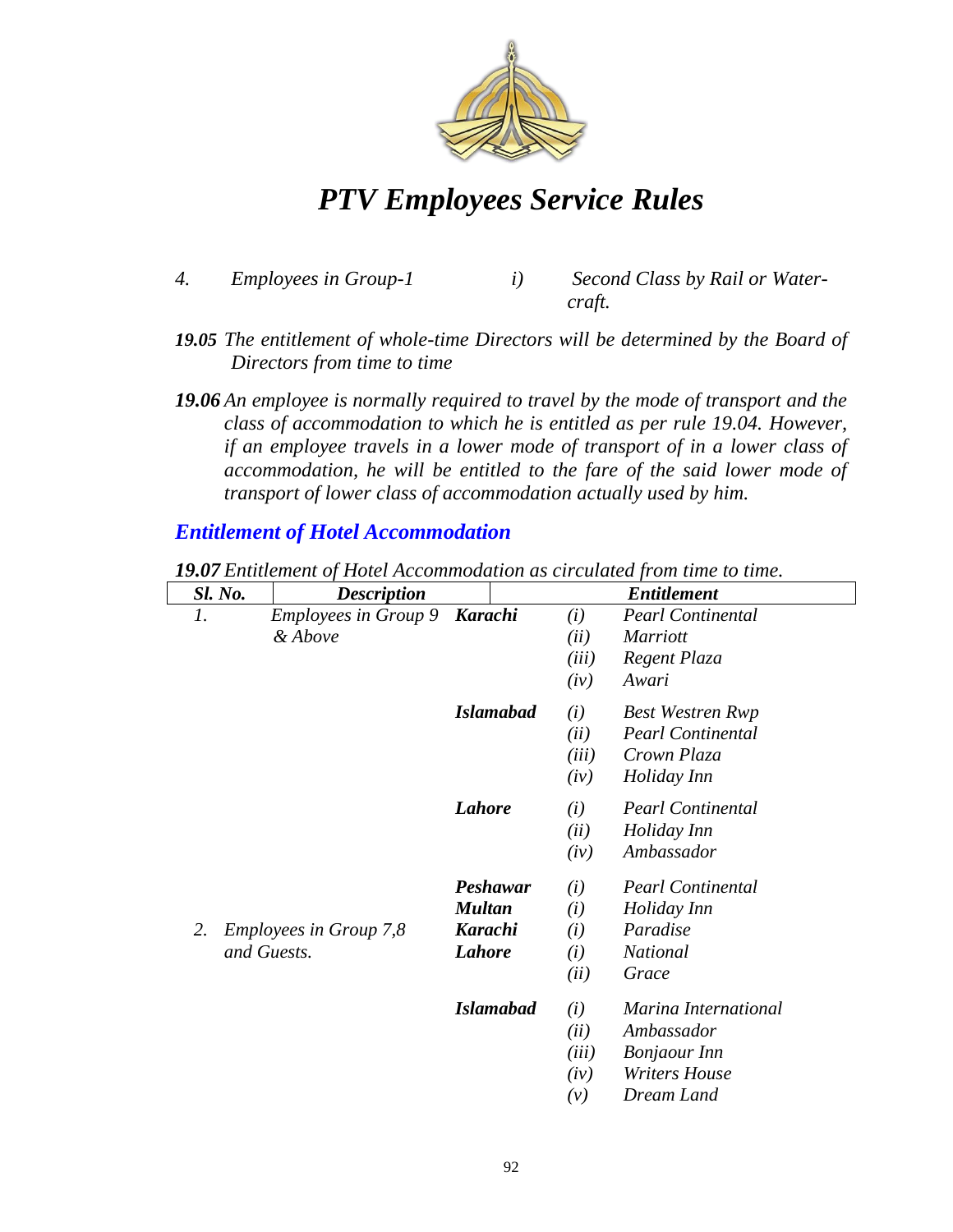

| Peshawar | (i)   | Grand                |
|----------|-------|----------------------|
|          | (ii)  | <b>Shelton House</b> |
|          | (iii) | <b>VIP</b> House     |
|          | (iv)  | The Executive        |
|          | (v)   | Royal Lodge          |
|          | (vi)  | Decent Lodge         |
| Quetta   | (i)   | Qasr-e-Naz           |
| Multan   | (i)   | New Relex            |
|          |       |                      |

- *3. Employees in group 5 & 6 any hotel at a room rent of Rs. 600.00 per day.*
- *4. Employees in group 4 and below i) for group 3 and 4:- of Rs. 480.00 per day.*

*ii) for group 1, 1A & 2:- of Rs. 360.00 per day.*

- *19.08 Entitlement of whole-time Directors will be determined by the Board of Directors from time to time.*
- *19.09 When an employee stays in a hotel during the course of his official duty, the Corporation will pay only the rent of a single room and telephone charges for official calls. All other hotel expenses shall be borne by the employee concerned out of his D.A.*

#### *Entitlement of D.A*

*19.10 When on official outstation tour various categories of employees will be entitled to D.A as given below. (Rs. Per day)* 

|         |                                |                 | (KS. Fer aav)                          |
|---------|--------------------------------|-----------------|----------------------------------------|
| Sr. No. | <b>Description</b>             | If they stay in | If they do not stay                    |
|         |                                | In a hotel      | <b>hotel</b><br>In<br>$\boldsymbol{a}$ |
|         |                                |                 | $(enhanced\ D.A)$                      |
|         | <i>Employees in Group 9</i>    | 1840            | 3050                                   |
| 2.      | <b>Employees in Group 8</b>    | 1520            | 2520                                   |
| 3.      | <b>Employees in Group 7</b>    | 1260            | 2100                                   |
| 4.      | Employees in Group 5 & 6       | 1080            | 1800                                   |
| 5.      | Employees in Group $3 & 4$     | 840             | 1400                                   |
| 6.      | Employees in Group 1, 1A $& 2$ | 600             | 1000                                   |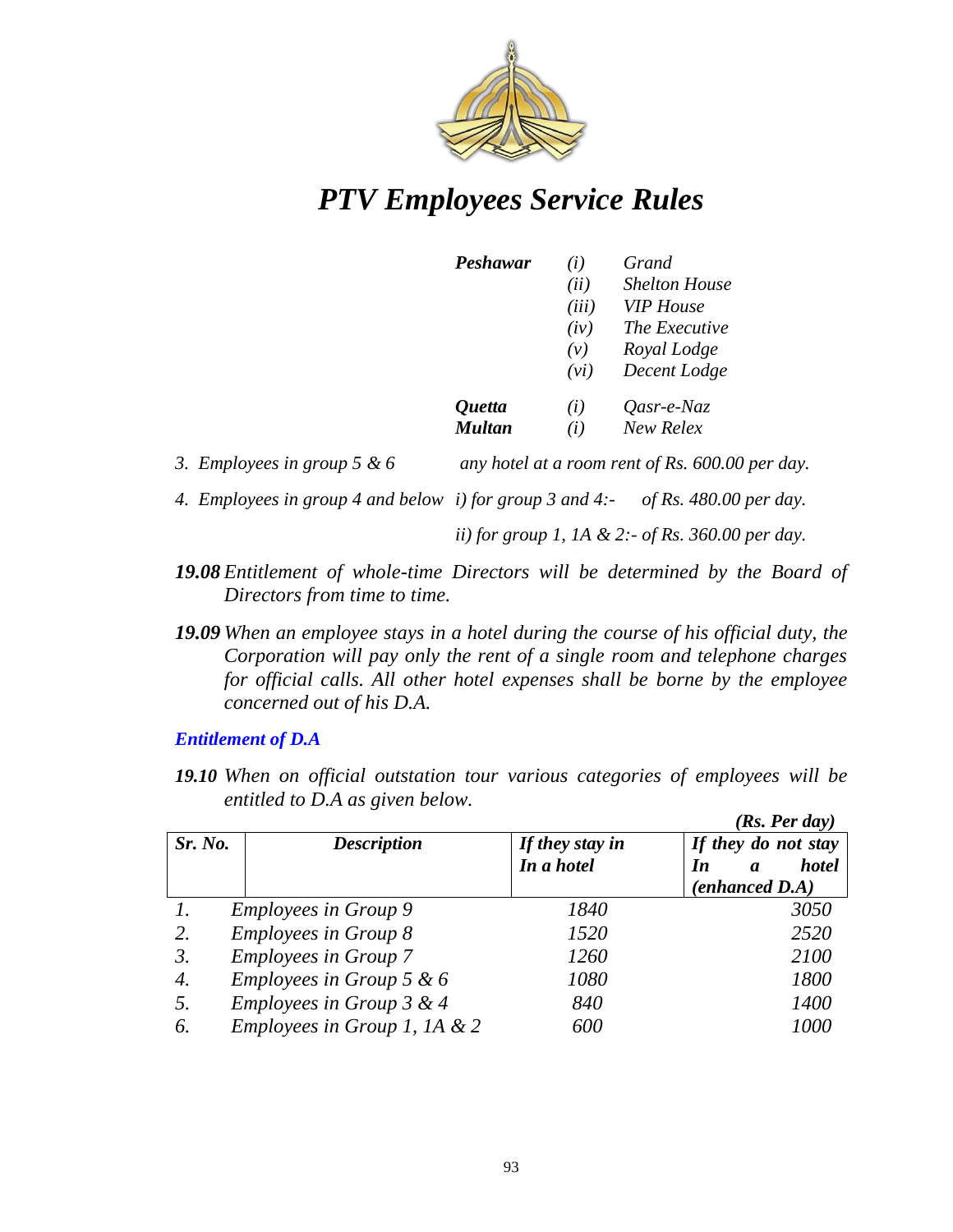

- *19.11 For the purposes of calculating D.A, period of absence will begin when an employee actually leaves his place of duty and will end when he returns to his place of duty.*
- *19.12 A day will begin and end at midnight. Absence from the place of duty even though for less than 24 hours will be reckoned, for purposes of calculating D.A as one day, at whatever hour the absence might begin or end.*
- *19.13 When an employee undertakes an official outstation tour to a place at a distance of 35 miles from his place of duty (25 miles in case of Quetta), he will be entitled to normal D.A. even if a night stop is not involved.*
- **19.14** *"When an employee travels to outstation at a distance of 35 Miles (25 Miles*) *in case of Quetta) or more, in an official transport and returns to place of*  duty, the same day he will be entitled to normal D.A as allowed under *Clause 19.13. However, for a distance of less than 35 Miles (25 Miles in case of Quetta), No. D.A is allowed even if official transport is used or not*  used"
- *19.15 D.A may be drawn up to a maximum of 30 days, including Fridays and Holidays occurring during a tour, Payment of D.A for periods, beyond 30 days shall need special sanction of the Managing Director.*
- *19.16 For tours of duty beyond 30 days, Managing Director may either authorize payment of D.A at the normal rates, or may sanction a special disturbance allowance.*

#### *Journeys by Road*

*19.17 When two places between which the journey is to be undertaken in connection with an official tour/duty, are not connected by air, rail or water-craft, journey may be performed by road. In such cases mileage allowances will be admissible at the following rates.*

| <b>Employees</b>            | <b>Rates Admissible</b>                                                    |
|-----------------------------|----------------------------------------------------------------------------|
| In Groups 9, 8, 7, 6 $\&$ 5 | When privately owned vehicle is<br>$\left( \frac{1}{2} \right)$            |
| In Groups 4, 3, 2 & 1       | Used, $Rs 5.00$ per $KM$ .<br>Actual fare of public transport Used<br>(ii) |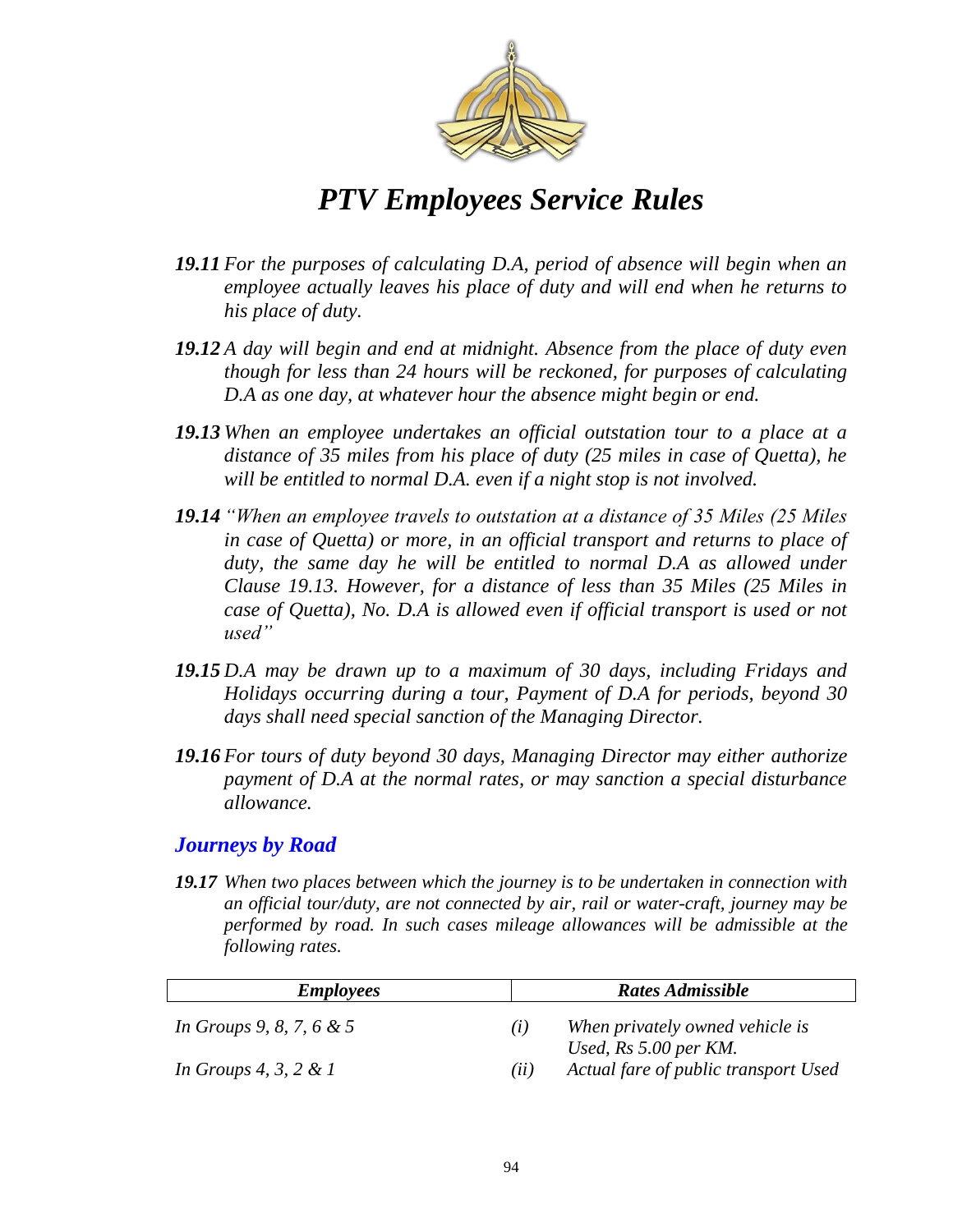

- *19.18 In calculating mileage allowance for journey by road, fraction of a mile will be omitted from the claim/bill.*
- *19.19 When journey is undertaken by road, between places which are connected by air or rail, in a privately owned vehicle of the officers on tour, the payment will be restricted to the actual cost of passage of his usual or least expensive mode of transport.*

*Travelling Allowance While Going on Leave*

*19.20 An employee will not be entitled to Travelling Allowance or D.A. for a journey while proceeding on or returning from or during leave. However, if an employee is recalled from leave he will be entitled to claim the cost of fare for the journey from his place of leave to his place of duty, according to his entitlement.*

#### *Travelling Allowances in Case of Death of an Employee*

*19.21 When an employee (including temporary and casual employee) dies as a result of an accident while on duty his family members will be paid actual fare, according to the entitlement of the deceased employee, to enable them*  to travel to the place of their permanent residence as noted in the personal *records of the deceased employee.*

#### *Submission of Travelling Bills*

*19.22 An employee undertaking an official tour will submit an operation Travelling Bill on the prescribed form, the specimen of which is at Annexure XIX-B, within two weeks from the date on which journey is completed, and will adjust or refund advances taken, if any.*

*ANNEXURE XIX-A*

|                 |                    | Place_ |
|-----------------|--------------------|--------|
|                 |                    | Date   |
| $\mathfrak{1}.$ | Name               |        |
| 2.              | Designation        |        |
| 3.              | Department         |        |
|                 | 4. Tour Itinerary  |        |
|                 | 5. Mod of travel   |        |
|                 | 6. Purpose of Tour |        |

### *OUTSTATION TOUR AUTHORISATION*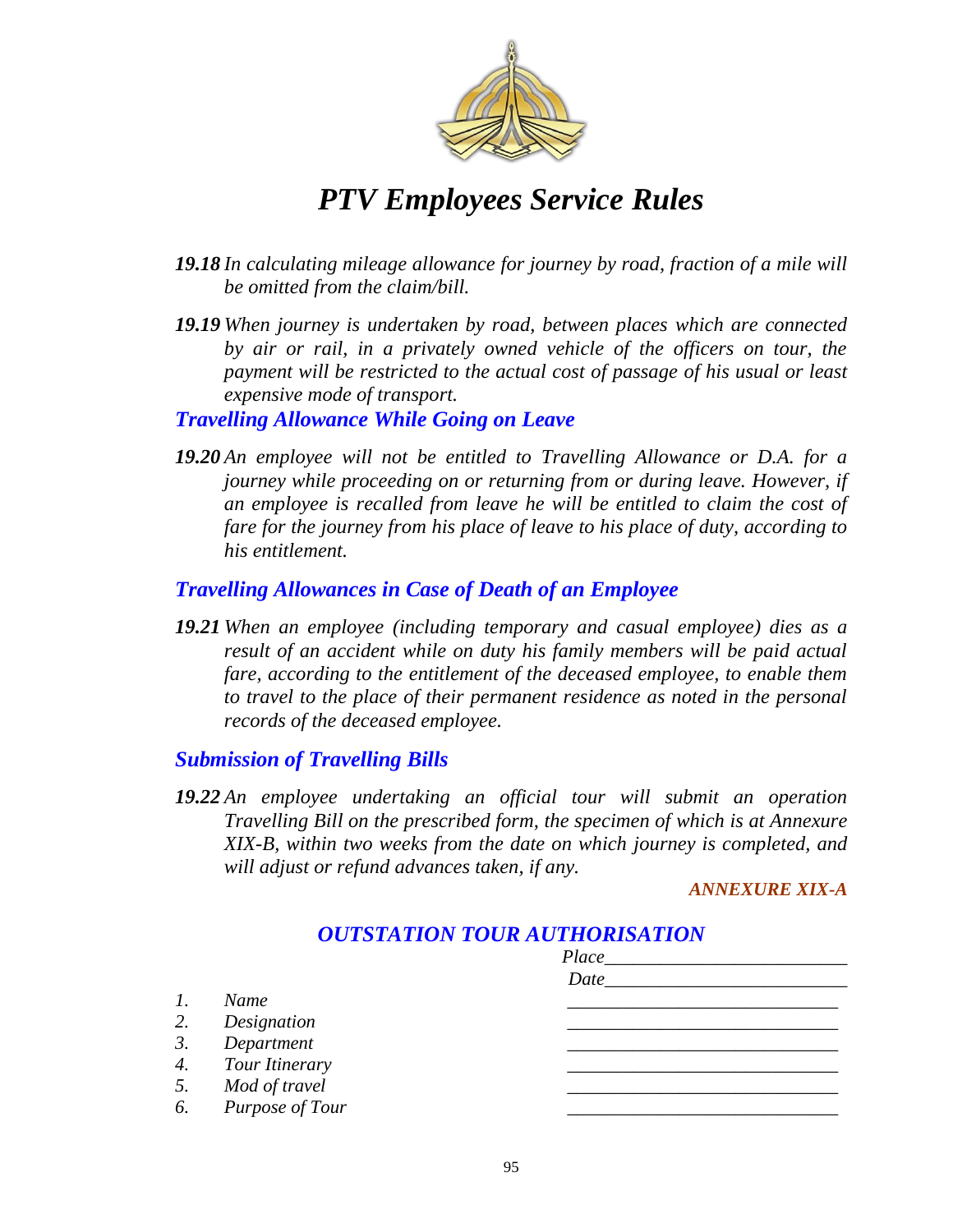

*Signature of the employees Undertaking the tour*

*\_\_\_\_\_\_\_\_\_\_\_\_\_\_\_\_\_\_\_\_\_\_\_\_\_\_\_\_\_*

*Approved:*

*Remarks:*

*Signature of Controlling Officer*

| For use by Accounts Department |                  |            |                  |
|--------------------------------|------------------|------------|------------------|
| Date TA bill received          | Amount of Amount |            | Paid/Adjusted    |
|                                | TA bill          | sanctioned | vide voucher No. |
|                                |                  |            |                  |

*ANNEXURE XIX-B*

### *OUTSTATION TRAVELLING BILL*

|                  | Place                                                                              |  |  |  |
|------------------|------------------------------------------------------------------------------------|--|--|--|
|                  | Date                                                                               |  |  |  |
| 1.               | Name                                                                               |  |  |  |
| 2.               | Designation                                                                        |  |  |  |
| $\mathfrak{Z}$ . | Department                                                                         |  |  |  |
| 4.               | Particulars of tour:                                                               |  |  |  |
|                  |                                                                                    |  |  |  |
| 5.               | Mode of travel                                                                     |  |  |  |
| 6.               | In case of air/rail/journey,                                                       |  |  |  |
|                  | Details about purchase of tickets                                                  |  |  |  |
| 7.               | Tour authorized by:                                                                |  |  |  |
| 8.               | Detail of expenses:                                                                |  |  |  |
|                  | Cost of Passage if paid by claimant:<br>(a)                                        |  |  |  |
|                  | Amount claimed, if journey performed by road:<br>(b)                               |  |  |  |
|                  | Hotel expenses, if paid by claimant:<br>(c)                                        |  |  |  |
|                  | DA @ Rs. ------------------------- per day for -------------------<br>(d)<br>days. |  |  |  |
|                  | Any other expenses (details given below);<br>(e)                                   |  |  |  |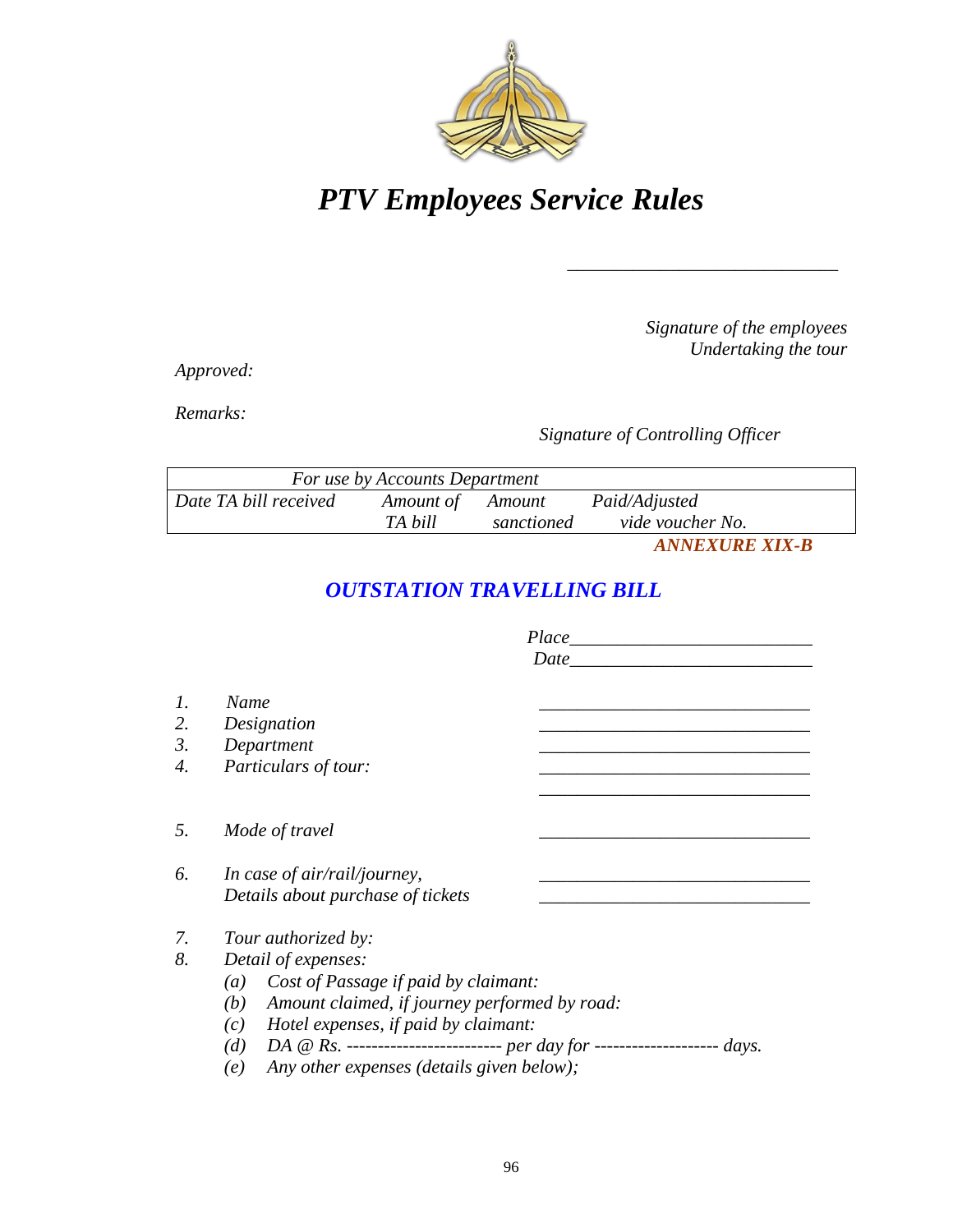

*Signature of Claimant*

| For use by Accounts Department                  |          |      |     |            |
|-------------------------------------------------|----------|------|-----|------------|
| Tour Register Reference Net Amount Date Voucher |          |      |     | Cheque No. |
|                                                 | Approved | paid | No. | And Date.  |

| <b>Details of Travelling Expenses</b> |                                  |     |     |  |
|---------------------------------------|----------------------------------|-----|-----|--|
| Cost of Authorized                    | <b>Particulars of Supporting</b> | Rs. | Rs. |  |
| Passage.                              | Voucher.                         |     |     |  |
| <b>Hotel Expenses</b>                 |                                  |     |     |  |

*\_\_\_\_\_\_\_\_\_\_\_\_\_\_\_\_\_\_\_\_\_\_\_\_\_\_\_\_\_\_\_\_\_\_\_\_\_\_\_\_\_\_\_\_\_\_\_\_\_\_\_\_\_\_\_\_\_\_\_\_\_\_\_\_\_\_\_\_\_\_ \_\_\_\_\_\_\_\_\_\_\_\_\_\_\_\_\_\_\_\_\_\_\_\_\_\_\_\_\_\_\_\_\_\_\_\_\_\_\_\_\_\_\_\_\_\_\_\_\_\_\_\_\_\_\_\_\_\_\_\_\_\_\_\_\_\_\_\_\_\_*

*\_\_\_\_\_\_\_\_\_\_\_\_\_\_\_\_\_\_\_\_\_\_\_\_\_\_\_\_\_\_\_\_\_\_\_\_\_\_\_\_\_\_\_\_\_\_\_\_\_\_\_\_\_\_\_\_\_\_\_\_\_\_\_\_\_\_\_\_\_\_*

*Other Expenses*

| ZU.        | LISI 01<br><b>Aaministrative Staff Instructions</b> |                     |                                                  |
|------------|-----------------------------------------------------|---------------------|--------------------------------------------------|
| <b>ASI</b> | ASI Ref No.                                         | Date of             | <b>Subject</b><br><b>Remarks</b>                 |
| $N0$ .     |                                                     | <i><b>Issue</b></i> |                                                  |
|            | <i>HSA/901/17400</i>                                | 15-08-1978          | General instructions regarding ASI               |
| 2.         | HSA/901/22230                                       | 04-09-1978          | Overtime                                         |
| 3.         | HAS/901/28890                                       | 14-11-1978          | Overtime (Amendment No.1)                        |
|            | HSA/901/3818                                        | 18-03-1979          | Amendment No. 1 to ASI-2                         |
|            | HSA/901/9446                                        | 15-11-1997          | Amendment No. 2 to ASI-2                         |
|            | HSA/901/9829                                        | 24-12-1997          | Amendment No. 3 to ASI-2                         |
|            | HSA/901/10482                                       | 25-02-1998          | Amendment No. 4 to ASI-2                         |
| 4.         | HSA/901/25676                                       | 18-11-1978          | Compensatory leave                               |
| 5.         | HSA/901/26163                                       | 28-11-1978          | Welfare Committee                                |
|            | HSA/901/7431                                        | 16-12-1986          | Amendment No. 1 to ASI-5                         |
| 6.         | HSA/901/2862                                        | 26-02-1979          | <b>Medical Attendance Rules</b>                  |
| 6.         | HSA/901/45                                          | $04 - 01 - 1983$    | Revised ASI-6                                    |
| 7.         | HSA/901/3995                                        | 25-03-1979          | Declaration of assets.                           |
| 7.         | HSA/901/244                                         | 24-01-1983          | Revised ASI-7                                    |
| 8.         | HSA/901/14368                                       | 05-09-1979          | House Requisition facility Superseded by Revised |
| 8.         | HSA/901/25335                                       | 06-05-1982          | Revised ASI-8<br>Superseded by ASI-36            |
| 9.         | HSA/901/1747                                        | 05-02-1980          | Allowance/Reimbursement of<br>Superseded by      |
|            |                                                     |                     | Expenses on normal transfer<br>revised ASI-9     |

### *20. List of Administrative Staff Instructions*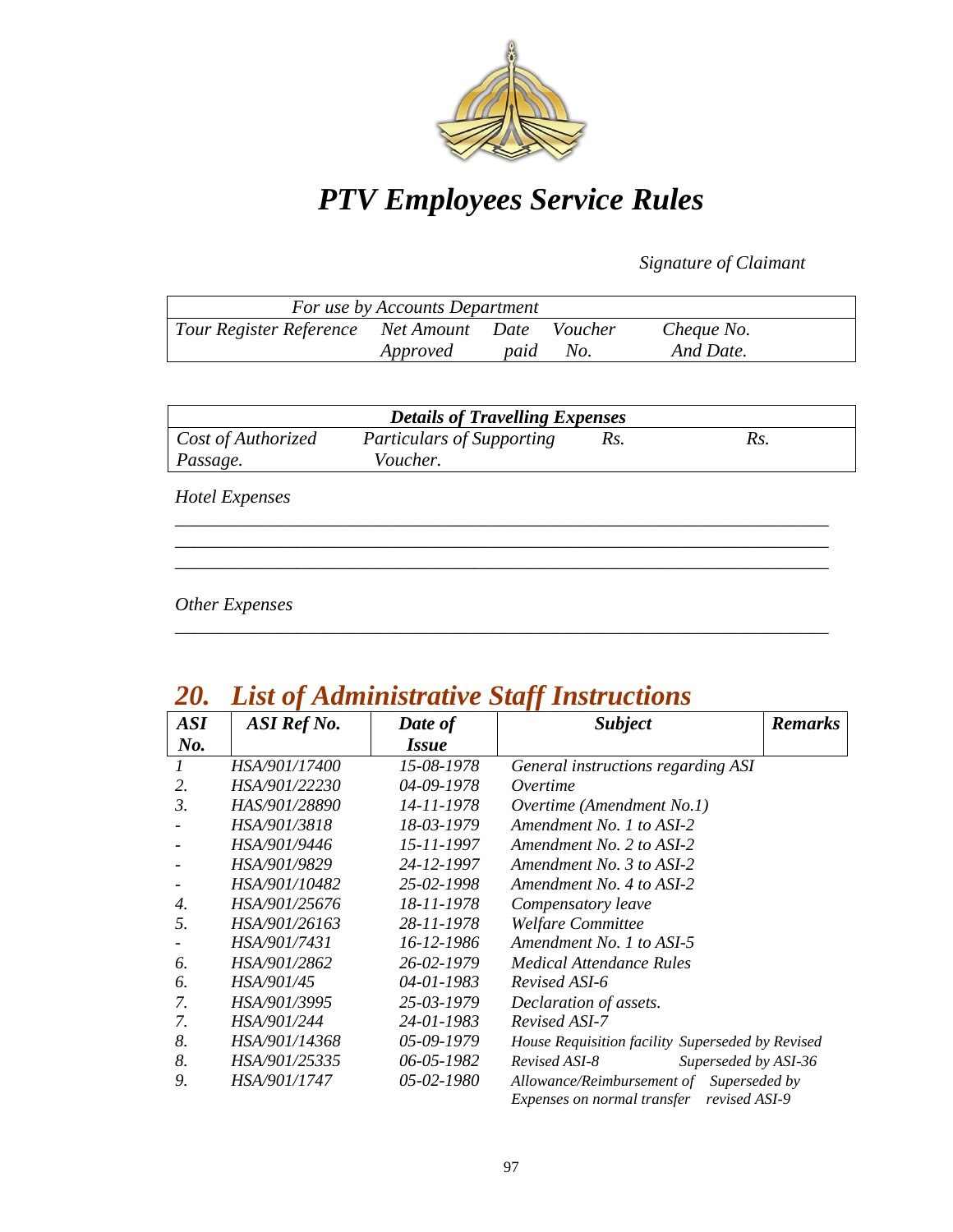

|     | HSA/901/3672  | 08-03-1980 | Amendment No. ASI-9                                       |
|-----|---------------|------------|-----------------------------------------------------------|
| 9.  | HSA/901/43930 | 27-12-1982 | Revised ASI-9<br>Superseded by ASI-46                     |
| 10. | HSA/901/2948  | 26-02-1980 | Time frame for response to various kinds of communication |
| 11. | HSA/901/3685  | 08-03-1980 | To use the word limited whenever PTV's Name is mentioned. |
| 12. | HSA/901/7334  | 29-04-1980 | Procurement, storage and distribution                     |
|     |               |            | of Raw Film Stock                                         |
| 13  | HSA/901/9743  | 22-05-1980 | Key drawing/depositing                                    |
| 14. | HSA/901/10796 | 09-06-1980 | Verbal opinions/agreements to be                          |
|     |               |            | confirmed in writing                                      |
| 15. | HSA/901/13051 | 03-07-1980 | President's visit to Centre/Office/RBSs                   |
| 16. | HSA/901/18543 | 02-08-1980 | <b>Transfers</b>                                          |
| 17. | HAS/901/24229 | 29-09-1980 | Authorized mode of transport                              |
| 18. | HSA/901/26131 | 27-10-1980 | Use of official cars by GMS of TV Centre                  |
| 19. | HSA/901/27273 | 06-11-1980 | Transfers                                                 |
| 20. | HSA/901/27098 | 06-11-1980 | Overtime.                                                 |
| 21. | HSA/901/9433  | 25-02-1981 | Categorization of G-4 posts as regional post              |
| 22. | HSA/901/148   | 25-08-1981 | Transfer orders/Conformation order/                       |
|     |               |            | Leave with leave Grant orders.                            |
| 23. | HSA/901/149   | 25-08-1981 | Distribution of office orders                             |
|     | HSA/901/1450  | 17-01-1982 | Amendment NO. 1 to ASI-23                                 |
|     | HSA/901/1861  | 15-2-1988  | Amendment No. 2 to ASI-23                                 |
| 24. | HSA/901/630   | 21-10-1981 | Entitlement of Travelling allowance                       |
|     |               |            | journey by road                                           |
| 25. | HSA/901/1030  | 10-12-1981 | Use of official transport for private purpose             |
|     | HSA/901/1155  | 10-04-1996 | Amendment No. 1 to ASI-25                                 |
| 26. | HSA/901/1238  | 22-12-1981 | Guide-Lines for conducting enquires.                      |
| 27. | HSA/901/2077  | 24-03-1982 | Intimation of death of employee or artists.               |
| 28. | HSA/901/2526  | 11-05-1982 | Delegation of Administrative powers                       |
|     |               |            | to the Administrative Head                                |
| 29. | HSA/901/2598  | 22-05-1982 | Acceptance of resignations                                |
| 30. | HSA/901/3229  | 31-07-1982 | Ex-Pakistan Leave                                         |
| 31. | HSA/901/3701  | 02-10-1982 | Enquiry                                                   |
| 32. | HSA/901/3777  | 11-10-1982 | <b>Entitlement of Hotel</b>                               |
| 33. | HSA/901/3826  | 18-10-1982 | Grant of annual increment                                 |
| 34. | HSA/901/6200  | 27-11-1982 | availing of Privilege Leave by PTV employees              |
| 35. | HSA/901/362   | 17-02-1983 | Accidents of PTV Vehicles.                                |
| 36. | HSA/901/492   | 06-03-1983 | Entitlement of residential                                |
|     |               |            | accommodation.<br>Superseded by ASI-74                    |
|     | HSA/901/10726 | 01-4-1992  | Amendment No.1 to ASI-36                                  |
|     | HSA/901/4210  | 27-09-1993 | Amendment No 2 to ASI-36                                  |
|     | HSA/901/1256  | 31-03-1994 | Amendment No.3 to ASI-36                                  |
| 37. | HSA/901/10442 | 02-05-1983 | Air/Rail Hotel Bookings.                                  |
|     | HSA/901/3100  | 20-10-1983 | Amendment No.1 to ASI-37                                  |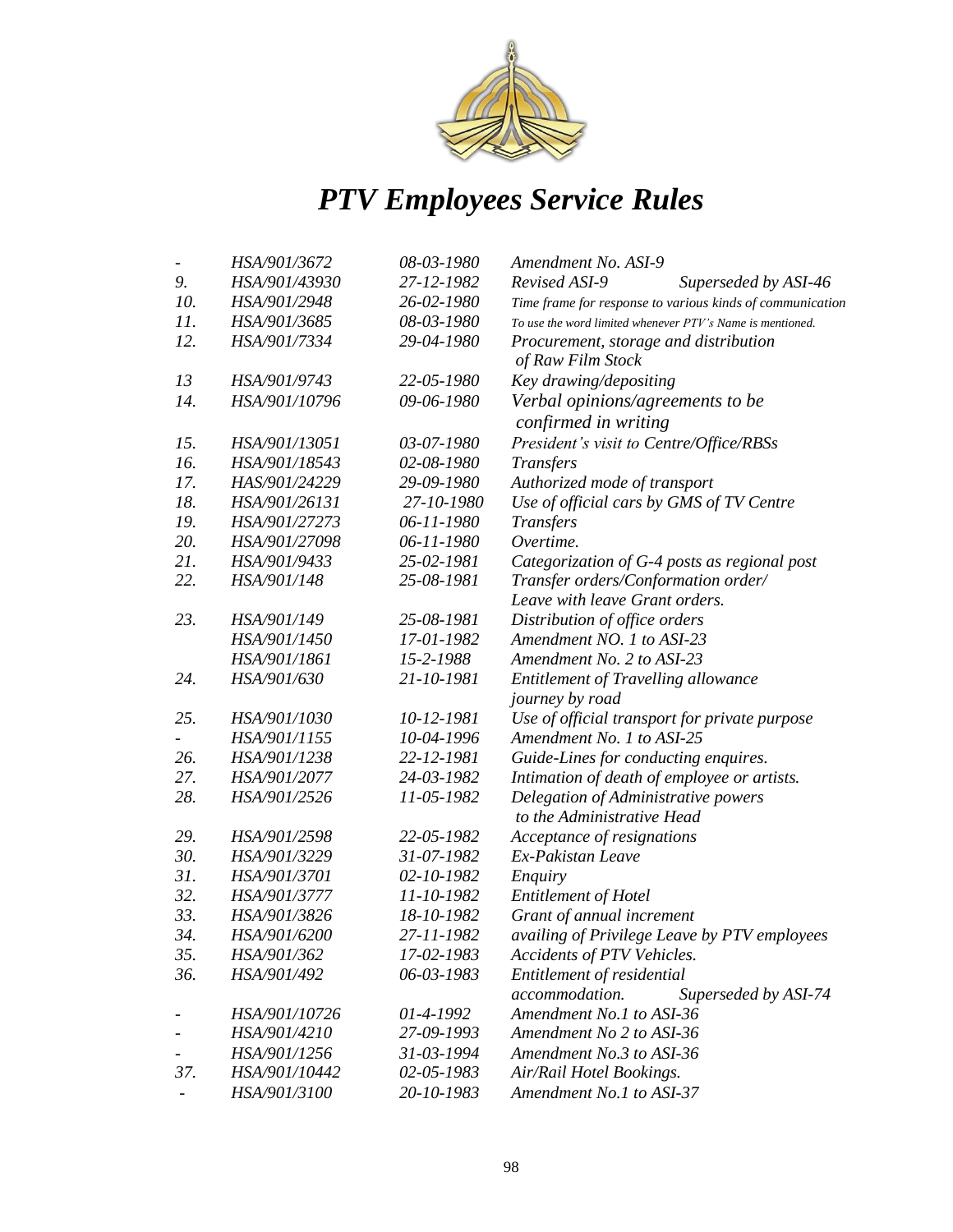

| 38. | HSA/901/15408 | 28-06-1983 | Foreign Air Travels                                                                                             |  |
|-----|---------------|------------|-----------------------------------------------------------------------------------------------------------------|--|
| 39. | HSA/901/17703 | 19-07-1983 | PTV Rest House Murree Rules Superseded by ASI-59                                                                |  |
| 40. | HSA/901/1889  | 05-10-1983 | Awards to employees                                                                                             |  |
| 41. | HSA/901/4083  | 10-11-1983 | obtaining of Passports by PTV employees                                                                         |  |
| 42. | HSA/901/26872 | 13-11-1983 | Incentive to PTV employees engaged in Creative work                                                             |  |
| 43. | HSA/901/1390  | 05-06-1984 | Medical Attendance Rules Superseded byASI-58.                                                                   |  |
|     | HSA/901/1886  | 08-08-1984 | Amendment No. I to ASI-43                                                                                       |  |
|     | HSA/901/1528  | 11-07-1985 | Amendment No. II to ASI-43                                                                                      |  |
|     | HSA/901/4284  | 29-10-1986 | Amendment No. III to ASI-43                                                                                     |  |
| 44. | HSA/901/1790  | 26-07-1984 | Determination of date of birth of PTV employees                                                                 |  |
| 45. | HSA/901/1870  | 07-08-1984 | Privilege Leave                                                                                                 |  |
| 46. | HSA/901/2830  | 02-12-1984 | Allowance/Reimbursement of expenses on                                                                          |  |
|     |               |            | Normal transfer Superseded by ASI-51                                                                            |  |
| 47. | HSA/901/3032  | 30-12-1984 | Receiving PTV employees/Guests at Airports.                                                                     |  |
| 48. | HSA/901/833   | 09-04-1985 | Performance appraisal Proforma                                                                                  |  |
|     | HSA/901/24    | 01-01-1986 | Amendment No.1 to ASI-48                                                                                        |  |
|     | HSA/901/601   | 20-02-1986 | Amendment No.2 to ASI-48                                                                                        |  |
|     | HSA/901/18080 | 22-11-1987 | Amendment No.3 to ASI-48                                                                                        |  |
|     | HSA/901/9534  | 02-07-1988 | Amendment No.4 to ASI-48                                                                                        |  |
|     | HSA/901/1828  | 22-02-1992 | Amendment No.5 to ASI-48                                                                                        |  |
|     | HSA/901/1298  | 29-03-1993 | Addendum to ASI-48                                                                                              |  |
|     | HSA/901/1005  | 03-02-1994 | Addendum No.6 to ASI-48                                                                                         |  |
| 49. | HSA/901/861   | 11-04-1995 | Incentive to PTV employees engaged in Creative work                                                             |  |
| 50. | HSA/901/1856  | 18-07-1985 | Seniority & Promotion of PTV employees who are on deputation.                                                   |  |
| 51. | HSA/901/2079  | 22-08-1985 | Allowance/Reimbursement of expenses on                                                                          |  |
|     |               |            | Superseded by ASI-53<br>Normal transfer                                                                         |  |
| 52. | HSA/901/1243  | 23-04-1986 | Seniority and Promotion of PTV employees who go on deputation                                                   |  |
| 53. | HSA/901/2082  | 17-06-1986 | Allowance/Reimbursement of<br>Superseded by                                                                     |  |
|     |               |            | $ASI-6$<br>expanses on Normal transfer                                                                          |  |
|     | HSA/901/815   | 19-031987  | AmendmentNo.1 to ASI-53 Superseded by ASI-62                                                                    |  |
| 54. | HSA/901/3853  | 30-09-1986 | <b>Entitlement of Travelling</b><br>Superseded by<br>allowance Journey by road<br>$ASI-61$                      |  |
| 55. | HSA/901/4785  | 22-12-1986 | Grant of annual increments to PTV employees on promotion<br>between January to June (Rule superseded of ASI 33) |  |
| 56. | HSA/901/496   | 11-02-1987 | Promotion on seniority-cum-suitability basis.                                                                   |  |
|     | HSA/901/6552  | 22-12-1987 | Amendment No.1 to ASI-56                                                                                        |  |
| 57. | HSA/901/1666  | 21-05-1987 | <b>Delegation of Powers</b>                                                                                     |  |
| 57. | HSA/901/1921  | 28-06-1987 | <b>Medical Attendance Rules</b>                                                                                 |  |
|     | HSA/901/3855  | 02-08-1989 | Amendment No.1 to ASI-58                                                                                        |  |
|     | HSA/901/801   | 30-12-1991 | Amendment No.2 to ASI-58                                                                                        |  |
|     | HSA/901/12845 | 27-06-1992 | Amendment No.3 to ASI-58                                                                                        |  |
|     | HSA/901/1273  | 17-04-1996 | Amendment No.4 to ASI-58                                                                                        |  |
|     | HSA/901/15190 | 02-12-1998 | Amendment No.5 to ASI-58                                                                                        |  |
|     | HSA/901/2255  | 17-06-1999 | Amendment No.6 to ASI-58                                                                                        |  |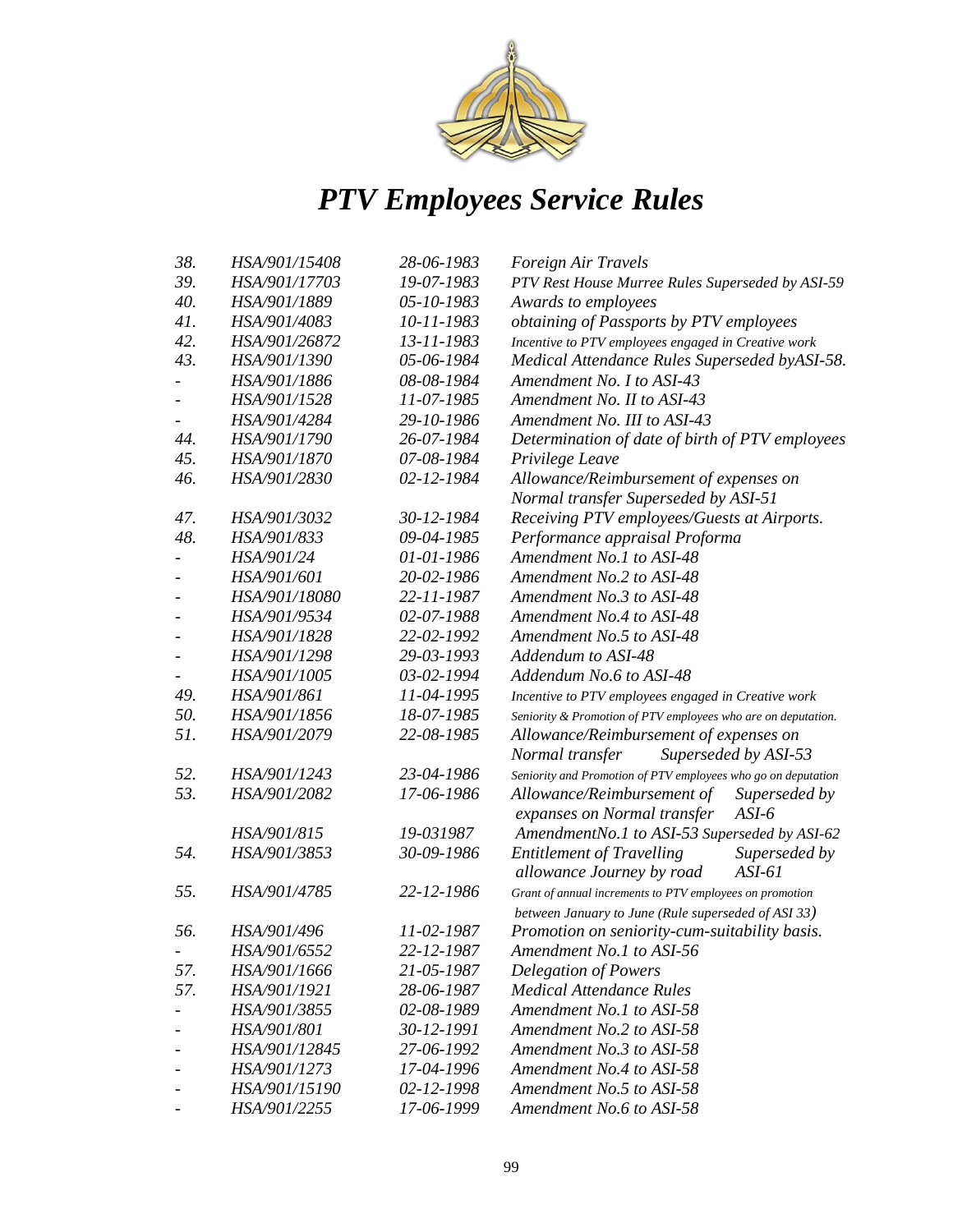

|     | HSA/901/257   | 14-12-2000 | Amendment No.7 to ASI-58                               |  |
|-----|---------------|------------|--------------------------------------------------------|--|
| 59. | HSA/901/2255  | 29-07-1987 | PTV Rest House Murree (Booking Rules)                  |  |
|     | HSA/901/5675  | 18-16-1989 | Amendment No.1 to ASI-59                               |  |
| 60. | HSA/901/9944  | 04-08-1987 | Grant of annual increments on promotion between        |  |
|     |               |            | January to June (ASI 33 and ASI 57)                    |  |
|     | HSA/901/1439  | 17-04-1989 | Amendment No.1 to ASI-60                               |  |
| 61. | HSA/901/2737  | 14-09-1987 | Entitlement of Travelling allowance Journey by road    |  |
|     | HSA/901/2233  | 14-05-1993 | Amendment No.1 to ASI-61                               |  |
| 62. | HSA/901/2738  | 15-09-1987 | Allowance/Reimbursement of expenses                    |  |
|     |               |            | on normal transfer Superseded by ASI-66                |  |
| 63. | HSA/901/14062 | 01-10-1988 | Appointment against local post by the MD (HQ)          |  |
| 64. | HSA/901/13954 | 27-11-1998 | combined seniority of Admn. Officers and Personnel     |  |
|     |               |            | Officers for promotion to G-7                          |  |
| 65. | HSA/901/1817  | 26-06-1989 | Medical Attendance rules for Retired employees         |  |
|     | HSA/901/15849 | 22-11-1992 | Amendment No. 1 to ASI-65                              |  |
|     | HSA/901/267   | 19-01-1995 | Amendment No. 2 to ASI-65                              |  |
|     | HSA/901/8488  | 05-09-1997 | Amendment No. 3 to ASI-65                              |  |
|     | HSA/901/2117  | 14-04-2001 | Amendment No. 4 to ASI-65                              |  |
| 66. | HSA/901/1552  | 12-06-1990 | Allowance/Reimbursement of expenses on normal transfer |  |
|     |               |            | And/in case of death or retirement of an employee.     |  |
| 67. | HSA/901/6781  | 22-08-1991 | CERBS to function as Head of Units of RBSs             |  |
|     |               |            | Concurrently with EIC                                  |  |
| 68. | HSA/901/9969  | 20-02-1992 | Foreign Air Travels by PTV Officials.                  |  |
| 69. | HSA/901/15232 | 13-10-1992 | Delegation of Powers. Superseded by Revised ASI-69     |  |
| 69. | HSA/901/4416  | 07-06-1993 | Revised ASI-69<br>$-do-$                               |  |
|     | HSA/901/2644  | 14-04-1994 | Revised ASI-69<br>$-do-$                               |  |
|     | HSA/901/4079  | 29-06-1994 | Revised ASI-69<br>$-do-$                               |  |
|     | HSA/901/2804  | 16-06-1994 | Revised ASI-69<br>$-do-$                               |  |
|     | HSA/901/1811  | 11-04-2000 | Amendment No. 1 to Revised<br>$ASI-69$                 |  |
|     | HSA/901/3218  | 07-06-2000 | Amendment No.2 to Revised<br>ASI-69.                   |  |
|     | HSA/901/3218  | 07-06-2000 | ASI-69<br>Amendment No.3 to Revised                    |  |
|     | HSA/901/3218  | 07-06-2000 | ASI-69<br>Amendment No.4 to Revised                    |  |
|     | HSA/901/3218  | 07-06-2000 | ASI-69<br>Amendment No.4 to Revised                    |  |
| 70  | HSA/901/1631  | 16-04-1994 | DE to function as Head of Units of RBSs                |  |
|     |               |            | Concurrently with EIC (superseding ASI-67).            |  |
| 71. | HSA/901/4435  | 16-08-1995 | Training abroad                                        |  |
| 72. | HSA/901/1484  | 17-04-1995 | Entitlement of Hotel accommodation.                    |  |
| 73. | HSA/901/664   | 07-03-1996 | PTV Assets issued to officers for their official use.  |  |
| 74. | HSA/901/2454  | 17-09-1996 | House requisition facility.                            |  |
|     | HSA/901/3471  | 29-10-1996 | Amendment No.1 to ASI-74                               |  |
|     | HSA/901/14253 | 18-09-1998 | Amendment No.2 to ASI-74                               |  |
|     | HSA/901/1594  | 19-05-1999 | Amendment No.3 to ASI-74                               |  |
|     | HSA/901/2281  | 24-06-1999 | Amendment No.4 to ASI-74                               |  |
|     | HSA/901/4377  | 15-11-1999 | Amendment No.5 to ASI-74                               |  |